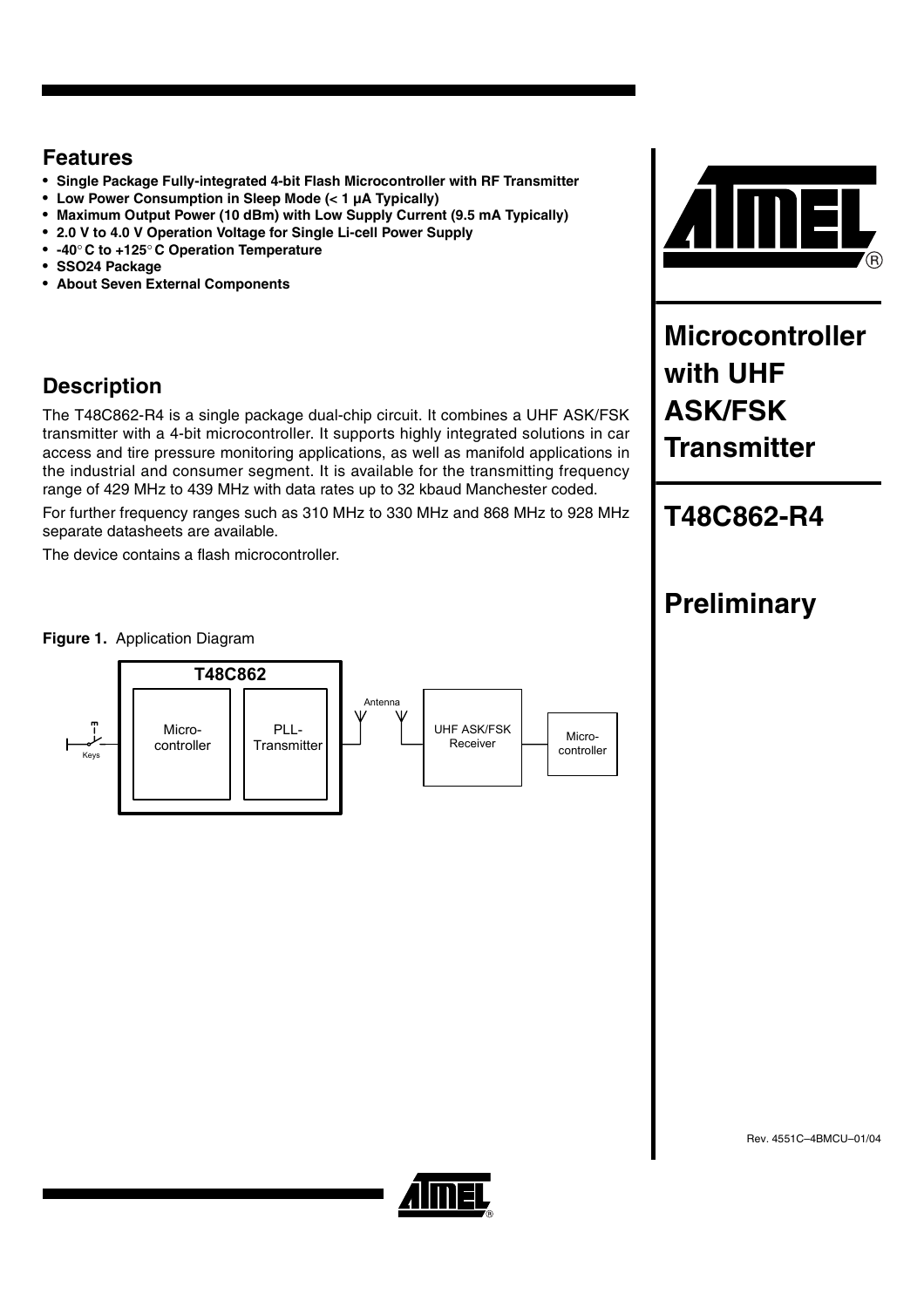

## **Pin Configuration**

**Figure 2.** Pinning SSO24



## **Pin Description: RF Part**

| Pin | Symbol        | <b>Function</b>        | Configuration                                          |
|-----|---------------|------------------------|--------------------------------------------------------|
|     | <b>XTAL</b>   | Connection for crystal | VS<br>VS<br>1.5k<br>1.2k<br><b>XTAL</b><br>p<br>182 μA |
| 2   | VS            | Supply voltage         | ESD protection circuitry (see Figure 8 on page 11)     |
| 3   | <b>GND</b>    | Ground                 | ESD protection circuitry (see Figure 8 on page 11)     |
| 4   | <b>ENABLE</b> | Enable input           | <b>ENABLE</b><br>200k                                  |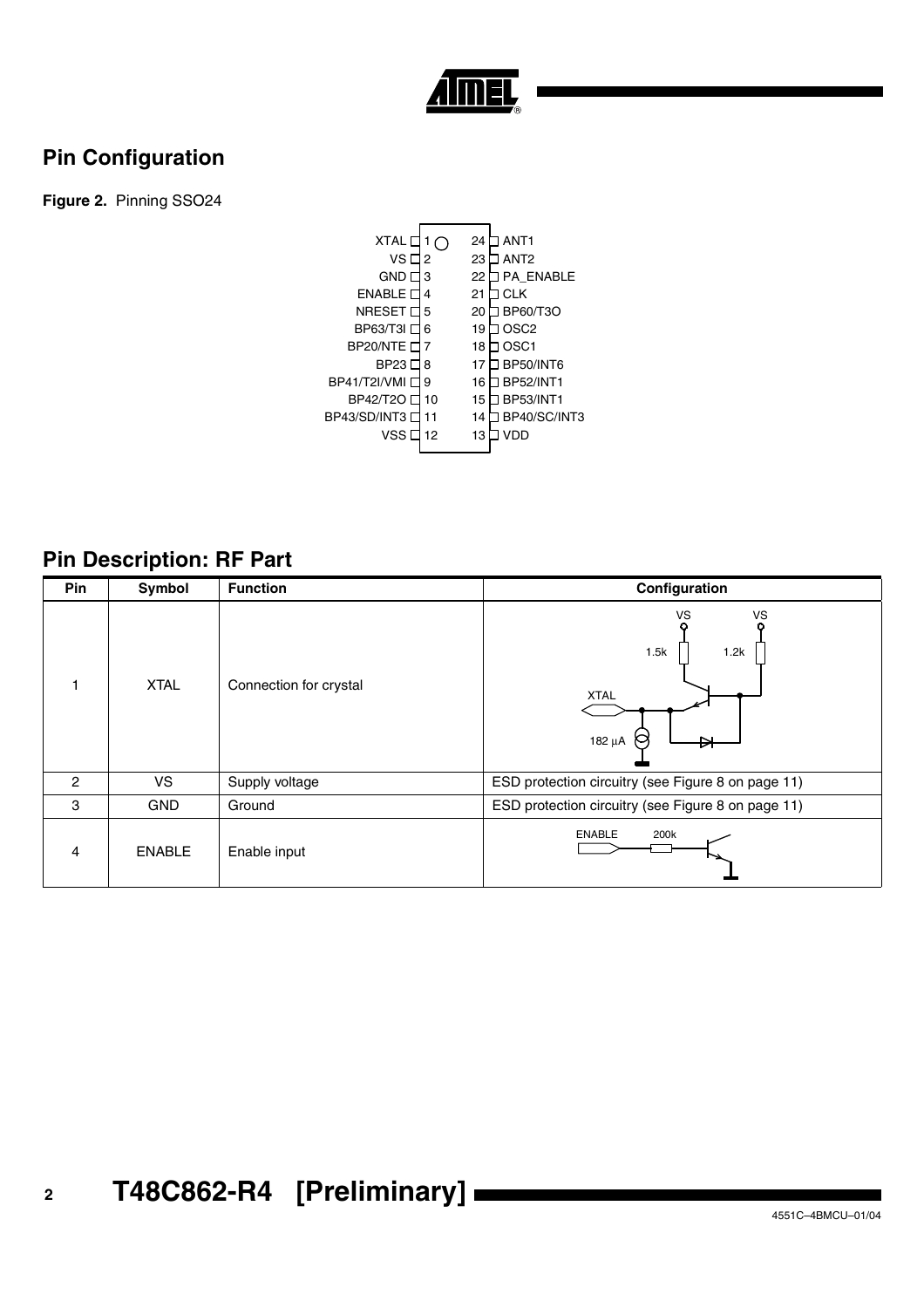# **Pin Description: RF Part (Continued)**

| Pin      | Symbol                               | <b>Function</b>                                                                                                          | Configuration                                 |
|----------|--------------------------------------|--------------------------------------------------------------------------------------------------------------------------|-----------------------------------------------|
| 21       | <b>CLK</b>                           | Clock output signal for microcontroller,<br>the clock output frequency is set by the<br>crystal to $f_{\text{XTAL}}/4$ . | $Q$ VS<br>100<br><b>CLK</b><br>100            |
| 22       | PA_ENABLE                            | Switches on power amplifier, used for<br>ASK modulation                                                                  | PA_ENABLE<br>50k<br>$Uref=1.1V$<br>$20 \mu A$ |
| 23<br>24 | ANT <sub>2</sub><br>ANT <sub>1</sub> | Emitter of antenna output stage<br>Open collector antenna output                                                         | ANT <sub>1</sub><br>ANT <sub>2</sub>          |

# **Pin Description: Microcontroller Part**

| <b>Name</b>      | <b>Type</b>     | <b>Function</b>                     | <b>Alternate Function</b>                                                                                  | Pin No.        | <b>Reset State</b> |
|------------------|-----------------|-------------------------------------|------------------------------------------------------------------------------------------------------------|----------------|--------------------|
| $V_{DD}$         | $\qquad \qquad$ | Supply voltage                      |                                                                                                            | 13             | <b>NA</b>          |
| $V_{SS}$         | -               | Circuit ground                      | -                                                                                                          | 12             | NA.                |
| <b>BP20</b>      | 1/O             | Bi-directional I/O line of Port 2.0 | NTE-test mode enable, see section "Master Reset" on<br>page 21                                             | $\overline{7}$ | Input              |
| <b>BP40</b>      | 1/O             | Bi-directional I/O line of Port 4.0 | SC-serial clock or INT3 external interrupt input                                                           | 14             | Input              |
| <b>BP41</b>      | 1/O             | Bi-directional I/O line of Port 4.1 | VMI voltage monitor input or T2I external clock input<br>Timer 2                                           | 9              | Input              |
| <b>BP42</b>      | 1/O             | Bi-directional I/O line of Port 4.2 | T2O Timer 2 output                                                                                         | 10             | Input              |
| <b>BP43</b>      | I/O             | Bi-directional I/O line of Port 4.3 | SD serial data I/O or INT3 external interrupt input                                                        | 11             | Input              |
| <b>BP50</b>      | I/O             | Bi-directional I/O line of Port 5.0 | INT6 external interrupt input                                                                              | 17             | Input              |
| <b>BP52</b>      | 1/O             | Bi-directional I/O line of Port 5.2 | INT1 external interrupt input                                                                              | 16             | Input              |
| <b>BP53</b>      | 1/O             | Bi-directional I/O line of Port 5.3 | INT1 external interrupt input                                                                              | 15             | Input              |
| <b>BP60</b>      | 1/O             | Bi-directional I/O line of Port 6.0 | T3O Timer 3 output                                                                                         | 20             | Input              |
| <b>BP63</b>      | I/O             | Bi-directional I/O line of Port 6.3 | T3I Timer 3 input                                                                                          | 6              | Input              |
| OSC <sub>1</sub> |                 | Oscillator input                    | 4-MHz crystal input or 32-kHz crystal input or external<br>clock input or external trimming resistor input | 18             | Input              |
| OSC <sub>2</sub> | O               | Oscillator output                   | 4-MHz crystal output or 32-kHz crystal output or external<br>clock input                                   | 19             | Input              |
| <b>NRESET</b>    | 1/O             | Bi-directional reset pin            |                                                                                                            | 5              | 1/O                |

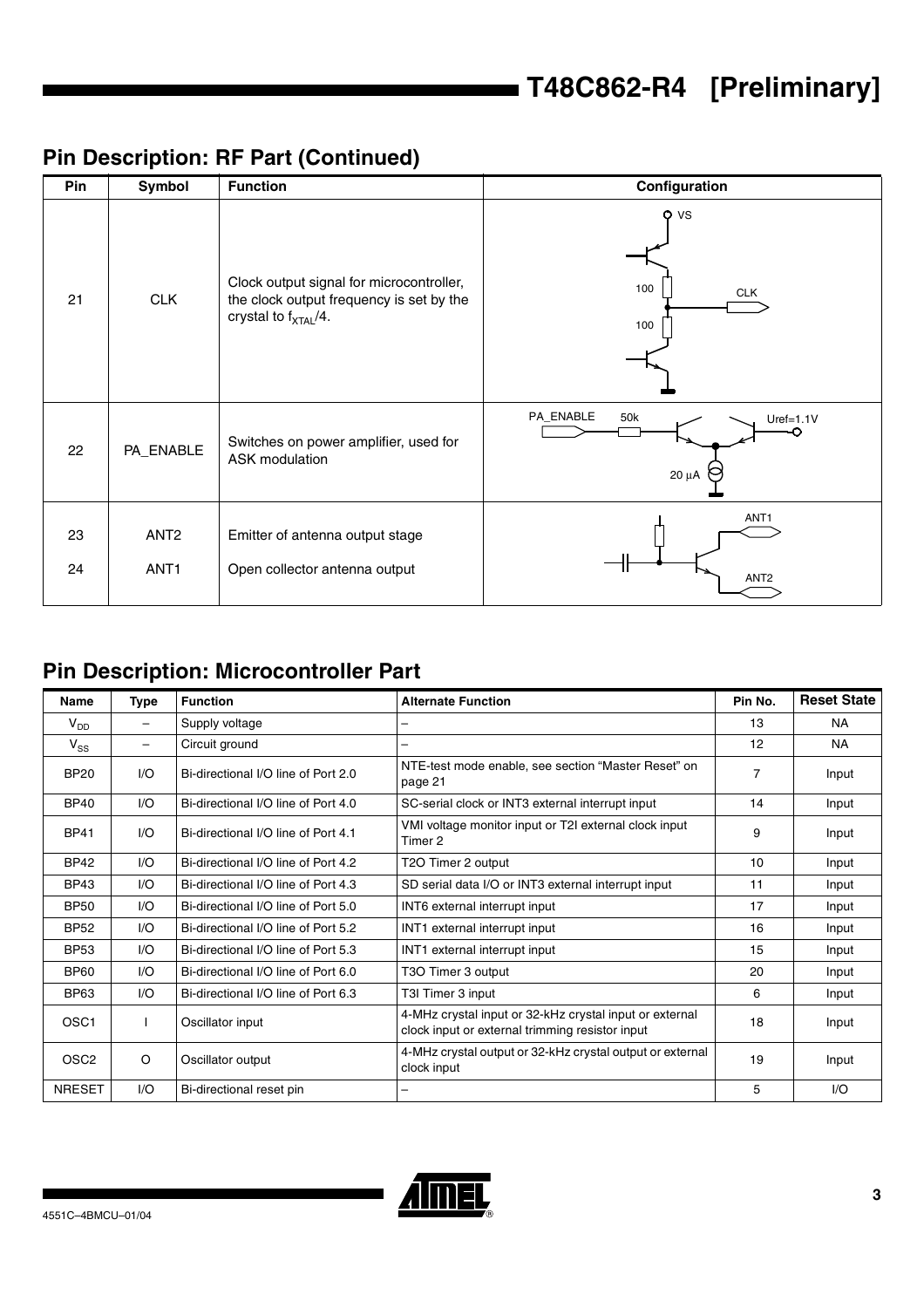## **UHF ASK/FSK Transmitter Block**

## **Features**

- **Integrated PLL Loop Filter**
- **ESD Protection (4 kV HBM/200 V MM, Except Pin 2: 4 kV HBM/100 V MM) also at ANT1/ANT2**
- **Maximum Output Power (10 dBm) with Low Supply Current (9.5 mA Typically)**
- **Modulation Scheme ASK/FSK**
	- **FSK Modulation is Achieved by Connecting an Additional Capacitor between the XTAL Load Capacitor and the Opendrain Output of the Modulating Microcontroller**
- **Easy to Design-in Due to Excellent Isolation of the PLL from the PA and Power Supply**
- **Supply Voltage 2.0 V to 4.0 V in the Temperature Range of -40**° **C to +125**° **C**
- **Single-ended Antenna Output with High Efficient Power Amplifier**
- **External CLK Output for Clocking the Microcontroller**
- **125**° **C Operation for Tire Pressure Systems**

## **Description**

The PLL transmitter block has been developed for the demands of RF low-cost transmission systems, at data rates up to 32 kbaud. The transmitting frequency range is 429 MHz to 439 MHz. It can be used in both FSK and ASK systems.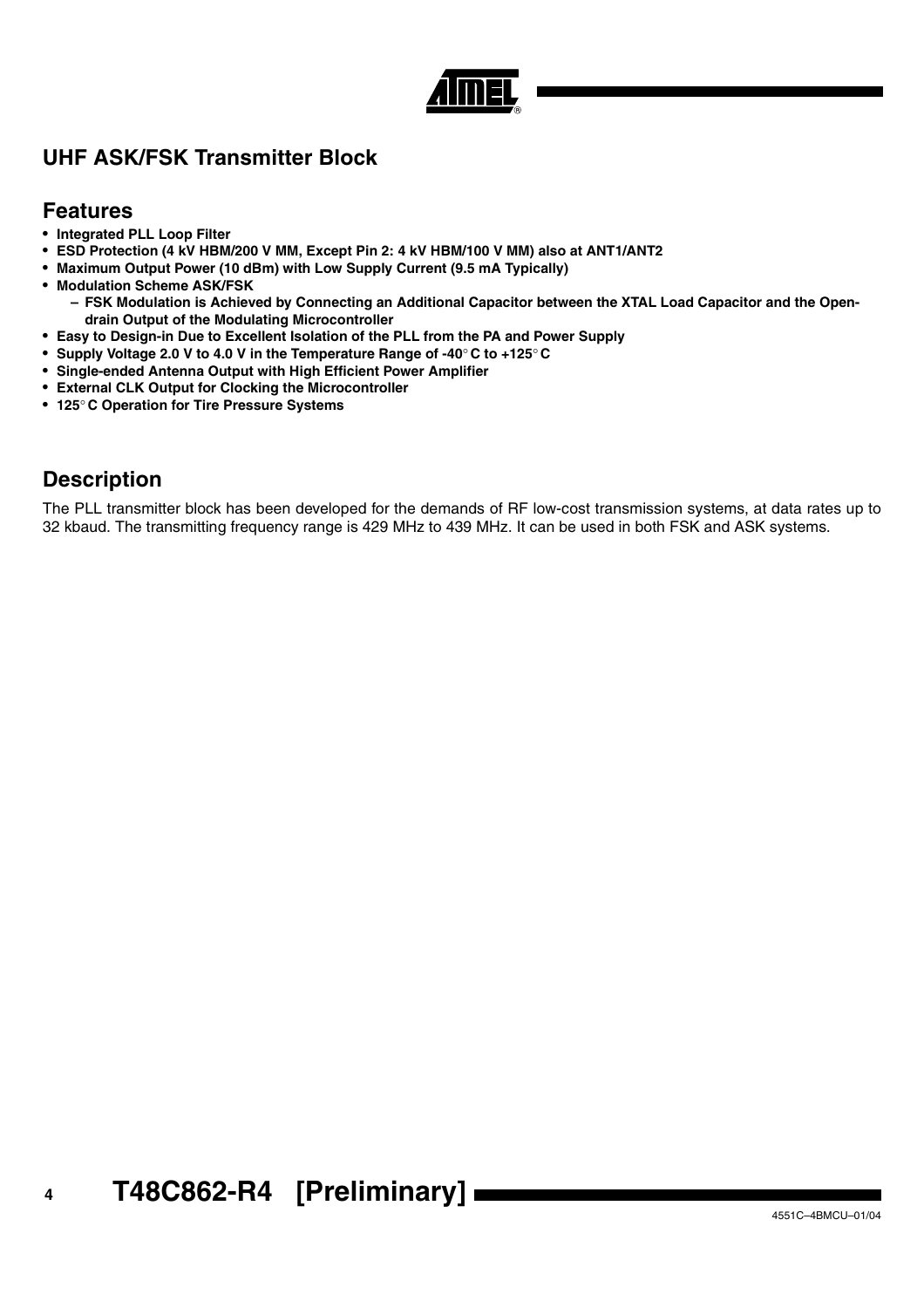**Figure 3.** Block Diagram



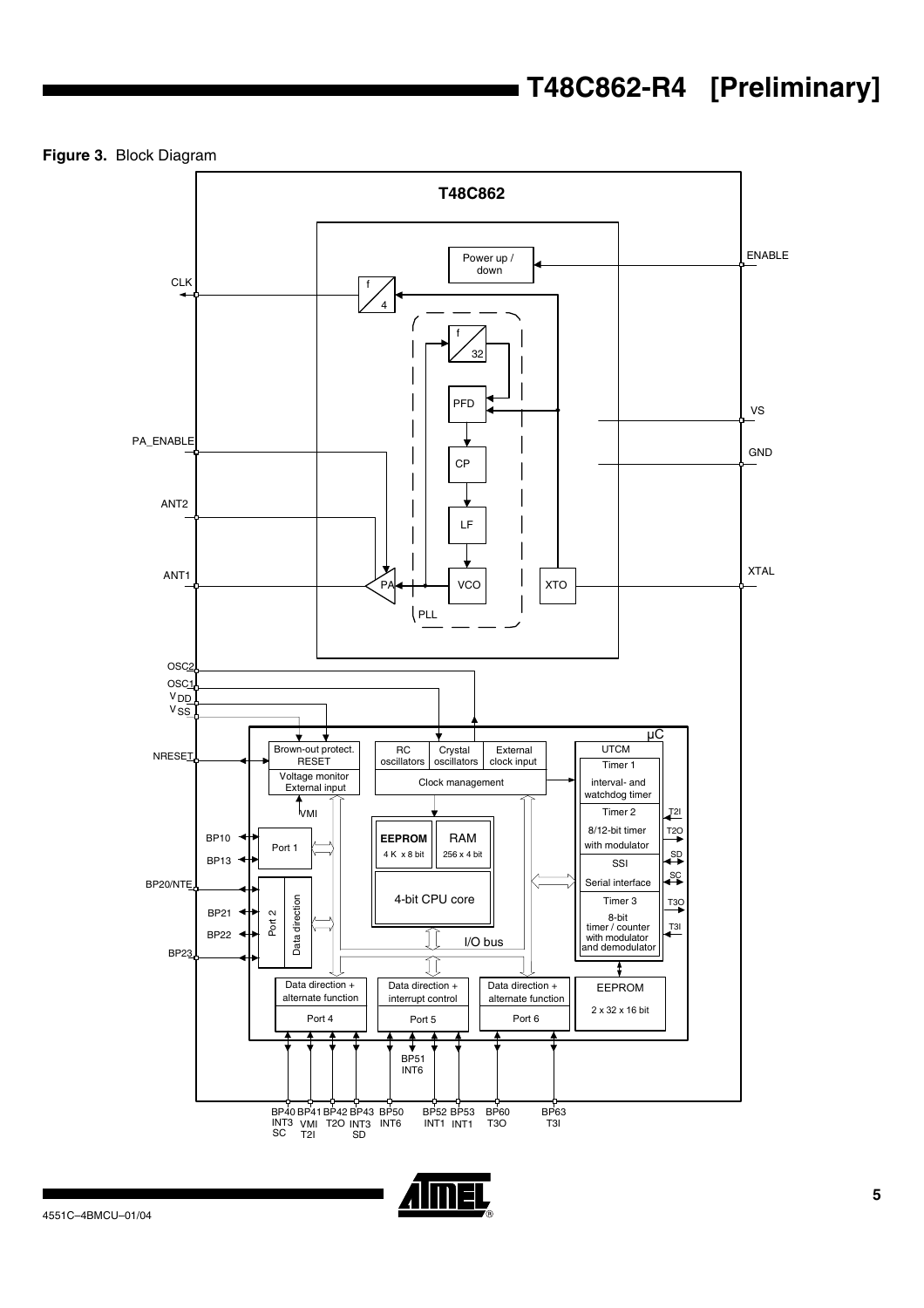| <b>General Description</b>              | The fully-integrated PLL transmitter that allows particularly simple, low-cost RF minia-<br>ture transmitters to be assembled. The VCO is locked to $32 \times f_{\text{XTAL}}$ , thus, a 13.56 MHz<br>crystal is needed for a 433.92 MHz transmitter. All other PLL and VCO peripheral ele-<br>ments are integrated.                                                                                                                                                                                                                                                                                                                                                                                                                                                   |
|-----------------------------------------|-------------------------------------------------------------------------------------------------------------------------------------------------------------------------------------------------------------------------------------------------------------------------------------------------------------------------------------------------------------------------------------------------------------------------------------------------------------------------------------------------------------------------------------------------------------------------------------------------------------------------------------------------------------------------------------------------------------------------------------------------------------------------|
|                                         | The XTO is a series resonance oscillator so that only one capacitor together with a<br>crystal connected in series to GND are needed as external elements.                                                                                                                                                                                                                                                                                                                                                                                                                                                                                                                                                                                                              |
|                                         | The crystal oscillator together with the PLL needs maximum < 1 ms until the PLL is<br>locked and the CLK output is stable. A wait time of $\geq 1$ ms until the CLK is used for the<br>microcontroller and the PA is switched on.                                                                                                                                                                                                                                                                                                                                                                                                                                                                                                                                       |
|                                         | The power amplifier is an open-collector output delivering a current pulse which is nearly<br>independent from the load impedance. The delivered output power is controllaed via the<br>connected load impedance.                                                                                                                                                                                                                                                                                                                                                                                                                                                                                                                                                       |
|                                         | This output configuration enables a simple matching to any kind of antenna or to 50 $\Omega$ .<br>high power efficiency of $\eta = P_{out}/(I_{S,PA} \times V_S)$ of 36% for the power amplifier results when<br>an optimized load impedance of $Z_{load} = (166 + j223)$ Q is used at 3 V supply voltage.                                                                                                                                                                                                                                                                                                                                                                                                                                                              |
| <b>Functional</b><br><b>Description</b> | If $ENABLE = L$ and $PA$ $ENABLE = L$ , the circuit is in standby mode consuming only a<br>very small amount of current so that a lithium cell used as power supply can work for<br>several years.                                                                                                                                                                                                                                                                                                                                                                                                                                                                                                                                                                      |
|                                         | With ENABLE = H, the XTO, PLL and the CLK driver are switched on. If PA_ENABLE<br>remains L, only the PLL and the XTO are running and the CLK signal is delivered to the<br>microcontroller. The VCO locks to 32 times the XTO frequency.                                                                                                                                                                                                                                                                                                                                                                                                                                                                                                                               |
|                                         | With $ENABLE = H$ and $PA$ $ENABLE = H$ , the PLL, XTO, CLK driver and the power<br>amplifier are on. With PA_ENABLE, the power amplifier can be switched on and off,<br>which is used to perform the ASK modulation.                                                                                                                                                                                                                                                                                                                                                                                                                                                                                                                                                   |
| <b>ASK Transmission</b>                 | The PLL transmitter block is activated by $ENABLE = H. PA_ENABLE$ must remain L for<br>$t \geq 1$ ms, then the CLK signal can be taken to clock the microcontroller and the output<br>power can be modulated by means of pin PA_ENABLE. After transmission,<br>PA_ENABLE is switched to L and the microcontroller switches back to internal clocking.<br>The PLL transmitter block is switched back to standby mode with $ENABLE = L$ .                                                                                                                                                                                                                                                                                                                                 |
| <b>FSK Transmission</b>                 | The PLL transmitter block is activated by $ENABLE = H. PA_ENABLE$ must remain L for<br>$t \geq 1$ ms, then the CLK signal can be taken to clock the microcontroller and the power<br>amplifier is switched on with $PA$ _ENABLE = H. The chip is then ready for FSK modula-<br>tion. The microcontroller starts to switch on and off the capacitor between the XTAL load<br>capacitor and GND with an open-drain output port, thus changing the reference<br>frequency of the PLL. If the switch is closed, the output frequency is lower than if the<br>switch is open. After transmission PA_ENABLE is switched to L and the microcontroller<br>switches back to internal clocking. The PLL transmitter block is switched back to<br>standby mode with $ENABLE = L$ . |
|                                         | The accuracy of the frequency deviation with XTAL pulling method is about ±25% when<br>the following tolerances are considered.                                                                                                                                                                                                                                                                                                                                                                                                                                                                                                                                                                                                                                         |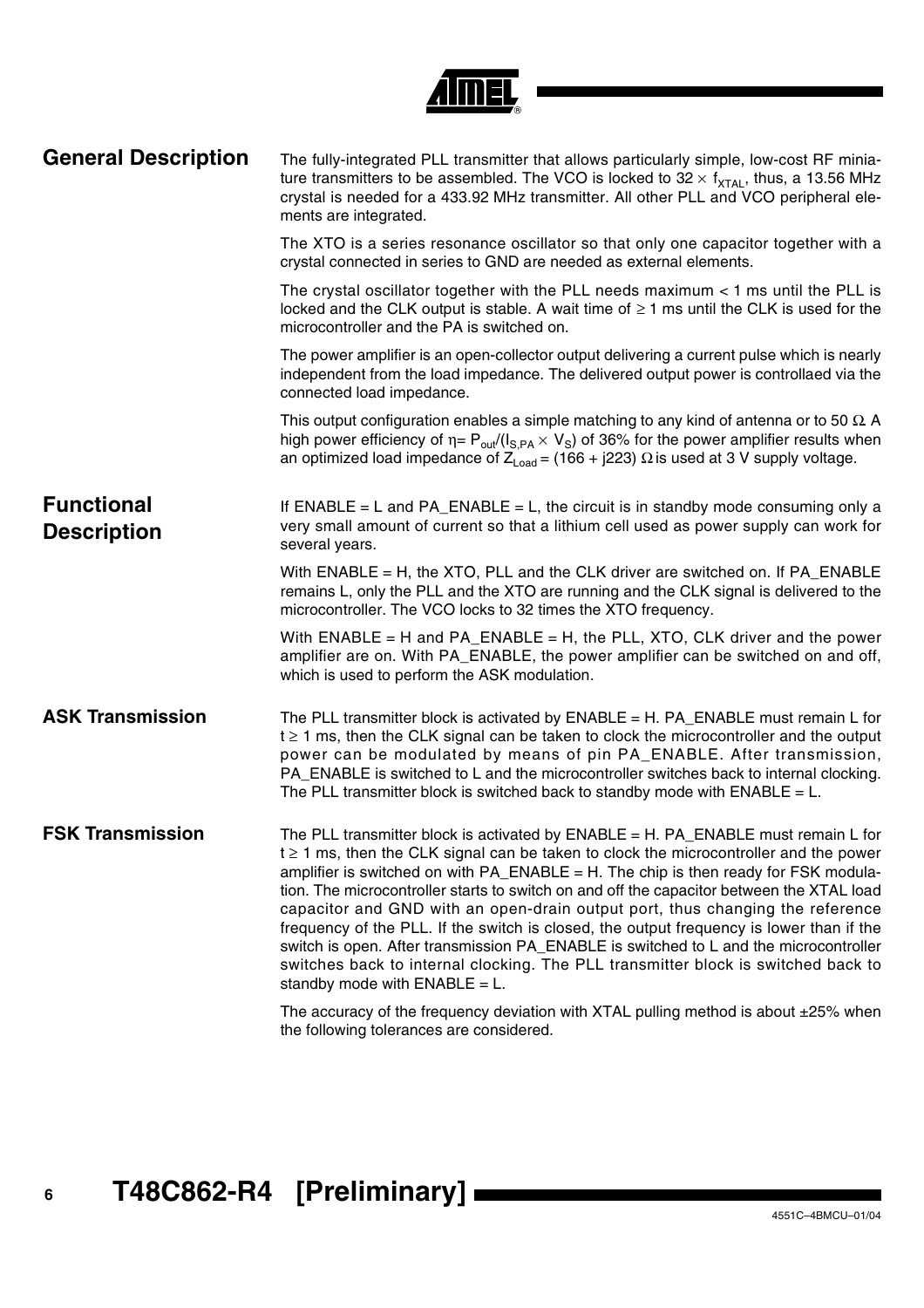### **Figure 4.** Tolerances of Frequency Modulation



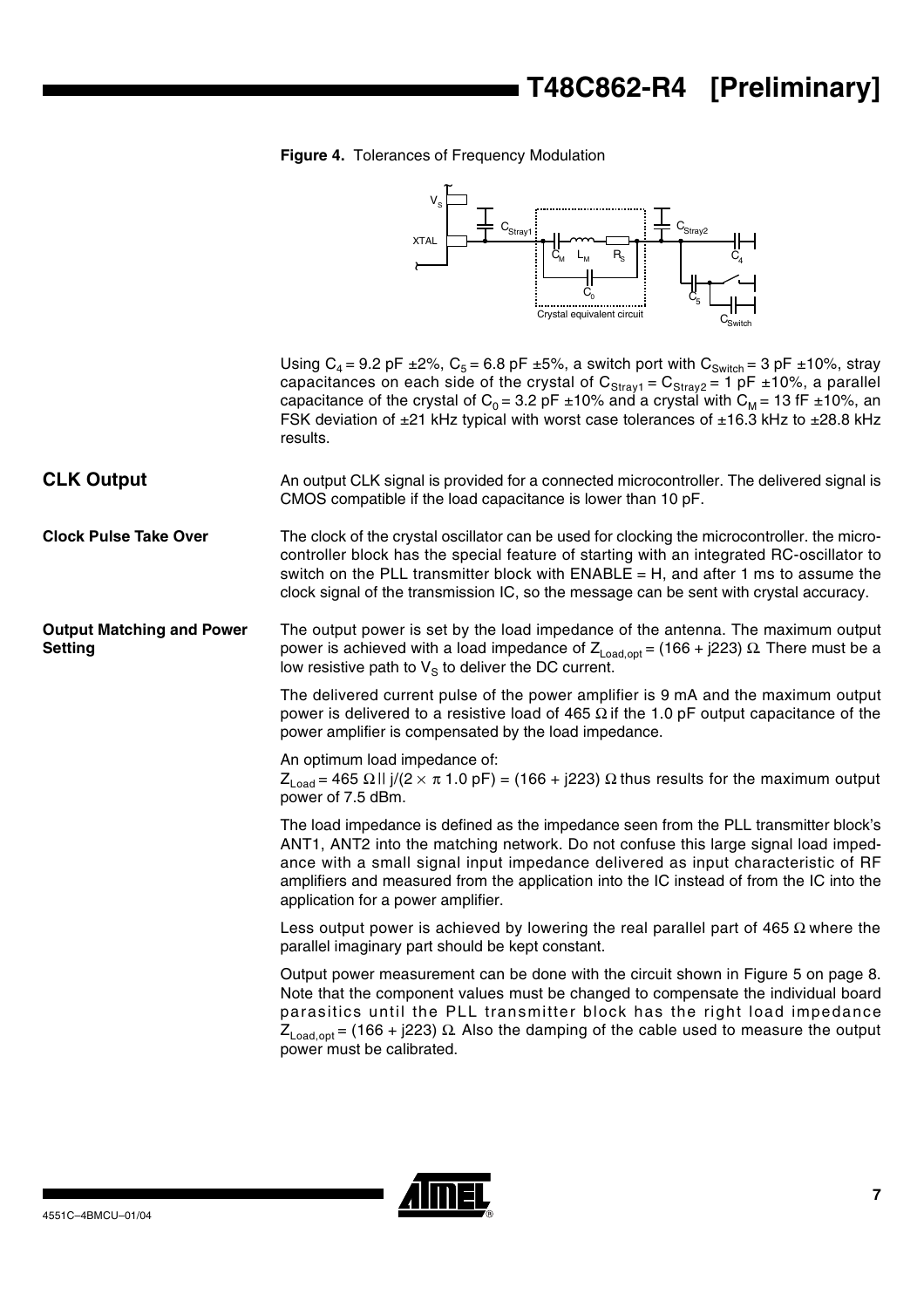

### <span id="page-7-0"></span>**Figure 5.** Output Power Measurement



### **Application Circuit** For the supply-voltage blocking capacitor C<sub>3</sub>, a value of 68 nF/X7R is recommended (see [Figure 6 on page 9](#page-8-0) and [Figure 7 on page 10](#page-9-0)).  $C_1$  and  $C_2$  are used to match the loop antenna to the power amplifier where  $C_1$  typically is 8.2 pF/NP0 and  $C_2$  is 6 pF/NP0 (10 pF + 15 pF in series); for  $C_2$  two capacitors in series should be used to achieve a better tolerance value and to have the possibility to realize the  $Z_{\text{Load,opt}}$  by using standard valued capacitors.

 $C_1$  forms together with the pins of PLL transmitter block and the PCB board wires a series resonance loop that suppresses the  $1<sup>st</sup>$  harmonic, thus, the position of  $C_1$  on the PCB is important. Normally the best suppression is achieved when  $C_1$  is placed as close as possible to the pins ANT1 and ANT2.

The loop antenna should not exceed a width of 1.5 mm, otherwise the Q-factor of the loop antenna is too high.

L<sub>1</sub> ( $\approx$  50 nH to 100 nH) can be printed on PCB. C<sub>4</sub> should be selected so the XTO runs on the load resonance frequency of the crystal. Normally, a value of 12 pF results for a 15 pF load-capacitance crystal.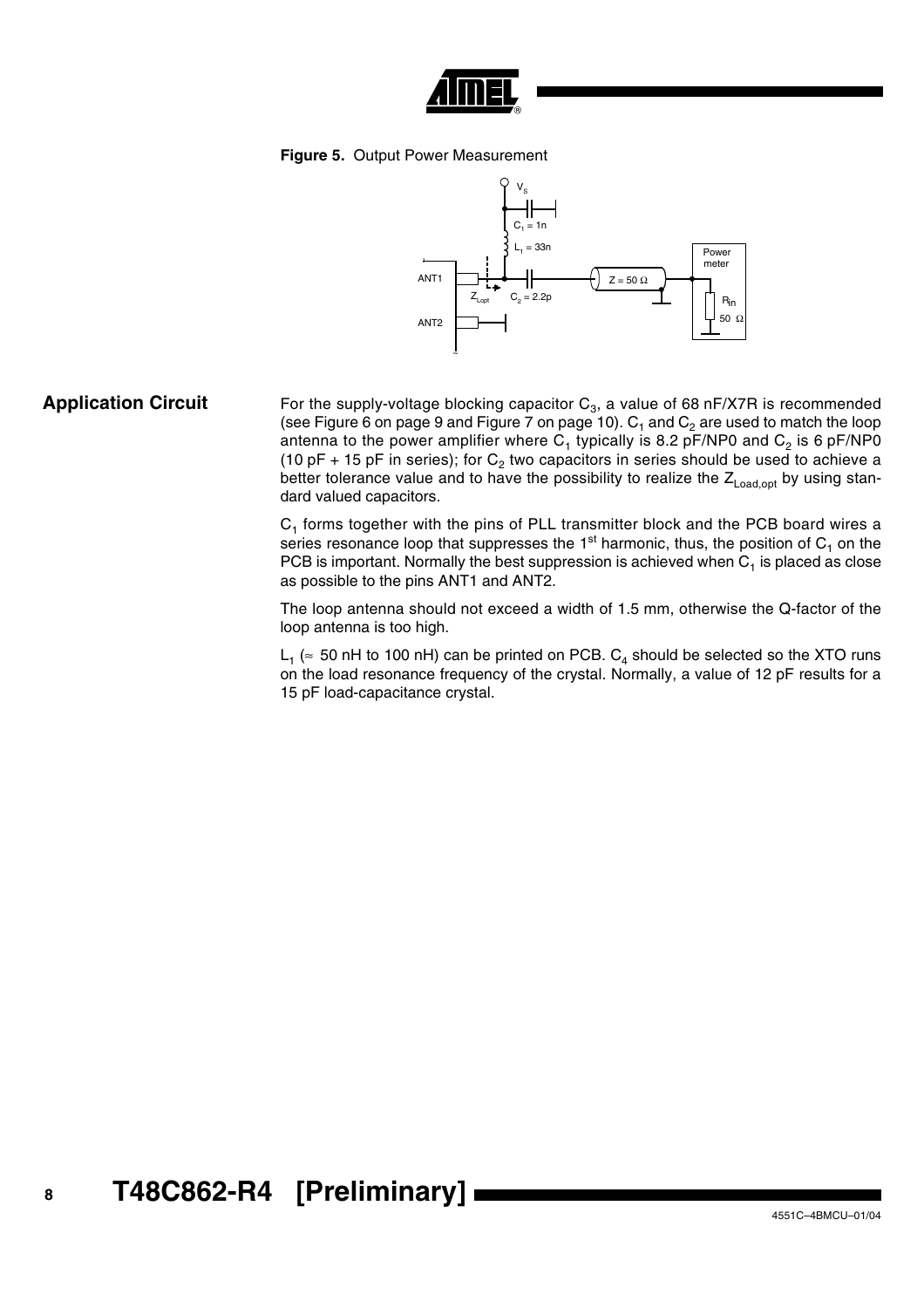<span id="page-8-0"></span>**Figure 6.** ASK Application Circuit



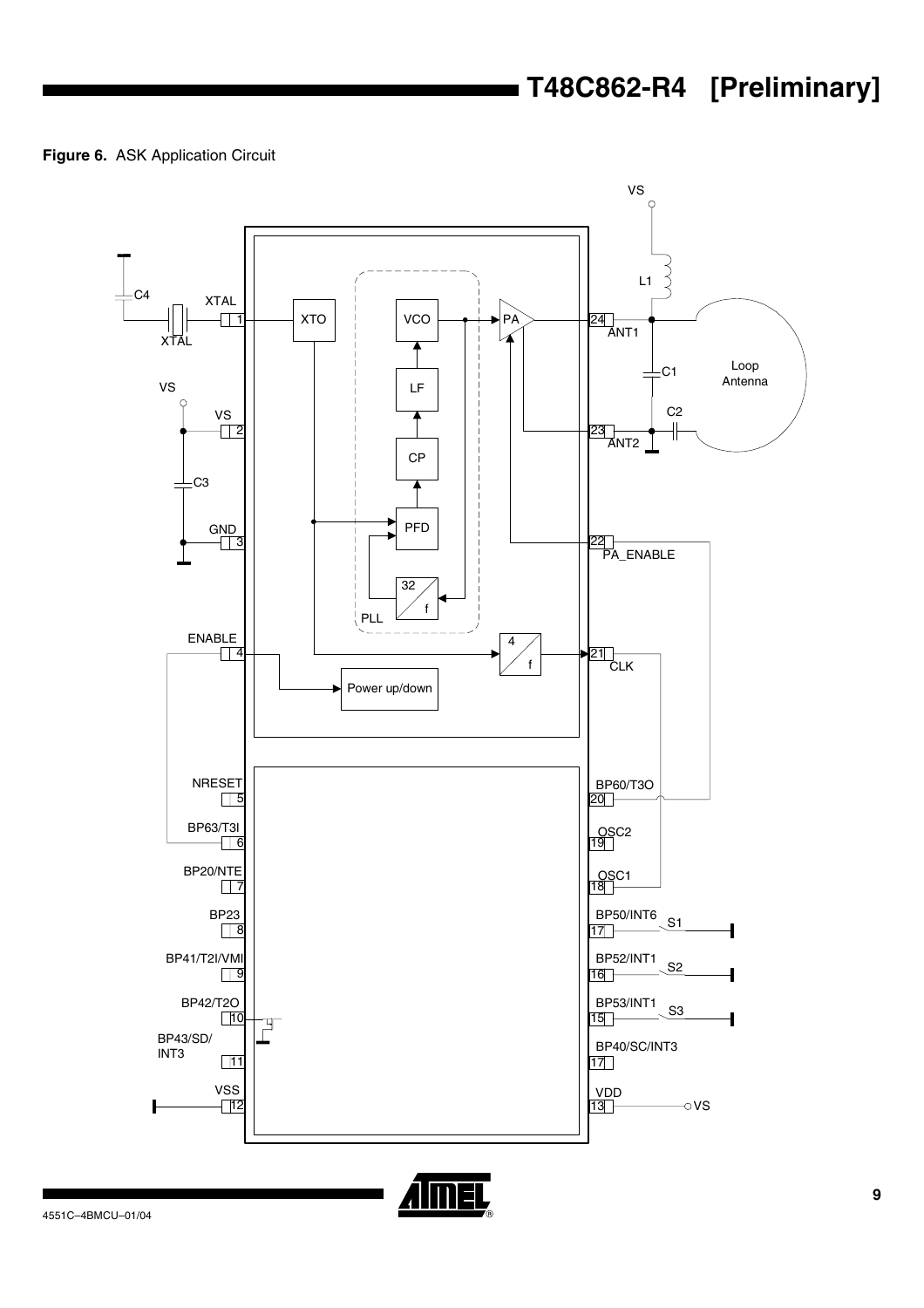

### <span id="page-9-0"></span>**Figure 7. FSK Application Circuit**

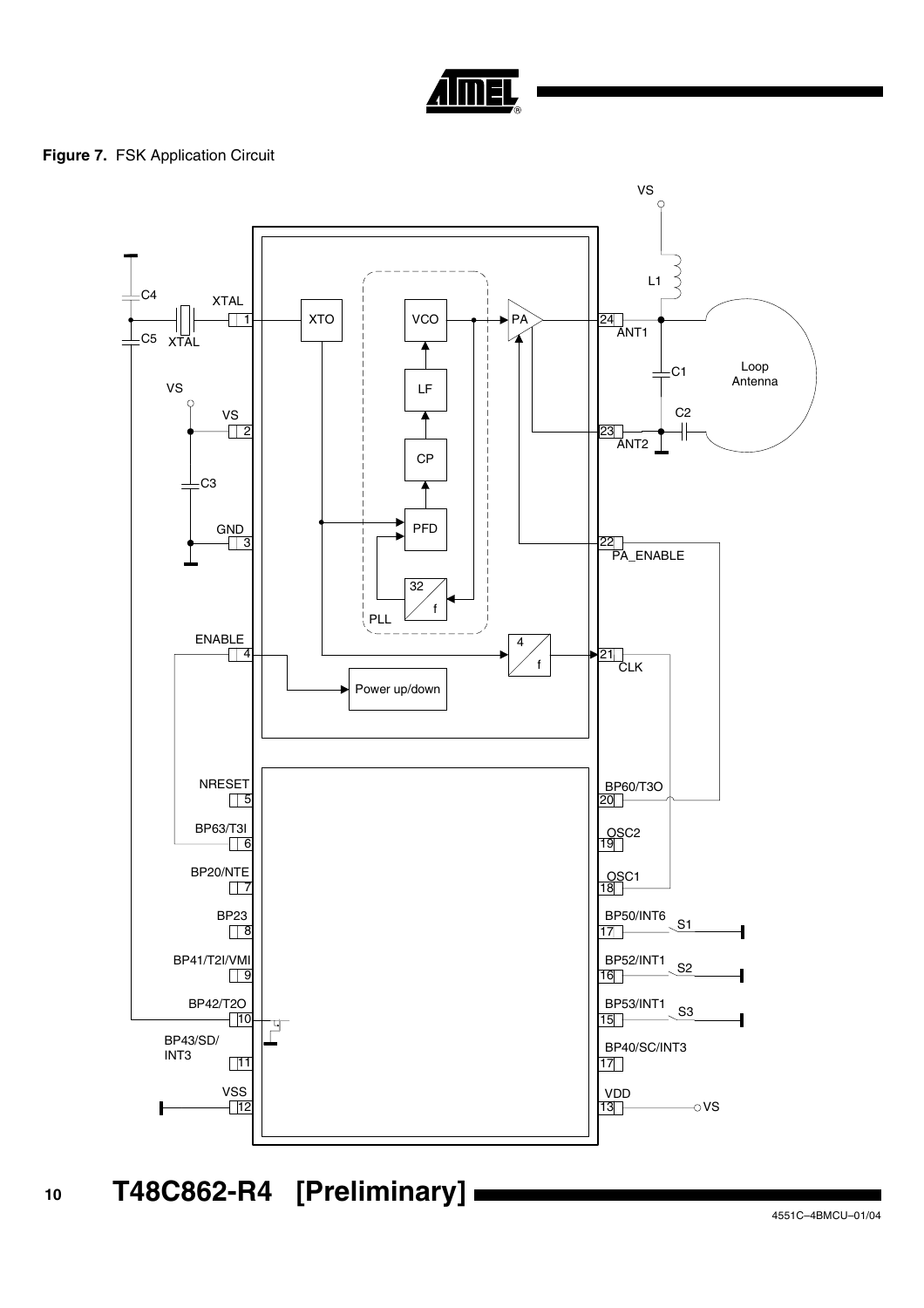<span id="page-10-0"></span>**Figure 8.** ESD Protection Circuit



## **Absolute Maximum Ratings: RF Part**

Stresses beyond those listed under "Absolute Maximum Ratings" may cause permanent damage to the device. This is a stress rating only and functional operation of the device at these or any other conditions beyond those indicated in the operational sections of this specification is not implied. Exposure to absolute maximum rating conditions for extended periods may affect device reliability.

| <b>Parameters</b>    | Symbol                  | Min. | Max.   | <b>Unit</b>  |
|----------------------|-------------------------|------|--------|--------------|
| Supply voltage       | $\mathsf{V}_\mathbf{S}$ |      |        |              |
| Power dissipation    | $P_{\text{tot}}$        |      | 100    | mW           |
| Junction temperature |                         |      | 150    | $^{\circ}$ C |
| Storage temperature  | <sup>I</sup> stg        | -55  | $+125$ | $^{\circ}$ C |
| Ambient temperature  | <sup>l</sup> amb        | -55  | $+125$ | $^{\circ}$ C |

## **Thermal Resistance**

| <b>Parameters</b>     | ivmbol        | <b>Value</b>       | Unit |
|-----------------------|---------------|--------------------|------|
|                       |               | .                  |      |
| Junction ambient<br>. | <b>T</b> thJA | 105<br>ט ו<br>$ -$ | K/W  |

## **Electrical Characteristics**

 $V_{\rm S}$  = 2.0 V to 4.0 V, T<sub>amb</sub> = -40° C to +125° C unless otherwise specified.

Typical values are given at V<sub>S</sub> = 3.0 V and T<sub>amb</sub> = 25° C. All parameters are referred to GND (Pin 3).

| <b>Parameters</b> | <b>Test Conditions</b>                                                                                                                                                                                                  | Symbol          | Min. | Typ. | Max. | Unit           |
|-------------------|-------------------------------------------------------------------------------------------------------------------------------------------------------------------------------------------------------------------------|-----------------|------|------|------|----------------|
| Supply current    | Power down,<br>$V_{ENABLE}$ < 0.25 V, -40 $^{\circ}$ C to +85 $^{\circ}$ C<br>$V_{PA-ENABLE}$ < 0.25 V, -85 $^{\circ}$ C to +125 $^{\circ}$ C<br>$V_{PA-ENABLE}$ < 0.25 V, 25 $^{\circ}$ C<br>(100% correlation tested) | $I_{\rm S}$ off |      | < 10 | 350  | nA<br>μA<br>nA |
| Supply current    | Power up, PA off, $V_s = 3 V$<br>$V_{ENABLE}$ > 1.7 V, $V_{PA-ENABLE}$ < 0.25 V                                                                                                                                         | Ιs              |      | 3.7  | 4.8  | mA             |
| Supply current    | Power up, $V_s = 3.0 V$<br>$V_{ENABLE}$ > 1.7 V, $V_{PA-ENABLE}$ > 1.7 V                                                                                                                                                | 'S Transmit     |      | 9    | 11.6 | mA             |

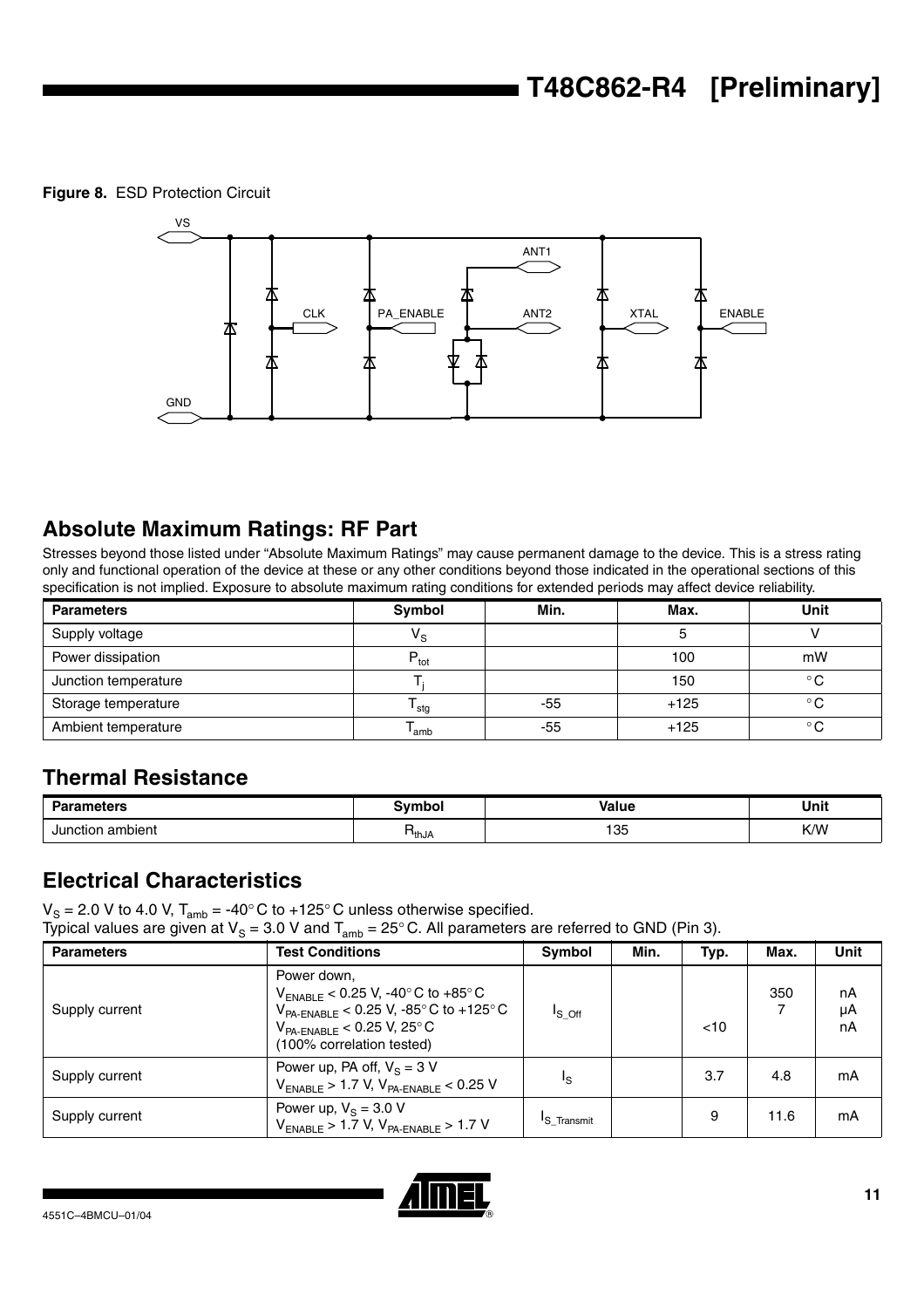

## **Electrical Characteristics (Continued)**

 $V_{\rm S}$  = 2.0 V to 4.0 V, T<sub>amb</sub> = -40° C to +125° C unless otherwise specified.

Typical values are given at V<sub>S</sub> = 3.0 V and T<sub>amb</sub> = 25° C. All parameters are referred to GND (Pin 3).

| <b>Parameters</b>                                                                                                                                                                                         | <b>Test Conditions</b>                                                                                                                                                                                          | Symbol                                                | Min.                  | Typ.              | Max.                               | Unit                         |
|-----------------------------------------------------------------------------------------------------------------------------------------------------------------------------------------------------------|-----------------------------------------------------------------------------------------------------------------------------------------------------------------------------------------------------------------|-------------------------------------------------------|-----------------------|-------------------|------------------------------------|------------------------------|
| Output power                                                                                                                                                                                              | $\overline{V}_\text{S}$ = 3.0 V, T <sub>amb</sub> = 25°C<br>f = 433.92 MHz, $Z_{Load}$ = (166 + j233) $\Omega$                                                                                                  | $P_{\text{Ref}}$                                      | 5.5                   | 7.5               | 10                                 | dBm                          |
| Output power variation for the full<br>temperature range                                                                                                                                                  | $T_{amb}$ = -40 $^{\circ}$ C to +85 $^{\circ}$ C<br>$V_{\rm S} = 3.0 \text{ V}$<br>$V_{\rm s} = 2.0 V$                                                                                                          | $\Delta P_{\text{Ref}}$<br>$\Delta P_{\text{Ref}}$    |                       |                   | -1.5<br>$-4.0$                     | dB<br>dB                     |
| Output power variation for the full<br>temperature range                                                                                                                                                  | $T_{amb}$ = -40° C to +125° C<br>$V_{\rm s} = 3.0 \text{ V}$<br>$V_{\rm s} = 2.0 V$<br>$P_{Out} = P_{Ref} + \Delta P_{Ref}$                                                                                     | $\Delta P_{\text{Ref}}$<br>$\Delta P_{\text{Ref}}$    |                       |                   | $-2.0$<br>$-4.5$                   | dB<br>dB                     |
| Achievable output-power range                                                                                                                                                                             | Selectable by load impedance                                                                                                                                                                                    | $\mathsf{P}_{\mathsf{Out\_typ}}$                      | $\mathbf 0$           |                   | 7.5                                | dBm                          |
| $f_{CLK} = f_0/128$<br>Load capacitance at Pin CLK = $10$ pF<br>Spurious emission<br>$f_{\text{O}} \pm 1 \times f_{\text{CLK}}$<br>$f_{\text{O}} \pm 4 \times f_{\text{CLK}}$<br>other spurious are lower |                                                                                                                                                                                                                 |                                                       |                       | $-55$<br>$-52$    |                                    | dBc<br>dBc                   |
| Oscillator frequency XTO<br>(= phase comparator frequency)                                                                                                                                                | $f_{\text{XTO}} = f_0/32$<br>$f_{\text{XTAL}}$ = resonant frequency of the<br>XTAL, $C_M \leq 10$ fF, load capacitance<br>selected accordingly<br>$T_{amb}$ = -40° C to +85° C<br>$T_{amb}$ = -40° C to +125° C | $f_{\text{XTO}}$                                      | $-30$<br>$-40$        | $f_{\text{XTAL}}$ | +30<br>$+40$                       | ppm<br>ppm                   |
| PLL loop bandwidth                                                                                                                                                                                        |                                                                                                                                                                                                                 |                                                       |                       | 250               |                                    | kHz                          |
| Phase noise of phase<br>comparator                                                                                                                                                                        | Referred to $f_{PC} = f_{XT0}$<br>25 kHz distance to carrier                                                                                                                                                    |                                                       |                       | $-116$            | $-110$                             | dBc/Hz                       |
| In loop phase noise PLL                                                                                                                                                                                   | 25 kHz distance to carrier                                                                                                                                                                                      |                                                       |                       | -86               | -80                                | dBc/Hz                       |
| Phase noise VCO                                                                                                                                                                                           | at 1 MHz<br>at 36 MHz                                                                                                                                                                                           |                                                       |                       | -94<br>$-125$     | $-90$<br>$-121$                    | dBc/Hz<br>dBc/Hz             |
| Frequency range of VCO                                                                                                                                                                                    |                                                                                                                                                                                                                 | f <sub>VCO</sub>                                      | 429                   |                   | 439                                | <b>MHz</b>                   |
| Clock output frequency (CMOS<br>microcontroller compatible)                                                                                                                                               |                                                                                                                                                                                                                 |                                                       |                       | $f_0/128$         |                                    | <b>MHz</b>                   |
| Voltage swing at Pin CLK                                                                                                                                                                                  | $C_{\text{load}}$ ≤10 pF                                                                                                                                                                                        | $V_{0h}$<br>$V_{01}$                                  | $V_S \times 0$ .<br>8 |                   | $V_S \times 0$ .<br>$\overline{c}$ | v<br>v                       |
| Series resonance R of the crystal                                                                                                                                                                         |                                                                                                                                                                                                                 | <b>Rs</b>                                             |                       |                   | 110                                | $\Omega$                     |
| Capacitive load at Pin XT0                                                                                                                                                                                |                                                                                                                                                                                                                 |                                                       |                       |                   | $\overline{7}$                     | pF                           |
| FSK modulation frequency rate                                                                                                                                                                             | Duty cycle of the modulation signal =<br>50%                                                                                                                                                                    |                                                       | $\mathbf 0$           |                   | 32                                 | kHz                          |
| ASK modulation frequency rate                                                                                                                                                                             | Duty cycle of the modulation signal =<br>50%                                                                                                                                                                    |                                                       | $\mathbf 0$           |                   | 32                                 | kHz                          |
| Low level input voltage<br>High level input voltage<br><b>ENABLE</b> input<br>Input current high                                                                                                          |                                                                                                                                                                                                                 | $V_{\parallel}$<br>$V_{\text{lh}}$<br>$I_{\text{In}}$ | 1.7                   |                   | 0.25<br>20                         | $\vee$<br>v<br>μA            |
| PA_ENABLE input                                                                                                                                                                                           | Low level input voltage<br>High level input voltage<br>Input current high                                                                                                                                       | $V_{\parallel}$<br>$V_{\text{lh}}$<br>$I_{\text{In}}$ | 1.7                   |                   | 0.25<br>5                          | $\mathsf{V}$<br>$\vee$<br>μA |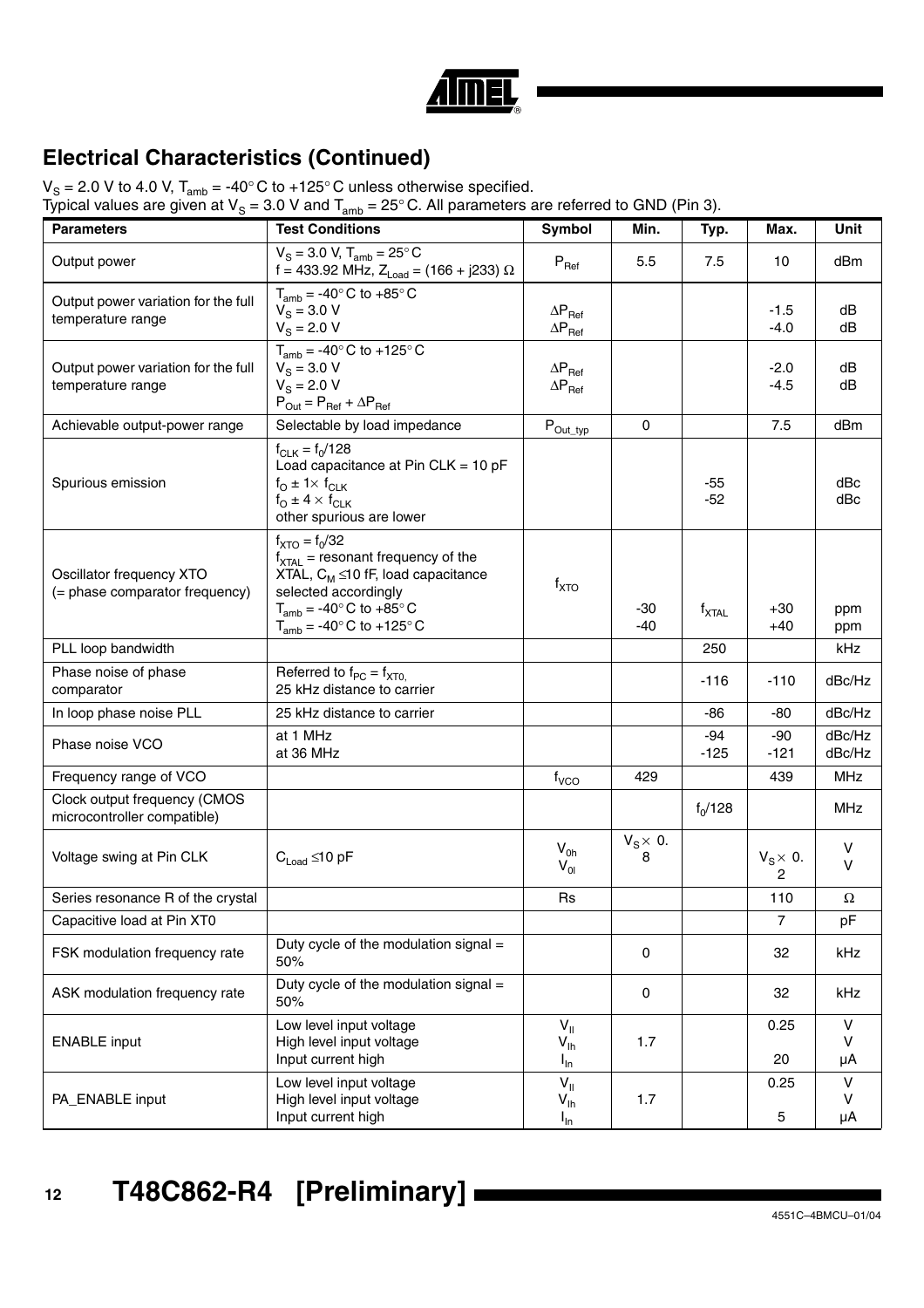# **Microcontroller Block**

| <b>Features</b>             | • 4-Kbyte ROM, 256 x 4-bit RAM<br>• EEPROM Programmable Options<br>• Read Protection for the EEPROM Program Memory<br>• 11 Bi-directional I/Os<br>• Up to Seven External/Internal Interrupt Sources<br>• Eight Hardware and Software Interrupt Priorities<br>• Multifunction Timer/Counter<br>- IR Remote Control Carrier Generator<br>- Biphase-, Manchester- and Pulse-width Modulator and Demodulator<br>- Phase Control Function<br>• Programmable System Clock with Prescaler and Five Different Clock Sources<br>• Very Low Sleep Current (< 1 µA)<br>• $2 \times 512$ -bit EEPROM Data Memory<br>• 256 $\times$ 4-bit RAM Data Memory<br>• Synchronous Serial Interface (2-wire, 3-wire)<br>• Watchdog, POR and Brown-out Function<br>• Voltage Monitoring Inclusive Lo_BAT Detect |
|-----------------------------|-------------------------------------------------------------------------------------------------------------------------------------------------------------------------------------------------------------------------------------------------------------------------------------------------------------------------------------------------------------------------------------------------------------------------------------------------------------------------------------------------------------------------------------------------------------------------------------------------------------------------------------------------------------------------------------------------------------------------------------------------------------------------------------------|
| <b>Description</b>          | The microcontroller is designed with EEPROM cells so it can be programmed several<br>times. To offer full compatibility with each ROM version, the I/O configuration is stored<br>into a separate internal EEPROM block during programming. The configuration is down-<br>loaded to the I/Os with every power-on reset.                                                                                                                                                                                                                                                                                                                                                                                                                                                                   |
| <b>Introduction</b>         | The microcontroller block is a member of Atmel's family of 4-bit single-chip microcontrol-<br>lers. Instead of ROM it contains EEPROM, RAM, parallel I/O ports, two 8-bit<br>programmable multifunction timer/counters, voltage supervisor, interval timer with<br>watchdog function and a sophisticated on-chip clock generation with integrated RC-,<br>32-kHz and 4-MHz crystal oscillators.                                                                                                                                                                                                                                                                                                                                                                                           |
|                             | Differences between T48C862-R4 and ATAR862 Microcontrollers                                                                                                                                                                                                                                                                                                                                                                                                                                                                                                                                                                                                                                                                                                                               |
| <b>Program Memory</b>       | The program memory of the devices is realized as an EEPROM. The memory size for<br>user programs is 4096 bytes. It is programmed as $258 \times 16$ bytes blocks of data. the<br>implement LOCK-bit function is user-selectable and protects the device from unautho-<br>rized read-out of the program memory.                                                                                                                                                                                                                                                                                                                                                                                                                                                                            |
| <b>Configuration Memory</b> | An additional area of 32 bytes of the EEPROM is used to store information about the<br>hardware configuration. All the options that are selectable for the ROM versions are<br>available to the user. This includes not only the different port options but also the possi-<br>bilities to select different capacitors for OSC1 and OSC2, the option to enable or disable<br>the hardlock for the watchdog, the option to select OSC2 instead of OSC1 as external<br>clock input and the option to enable the external clock monitor as a reset source.                                                                                                                                                                                                                                   |
| <b>Data Memory</b>          | The microcontroller block contains an internal data EEPROM that is organized as two<br>pages of $32 \times 16$ -bit. To be compatible with the ROM parts, the page used has to be<br>defined within the application software by writing the 2-wire interface (TWI) command<br>"09h" to the EEPROM. This command has no effect for the microcontroller block, if it is<br>left inside the HEX-file for the ROM version. Also for compatibility reasons, the access to<br>the EEPROM is handled via the MCL (serial interface) as in the corresponding ROM<br>parts.                                                                                                                                                                                                                        |

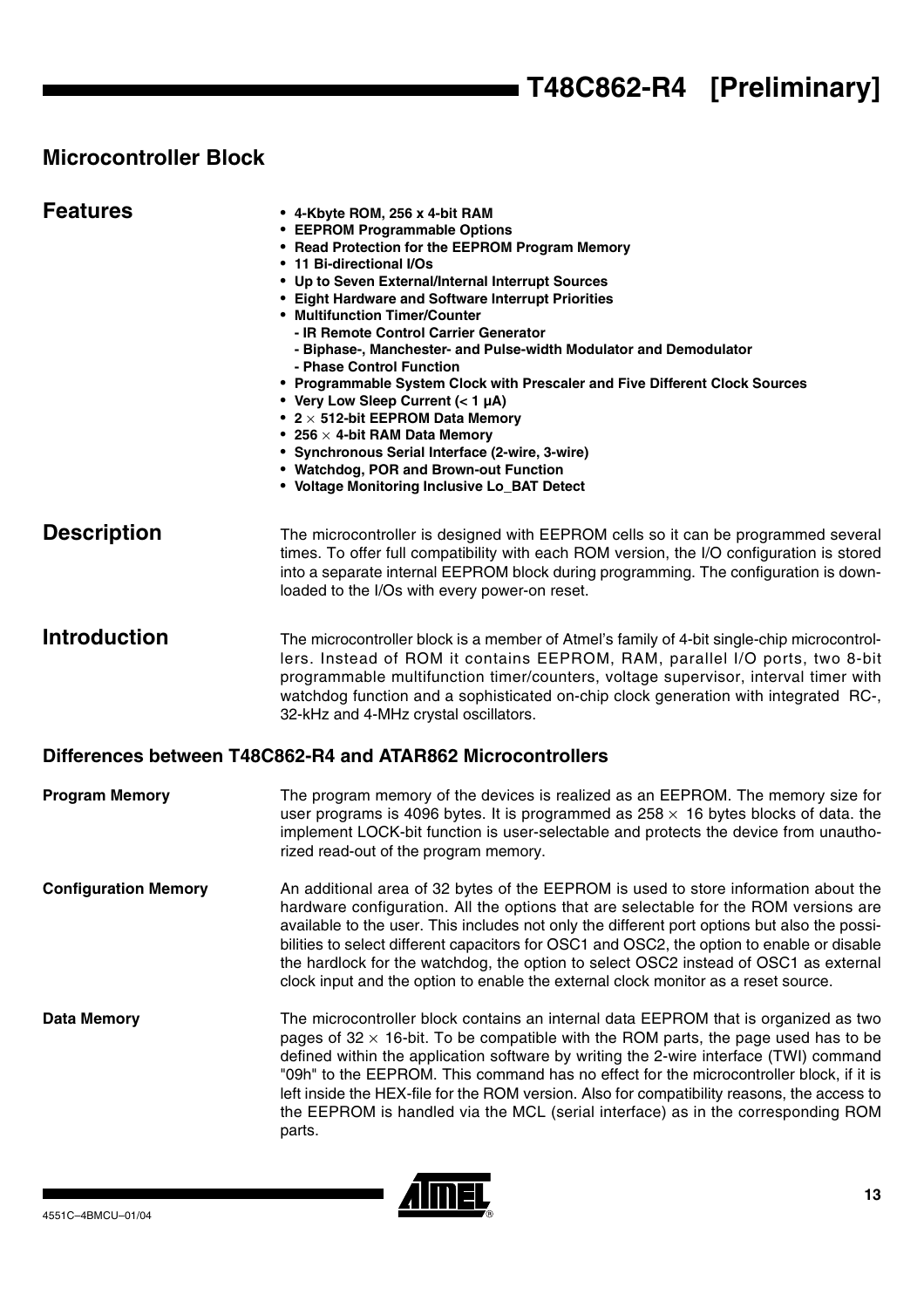

**Reset Function Example 2** During each reset (power-on or brown-out), the I/O configuration is deleted and reloaded with the data from the configuration memory. This leads to a slightly different behavior compared to the ROM versions. Both devices switch their I/Os to input during reset but the ROM part has the mask selected pull-up or pull-down resistors active while the MTP has them removed until the download is finished.

## **MARC4 Architecture General Description**

The microcontroller consists of an advanced stack-based, 4-bit CPU core and on-chip peripherals. The CPU is based on the Harvard architecture with physically separated program memory (ROM) and data memory (RAM). Three independent buses, the instruction bus, the memory bus and the I/O bus, are used for parallel communication between ROM, RAM and peripherals. This enhances program execution speed by allowing both instruction prefetching, and a simultaneous communication to the on-chip peripheral circuitry. The extremely powerful integrated interrupt controller with associated eight prioritized interrupt levels supports fast and efficient processing of hardware events. The microcontroller is designed for the high-level programming language qFORTH. The core includes both an expression and a return stack. This architecture enables high-level language programming without any loss of efficiency or code density.





### **Components of MARC4 Core**

The core contains ROM, RAM, ALU, program counter, RAM address registers, instruction decoder and interrupt controller. The following sections describe each functional block in more detail.

**Program Memory** The program memory (EEPROM) is programmable with the customer application program during the fabrication of the microcontroller. The EEPROM is addressed by a 12-bit wide program counter, thus predefining a maximum program bank size of 4-Kbytes. The lowest user program memory address segment is taken up by a 512 bytes Zero page which contains predefined start addresses for interrupt service routines and special subroutines accessible with single byte instructions (SCALL).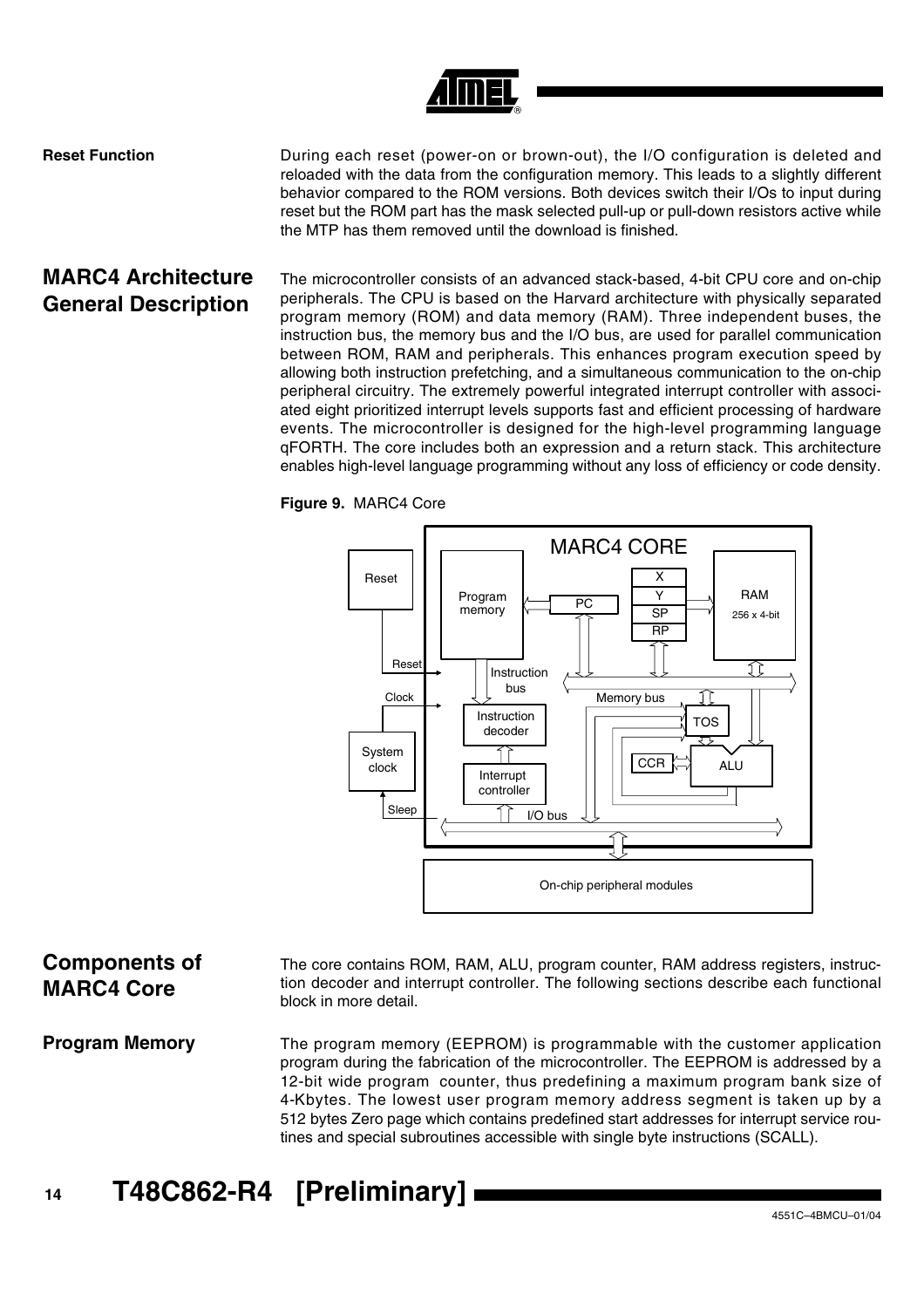The corresponding memory map is shown in [Figure 10](#page-14-0). Look-up tables of constants can also be held in ROM and are accessed via the microcontrollers' built-in table instruction.

<span id="page-14-0"></span>**Figure 10.** ROM Map of the Microcontroller Block



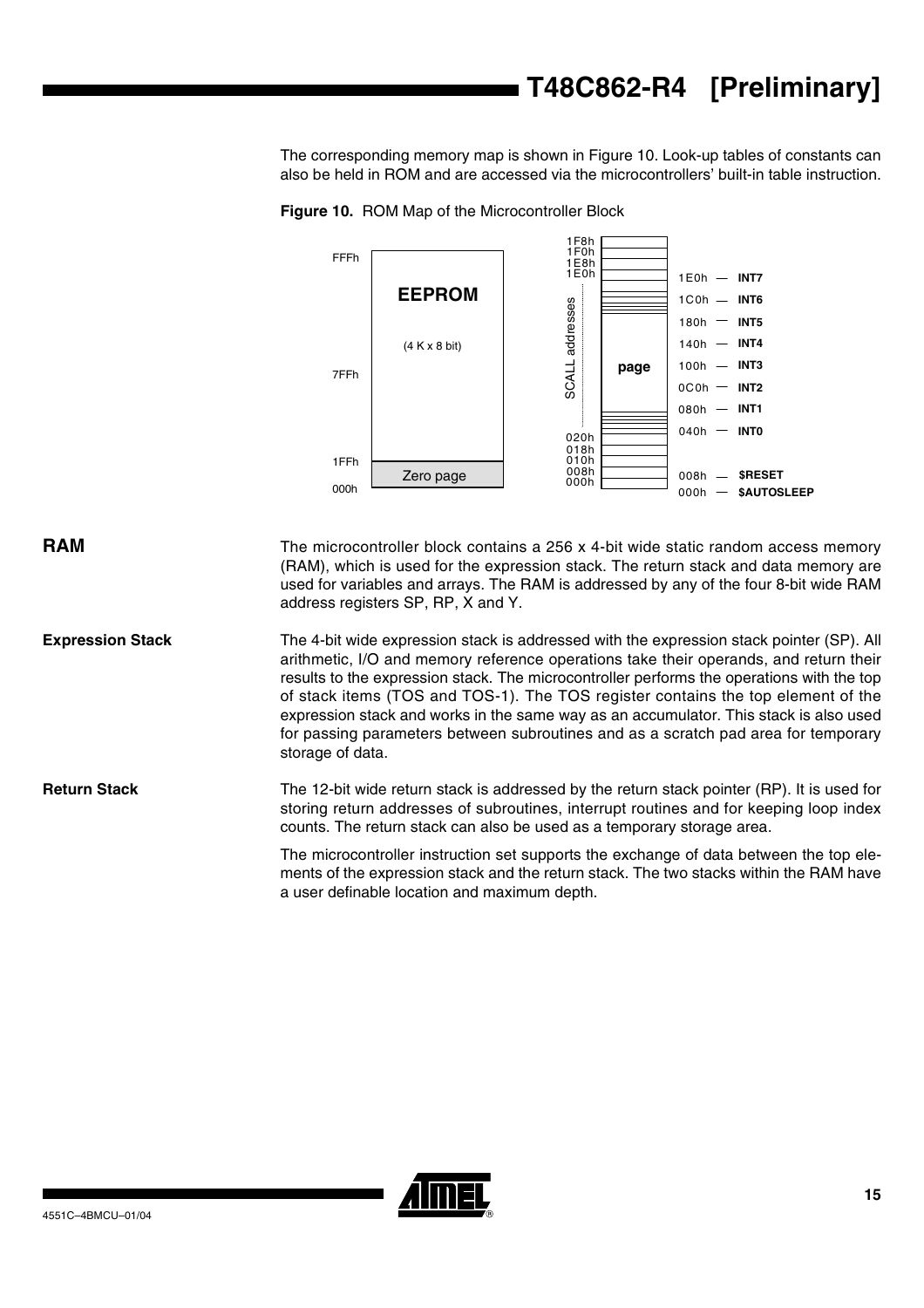

### **Figure 11.** RAM Map



**Registers** The microcontroller has seven programmable registers and one condition code register (see [Figure 12\)](#page-15-0).

**Program Counter (PC)** The program counter is a 12-bit register which contains the address of the next instruction to be fetched from the EEPROM. Instructions currently being executed are decoded in the instruction decoder to determine the internal micro-operations. For linear code (no calls or branches), the program counter is incremented with every instruction cycle. If a branch-, call-, return-instruction or an interrupt is executed, the program counter is loaded with a new address. The program counter is also used with the table instruction to fetch 8-bit wide EEPROM constants.

<span id="page-15-0"></span>

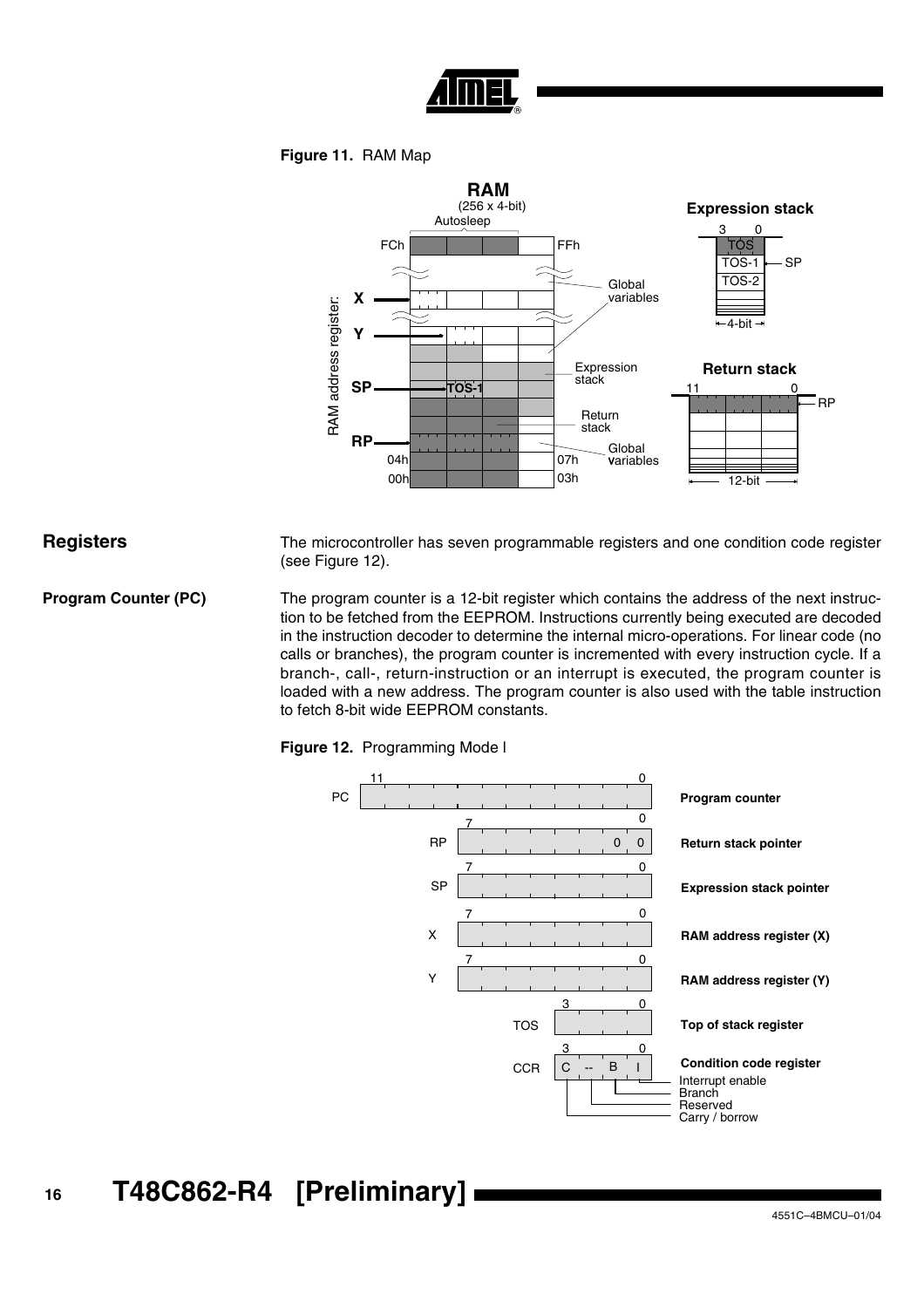# **T48C862-R4 [Preliminary]**

**RAM Address Registers** The RAM is addressed with the four 8-bit wide RAM address registers: SP, RP, X and Y. These registers allow access to any of the 256 RAM nibbles.

- **Expression Stack Pointer (SP)** The stack pointer contains the address of the next-to-top 4-bit item (TOS-1) of the expression stack. The pointer is automatically pre-incremented if a nibble is moved onto the stack or post-decremented if a nibble is removed from the stack. Every post-decrement operation moves the item (TOS-1) to the TOS register before the SP is decremented. After a reset, the stack pointer has to be initialized with >SP S0 to allocate the start address of the expression stack area.
- **Return Stack Pointer (RP)** The return stack pointer points to the top element of the 12-bit wide return stack. The pointer automatically pre-increments if an element is moved onto the stack, or it postdecrements if an element is removed from the stack. The return stack pointer increments and decrements in steps of 4. This means that every time a 12-bit element is stacked, a 4-bit RAM location is left unwritten. This location is used by the qFORTH compiler to allocate 4-bit variables. After a reset the return stack pointer has to be initialized via >RP FCh.
- **RAM Address Registers (X and Y)** The X and Y registers are used to address any 4-bit item in the RAM. A fetch operation moves the addressed nibble onto the TOS. A store operation moves the TOS to the addressed RAM location. By using either the pre-increment or post-decrement addressing mode arrays in the RAM can be compared, filled or moved.
- **Top of Stack (TOS)** The top of stack register is the accumulator of the microcontroller block. All arithmetic/logic, memory reference and I/O operations use this register. The TOS register receives data from the ALU, EEPROM, RAM or I/O bus.
- **Condition Code Register (CCR)** The 4-bit wide condition code register contains the branch, the carry and the interrupt enable flag. These bits indicate the current state of the CPU. The CCR flags are set or reset by ALU operations. The instructions SET\_BCF, TOG\_BF, CCR! and DI allow direct manipulation of the condition code register.
- **Carry/Borrow (C)** The carry/borrow flag indicates that the borrowing or carrying out of arithmetic logic unit (ALU) occurred during the last arithmetic operation. During shift and rotate operations, this bit is used as a fifth bit. Boolean operations have no effect on the C-flag.
- **Branch (B)** The branch flag controls the conditional program branching. Should the branch flag has been set by a previous instruction, a conditional branch will cause a jump. This flag is affected by arithmetic, logic, shift, and rotate operations.
- **Interrupt Enable (I)** The interrupt enable flag globally enables or disables the triggering of all interrupt routines with the exception of the non-maskable reset. After a reset or while executing the DI instruction, the interrupt enable flag is reset, thus disabling all interrupts. The core will not accept any further interrupt requests until the interrupt enable flag has been set again by either executing an EI or SLEEP instruction.

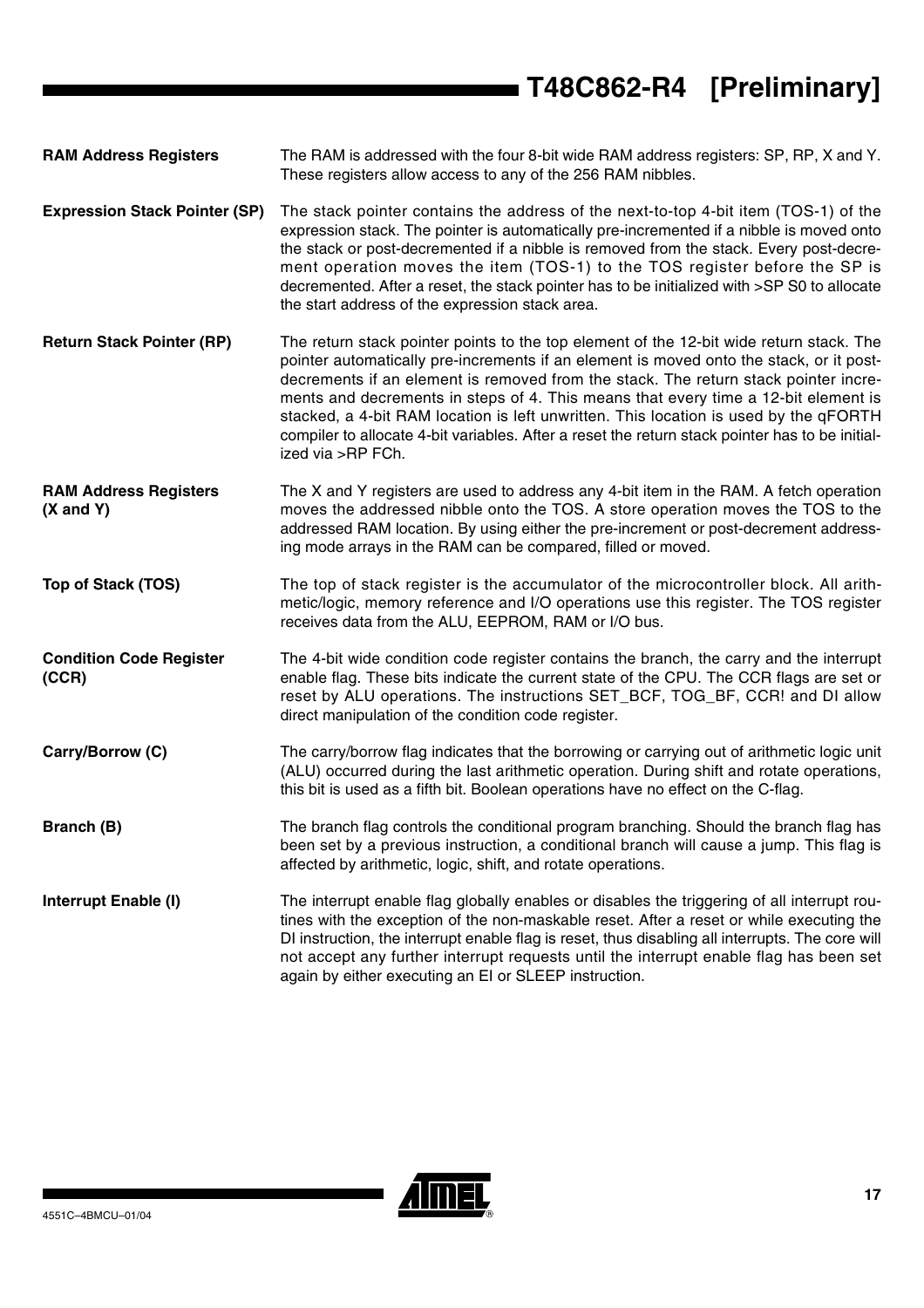

**ALU** The 4-bit ALU performs all the arithmetic, logical, shift and rotate operations with the top two elements of the expression stack (TOS and TOS-1) and returns the result to the TOS. The ALU operations affects the carry/borrow and branch flag in the condition code register (CCR).

**Figure 13.** ALU Zero-address Operations



**I/O Bus** The I/O ports and the registers of the peripheral modules are I/O mapped. All communication between the core and the on-chip peripherals take place via the I/O bus and the associated I/O control. With the microcontroller IN and OUT instructions, the I/O bus allows a direct read or write access to one of the 16 primary I/O addresses. More about the I/O access to the on-chip peripherals is described in the section""Peripheral Modules". The I/O bus is internal and is not accessible by the customer on the final microcontroller device, but it is used as the interface for the microcontroller emulation (see section ["Emulation" on page 98](#page-97-0)).

**Instruction Set** The microcontroller instruction set is optimized for the high level programming language qFORTH. Many microcontroller instructions are qFORTH words. This enables the compiler to generate a fast and compact program code. The CPU has an instruction pipeline allowing the controller to prefetch an instruction from EEPROM at the same time as the present instruction is being executed. The microcontroller is a zero-address machine, the instructions contain only the operation to be performed and no source or destination address fields. The operations are implicitly performed on the data placed on the stack. There are one- and two-byte instructions which are executed within 1 to 4 machine cycles. A microcontroller machine cycle is made up of two system clock cycles (SYSCL). Most of the instructions are only one byte long and are executed in a single machine cycle. For more information refer to the "MARC4 Programmer's Guide".

**Interrupt Structure** The microcontroller can handle interrupts with eight different priority levels. They can be generated from the internal and external interrupt sources or by a software interrupt from the CPU itself. Each interrupt level has a hard-wired priority and an associated vector for the service routine in the EEPROM (see [Table 1 on page 20\)](#page-19-0). The programmer can postpone the processing of interrupts by resetting the interrupt enable flag (I) in the CCR. An interrupt occurrence will still be registered, but the interrupt routine only started after the I-flag is set. All interrupts can be masked, and the priority individually software configured by programming the appropriate control register of the interrupting module (see section ["Peripheral Modules" on page 30\)](#page-29-0).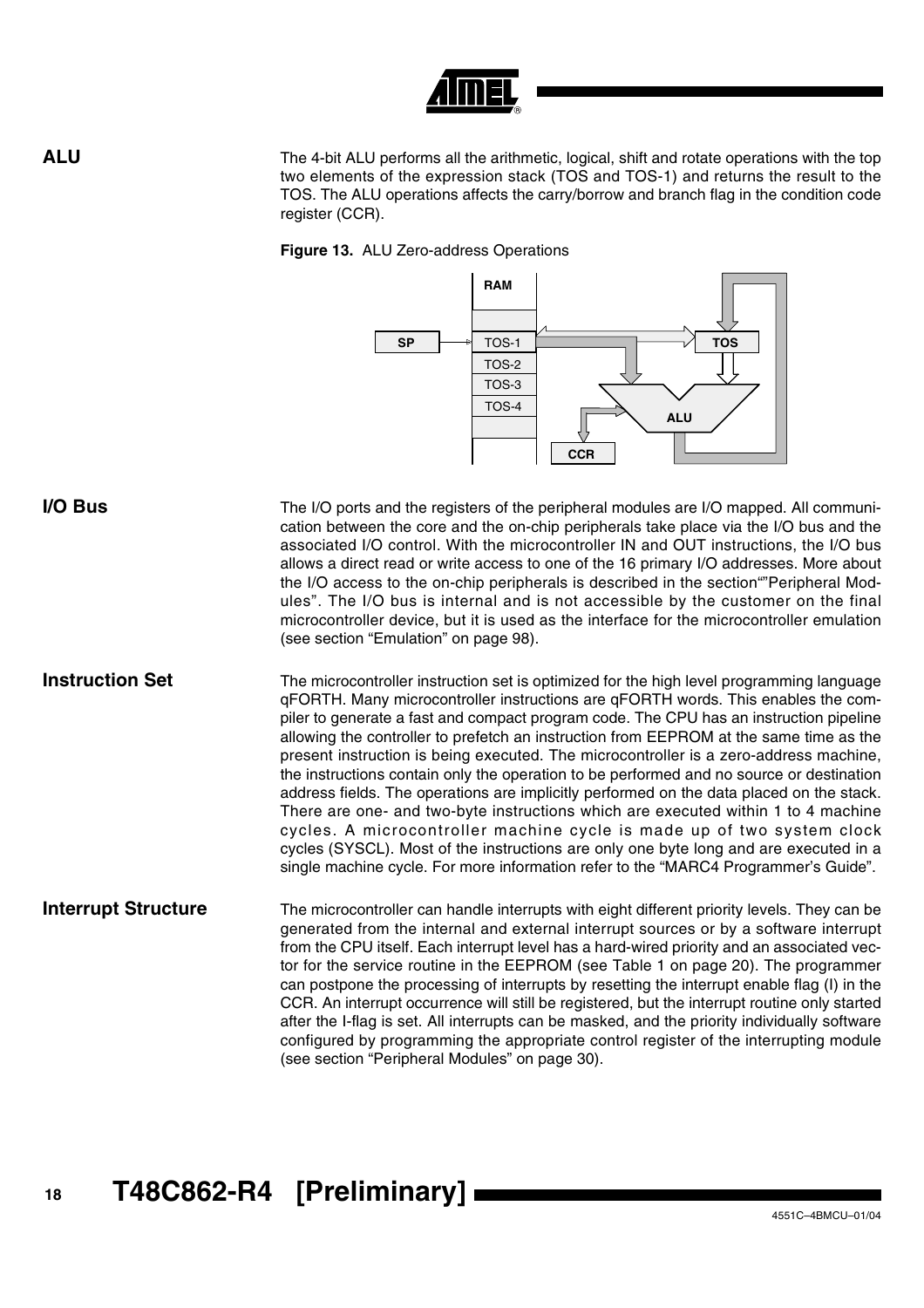**Interrupt Processing** For processing the eight interrupt levels, the microcontroller includes an interrupt controller with two 8-bit wide interrupt pending and interrupt active registers. The interrupt controller samples all interrupt requests during every non-I/O instruction cycle and latches these in the interrupt pending register. If no higher priority interrupt is present in the interrupt active register, it signals the CPU to interrupt the current program execution. If the interrupt enable bit is set, the processor enters an interrupt acknowledge cycle. During this cycle a short call (SCALL) instruction to the service routine is executed and the current PC is saved on the return stack. An interrupt service routine is completed with the RTI instruction. This instruction resets the corresponding bits in the interrupt pending/active register and fetches the return address from the return stack to the program counter. When the interrupt enable flag is reset (triggering of interrupt routines is disabled), the execution of new interrupt service routines is inhibited but not the logging of the interrupt requests in the interrupt pending register. The execution of the interrupt is delayed until the interrupt enable flag is set again. Note that interrupts are only lost if an interrupt request occurs while the corresponding bit in the pending register is still set (i.e., the interrupt service routine is not yet finished).

> It should be noted that automatic stacking of the RBR is not carried out by the hardware and so if ROM banking is used, the RBR must be stacked on the expression stack by the application program and restored before the RTI. After a master reset (power-on, brown-out or watchdog reset), the interrupt enable flag and the interrupt pending and interrupt active register are all reset.

### **Interrupt Latency** The interrupt latency is the time from the occurrence of the interrupt to the interrupt service routine being activated. This is extremely short (taking between 3 to 5 machine cycles depending on the state of the core).



**Figure 14.** Interrupt Handling

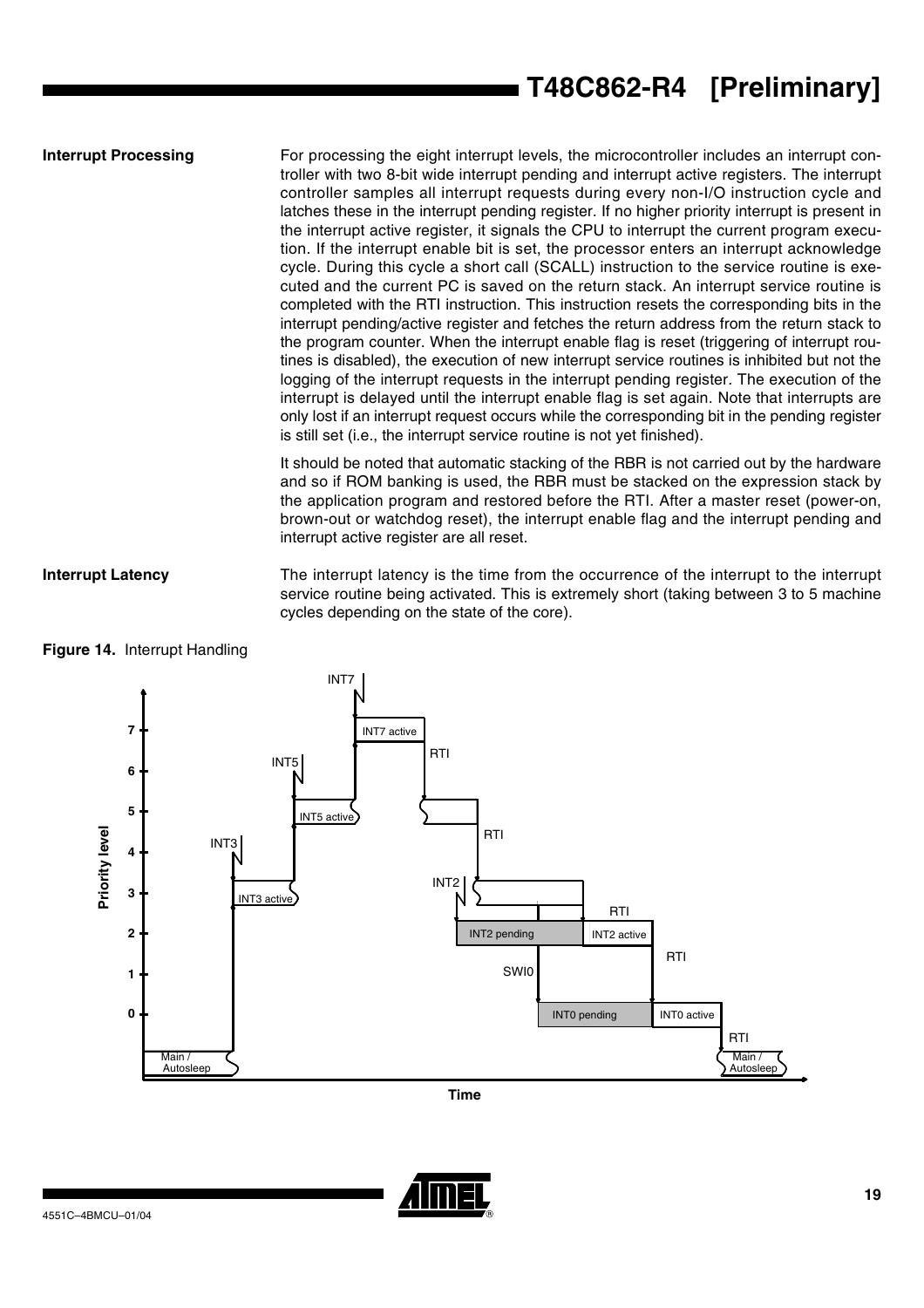

### <span id="page-19-0"></span>**Table 1.** Interrupt Priority

| Interrupt        | Priority | <b>ROM Address</b> | <b>Interrupt Opcode</b> | <b>Function</b>                                                    |
|------------------|----------|--------------------|-------------------------|--------------------------------------------------------------------|
| <b>INTO</b>      | Lowest   | 040h               | C8h (SCALL 040h)        | Software interrupt (SWI0)                                          |
| INT <sub>1</sub> |          | 080h               | D0h (SCALL 080h)        | External hardware interrupt, any edge at BP52 or<br><b>BP53</b>    |
| INT <sub>2</sub> |          | 0C <sub>0</sub> h  | D8h (SCALL 0C0h)        | Timer 1 interrupt                                                  |
| INT <sub>3</sub> |          | 100h               | E8h (SCALL 100h)        | SSI interrupt or external hardware interrupt at BP40<br>or BP43    |
| INT4             |          | 140h               | E8h (SCALL 140h)        | Timer 2 interrupt                                                  |
| INT <sub>5</sub> |          | 180h               | F0h (SCALL 180h)        | Timer 3 interrupt                                                  |
| INT6             |          | 1C <sub>0</sub> h  | F8h (SCALL 1C0h)        | External hardware interrupt, at any edge at BP50 or<br><b>BP51</b> |
| INT7             | Highest  | 1E0h               | FCh (SCALL 1E0h)        | Voltage monitor (VM) interrupt                                     |

### <span id="page-19-1"></span>**Table 2.** Hardware Interrupts

|                  | <b>Interrupt Mask</b>                                                                |                                     |                                                                                                         |
|------------------|--------------------------------------------------------------------------------------|-------------------------------------|---------------------------------------------------------------------------------------------------------|
| Interrupt        | Register                                                                             | <b>Bit</b>                          | <b>Interrupt Source</b>                                                                                 |
| INT <sub>1</sub> | P <sub>5</sub> CR                                                                    | P52M1, P52M2<br>P53M1, P53M2        | Any edge at BP52<br>any edge at BP53                                                                    |
| INT <sub>2</sub> | T <sub>1</sub> M                                                                     | T <sub>1</sub> IM                   | Timer 1                                                                                                 |
| INT <sub>3</sub> | <b>SISC</b>                                                                          | <b>SIM</b>                          | SSI buffer full/empty or BP40/BP43 interrupt                                                            |
| INT4             | T <sub>2</sub> CM                                                                    | T2IM                                | Timer 2 compare match/overflow                                                                          |
| INT <sub>5</sub> | T <sub>3</sub> CM <sub>1</sub><br>T <sub>3</sub> CM <sub>2</sub><br>T <sub>3</sub> C | T3IM1<br>T3IM <sub>2</sub><br>T3EIM | Timer 3 compare register 1 match<br>Timer 3 compare register 2 match<br>Timer 3 edge event occurs (T3I) |
| INT6             | P <sub>5</sub> CR                                                                    | P50M1, P50M2<br>P51M1, P51M2        | Any edge at BP50,<br>any edge at BP51                                                                   |
| INT7             | <b>VCM</b>                                                                           | <b>VIM</b>                          | External/internal voltage monitoring                                                                    |

**Software Interrupts** The programmer can generate interrupts by using the software interrupt instruction (SWI), which is supported in qFORTH by predefined macros named SWI0...SWI7. The software triggered interrupt operates exactly like any hardware triggered interrupt. The SWI instruction takes the top two elements from the expression stack and writes the corresponding bits via the I/O bus to the interrupt pending register. Therefore, by using the SWI instruction, interrupts can be re-prioritized or lower priority processes scheduled for later execution.

### **Hardware Interrupts** In the microcontroller block, there are eleven hardware interrupt sources with seven different levels. Each source can be masked individually by mask bits in the corresponding control registers. An overview of the possible hardware configurations is shown in [Table 2 on page 20.](#page-19-1)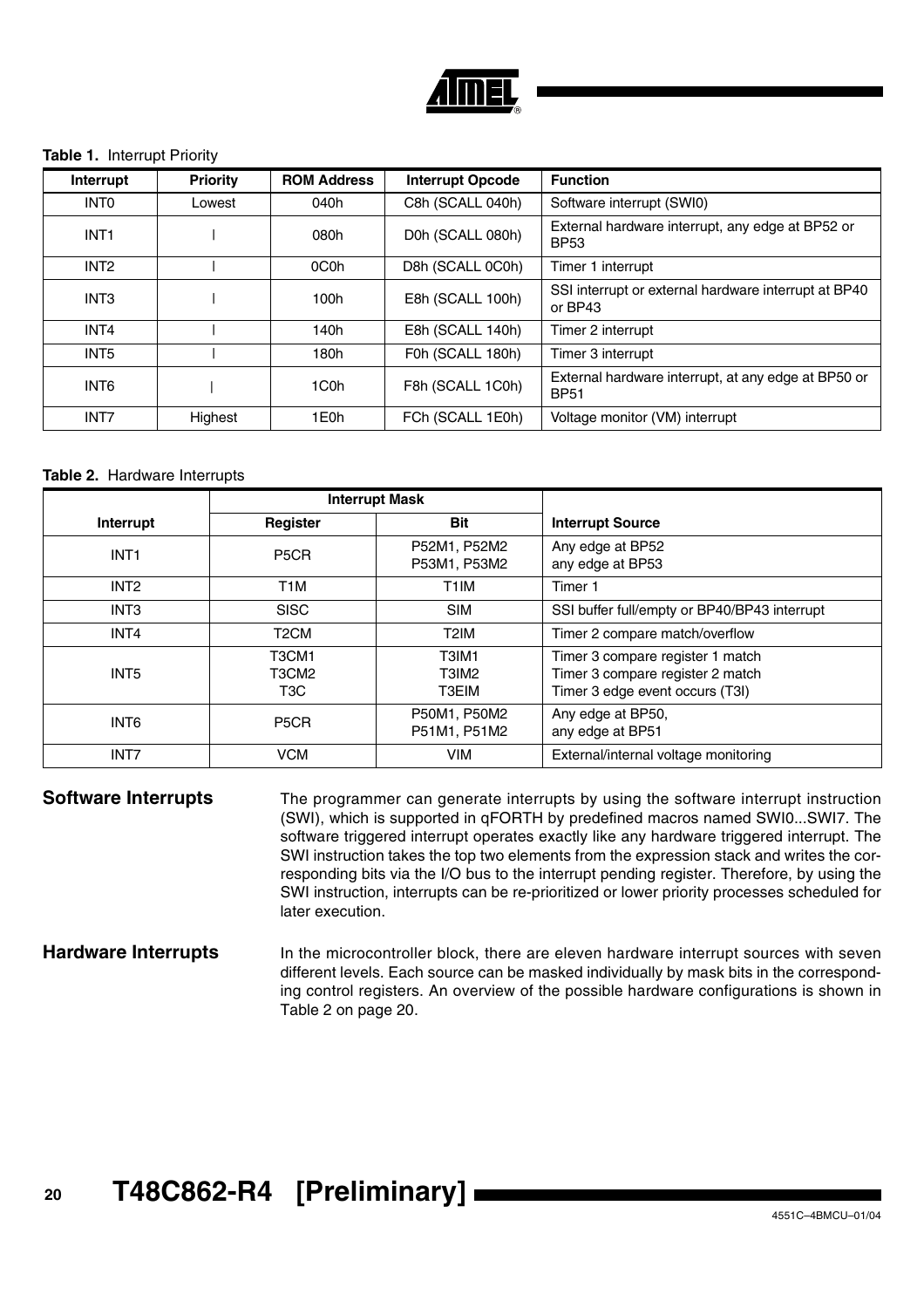# **T48C862-R4 [Preliminary]**

<span id="page-20-0"></span>**Master Reset** The master reset forces the CPU into a well-defined condition. It is unmaskable and is activated independent of the current program state. It can be triggered by either initial supply power-up, a short collapse of the power supply, brown-out detection circuitry, watchdog time-out, or an external input clock supervisor stage (see [Figure 15](#page-20-1)). A master reset activation will reset the interrupt enable flag, the interrupt pending register and the interrupt active register. During the power-on reset phase, the I/O bus control signals are set to reset mode, thereby, initializing all on-chip peripherals. All bi-directional ports are set to input mode.

> Attention: During any reset phase, the BP20/NTE input is driven towards V<sub>DD</sub> by an additional internal strong pull-up transistor. This pin must not be pulled down to  $V_{SS}$  during reset by any external circuitry representing a resistor of less than 150 k $\Omega$ .

> Releasing the reset results in a short call instruction (opcode C1h) to the ROM address 008h. This activates the initialization routine \$RESET which in turn has to initialize all necessary RAM variables, stack pointers and peripheral configuration registers (see [Table 9 on page 32\)](#page-31-0).

<span id="page-20-1"></span>



### **Power-on Reset and Brown-out Detection**

The microcontroller block has a fully integrated power-on reset and brown-out detection circuitry. For reset generation no external components are needed.

These circuits ensure that the core is held in the reset state until the minimum operating supply voltage has been reached. A reset condition will also be generated should the supply voltage drop momentarily below the minimum operating level except when a power-down mode is activated (the core is in SLEEP mode and the peripheral clock is stopped). In this power-down mode the brown-out detection is disabled.

Two values for the brown-out voltage threshold are programmable via the BOT bit in the SC register.

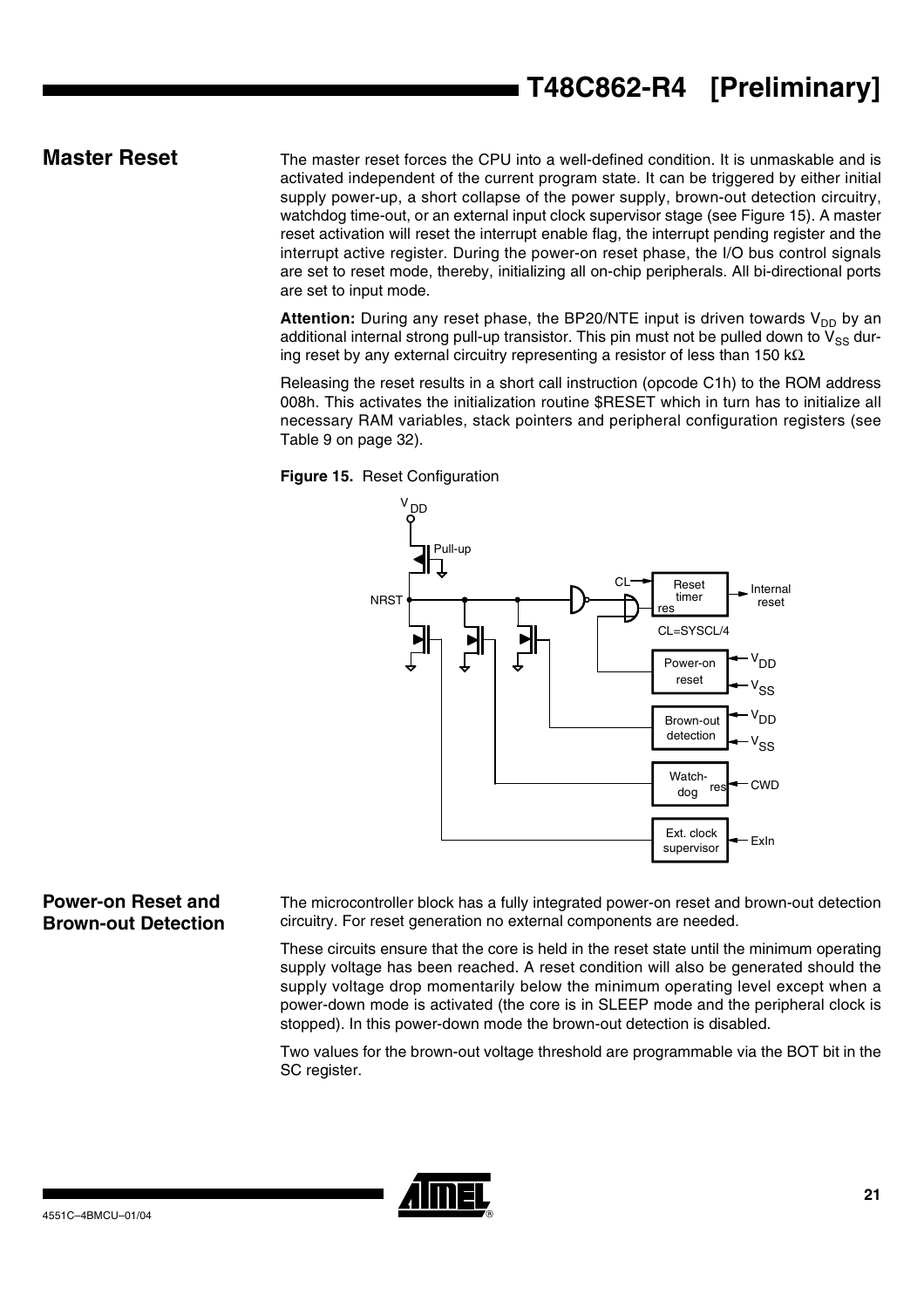

A power-on reset pulse is generated by a  $V_{DD}$  rise across the default BOT voltage level (1.7 V). A brown-out reset pulse is generated when  $V_{DD}$  falls below the brown-out voltage threshold. Two values for the brown-out voltage threshold are programmable via the BOT bit in the SC register. When the controller runs in the upper supply voltage range with a high system clock frequency, the high threshold must be used. When it runs with a lower system clock frequency, the low threshold and a wider supply voltage range may be chosen. For further details, see the electrical specification and the SC register description for BOT programming.





 $BOT = 1$ , low brown-out voltage threshold 1.7 V (is reset value).  $BOT = 0$ , high brown-out voltage threshold 2.0 V.

Watchdog Reset The watchdog's function can be enabled at the WDC register and triggers a reset with every watchdog counter overflow. To suppress the watchdog reset, the watchdog counter must be regularly reset by reading the watchdog register address (CWD). The CPU reacts in exactly the same manner as a reset stimulus from any of the above sources.

**External Clock Supervisor** The external input clock supervisor function can be enabled if the external input clock is selected within the CM and SC registers of the clock module. The CPU reacts in exactly the same manner as a reset stimulus from any of the above sources.

**Voltage Monitor** The voltage monitor consists of a comparator with internal voltage reference. It is used to supervise the supply voltage or an external voltage at the VMI pin. The comparator for the supply voltage has three internal programmable thresholds one lower threshold (2.2 V), one middle threshold (2.6 V) and one higher threshold (3.0 V). For external voltages at the VMI pin, the comparator threshold is set to  $V_{BG} = 1.3$  V. The VMS bit indicates if the supervised voltage is below (VMS = 0) or above (VMS = 1) this threshold. An interrupt can be generated when the VMS bit is set or reset to detect a rising or falling slope. A voltage monitor interrupt (INT7) is enabled when the interrupt mask bit (VIM) is reset in the VMC register.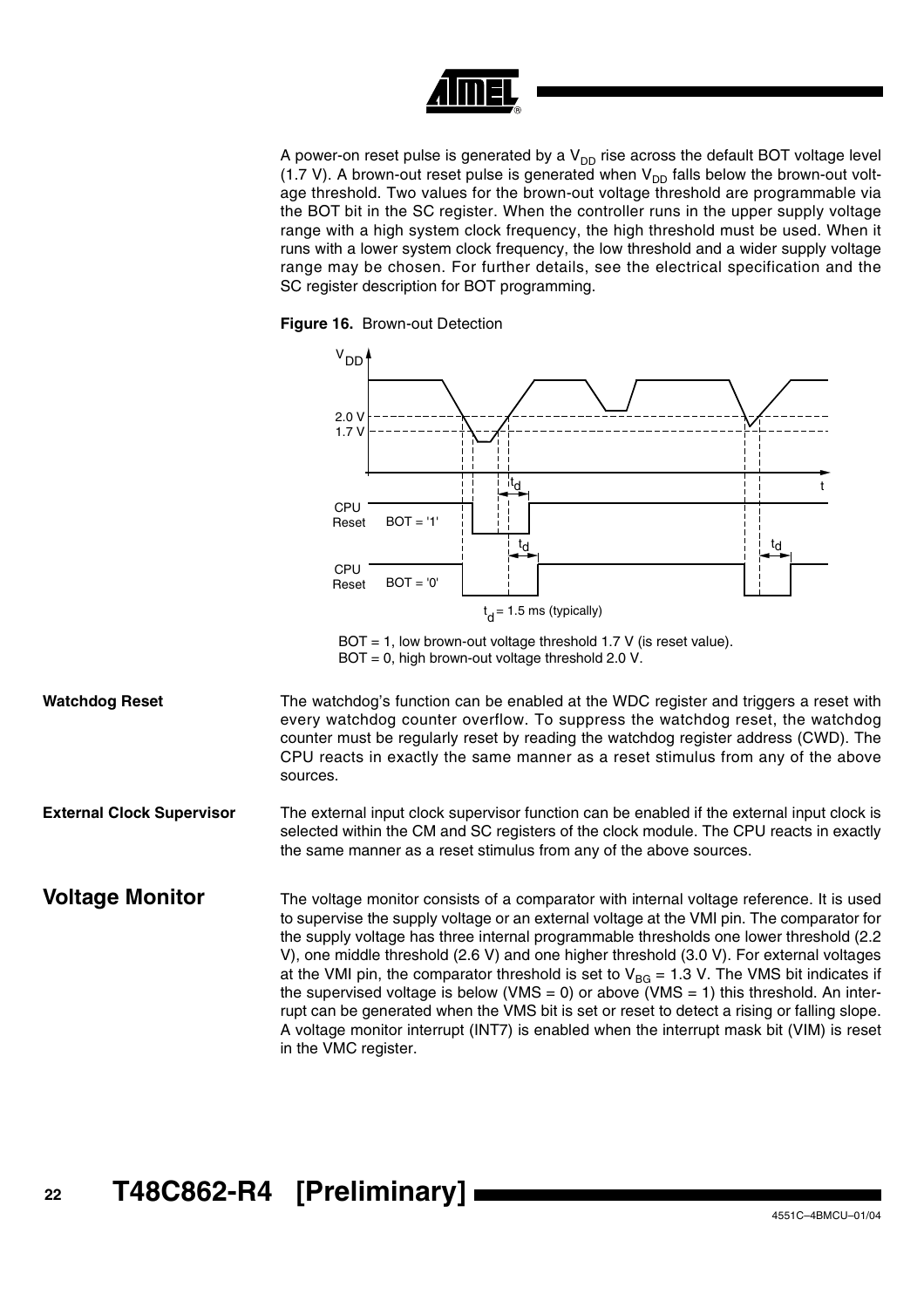# **T48C862-R4 [Preliminary]**

### **Figure 17.** Voltage Monitor



### **Voltage Monitor Control/Status Register**

Primary register address: "F"hex

|                   | Bit 3                    | Bit 2 | Bit 1           | Bit 0      |                    |
|-------------------|--------------------------|-------|-----------------|------------|--------------------|
| <b>VMC: Write</b> | VM2                      | VM1   | VMO             | <b>VIM</b> | Reset value: 1111b |
|                   |                          |       |                 |            |                    |
| <b>VMST: Read</b> | $\overline{\phantom{a}}$ | -     | <b>Reserved</b> | VMS        | Reset value: xx11b |

- **VM2: V**oltage monitor **M**ode bit **2**
- **VM1: V**oltage monitor **M**ode bit **1**
- **Voltage monitor Mode bit 0**

### **Table 3.** Voltage Monitor Modes

| VM2        | VM <sub>1</sub> | VM <sub>0</sub> | <b>Function</b>                                                                              |
|------------|-----------------|-----------------|----------------------------------------------------------------------------------------------|
|            |                 | 1               | Disable voltage monitor                                                                      |
| 1          |                 | 0               | External (VIM input), internal reference threshold (1.3 V), interrupt<br>with negative slope |
|            | 0               | 1               | Not allowed                                                                                  |
| 1          | $\Omega$        | 0               | External (VMI input), internal reference threshold (1.3 V), interrupt<br>with positive slope |
| $\Omega$   |                 | 1               | Internal (supply voltage), high threshold (3.0 V), interrupt with<br>negative slope          |
| $\Omega$   |                 | 0               | Internal (supply voltage), middle threshold (2.6 V), interrupt with<br>negative slope        |
| 0          | $\Omega$        | 1               | Internal (supply voltage), low threshold (2.2 V), interrupt with<br>negative slope           |
| $\Omega$   | 0               | 0               | Not allowed                                                                                  |
| <b>VIM</b> |                 |                 | Valtoge Internet Mosk hit                                                                    |

**VIM V**oltage **I**nterrupt **M**ask bit VIM = 0, voltage monitor interrupt is enabled VIM = 1, voltage monitor interrupt is disabled

**VMS V**oltage **M**onitor **S**tatus bit

VMS = 0, the voltage at the comparator input is below  $V_{\text{Ref}}$ 

VMS = 1, the voltage at the comparator input is above  $V_{Ref}$ 

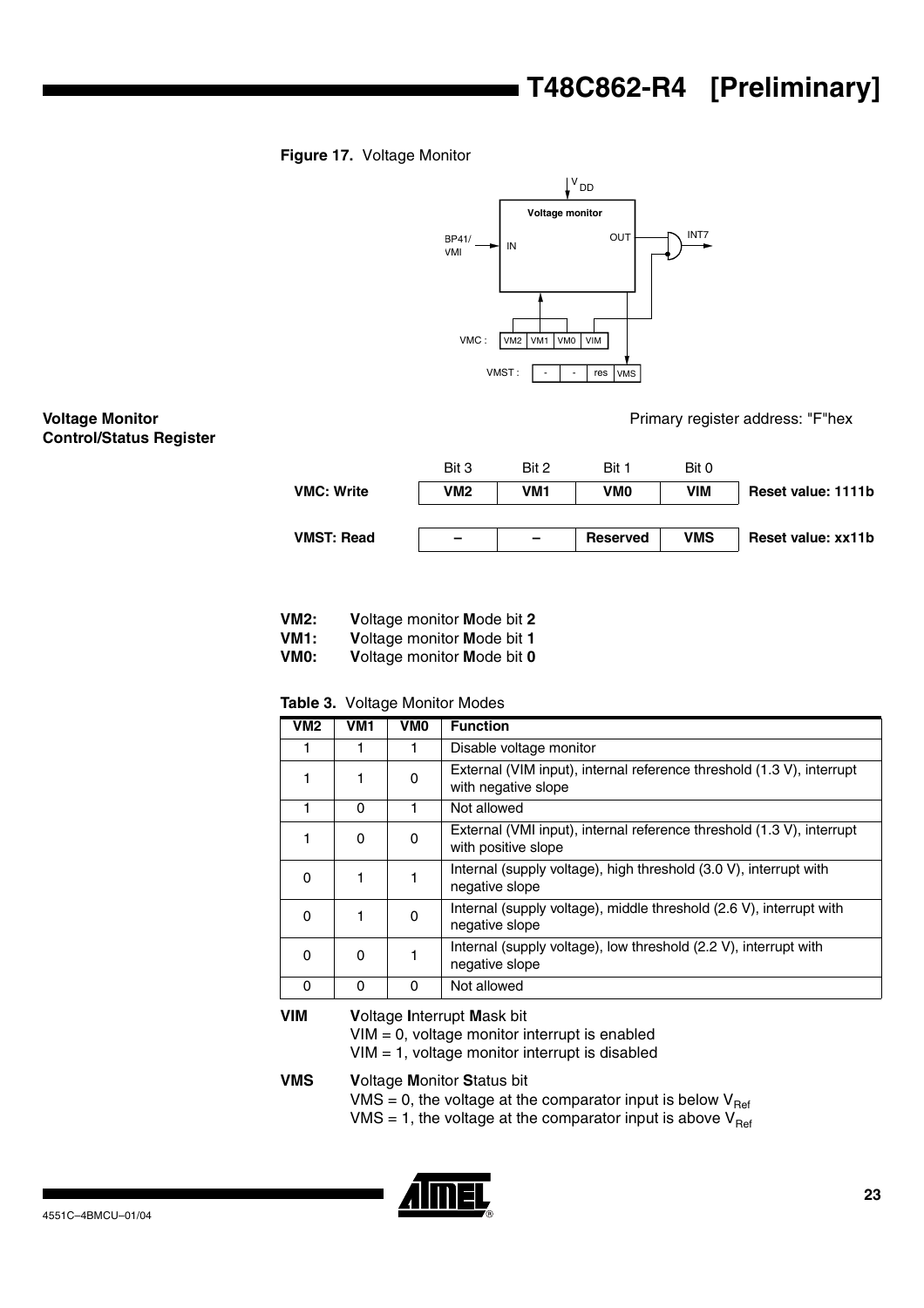









### **Clock Generation**

**Clock Module** The T48C862-R4 contains a clock module with 4 different internal oscillator types: two RC-oscillators, one 4-MHz crystal oscillator and one 32-kHz crystal oscillator. The pins OSC1 and OSC2 are the interface to connect a crystal either to the 4-MHz, or to the 32-kHz crystal oscillator. OSC1 can be used as input for external clocks or to connect an external trimming resistor for the RC-oscillator 2. All necessary circuitry, except the crystal and the trimming resistor, is integrated on-chip. One of these oscillator types or an external input clock can be selected to generate the system clock (SYSCL).

> In applications that do not require exact timing, it is possible to use the fully integrated RC-oscillator 1 without any external components. The RC-oscillator 1 center frequency tolerance is better than  $\pm 50\%$ . The RC-oscillator 2 is a trimmable oscillator whereby the oscillator frequency can be trimmed with an external resistor attached between OSC1 and  $V_{DD}$ . In this configuration, the RC-oscillator 2 frequency can be maintained stable with a tolerance of  $\pm$  15% over the full operating temperature and voltage range.

> The clock module is programmable via software with the clock management register (CM) and the system configuration register (SC). The required oscillator configuration can be selected with the OS1 bit and the OS0 bit in the SC register. A programmable 4-bit divider stage allows the adjustment of the system clock speed. A special feature of the clock management is that an external oscillator may be used and switched on and off via a port pin for the power-down mode. Before the external clock is switched off, the internal RC-oscillator 1 must be selected with the CCS bit and then the SLEEP mode may be activated. In this state an interrupt can wake up the controller with the RC-oscillator, and the external oscillator can be activated and selected by software. A synchronization stage avoids too short clock periods if the clock source or the clock speed is changed. If an external input clock is selected, a supervisor circuit monitors the external input and generates a hardware reset if the external clock source fails or drops below 500 kHz for more than 1 ms.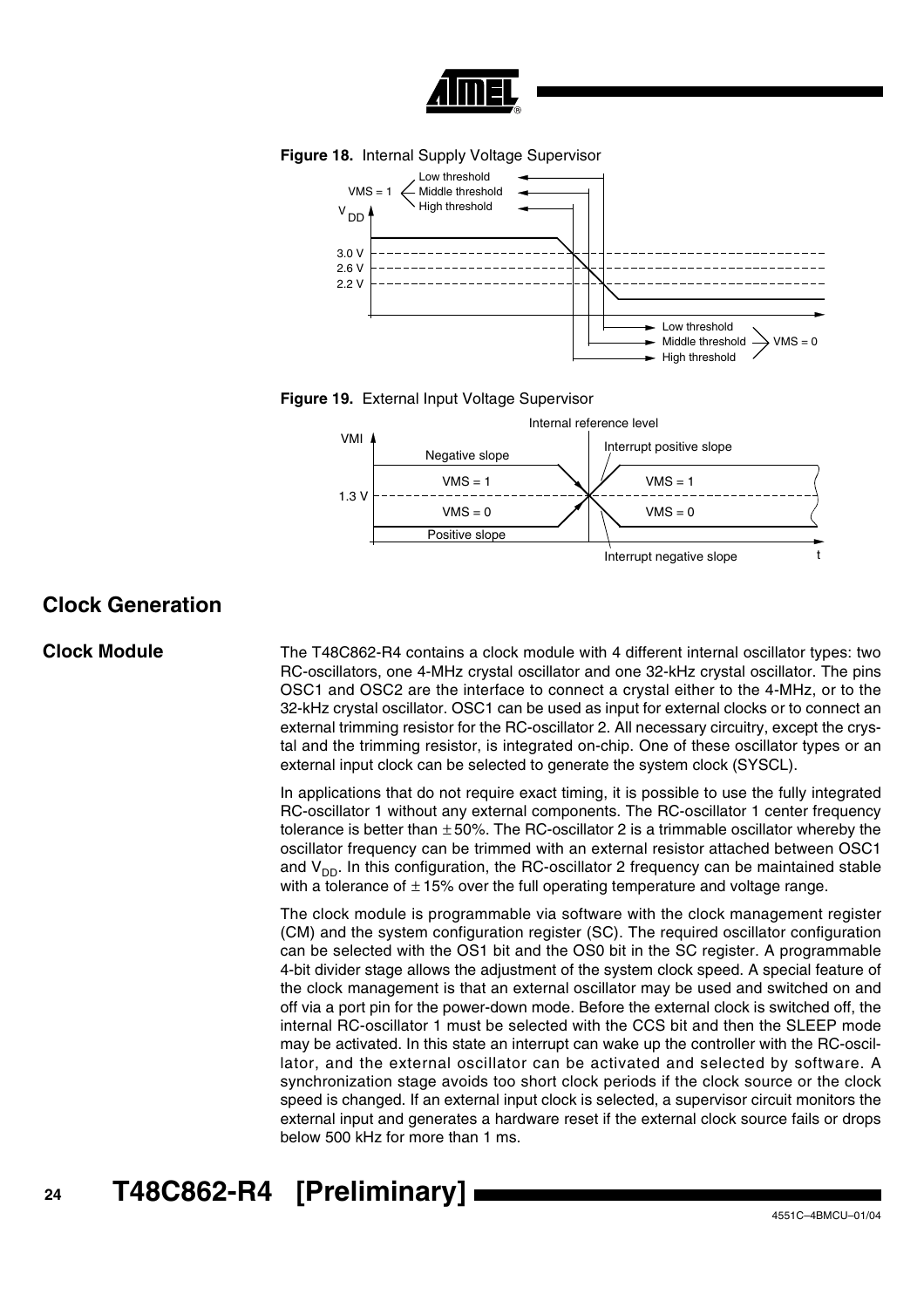**Figure 20.** Clock Module



**Table 4.** Clock Modes

|                |     |          | <b>Clock Source for SYSCL</b> | <b>Clock Source</b>                                          |                 |
|----------------|-----|----------|-------------------------------|--------------------------------------------------------------|-----------------|
| <b>Mode</b>    | OS1 | OS0      | $CCS = 1$                     | $CCS = 0$                                                    | for SUBCL       |
|                |     |          | RC-oscillator 1 (internal)    | External input clock                                         | $C_{\rm in}/16$ |
| $\overline{c}$ | 0   |          | RC-oscillator 1 (internal)    | <b>RC-oscillator 2 with</b><br>external trimming<br>resistor | $C_{\rm in}/16$ |
| 3              |     | $\Omega$ | RC-oscillator 1 (internal)    | 4-MHz oscillator                                             | $C_{\rm in}/16$ |
| 4              | 0   | 0        | RC-oscillator 1 (internal)    | 32-kHz oscillator                                            | 32 kHz          |

The clock module generates two output clocks. One is the system clock (SYSCL) and the other the periphery (SUBCL). The SYSCL can supply the core and the peripherals and the SUBCL can supply only the peripherals with clocks. The modes for clock sources are programmable with the OS1 bit and OS0 bit in the SC register and the CCS bit in the CM register.

### **Oscillator Circuits and External Clock Input Stage**

**RC-oscillator 1 Fully Integrated** The microcontroller block series consists of four different internal oscillators: two RCoscillators, one 4-MHz crystal oscillator, one 32-kHz crystal oscillator and one external clock input stage.

For timing insensitive applications, it is possible to use the fully integrated RC oscillator 1. It operates without any external components and saves additional costs. The RC-oscillator 1 center frequency tolerance is better than  $\pm 50\%$  over the full temperature and voltage range. The basic center frequency of the RC-oscillator 1 is  $f_{\Omega} \approx 3.8$  MHz. The RC oscillator 1 is selected by default after power-on reset.

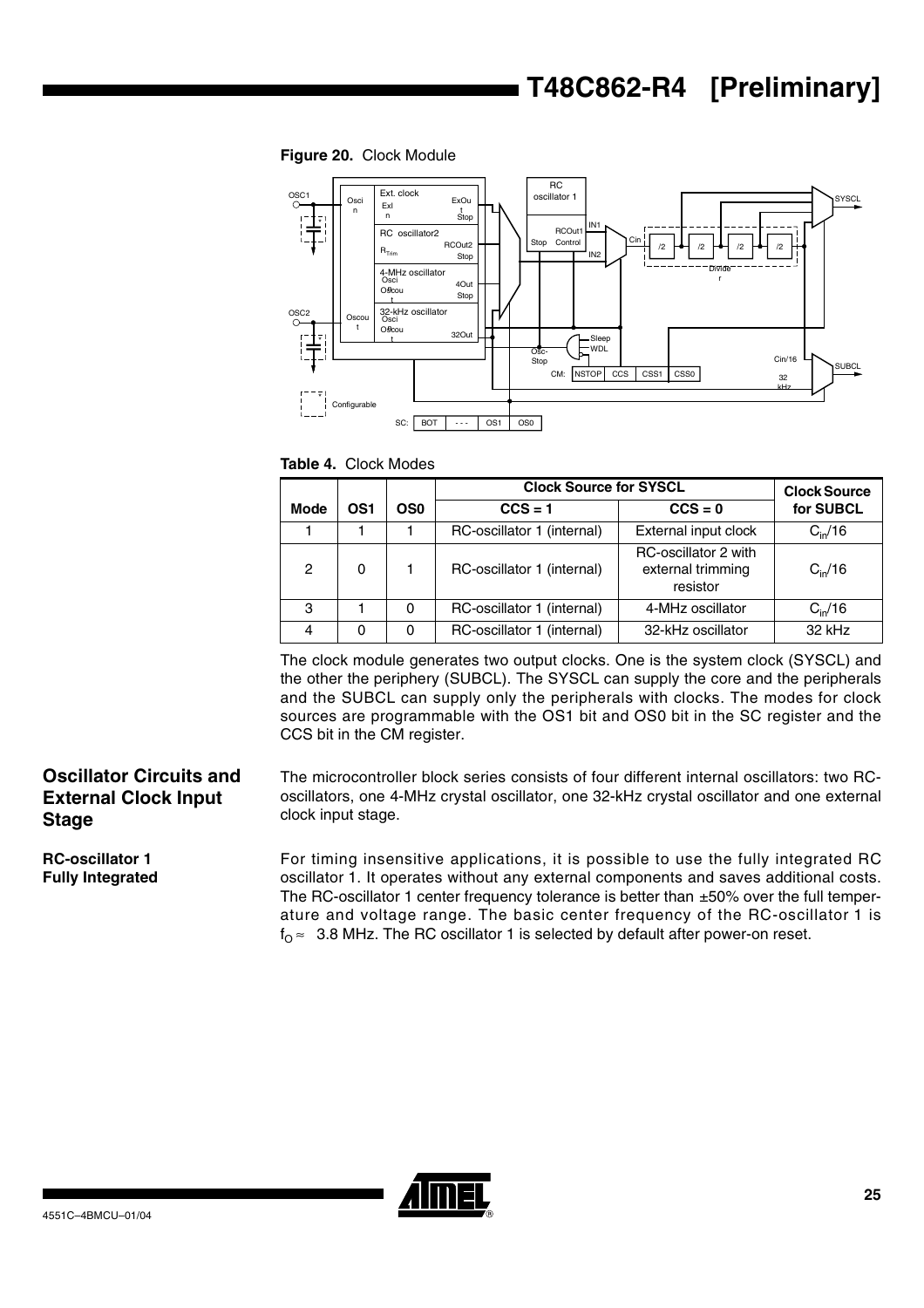

**Figure 21.** RC-oscillator 1



**External Input Clock** The OSC1 or OSC2 (mask option) can be driven by an external clock source provided it meets the specified duty cycle, rise and fall times and input levels. Additionally, the external clock stage contains a supervisory circuit for the input clock. The supervisor function is controlled via the OS1, OS0 bit in the SC register and the CCS bit in the CM register. If the external input clock is missing for more than 1 ms and  $CCS = 0$  is set in the CM register, the supervisory circuit generates a hardware reset.

**Figure 22.** External Input Clock



**Table 5.** Supervisor Function Control Bits

| OS1 | OS0 | <b>CCS</b> | <b>Supervisor Reset Output (Res)</b> |
|-----|-----|------------|--------------------------------------|
|     |     |            | Enable                               |
|     |     |            | <b>Disable</b>                       |
|     |     |            | <b>Disable</b>                       |

### **RC-oscillator 2 with External Trimming Resistor**

The RC-oscillator 2 is a high resolution trimmable oscillator whereby the oscillator frequency can be trimmed with an external resistor between OSC1 and  $V_{DD}$ . In this configuration, the RC-oscillator 2 frequency can be maintained stable with a tolerance of  $\pm$ 10% over the full operating temperature and a voltage range V<sub>DD</sub> from 2.5 V to 6.0 V.

### For example:

An output frequency at the RC-oscillator 2 of 2 MHz can be obtained by connecting a resistor R<sub>ext</sub> = 360 kΩ (see [Figure 23 on page 27](#page-26-0)).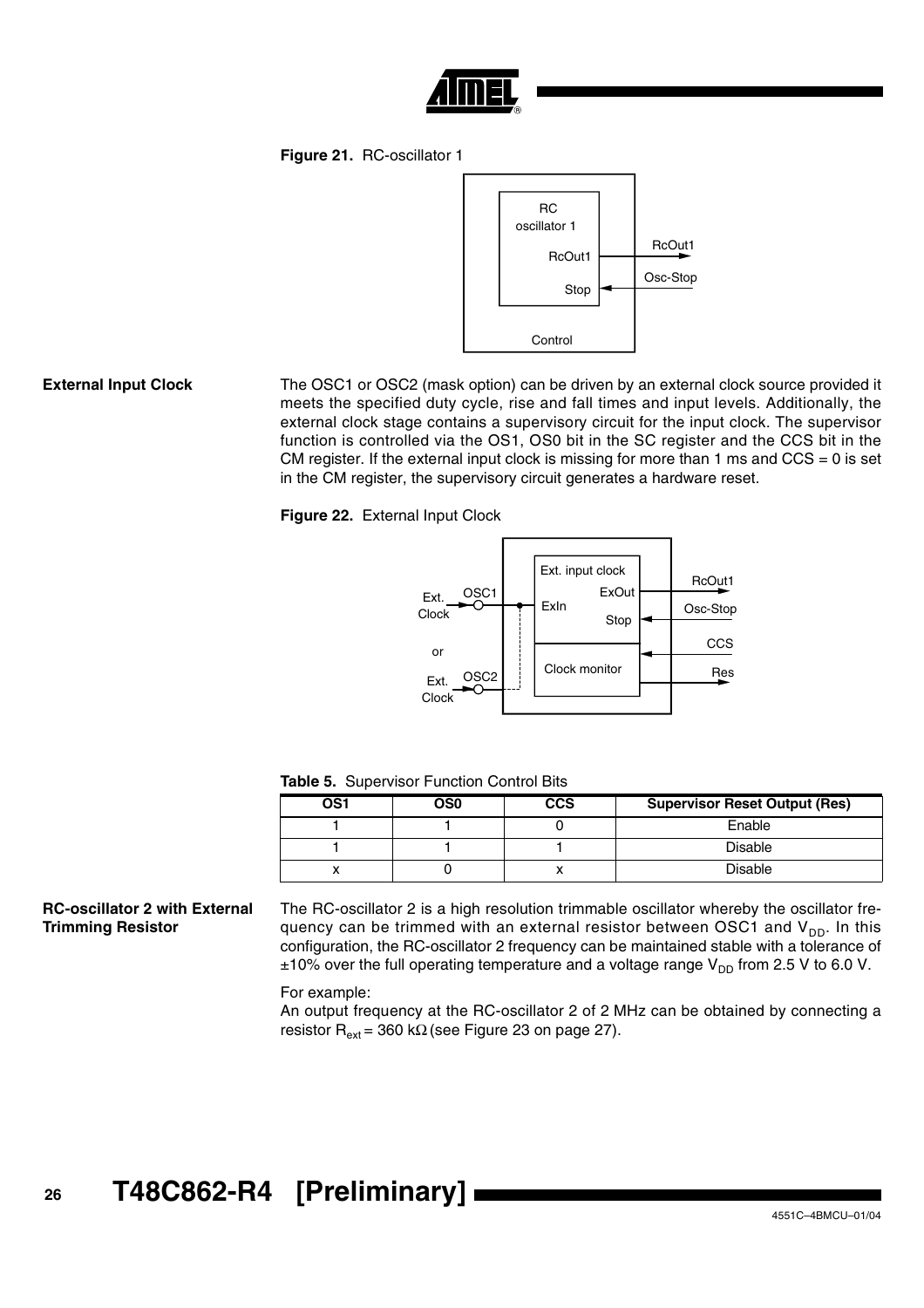# **T48C862-R4 [Preliminary]**

<span id="page-26-0"></span>**Figure 23.** RC-oscillator 2



**4-MHz Oscillator** The microcontroller block 4-MHz oscillator options need a crystal or ceramic resonator connected to the OSC1 and OSC2 pins to establish oscillation. All the necessary oscillator circuitry is integrated, except the actual crystal, resonator, C3 and C4.

**Figure 24.** 4-MHz Crystal Oscillator







**32-kHz Oscillator** Some applications require long-term time keeping or low resolution timing. In this case, an on-chip, low power 32-kHz crystal oscillator can be used to generate both the SUBCL and the SYSCL. In this mode, power consumption is greatly reduced. The 32-kHz crystal oscillator can not be stopped while the power-down mode is in operation.

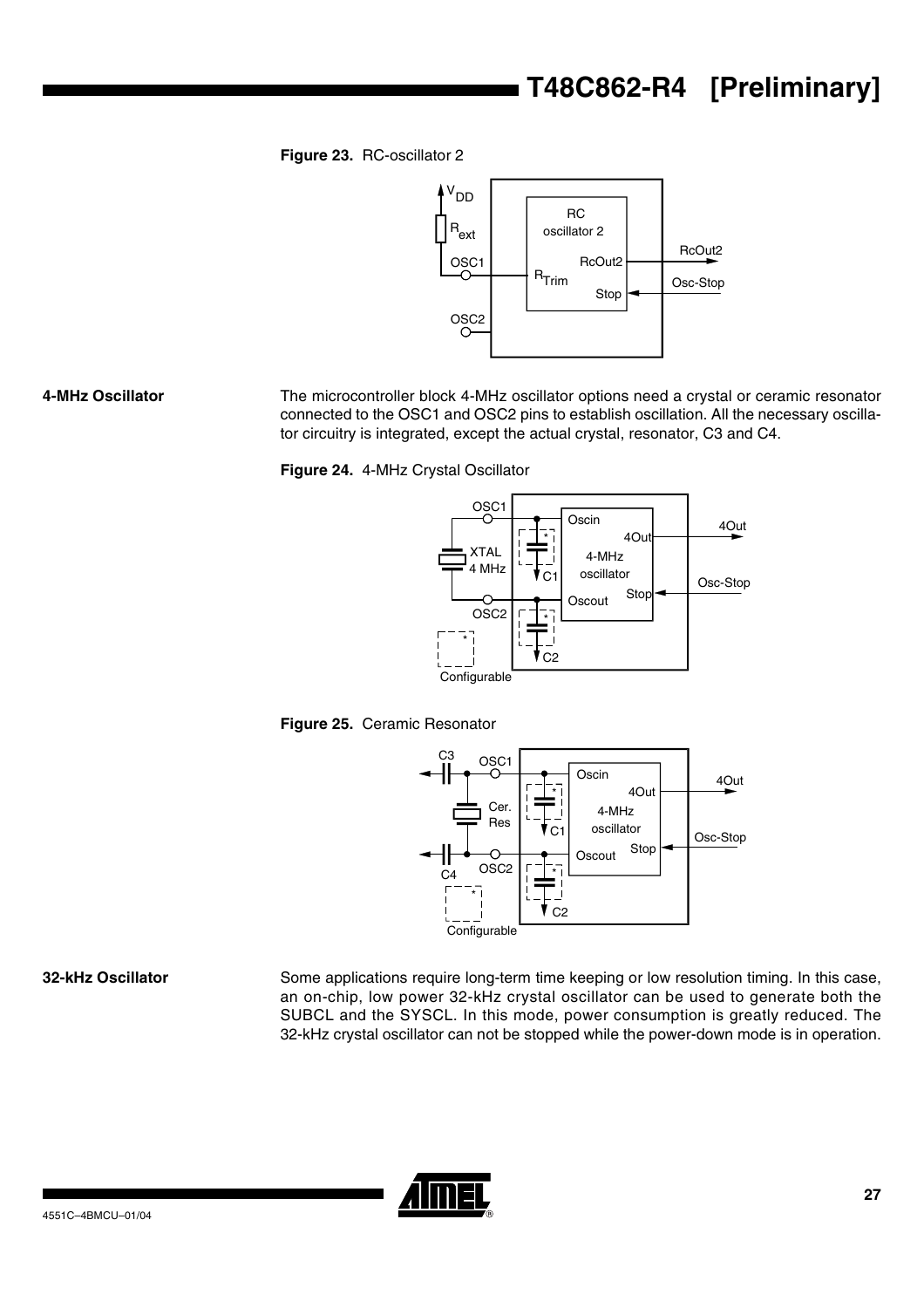

**Figure 26.** 32-kHz Crystal Oscillator



**Clock Management** The clock management register controls the system clock divider and synchronization stage. Writing to this register triggers the synchronization cycle.

**Clock Management Register (CM)**

Auxiliary register address: "3"hex

| CM: | <b>NSTOP</b> |       | $CCS$ $\qquad$ $CSS1$ | CSS <sub>0</sub> | <b>Reset value: 1111b</b> |
|-----|--------------|-------|-----------------------|------------------|---------------------------|
|     | Bit 3        | Rit 2 | Bit 1                 | Bit 0            |                           |

| <b>NSTOP</b>     | Not STOP peripheral clock<br>$NSTOP = 0$ , stops the peripheral clock while the core is in SLEEP mode<br>$NSTOP = 1$ , enables the peripheral clock while the core is in SLEEP mode                                                                                                                                                                                |
|------------------|--------------------------------------------------------------------------------------------------------------------------------------------------------------------------------------------------------------------------------------------------------------------------------------------------------------------------------------------------------------------|
| <b>CCS</b>       | <b>Core Clock Select</b><br>$CCS = 1$ , the internal RC-oscillator 1 generates SYSCL<br>$CCS = 0$ , the 4-MHz crystal oscillator, the 32-kHz crystal oscillator, an external<br>clock source or the internal RC-oscillator 2 with the external resistor at OSC1<br>generates SYSCL dependent on the setting of OS0 and OS1 in the system<br>configuration register |
| CSS <sub>1</sub> | Core Speed Select 1                                                                                                                                                                                                                                                                                                                                                |
| <b>CSS0</b>      | Core Speed Select 0                                                                                                                                                                                                                                                                                                                                                |

### **Table 6.** Core Speed Select

| CSS1 | $\overline{\text{CSS}}$ | <b>Divider</b> | <b>Note</b> |
|------|-------------------------|----------------|-------------|
|      |                         | 16             |             |
|      |                         |                | Reset value |
|      |                         |                |             |
|      |                         |                |             |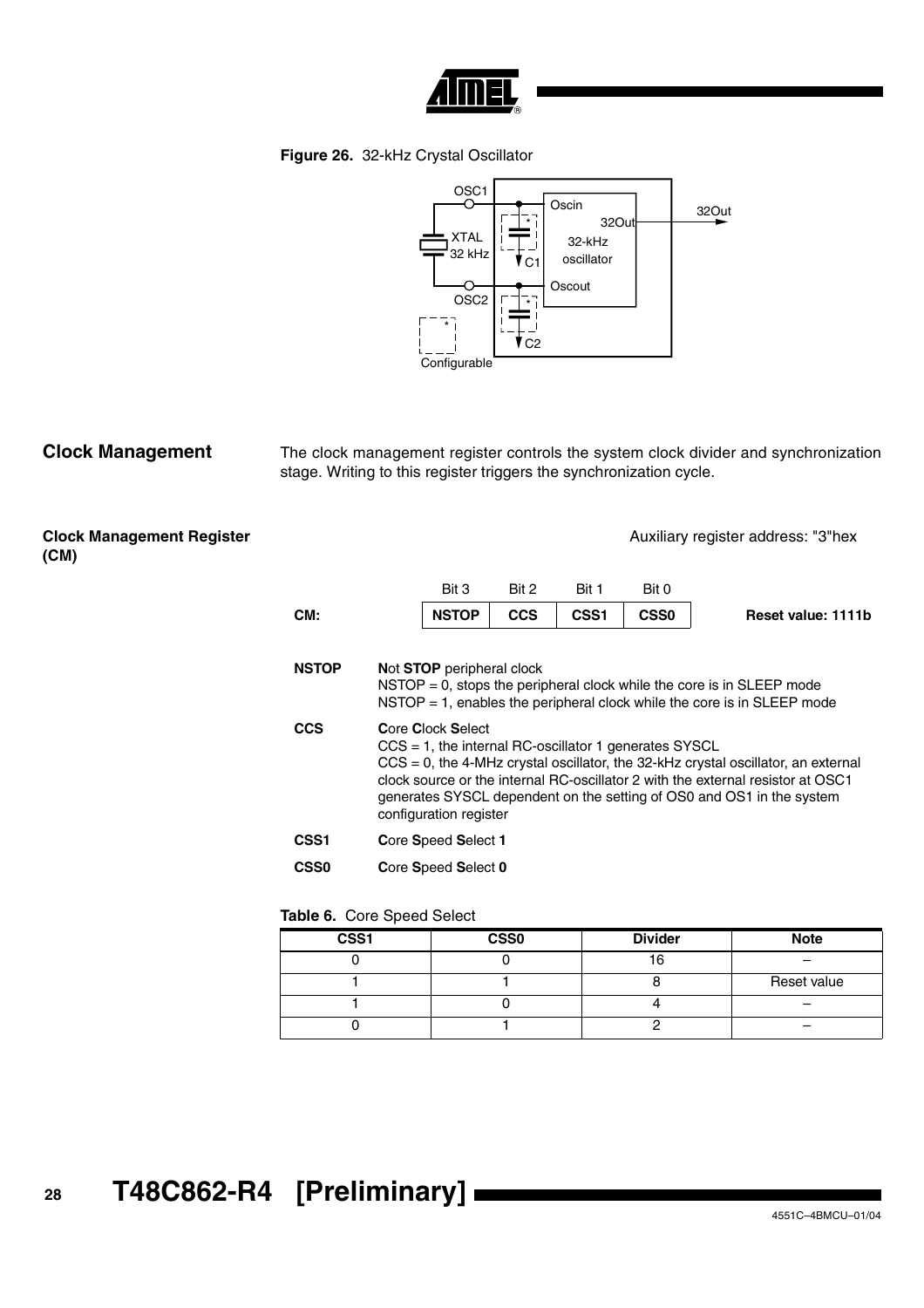Primary register address: "3"hex

# Bit 3 Bit 2 Bit 1 Bit 0 SC: write BOT – OS1 OS0 Reset value: 1x11b **BOT B**rown-**O**ut **T**hreshold  $BOT = 1$ , low brown-out voltage threshold (1.7 V)  $BOT = 0$ , high brown-out voltage threshold (2.0 V) **OS1 O**scillator **S**elect **1**

**Table 7.** Oscillator Select

**OS0 O**scillator **S**elect **0**

| <b>Mode</b> | OS1 | OS <sub>0</sub> | <b>Input for SUBCL</b> | <b>Selected Oscillators</b>                      |
|-------------|-----|-----------------|------------------------|--------------------------------------------------|
|             |     |                 | $C_{\text{in}}/16$     | RC-oscillator 1 and external input clock         |
| 2           |     |                 | $C_{\rm in}/16$        | RC-oscillator 1 and RC-oscillator 2              |
| 3           |     |                 | $C_{\rm in}/16$        | RC-oscillator 1 and 4-MHz crystal oscillator     |
| 4           |     | 0               | 32 kHz                 | RC-oscillator 1 and 32-kHz crystal<br>oscillator |

Note: If bit  $CCS = 0$  in the CM register the RC-oscillator 1 always stops.

**System Configuration** 

**Register (SC)**

**Power-down Modes** The sleep mode is a shut-down condition which is used to reduce the average system power consumption in applications where the microcontroller is not fully utilized. In this mode, the system clock is stopped. The sleep mode is entered via the SLEEP instruction. This instruction sets the interrupt enable bit (I) in the condition code register to enable all interrupts and stops the core. During the sleep mode the peripheral modules remain active and are able to generate interrupts. The microcontroller exits the sleep mode by carrying out any interrupt or a reset.

> The sleep mode can only be kept when none of the interrupt pending or active register bits are set. The application of the \$AUTOSLEEP routine ensures the correct function of the sleep mode. For standard applications use the \$AUTOSLEEP routine to enter the power-down mode. Using the SLEEP instruction instead of the \$AUTOSLEEP following an I/O instruction requires to insert 3 non-I/O instruction cycles (for example NOP NOP NOP) between the IN or OUT command and the SLEEP command.

> The total power consumption is directly proportional to the active time of the microcontroller. For a rough estimation of the expected average system current consumption, the following formula should be used:

 $I_{total}$  ( $V_{DD}$ ,  $f_{svscl}$ ) =  $I_{Sleen}$  + ( $I_{DD}$   $\times$   $t_{active}/t_{total}$ )  $I_{DD}$  depends on  $V_{DD}$  and  $f_{s$ <sub>vscl</sub>

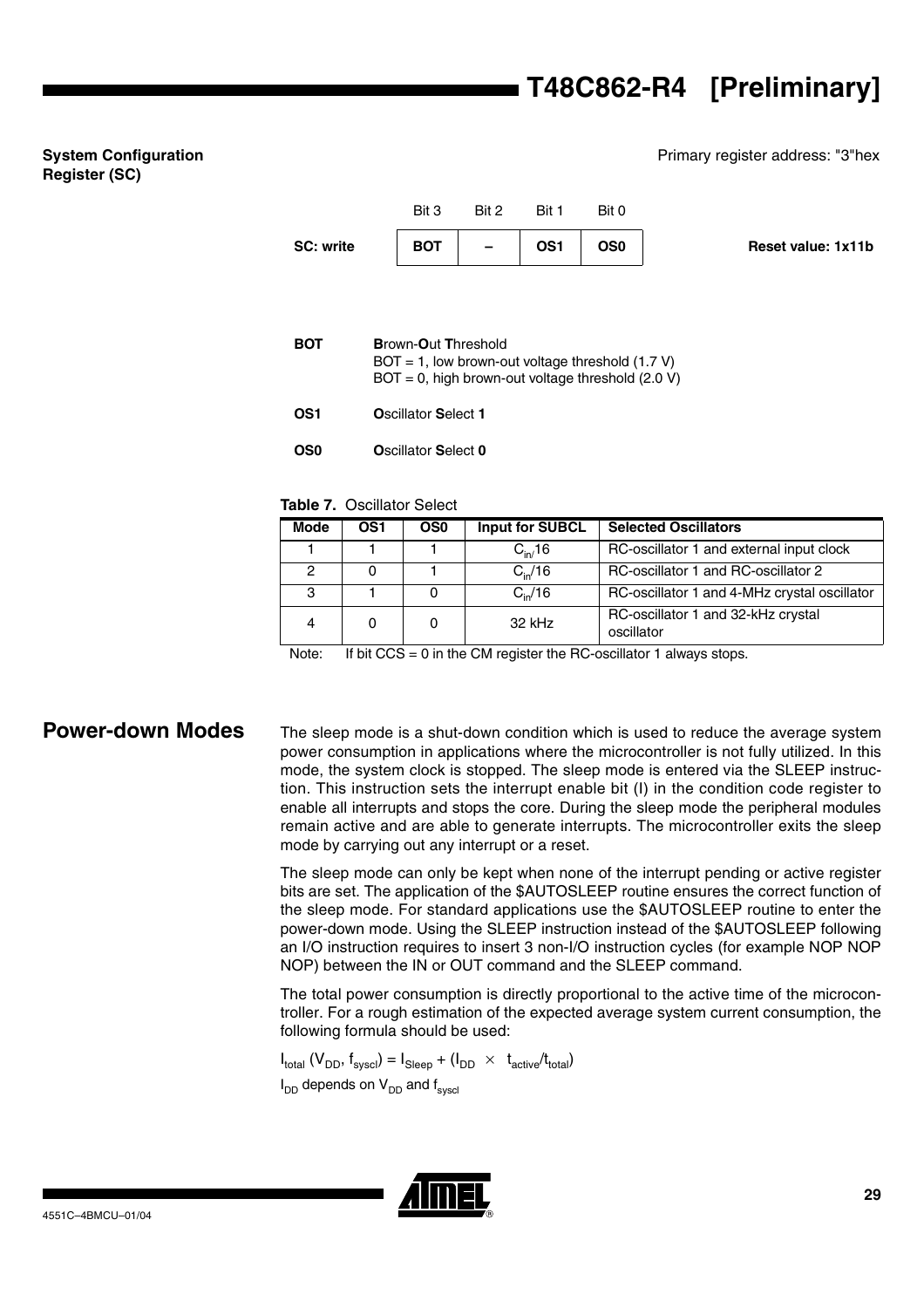

The microcontroller block has various power-down modes. During the sleep mode the clock for the microcontroller block core is stopped. With the NSTOP bit in the clock management register (CM), it is programmable if the clock for the on-chip peripherals is active or stopped during the sleep mode. If the clock for the core and the peripherals is stopped, the selected oscillator is switched off. An exception is the 32-kHz oscillator, if it is selected it runs continuously independent of the NSTOP bit. If the oscillator is stopped or the 32-kHz oscillator is selected, power consumption is extremely low.

| <b>Mode</b>    | <b>CPU</b><br>Core | Osc-<br>Stop <sup>(1)</sup> | <b>Brown-</b><br>out<br><b>Function</b> | <b>RC-oscillator 1</b><br><b>RC-oscillator 2</b><br>4-MHz<br><b>Oscillator</b> | $32$ -kHz<br><b>Oscillator</b> | <b>External</b><br>Input<br><b>Clock</b> |
|----------------|--------------------|-----------------------------|-----------------------------------------|--------------------------------------------------------------------------------|--------------------------------|------------------------------------------|
| Active         | <b>RUN</b>         | NO.                         | Active                                  | <b>RUN</b>                                                                     | <b>RUN</b>                     | <b>YES</b>                               |
| Power-<br>down | <b>SLEEP</b>       | NO.                         | Active                                  | <b>RUN</b>                                                                     | <b>RUN</b>                     | <b>YES</b>                               |
| <b>SLEEP</b>   | SLEEP              | YES                         | <b>STOP</b>                             | <b>STOP</b>                                                                    | <b>RUN</b>                     | <b>STOP</b>                              |

**Table 8.** Power-down Modes

Note: 1. Osc-Stop = SLEEP and NSTOP and WDL

### <span id="page-29-0"></span>**Peripheral Modules**

<span id="page-29-1"></span>Addressing Peripherals Accessing the peripheral modules takes place via the I/O bus (see [Figure 27 on page](#page-30-0) [31\)](#page-30-0). The IN or OUT instructions allow direct addressing of up to 16 I/O modules. A dual register addressing scheme has been adopted to enable direct addressing of the primary register. To address the auxiliary register, the access must be switched with an auxiliary switching module. Thus, a single IN (or OUT) to the module address will read (or write into) the module primary register. Accessing the auxiliary register is performed with the same instruction preceded by writing the module address into the auxiliary switching module. Byte wide registers are accessed by multiple IN- (or OUT-) instructions. For more complex peripheral modules, with a larger number of registers, extended addressing is used. In this case, a bank of up to 16 subport registers are indirectly addressed with the subport address. The first OUT instruction writes the subport address to the sub address register, the second IN or OUT instruction reads data from or writes data to the addressed subport.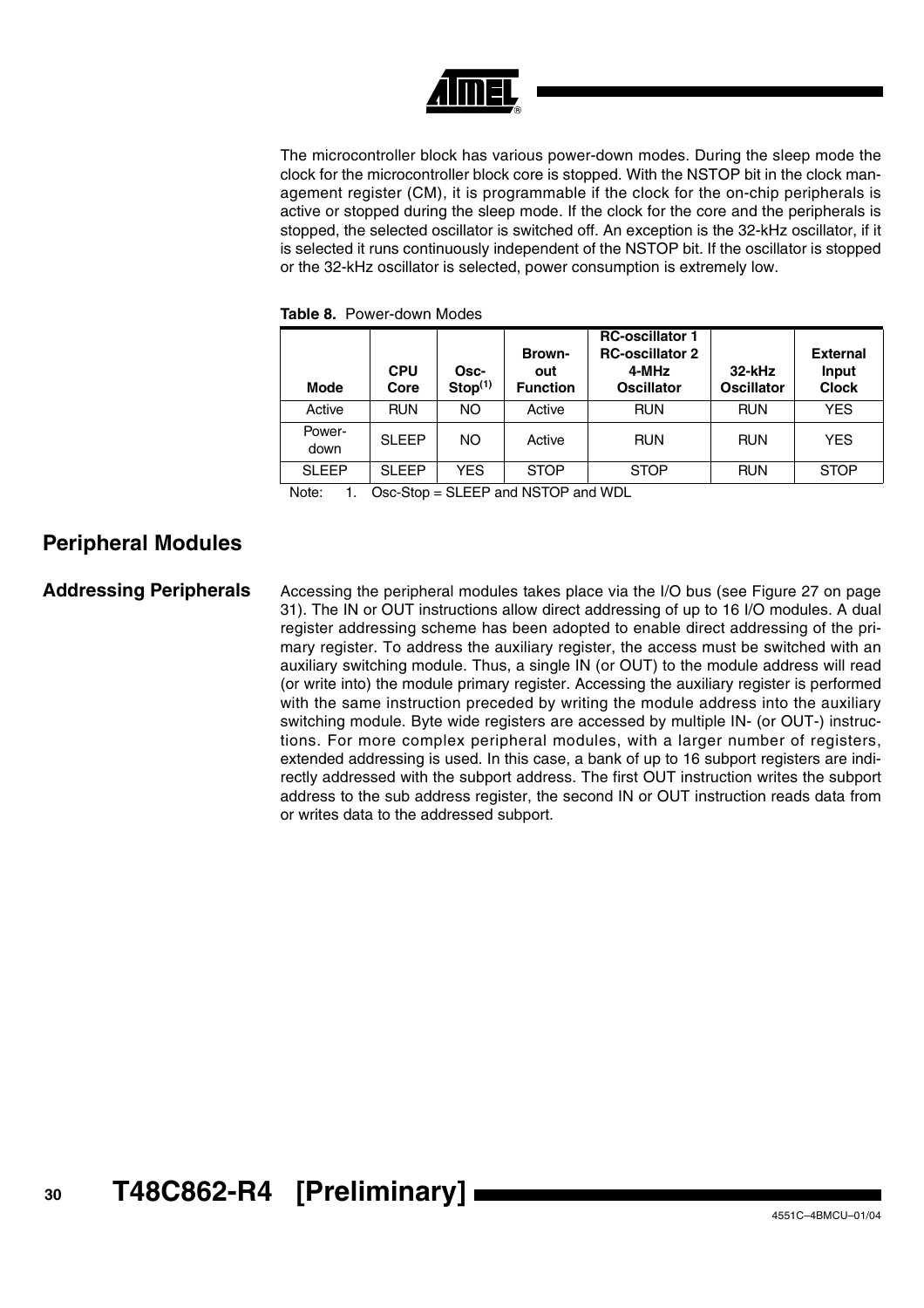### <span id="page-30-0"></span>**Figure 27.** Example of I/O Addressing



 $Addr.(ASW) = Auxiliary Switch Module address  
Addr.(Mx) = Module Mx address$ 

- 
- $Addr.(Mx) = Module Mx address  
Addr.(SPort) = Subport address$ Addr.(SPort) = Subport address<br>Prim.\_Data = Data to be writter
- 
- Prim.\_Data = Data to be written into Primary Register<br>Aux.\_Data = Data to be written into Auxiliary Register  $=$  Data to be written into Auxiliary Register
- Prim.\_Data(lo)= Data to be written into Auxiliary Register (low nibble)

Prim.\_Data(hi) = Data to be written into Auxiliary Register (high nibble) SPort\_Data(lo) = Data to be written into SubPort (low nibble) SPort\_Data(hi) = Data to be written into SubPort (high nibble)

(lo) = SPort\_Data (low nibble) (hi) = SPort\_Data (high nibble)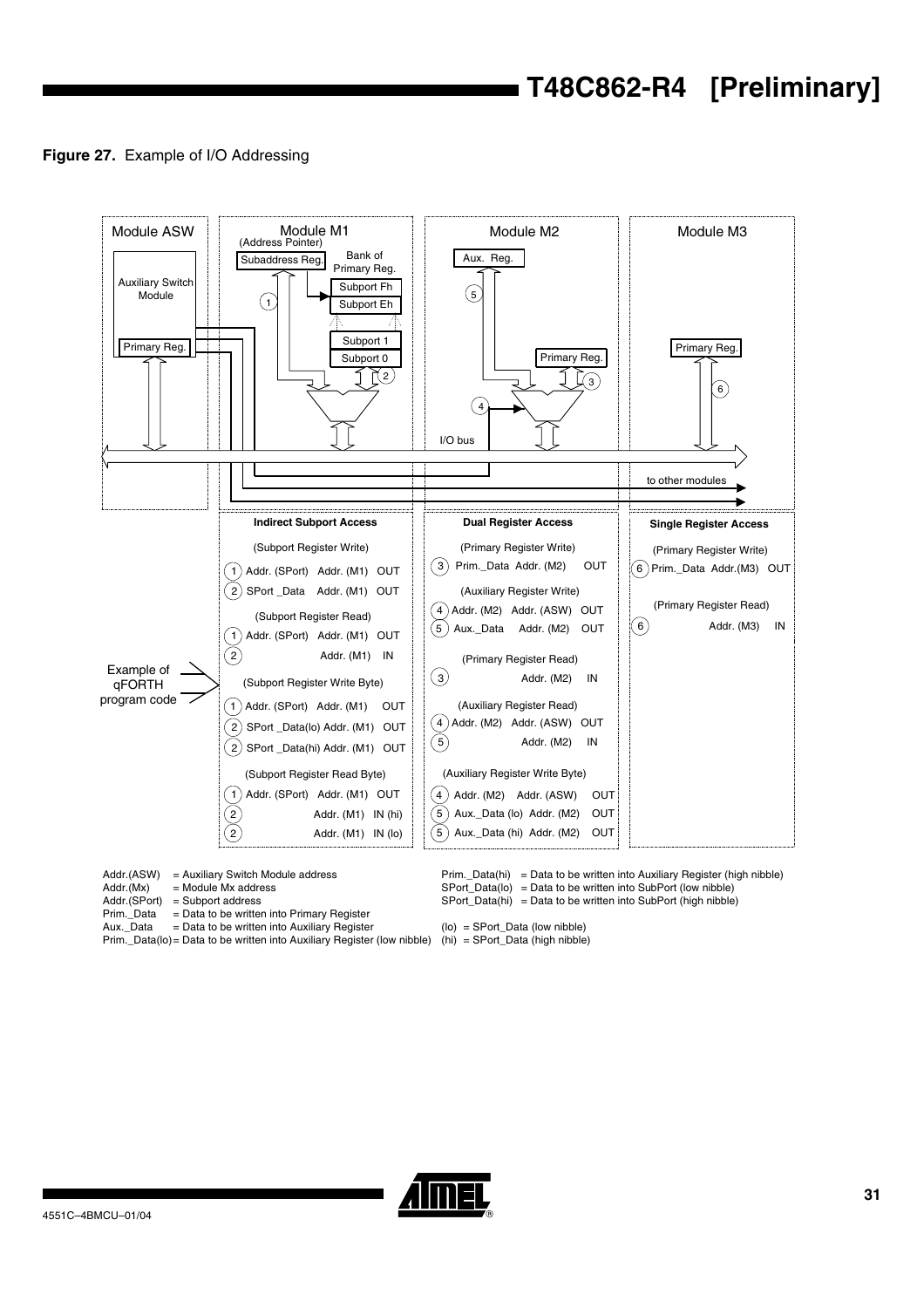

### <span id="page-31-0"></span>**Table 9.** Peripheral Addresses

|                | <b>Port Address</b> |                  | Name                          | Write/<br>Read           | <b>Reset Value</b>       | <b>Register Function</b>                 | <b>Module</b>  |
|----------------|---------------------|------------------|-------------------------------|--------------------------|--------------------------|------------------------------------------|----------------|
|                |                     |                  |                               |                          |                          |                                          | <b>Type</b>    |
| $\mathbf{1}$   |                     |                  | P1DAT                         | W/R                      | 1xx1b                    | Port 1 - data register/input data        | M <sub>3</sub> |
| $\overline{c}$ |                     |                  | P <sub>2</sub> DAT            | W/R                      | 1111b                    | Port 2 - data register/pin data          | M <sub>2</sub> |
|                | Auxiliary           |                  | P <sub>2</sub> CR             | W                        | 1111b                    | Port 2 - control register                |                |
| 3              |                     |                  | SC                            | w                        | 1x11b                    | System configuration register            | M <sub>3</sub> |
|                |                     |                  | <b>CWD</b>                    | $\mathsf{R}$<br>W        | xxxxb                    | Watchdog reset                           | M <sub>3</sub> |
|                | Auxiliary           |                  | <b>CM</b>                     |                          | 1111b                    | Clock management register                | M <sub>2</sub> |
| 4              |                     |                  | P4DAT                         | W/R                      | 1111b                    | Port 4 - data register/pin data          | M <sub>2</sub> |
|                | Auxiliary           |                  | P4CR                          | W                        | 1111 1111b               | Port 4 - control register (byte)         |                |
| 5              |                     |                  | P5DAT                         | W/R                      | 1111b                    | Port 5 - data register/pin data          | M <sub>2</sub> |
|                | Auxiliary           |                  | P5CR                          | w                        | 1111 1111b               | Port 5 - control register (byte)         |                |
| 6              |                     |                  | P6DAT                         | W/R                      | 1xx1b                    | Port 6 - data register/pin data          | M <sub>2</sub> |
|                | Auxiliary           |                  | P6CR                          | W                        | 1111b                    | Port 6 - control register (byte)         |                |
| $\overline{7}$ |                     |                  | T12SUB                        | W                        |                          | Data to Timer 1/2 subport                | M <sub>1</sub> |
|                |                     | Subport address  |                               |                          |                          |                                          |                |
|                |                     | 0                | T <sub>2</sub> C              | W                        | 0000b                    | Timer 2 control register                 | M <sub>1</sub> |
|                |                     | $\mathbf{1}$     | <b>T2M1</b>                   | W                        | 1111b                    | Timer 2 mode register 1                  | M1             |
|                |                     | 2                | <b>T2M2</b>                   | W                        | 1111b                    | Timer 2 mode register 2                  | M1             |
|                |                     | 3                | T <sub>2</sub> CM             | W                        | 0000b                    | Timer 2 compare mode register            | M1             |
|                |                     | 4                | <b>T2CO1</b>                  | W                        | 1111b                    | Timer 2 compare register 1               | M1             |
|                |                     | 5                | <b>T2CO2</b>                  | w                        | 1111 1111b               | Timer 2 compare register 2 (byte)        | M1             |
|                |                     | 6                | $\qquad \qquad -$             | -                        | $\qquad \qquad -$        | Reserved                                 |                |
|                |                     | $\overline{7}$   | $\overline{\phantom{0}}$      | $\overline{\phantom{0}}$ |                          | Reserved                                 |                |
|                |                     | 8                | <b>T1C1</b>                   | W                        | 1111b                    | Timer 1 control register 1               | M <sub>1</sub> |
|                |                     | 9                | <b>T1C2</b>                   | W                        | x111b                    | Timer 1 control register 2               | M <sub>1</sub> |
|                |                     | А                | <b>WDC</b>                    | w                        | 1111b                    | Watchdog control register                | M <sub>1</sub> |
|                |                     | $B-F$            |                               |                          |                          | Reserved                                 |                |
| 8              |                     |                  | <b>ASW</b>                    | W                        | 1111b                    | Auxiliary/switch register                | <b>ASW</b>     |
| 9              |                     |                  | <b>STB</b>                    | W                        | xxxx xxxxb               | Serial transmit buffer (byte)            | M <sub>2</sub> |
|                |                     |                  | <b>SRB</b>                    | $\mathsf{R}$             | xxxx xxxxb               | Serial receive buffer (byte)             |                |
|                | Auxiliary           |                  | SIC1                          | W                        | 1111b                    | Serial interface control register 1      |                |
| Α              |                     |                  | <b>SISC</b>                   | W/R                      | 1x11b                    | Serial interface status/control register | M <sub>2</sub> |
|                | Auxiliary           |                  | SIC <sub>2</sub>              | w                        | 1111b                    | Serial interface control register 2      |                |
| $\, {\bf B}$   |                     |                  | T3SUB                         | W/R                      | $\overline{\phantom{0}}$ | Data to/from Timer 3 subport             | M1             |
|                |                     | Subport address  |                               |                          |                          |                                          |                |
|                |                     | 0                | T3M                           | W                        | 1111b                    | Timer 3 mode register                    | M <sub>1</sub> |
|                |                     | $\mathbf{1}$     | T <sub>3</sub> C <sub>S</sub> | W                        | 1111b                    | Timer 3 clock select register            | M <sub>1</sub> |
|                |                     | 2                | T3CM1                         | W                        | 0000b                    | Timer 3 compare mode register 1          | M1             |
|                |                     | 3                | T3CM2                         | W                        | 0000 <sub>b</sub>        | Timer 3 compare mode register 2          | M1             |
|                |                     | 4                | T3CO1                         | W                        | 1111 1111b               | Timer 3 compare register 1 (byte)        | M <sub>1</sub> |
|                |                     | 4                | T <sub>3</sub> CP             | $\mathsf{R}$             | xxxx xxxxb               | Timer 3 capture register (byte)          | M <sub>1</sub> |
|                |                     | 5                | T3CO <sub>2</sub>             | W                        | 1111 1111b               | Timer 3 compare register 2 (byte)        | M <sub>1</sub> |
|                |                     | 6                |                               | W                        | 1111b                    | Reserved                                 |                |
|                |                     | $7-F$            |                               |                          |                          | Reserved                                 |                |
| $\mathbf C$    |                     | T <sub>3</sub> C |                               | W                        | 0000b                    | Timer 3 control register                 | ΜЗ             |
|                |                     | T3ST             |                               | $\mathsf{R}$             | x000b                    | Timer 3 status register                  | M3             |
| D, E           |                     |                  |                               |                          |                          | Reserved                                 |                |
| $\overline{F}$ |                     | <b>VMC</b>       |                               | W                        | 1111b                    | Voltage monitor control register         | M <sub>3</sub> |
|                |                     | <b>VMST</b>      |                               | $\mathsf R$              | xx11b                    | Voltage monitor status register          | M3             |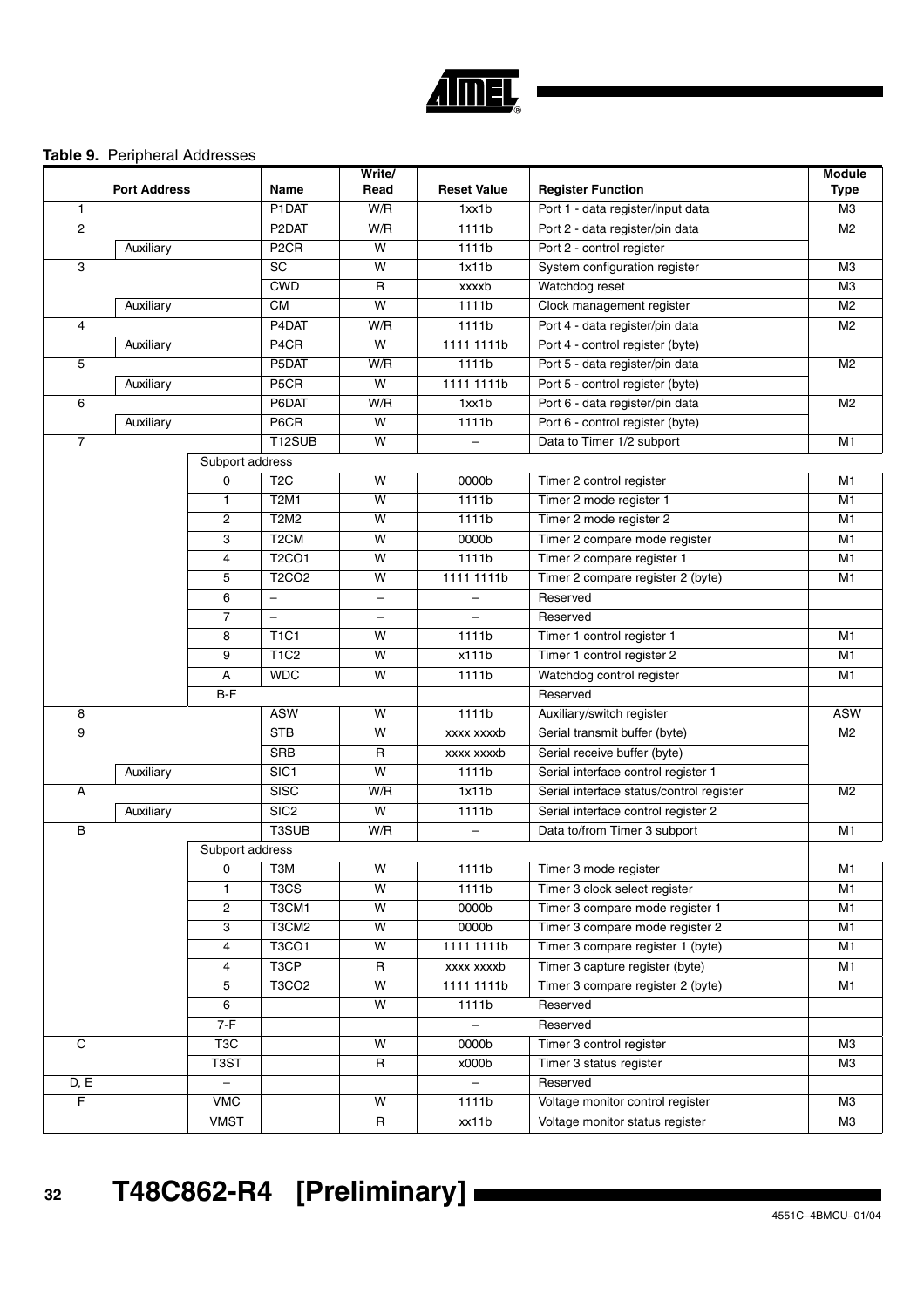# **T48C862-R4 [Preliminary]**

**Bi-directional Ports** With the exception of Port 1 and Port 6, all other ports (2, 4 and 5) are 4 bits wide. Port 1 and Port 6 have a data width of 2 bits (bit 0 and bit 3). All ports may be used for data input or output. All ports are equipped with Schmitt trigger inputs and a variety of mask options for open-drain, open-source, full-complementary outputs, pull-up and pull-down transistors. All Port Data Registers (PxDAT) are I/O mapped to the primary address register of the respective port address and the Port Control Register (PxCR), to the corresponding auxiliary register.

There are five different directional ports available:

- Port 1 2-bit wide bi-directional port with automatic full bus width direction switching.
- Port 2 4-bit wide bitwise-programmable I/O port.
- Port 5 4-bit wide bitwise-programmable bi-directional port with optional strong pull-ups and programmable interrupt logic.
- Port 4 4-bit wide bitwise-programmable bi-directional port also provides the I/O interface to Timer 2, SSI, voltage monitor input and external interrupt input.
- Port 6 2-bit wide bitwise-programmable bi-directional port also provides the I/O interface to Timer 3 and external interrupt input.

### **Bi-directional Port 1** In Port 1 the data direction register is not independently software programmable, the direction of the complete port being switched automatically when an I/O instruction occurs (see [Figure 28 on page 34](#page-33-0)). The port is switched to output mode via an OUT instruction and to input via an IN instruction. The data written to a port will be stored into the output data latches and appears immediately at the port pin following the OUT instruction. After RESET all output latches are set to "1" and the port is switched to input mode. An IN instruction reads the condition of the associated pins.

Note: Care must be taken when switching the bi-directional port from output to input. The capacitive pin loading at this port in conjunction with the high resistance pull-ups may cause the CPU to read the contents of the output data register rather than the external input state. To avoid this, one of the following programming techniques should be used: Use two IN instructions and DROP the first data nibble. The first IN switches the port from output to input and the DROP removes the first invalid nibble. The second IN reads the valid pin state.

Use an OUT instruction followed by an IN instruction. Via the OUT instruction, the capacitive load is charged or discharged depending on the optional pull-up/pull-down configuration. Write a "1" for pins with pull-up resistors and a "0" for pins with pull-down resistors.

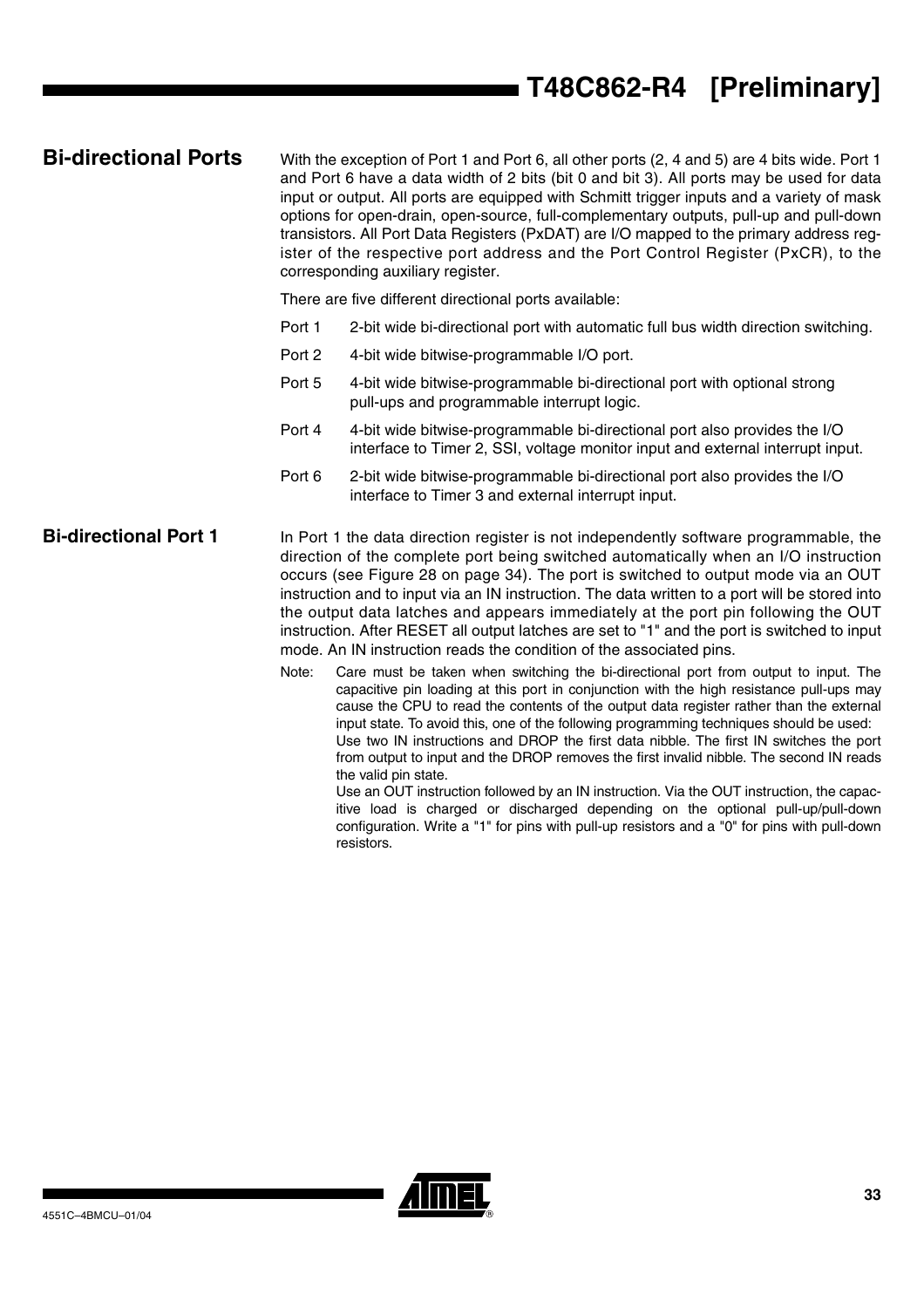

**Figure 28.** Bi-directional Port 1

<span id="page-33-0"></span>

### **Bi-directional Port 2** As all other bi-directional ports, this port includes a bitwise programmable Control Register (P2CR), which enables the individual programming of each port bit as input or output. It also opens up the possibility of reading the pin condition when in output mode. This is a useful feature for self testing and for serial bus applications.

Port 2, however, has an increased drive capability and an additional low resistance pull-up/pull-down transistor mask option.

are should be taken connecting external components to BP20/NTE. During any reset phase, the BP20/NTE input is driven towards  $V_{DD}$  by an additional internal strong pull-up transistor. This pin must not be pulled down (active or passive) to  $V_{SS}$  during reset by any external circuitry representing a resistor of less than 150 kΩ. This prevents the circuit from unintended switching to test mode enable through the application circuitry at pin BP20/NTE. Resistors less than 150 k $\Omega$  might lead to an undefined state of the internal test logic thus disabling the application firmware.

To avoid any conflict with the optional internal pull-down transistors, BP20 handles the pull-down options in a different way than all other ports. BP20 is the only port that switches off the pull-down transistors during reset.



**Figure 29.** Bi-directional Port 2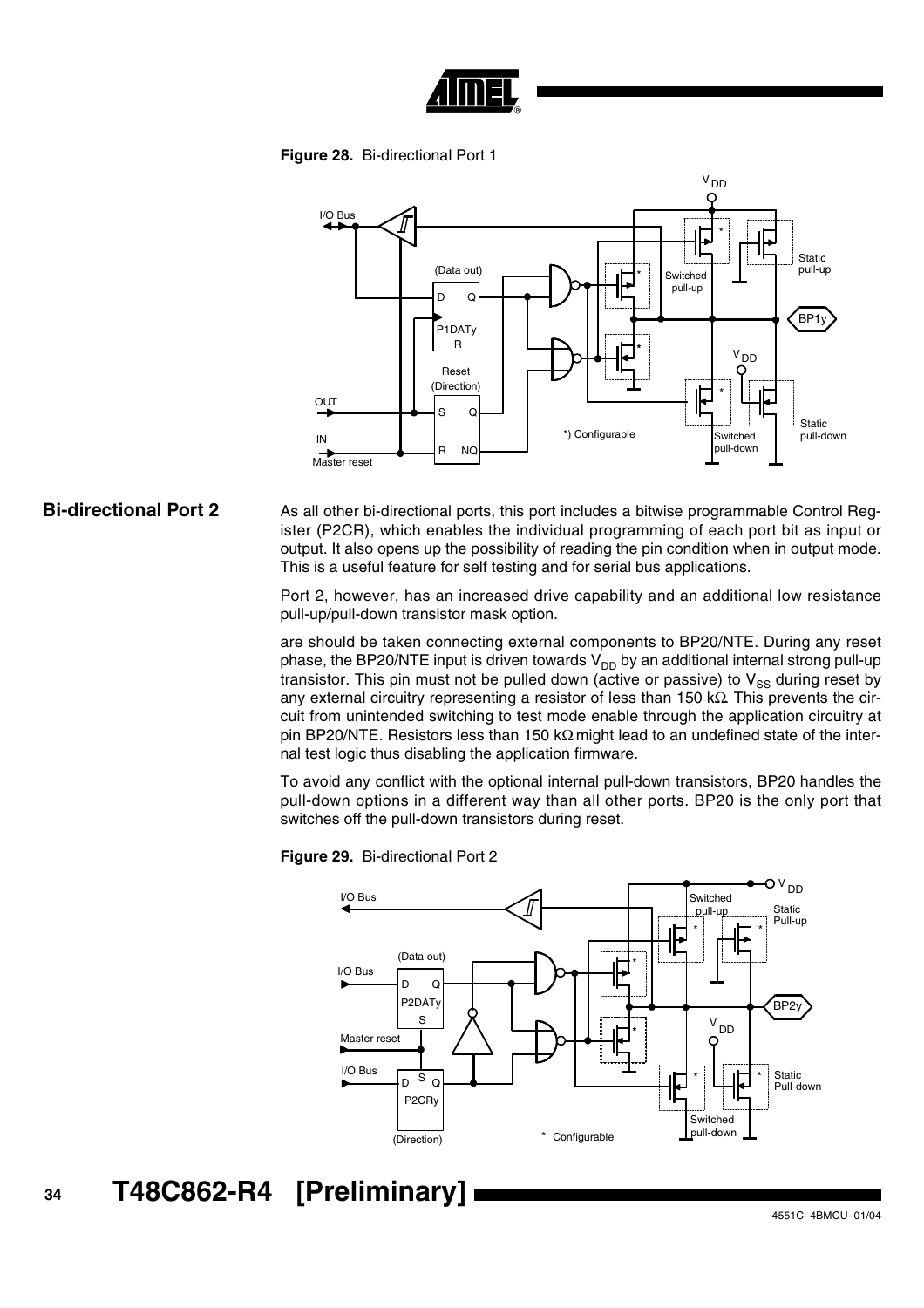# **T48C862-R4 [Preliminary]**

**Port 2 Data Register (P2DAT) Port 2 Data Register (P2DAT) Primary register address:** "2"hex

| Bit $3*$ | Rit 2                          | Rit 1                             | Bit 0 |                    |
|----------|--------------------------------|-----------------------------------|-------|--------------------|
|          |                                | P2DAT3   P2DAT2   P2DAT1   P2DAT0 |       | Reset value: 1111b |
|          | $*$ Bit 3 -> MSB, Bit 0 -> LSB |                                   |       |                    |

**Port 2 Control Register (P2CR)** Auxiliary register address: "2"hex

|                    | Bit 0                          | Bit 1        | Bit 2                          | Bit 3                          |
|--------------------|--------------------------------|--------------|--------------------------------|--------------------------------|
| Reset value: 1111b | P <sub>2</sub> CR <sub>0</sub> | <b>P2CR1</b> | P <sub>2</sub> CR <sub>2</sub> | P <sub>2</sub> CR <sub>3</sub> |

Value: 1111b means all pins in input mode

### **Table 10.** Port 2 Control Register

| Code                |                     |
|---------------------|---------------------|
| 3210                | <b>Function</b>     |
| x x x 1             | BP20 in input mode  |
| x x x 0             | BP20 in output mode |
| $x \times 1$ $x$    | BP21 in input mode  |
| $x \times 0 \times$ | BP21 in output mode |
| x 1 x x             | BP22 in input mode  |
| x0xx                | BP22 in output mode |
| 1 x x x             | BP23 in input mode  |
| 0 x x x             | BP23 in output mode |

**Bi-directional Port 5** As all other bi-directional ports, this port includes a bitwise programmable Control Register (P5CR), which allows the individual programming of each port bit as input or output. It also opens up the possibility of reading the pin condition when in output mode. This is a useful feature for self testing and for serial bus applications.

> The port pins can also be used as external interrupt inputs (see [Figure 30 on page 36](#page-35-0) and [Figure 31 on page 36](#page-35-1)). The interrupts (INT1 and INT6) can be masked or independently configured to trigger on either edge. The interrupt configuration and port direction is controlled by the Port 5 Control Register (P5CR). An additional low resistance pullup/pull-down transistor mask option provides an internal bus pull-up for serial bus applications.

> The Port 5 Data Register (P5DAT) is I/O mapped to the primary address register of address "5"h and the Port 5 Control Register (P5CR) to the corresponding auxiliary register. The P5CR is a byte-wide register and is configured by writing first the low nibble and then the high nibble (see section ["Addressing Peripherals" on page 30\)](#page-29-1).

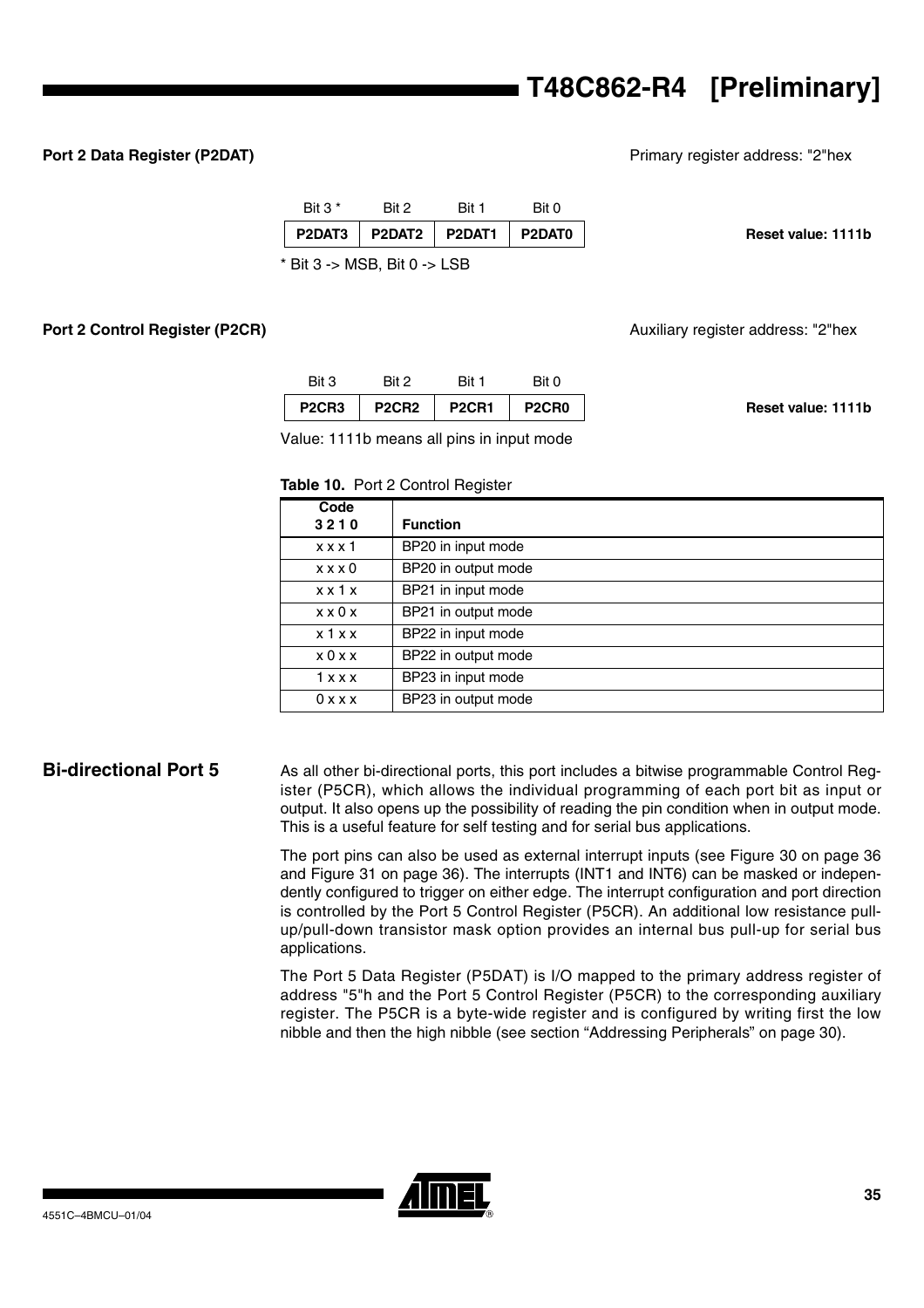

**Figure 30.** Bi-directional Port 5

<span id="page-35-0"></span>

<span id="page-35-1"></span>



**Port 5 Data Register (P5DAT) Port 5 Data Register (P5DAT) Primary register address:** "5"hex

Auxiliary register address: "5"hex

| Bit 3  | Rit 2  | Bit    | Bit 0  |                    |
|--------|--------|--------|--------|--------------------|
| P5DAT3 | P5DAT2 | P5DAT1 | P5DAT0 | Reset value: 1111b |

**Port 5 Control Register (P5CR) Byte Write**

|                           | Bit 3        | Bit 2        | Bit 1        | Bit 0        |                    |
|---------------------------|--------------|--------------|--------------|--------------|--------------------|
| First write cycle         | <b>P51M2</b> | <b>P51M1</b> | <b>P50M2</b> | <b>P50M1</b> | Reset value: 1111b |
|                           | Bit 7        | Bit 6        | Bit 5        | Bit 4        |                    |
| <b>Second write cycle</b> | <b>P53M2</b> | <b>P53M1</b> | <b>P52M2</b> | <b>P52M1</b> | Reset value: 1111b |

P5xM2, P5xM1 – Port 5x Interrupt Mode/Direction Code

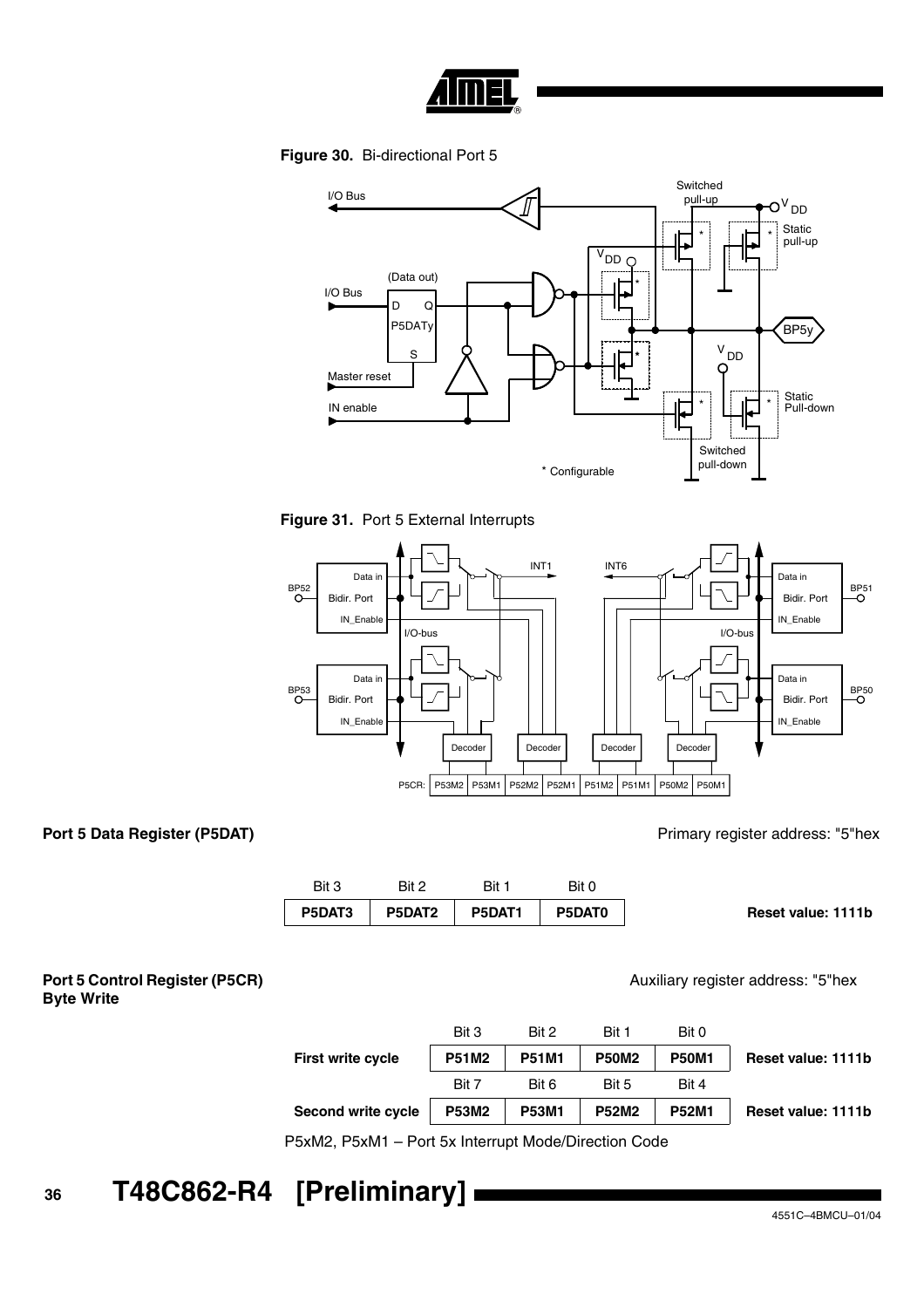|               | <b>Auxiliary Address: "5"hex, First Write Cycle</b> | <b>Second Write Cycle</b> |                                             |  |
|---------------|-----------------------------------------------------|---------------------------|---------------------------------------------|--|
| Code          |                                                     | Code                      |                                             |  |
| 3210          | <b>Function</b>                                     | 3210                      | <b>Function</b>                             |  |
| $x \times 11$ | BP50 in input mode - interrupt disabled             | $x \times 11$             | BP52 in input mode - interrupt disabled     |  |
| $x \times 01$ | BP50 in input mode - rising edge interrupt          | $x \times 01$             | BP52 in input mode - rising edge interrupt  |  |
| $x \times 10$ | BP50 in input mode - falling edge interrupt         | $x \times 10$             | BP52 in input mode - falling edge interrupt |  |
| $x \times 00$ | BP50 in output mode - interrupt disabled            | $x \times 00$             | BP52 in output mode - interrupt disabled    |  |
| 11xx          | BP51 in input mode - interrupt disabled             | 11xx                      | BP53 in input mode - interrupt disabled     |  |
| 01xx          | BP51 in input mode - rising edge interrupt          | 01xx                      | BP53 in input mode - rising edge interrupt  |  |
| 10xx          | BP51 in input mode - falling edge interrupt         | 10xx                      | BP53 in input mode - falling edge interrupt |  |
| 00xx          | BP51 in output mode - interrupt disabled            | 00xx                      | BP53 in output mode - interrupt disabled    |  |

### **Table 11.** Port 5 Control Register

**Bi-directional Port 4** The bi-directional Port 4 is a bitwise configurable I/O port and provides the external pins for the Timer 2, SSI and the voltage monitor input (VMI). As a normal port, it performs in exactly the same way as bi-directional Port 2 (see [Figure 32\)](#page-36-0). Two additional multiplexes allow data and port direction control to be passed over to other internal modules (Timer 2, VM or SSI). The I/O-pins for SC and SD line have an additional mode to generate an SSI-interrupt.

> All four Port 4 pins can be individually switched by the P4CR register. [Figure 32](#page-36-0) shows the internal interfaces to bi-directional Port 4.



### <span id="page-36-0"></span>**Figure 32.** Bi-directional Port 4 and Port 6

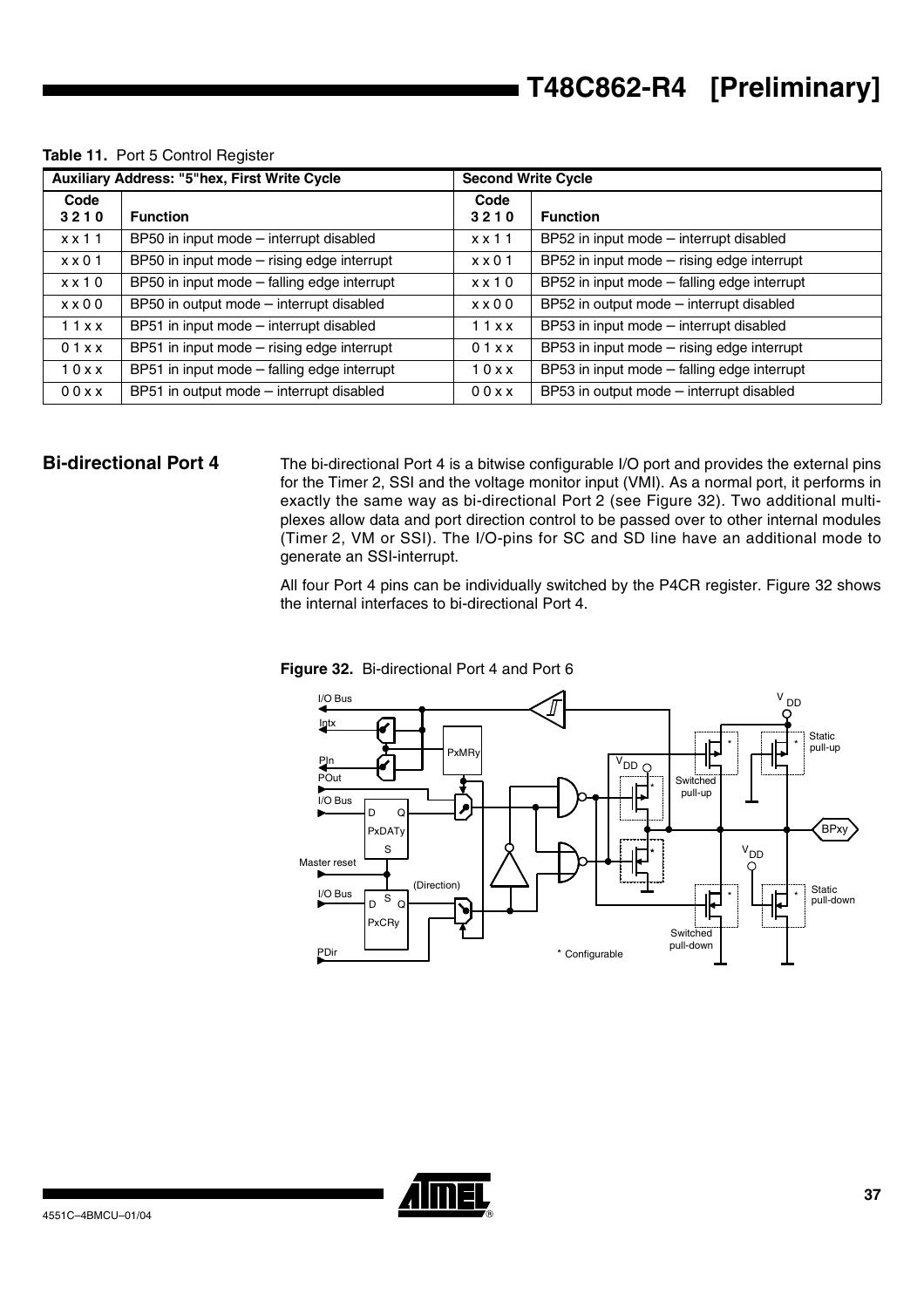

**Port 4 Data Register (P4DAT) Port 4 Data Register (P4DAT) Primary register address:** "4"hex

| Bit 3  | Bit 2  | Bit 1  | Bit 0  |                    |
|--------|--------|--------|--------|--------------------|
| P4DAT3 | P4DAT2 | P4DAT1 | P4DAT0 | Reset value: 1111b |

### **Port 4 Control Register (P4CR) Byte Write**

Auxiliary register address: "4"hex

|                           | Bit 3        | Bit 2        | Bit 1        | Bit 0        |                    |
|---------------------------|--------------|--------------|--------------|--------------|--------------------|
| <b>First write cycle</b>  | <b>P41M2</b> | <b>P41M1</b> | <b>P40M2</b> | <b>P40M1</b> | Reset value: 1111b |
|                           | Bit 7        | Bit 6        | Bit 5        | Bit 4        |                    |
| <b>Second write cycle</b> | <b>P43M2</b> | <b>P43M1</b> | <b>P42M2</b> | <b>P42M1</b> | Reset value: 1111b |
|                           |              |              |              |              |                    |

P4xM2, P4xM1 – Port 4x Interrupt mode/direction code

### **Table 12.** Port 4 Control Register

|                | <b>Auxiliary Address: "4"hex</b><br><b>First Write Cycle</b>                 |                     | <b>Second Write Cycle</b>                                                                 |
|----------------|------------------------------------------------------------------------------|---------------------|-------------------------------------------------------------------------------------------|
| Code<br>3210   | <b>Function</b>                                                              | Code<br>3210        | <b>Function</b>                                                                           |
| $x \times 11$  | BP40 in input mode                                                           | $x \times 11$       | BP42 in input mode                                                                        |
| $x \times 10$  | BP40 in output mode                                                          | $x \times 10$       | BP42 in output mode                                                                       |
| $x \times 01$  | BP40 enable alternate function<br>(SC for SSI)                               | $x \times 0 \times$ | BP42 enable alternate function<br>(T2O for Timer 2)                                       |
| $x \times 0$ 0 | BP40 enable alternate function<br>(falling edge interrupt input for<br>INT3) | 11xx                | BP43 in input mode                                                                        |
| 11xx           | BP41 in input mode                                                           | 10xx                | BP43 in output mode                                                                       |
| 10xx           | BP41 in output mode                                                          | 01xx                | BP43 enable alternate function<br>(SD for SSI)                                            |
| 01xx           | BP41 enable alternate function<br>(VMI for voltage monitor input)            | 00x                 | BP43 enable alternate function<br>(falling edge interrupt input for<br>INT <sub>3</sub> ) |
| 00xx           | BP41 enable alternate function<br>(T2I external clock input for<br>Timer 2)  |                     |                                                                                           |

**Bi-directional Port 6** The bi-directional Port 6 is a bitwise configurable I/O port and provides the external pins for the Timer 3. As a normal port, it performs in exactly the same way as bi-directional Port 6 (see [Figure 32 on page 37\)](#page-36-0). Two additional multiplexes allow data and port direction control to be passed over to other internal module (Timer 3). The I/O pin for T3I line has an additional mode to generate a Timer 3 interrupt.

> All two Port 6 pins can be individually switched by the P6CR register. [Figure 32 on page](#page-36-0) [37](#page-36-0) shows the internal interfaces to bi-directional Port 6.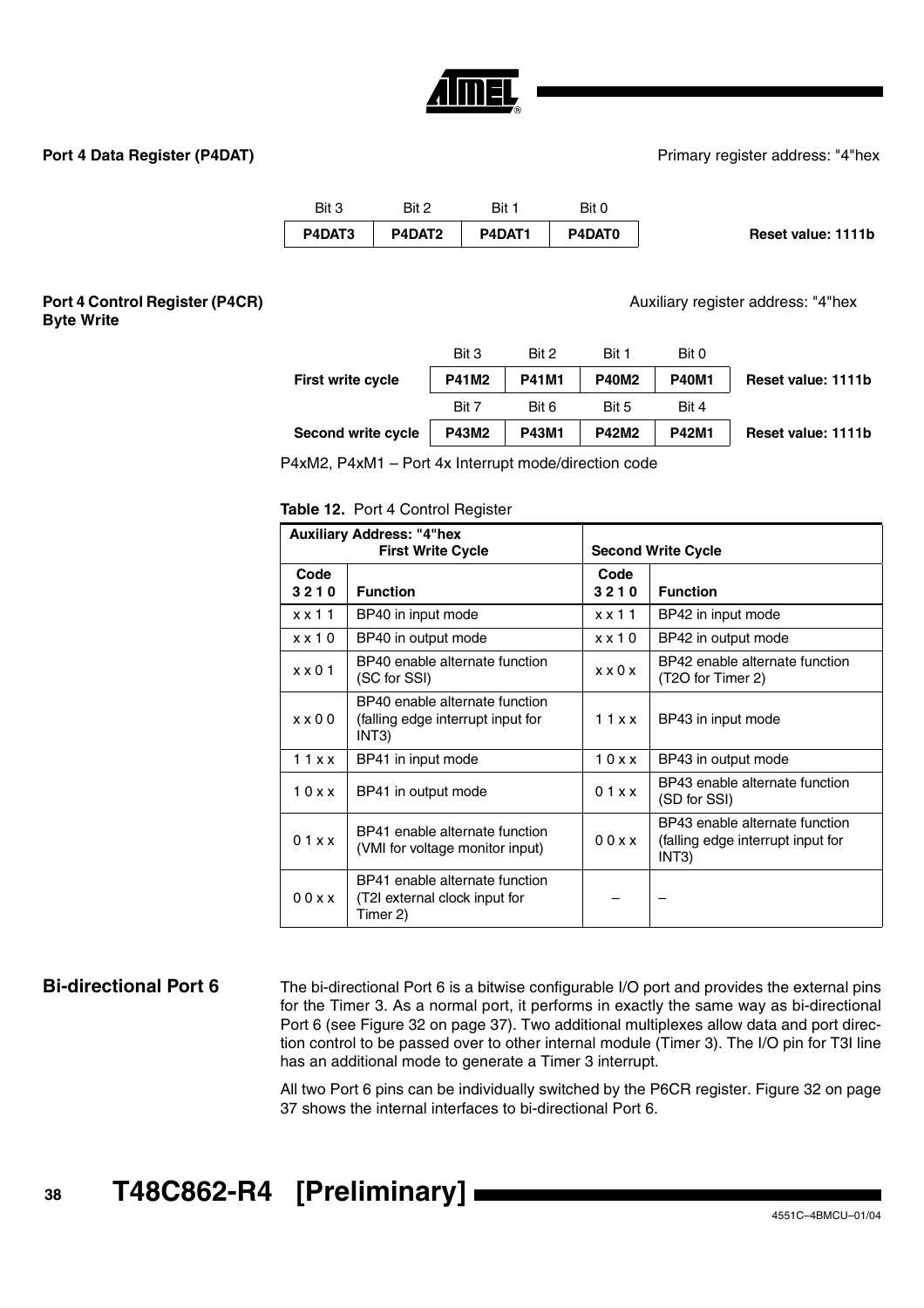# **T48C862-R4 [Preliminary]**

**Port 6 Data Register (P6DAT) Port 6 Data Register (P6DAT) Primary register address: "6"hex** 

|                    | Bit 0  | Bit 1                    | Bit 2                    | Bit 3  |
|--------------------|--------|--------------------------|--------------------------|--------|
| Reset value: 1xx1b | P6DAT0 | $\overline{\phantom{0}}$ | $\overline{\phantom{0}}$ | P6DAT3 |

**Port 6 Control Register (P6CR)** Auxiliary register address: "6"hex

|                    | Bit 0        | Bit 1        | Bit 2        | Bit 3        |
|--------------------|--------------|--------------|--------------|--------------|
| Reset value: 1111b | <b>P60M0</b> | <b>P60M2</b> | <b>P63M1</b> | <b>P63M2</b> |

P6xM2, P6xM1 – Port 6x Interrupt mode/direction code

### **Table 13.** Port 6 Control Register

| <b>Auxiliary Address: "6"hex</b> |                                                          | <b>Write Cycle</b> |                                                          |
|----------------------------------|----------------------------------------------------------|--------------------|----------------------------------------------------------|
| Code<br>3210                     | <b>Function</b>                                          | Code<br>3210       | <b>Function</b>                                          |
| $x \times 11$                    | BP60 in input mode                                       | 11xx               | BP63 in input mode                                       |
| $x \times 10$                    | BP60 in output mode                                      | 10xx               | BP63 in output mode                                      |
| $x \times 0 x$                   | BP60 enable alternate port<br>function (T3O for Timer 3) | 0 x x x            | BP63 enable alternate port<br>function (T3I for Timer 3) |

# **Universal Timer/Counter/ Communication Module (UTCM)**

The Universal Timer/counter/Communication Module (UTCM) consists of three timers (Timer 1,Timer 2, Timer 3) and a Synchronous Serial Interface (SSI).

- Timer 1 is an interval timer that can be used to generate periodical interrupts and as prescaler for Timer 2, Timer 3, the serial interface and the watchdog function.
- Timer 2 is an 8/12-bit timer with an external clock input (T2I) and an output (T2O).
- Timer 3 is an 8-bit timer/counter with its own input (T3I) and output (T3O).
- The SSI operates as two wire serial interface or as shift register for modulation and demodulation. The modulator and demodulator units work together with the timers and shift the data bits into or out of the shift register.

There is a multitude of modes in which the timers and the serial interface can work together.

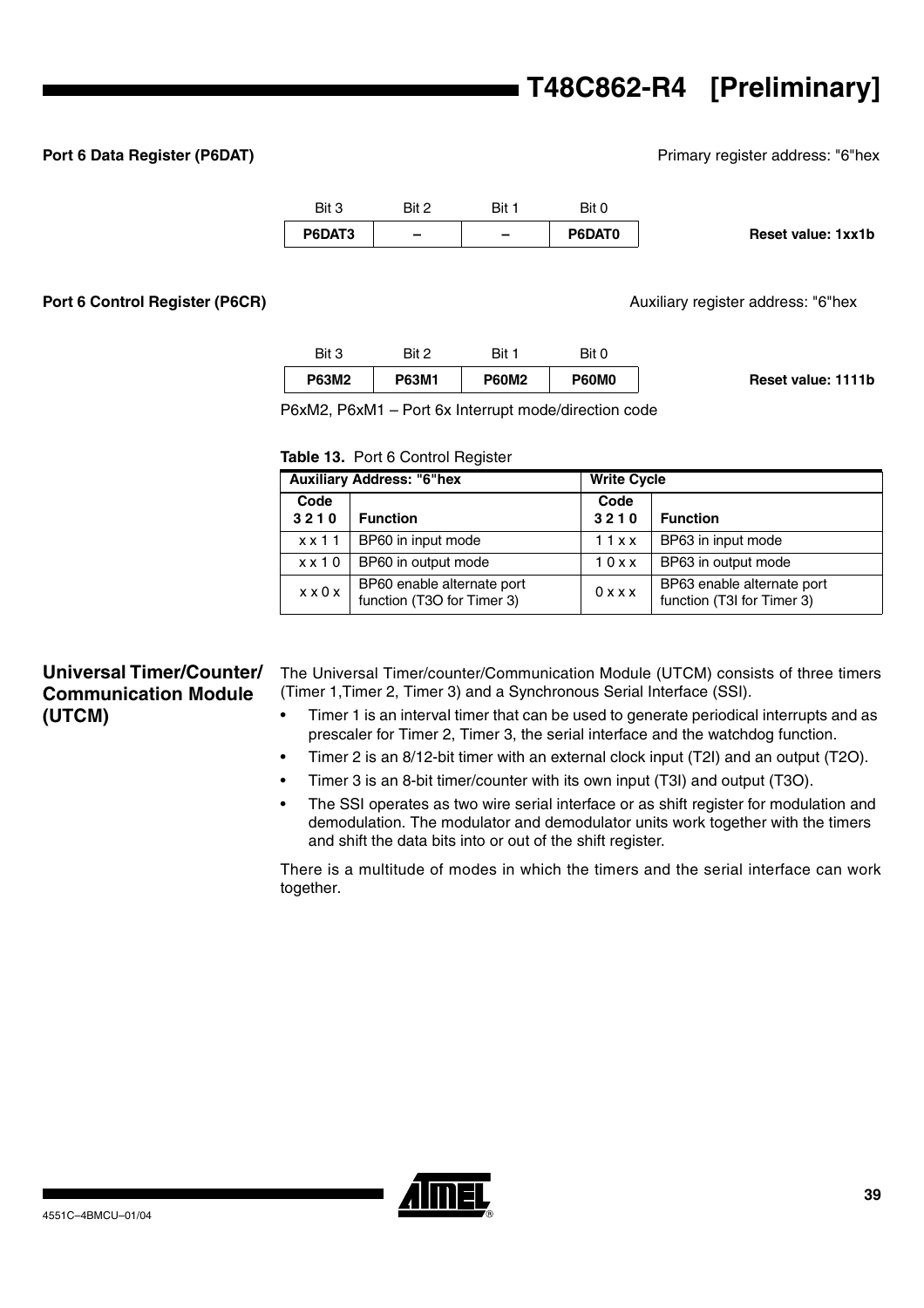

**Figure 33.** UTCM Block Diagram



**Timer 1** The Timer 1 is an interval timer which can be used to generate periodical interrupts and as prescaler for Timer 2, Timer 3, the serial interface and the watchdog function.

> The Timer 1 consists of a programmable 14-stage divider that is driven by either SUBCL or SYSCL. The timer output signal can be used as prescaler clock or as SUBCL and as source for the Timer 1 interrupt. Because of other system requirements, the Timer 1 output T1OUT is synchronized with SYSCL. Therefore, in the power-down mode SLEEP (CPU core -> sleep and OSC-Stop -> yes), the output T1OUT is stopped  $(T1OUT = 0)$ . Nevertheless, the Timer 1 can be active in SLEEP and generate Timer 1 interrupts. The interrupt is maskable via the T1IM bit and the SUBCL can be bypassed via the T1BP bit of the T1C2 register. The time interval for the timer output can be programmed via the Timer 1 control register T1C1.

**<sup>40</sup> T48C862-R4 [Preliminary]**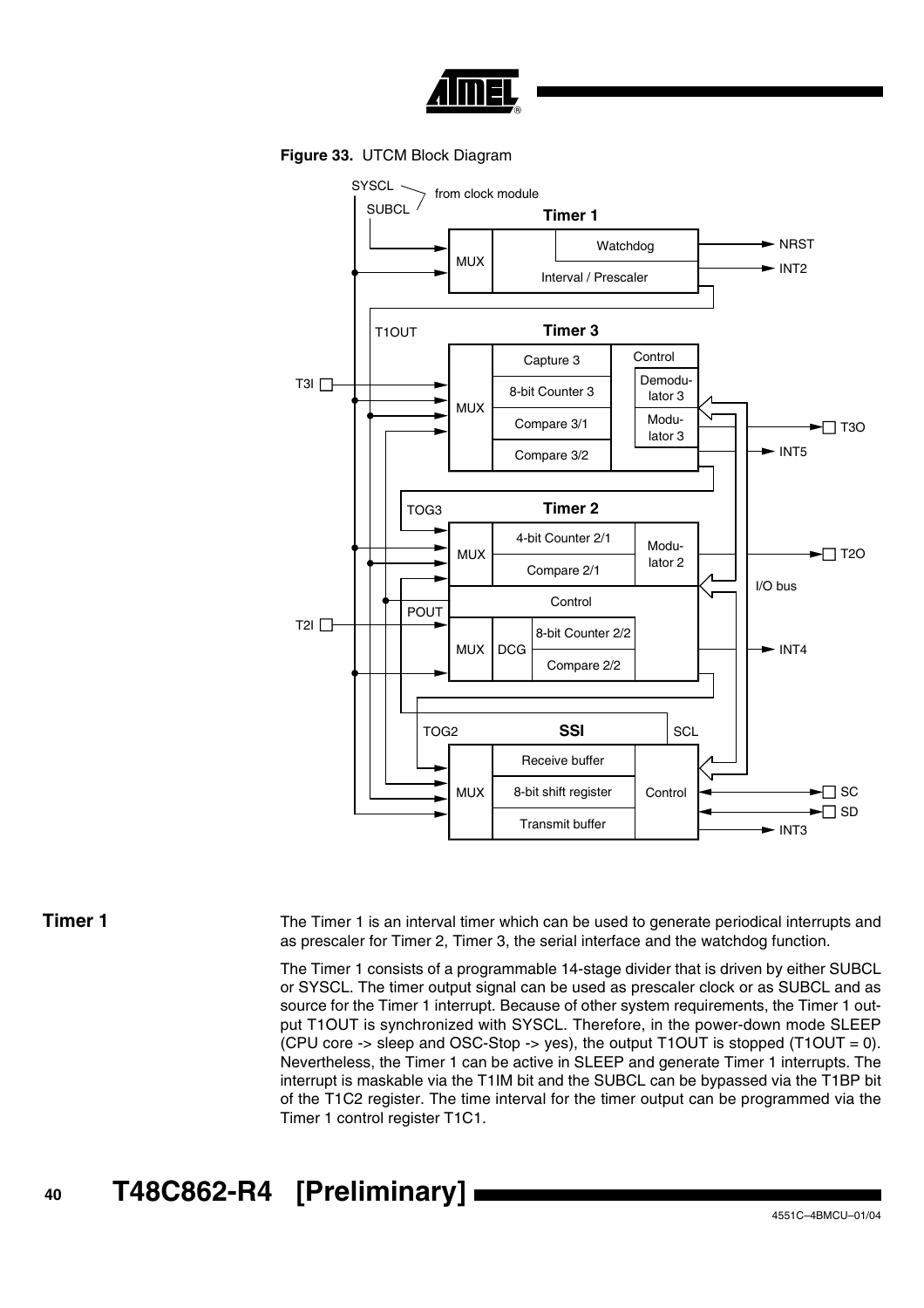# **T48C862-R4 [Preliminary]**

This timer starts running automatically after any power-on reset! If the watchdog function is not activated, the timer can be restarted by writing into the T1C1 register with  $T1RM = 1.$ 

Timer 1 can also be used as a watchdog timer to prevent a system from stalling. The watchdog timer is a 3-bit counter that is supplied by a separate output of Timer 1. It generates a system reset when the 3-bit counter overflows. To avoid this, the 3-bit counter must be reset before it overflows. The application software has to accomplish this by reading the CWD register.

After power-on reset the watchdog must be activated by software in the \$RESET initialization routine. There are two watchdog modes, in one mode the watchdog can be switched on and off by software, in the other mode the watchdog is active and locked. This mode can only be stopped by carrying out a system reset.

The watchdog timer operation mode and the time interval for the watchdog reset can be programmed via the watchdog control register (WDC).

<span id="page-40-0"></span>







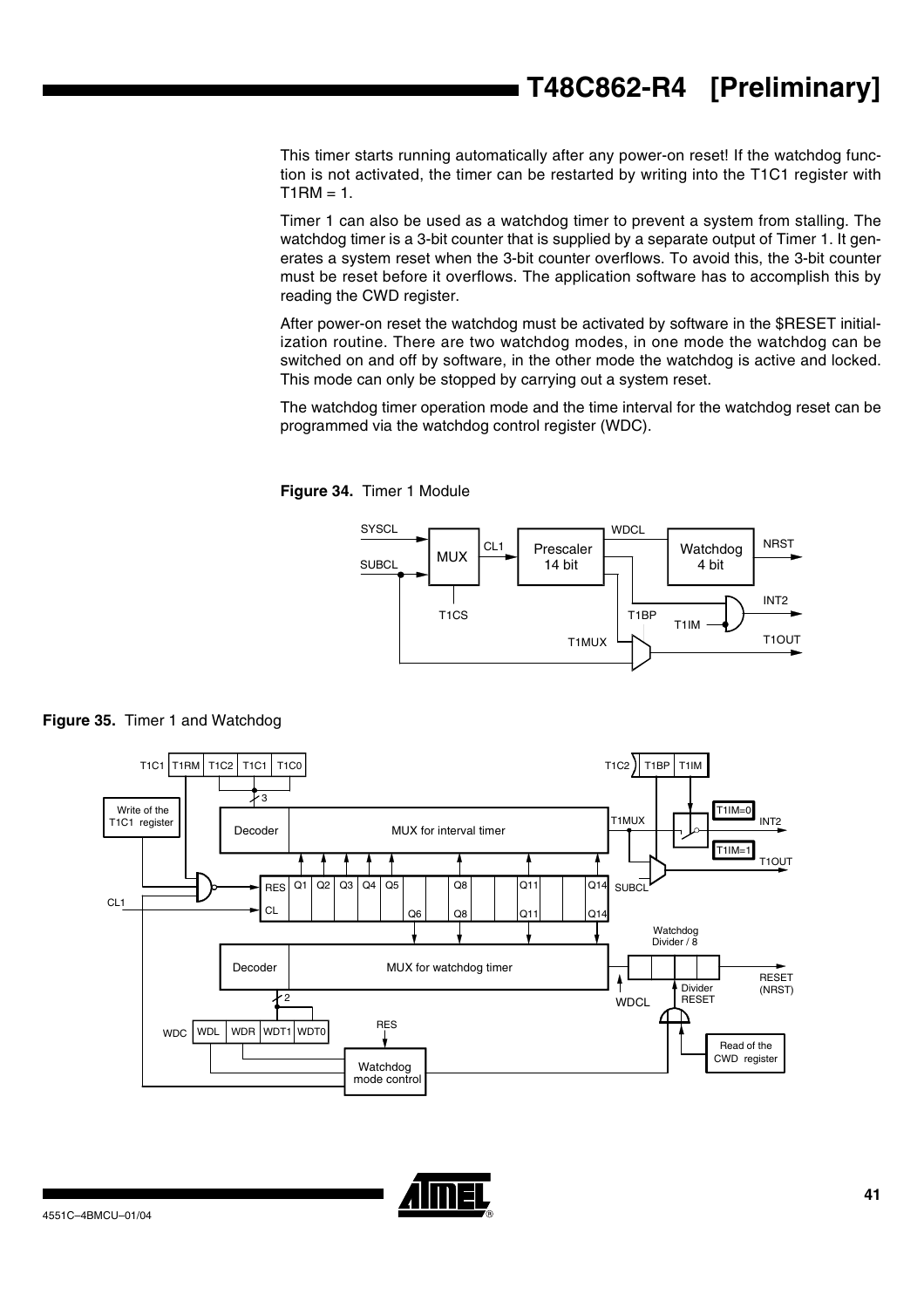

# **Timer 1 Control Register 1 (T1C1)**

| Bit $3^*$                    | Rit 2       | Rit 1       | Bit 0       |                    |
|------------------------------|-------------|-------------|-------------|--------------------|
| T1RM                         | <b>T1C2</b> | <b>T1C1</b> | <b>T1C0</b> | Reset value: 1111b |
| * Bit 3 -> MSB, Bit 0 -> LSB |             |             |             |                    |

| T1RM        | <b>Timer 1 Restart Mode T1RM = 0, write access without Timer 1 restart</b><br>$T1RM = 1$ , write access with Timer 1 restart |
|-------------|------------------------------------------------------------------------------------------------------------------------------|
|             | <b>Note:</b> If $WDL = 0$ , Timer 1 restart is impossible                                                                    |
| <b>T1C2</b> | Timer 1 Control bit 2                                                                                                        |
| T1C1        | <b>Timer 1 Control bit 1</b>                                                                                                 |
| <b>T1C0</b> | <b>Timer 1 Control bit 0</b>                                                                                                 |

The three bits T1C[2:0] select the divider for Timer 1. The resulting time interval depends on this divider and the Timer 1 input clock source. The timer input can be supplied by the system clock, the 32-kHz oscillator or via the clock management. If the clock management generates the SUBCL, the selected input clock from the RC oscillator, 4- MHz oscillator or an external clock is divided by 16.

**Table 14.** Timer 1 Control Bits

| <b>T1C2</b> | <b>T1C1</b> | <b>T1C0</b> | <b>Divider</b> | Time Interval with<br><b>SUBCL</b> | <b>Time Interval with</b><br>$SUBCL = 32 kHz$ | Time Interval with<br>$SYSCL = 2/1 MHz$ |
|-------------|-------------|-------------|----------------|------------------------------------|-----------------------------------------------|-----------------------------------------|
| 0           | $\Omega$    | 0           | 2              | SUBCL/2                            | $61 \,\mu s$                                  | 1 $\mu$ s/2 $\mu$ s                     |
| $\Omega$    | $\Omega$    |             | 4              | SUBCL/4                            | $122 \mu s$                                   | $2 \mu s/4 \mu s$                       |
| $\Omega$    |             | 0           | 8              | SUBCL/8                            | $244 \text{ }\mu\text{s}$                     | $4 \mu s/8 \mu s$                       |
| $\Omega$    |             |             | 16             | SUBCL/16                           | 488 µs                                        | $8 \mu s / 16 \mu s$                    |
|             | $\Omega$    | 0           | 32             | SUBCL/32                           | $0.977$ ms                                    | 16 $\mu$ s/32 $\mu$ s                   |
|             | $\Omega$    |             | 256            | SUBCL/256                          | 7.812 ms                                      | 128 µs/256 µs                           |
|             |             | 0           | 2048           | SUBCL/2048                         | $62.5$ ms                                     | 1024 us/2048 us                         |
|             |             |             | 16384          | SUBCL/16384                        | 500 ms                                        | 8192 µs/16384 µs                        |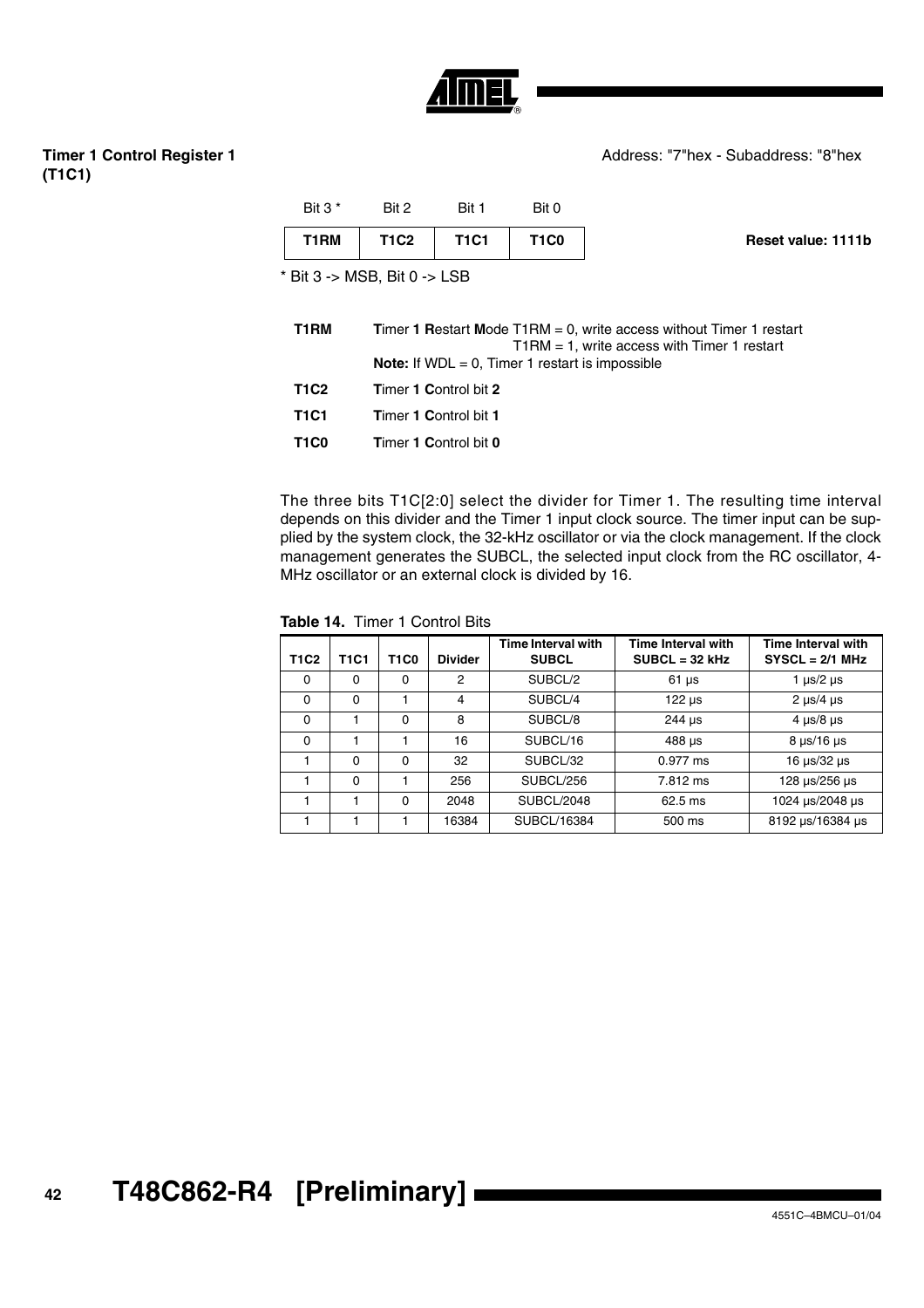Address: "7"hex - Subaddress: "9"hex

# **Timer 1 Control Register 2 (T1C2)**

# \* Bit 3 -> MSB, Bit 0 -> LSB Bit 3<sup>\*</sup> Bit 2 Bit 1 Bit 0 **– T1BP T1CS T1IM Reset value: x111b T1BP T**imer **1** SUBCL **B**y**P**assed  $T1BP = 1$ ,  $TIOUT = T1MUX$  $T1BP = 0$ ,  $T1OUT = SUBCL$ **T1CS T**imer **1** input **C**lock **S**elect  $T1CS = 1$ ,  $CL1 = SUBCL$  (see [Figure 34 on page 41](#page-40-0))  $T1CS = 0$ ,  $CL1 = SYSCL$  (see [Figure 34 on page 41\)](#page-40-0) **T1IM T**imer **1 I**nterrupt **M**ask T1IM = 1, disables Timer 1 interrupt T1IM = 0, enables Timer 1 interrupt

# **Watchdog Control Register (WDC)**

Address: "7"hex - Subaddress: "A"hex

| <b>WDL</b> | <b>WDR</b> | <b>WDT1</b> | <b>WDT0</b> | Reset value: 1111b |
|------------|------------|-------------|-------------|--------------------|
| Bit $3*$   | Bit 2      | Bit         | Bit 0       |                    |

 $*$  Bit 3 -> MSB, Bit 0 -> LSB

| WDL | WatchDog Lock mode<br>$WDL = 1$ , the watchdog can be enabled and disabled by using the WDR bit<br>$WDL = 0$ , the watchdog is enabled and locked. In this mode the WDR bit has no<br>effect. After the WDL bit is cleared, the watchdog is active until a<br>system reset or power-on reset occurs. |
|-----|------------------------------------------------------------------------------------------------------------------------------------------------------------------------------------------------------------------------------------------------------------------------------------------------------|
| WDR | WatchDog Run and stop mode<br>$WDR = 1$ , the watchdog is stopped/disabled<br>$WDR = 0$ , the watchdog is active/enabled                                                                                                                                                                             |
|     |                                                                                                                                                                                                                                                                                                      |

- **WDT1 W**atch**D**og **T**ime **1**
- **WDT0 W**atch**D**og **T**ime **0**

Both these bits control the time interval for the watchdog reset.

# **Table 15.** Watchdog Time Control Bits

| WDT1 | <b>WDT0</b> | <b>Divider</b> | Delay Time to Reset with<br>$SUBCL = 32 kHz$ | <b>Delay Time to Reset with</b><br>$SYSCL = 2/1 MHz$ |
|------|-------------|----------------|----------------------------------------------|------------------------------------------------------|
| 0    |             | 512            | 15.625 ms                                    | 0.256 ms/0.512 ms                                    |
|      |             | 2048           | $62.5$ ms                                    | 1.024 ms/2.048 ms                                    |
|      |             | 16384          | 0.5s                                         | 8.2 ms/16.4 ms                                       |
|      |             | 131072         | 4 s                                          | 65.5 ms/131 ms                                       |

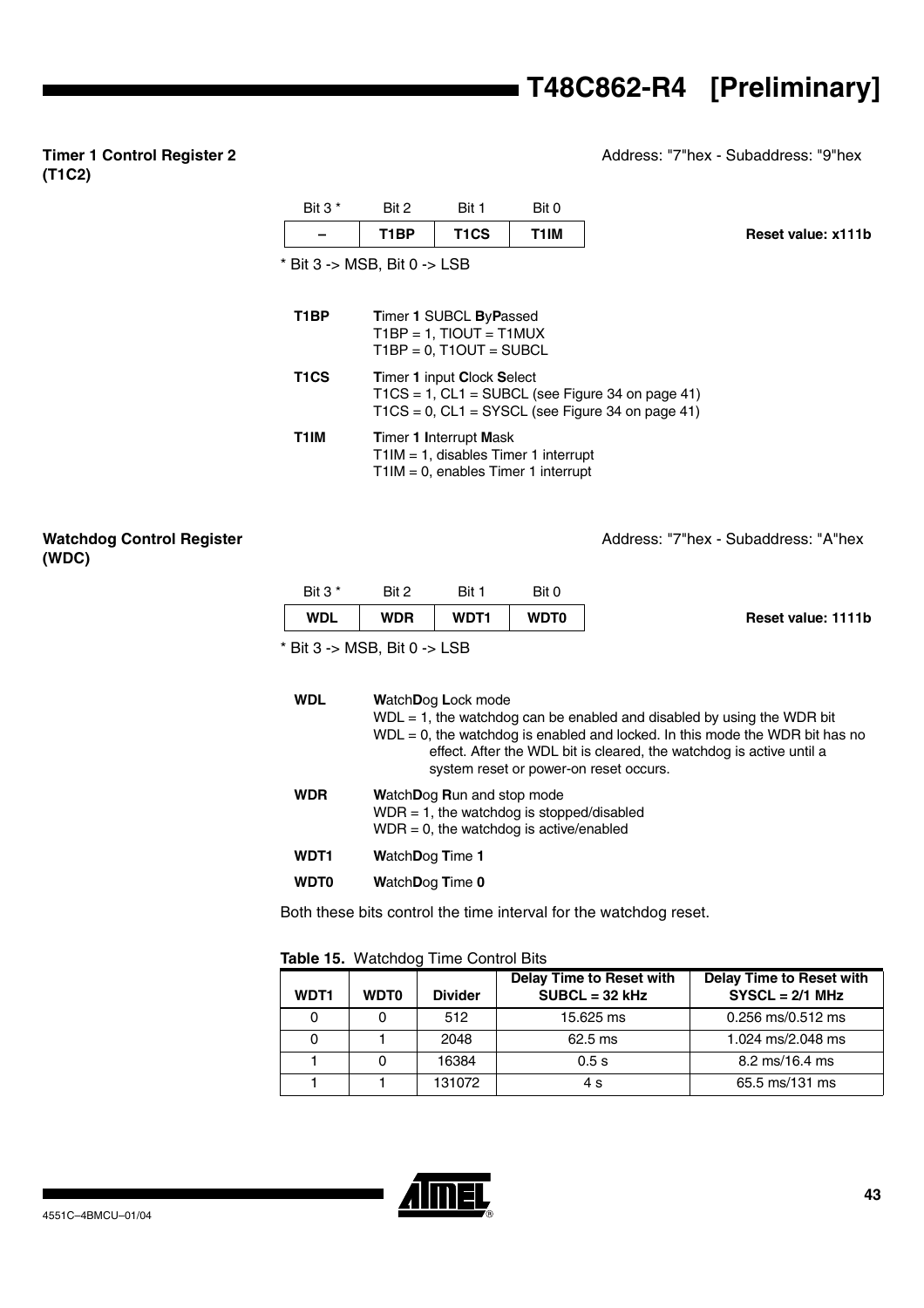

# **Timer 2 8-/12-bit Timer for:**

- Interrupt, square-wave, pulse and duty cycle generation
- Baud-rate generation for the internal shift register
- Manchester and Biphase modulation together with the SSI
- Carrier frequency generation and modulation together with the SSI

Timer 2 can be used as an interval timer for interrupt generation, as signal generator or as baud-rate generator and modulator for the serial interface. It consists of a 4-bit and an 8-bit up counter stage which both have compare registers. The 4-bit counter stages of Timer 2 are cascadable as a 12-bit timer or as an 8-bit timer with 4-bit prescaler. The timer can also be configured as an 8-bit timer and a separate 4-bit prescaler.

The Timer 2 input can be supplied via the system clock, the external input clock (T2I), the Timer 1 output clock, the Timer 3 output clock or the shift clock of the serial interface. The external input clock T2I is not synchronized with SYSCL. Therefore, it is possible to use Timer 2 with a higher clock speed than SYSCL. Furthermore, with that input clock the Timer 2 operates in the power-down mode SLEEP (CPU core -> sleep and OSC-Stop -> yes) as well as in the POWER-DOWN (CPU core -> sleep and OSC-Stop -> no). All other clock sources supplied no clock signal in SLEEP. The 4-bit counter stages of Timer 2 have an additional clock output (POUT).

Its output has a modulator stage that allows the generation of pulses as well as the generation and modulation of carrier frequencies. The Timer 2 output can modulate with the shift register data output to generate Biphase- or Manchester code.

If the serial interface is used to modulate a bitstream, the 4-bit stage of Timer 2 has a special task. The shift register can only handle bitstream lengths divisible by 8. For other lengths, the 4-bit counter stage can be used to stop the modulator after the right bitcount is shifted out.

If the timer is used for carrier frequency modulation, the 4-bit stage works together with an additional 2-bit duty cycle generator like a 6-bit prescaler to generate carrier frequency and duty cycle. The 8-bit counter is used to enable and disable the modulator output for a programmable count of pulses.

For programming the time interval, the timer has a 4-bit and an 8-bit compare register. For programming the timer function, it has four mode and control registers. The comparator output of stage 2 is controlled by a special compare mode register (T2CM). This register contains mask bits for the actions (counter reset, output toggle, timer interrupt) which can be triggered by a compare match event or the counter overflow. This architecture enables the timer function for various modes.

The Timer 2 has a 4-bit compare register (T2CO1) and an 8-bit compare register (T2CO2). Both these compare registers are cascadable as a 12-bit compare register, or 8-bit compare register and 4-bit compare register.

For 12-bit compare data value:  $m = x +1$  0  $\le x \le 4095$ For 8-bit compare data value:  $n = v +1$  0  $\leq v \leq 255$ For 4-bit compare data value:  $1 = z + 1$  0  $\le z \le 15$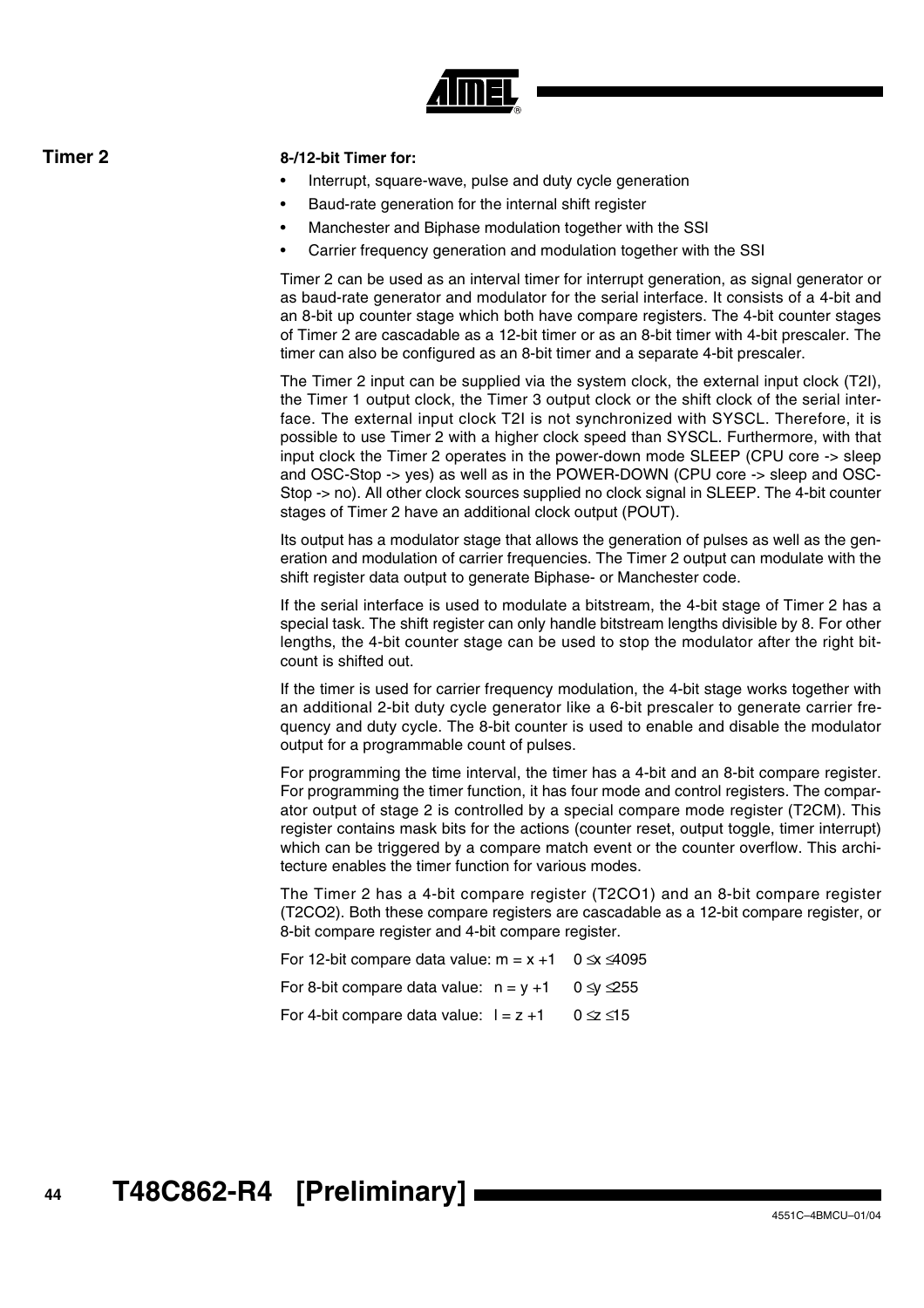**Figure 36.** Timer 2



# **Timer 2 Modes**

# **Mode 1: 12-bit Compare Counter**

The 4-bit stage and the 8-bit stage work together as a 12-bit compare counter. A compare match signal of the 4-bit and the 8-bit stage generates the signal for the counter reset, toggle flip-flop or interrupt. The compare action is programmable via the compare mode register (T2CM). The 4-bit counter overflow (OVF1) supplies the clock output (POUT) with clocks. The duty cycle generator (DCG) has to be bypassed in this mode.









The 4-bit stage is used as programmable prescaler for the 8-bit counter stage. In this mode, a duty cycle stage is also available. This stage can be used as an additional 2-bit prescaler or for generating duty cycles of 25%, 33% and 50%. The 4-bit compare output (CM1) supplies the clock output (POUT) with clocks.



**Mode 2: 8-bit Compare Counter with 4-bit Programmable Prescaler**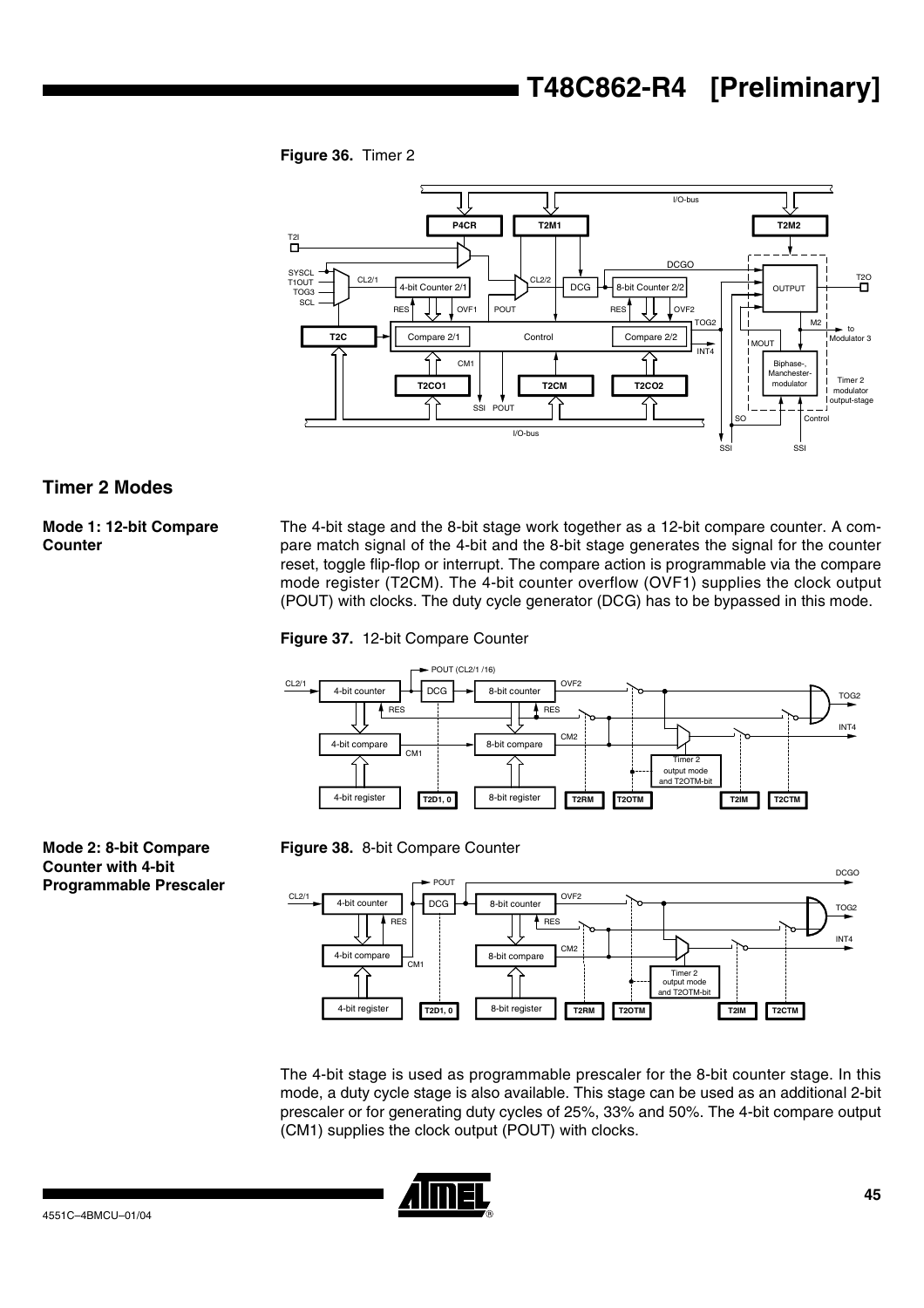

# **Mode 3/4: 8-bit Compare Counter and 4-bit Programmable Prescaler**

**Figure 39.** 4-/8-bit Compare Counter



In these modes the 4-bit and the 8-bit counter stages work independently as a 4-bit prescaler and an 8-bit timer with an 2-bit prescaler or as a duty cycle generator. Only in the mode 3 and mode 4, can the 8-bit counter be supplied via the external clock input (T2I) which is selected via the P4CR register. The 4-bit prescaler is started via activating of mode 3 and stopped and reset in mode 4. Changing mode 3 and 4 has no effect for the 8-bit timer stage. The 4-bit stage can be used as prescaler for Timer 3, the SSI or to generate the stop signal for modulator 2 and modulator 3.

**Timer 2 Output Modes** The signal at the timer output is generated via modulator 2. In the toggle mode, the compare match event toggles the output T2O. For high resolution duty cycle modulation 8 bits or 12 bits can be used to toggle the output. In the duty cycle burst modulator modes the DCG output is connected to T2O and switched on and off either by the toggle flipflop output or the serial data line of the SSI. Modulator 2 also has two modes to output the content of the serial interface as Biphase or Manchester code.

> The modulator output stage can be configured by the output control bits in the T2M2 register. The modulator is started with the start of the shift register ( $SIR = 0$ ) and stopped either by carrying out a shift register stop  $(SIR = 1)$  or compare match event of stage 1 (CM1) of Timer 2. For this task, Timer 2 mode 3 must be used and the prescaler has to be supplied with the internal shift clock (SCL).



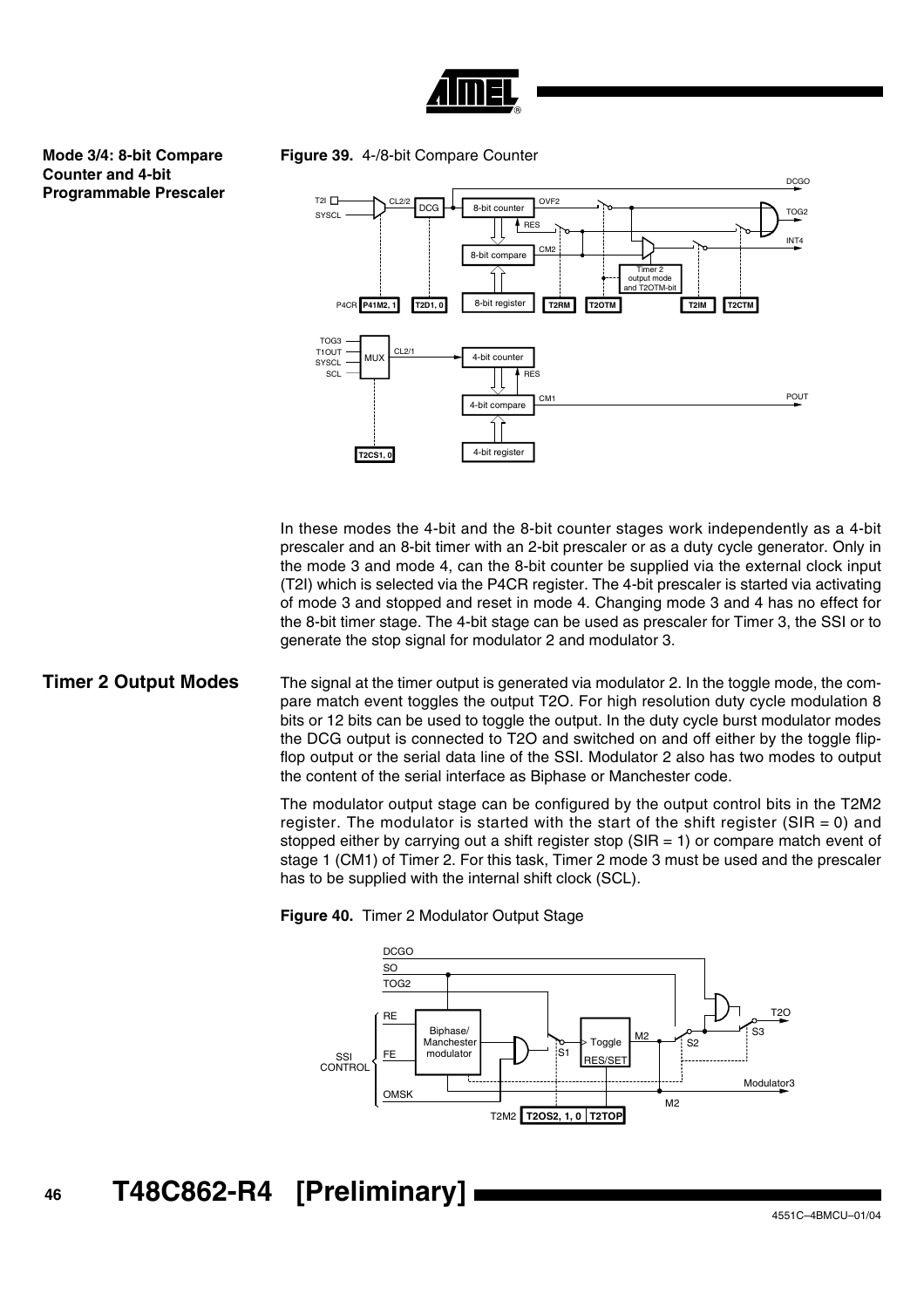# **Timer 2 Output Signals**

**Timer 2 Output Mode 1 Toggle Mode A:** A Timer 2 compare match toggles the output flip-flop (M2) -> T2O

**Figure 41.** Interrupt Timer/Square Wave Generator – the Output Toggles with Each Edge Compare Match Event



**Toggle Mode B:** A Timer 2 compare match toggles the output flip-flop (M2) -> T2O

**Figure 42.** Pulse Generator – the Timer Output Toggles with the Timer Start if the T2TS bit Is Set



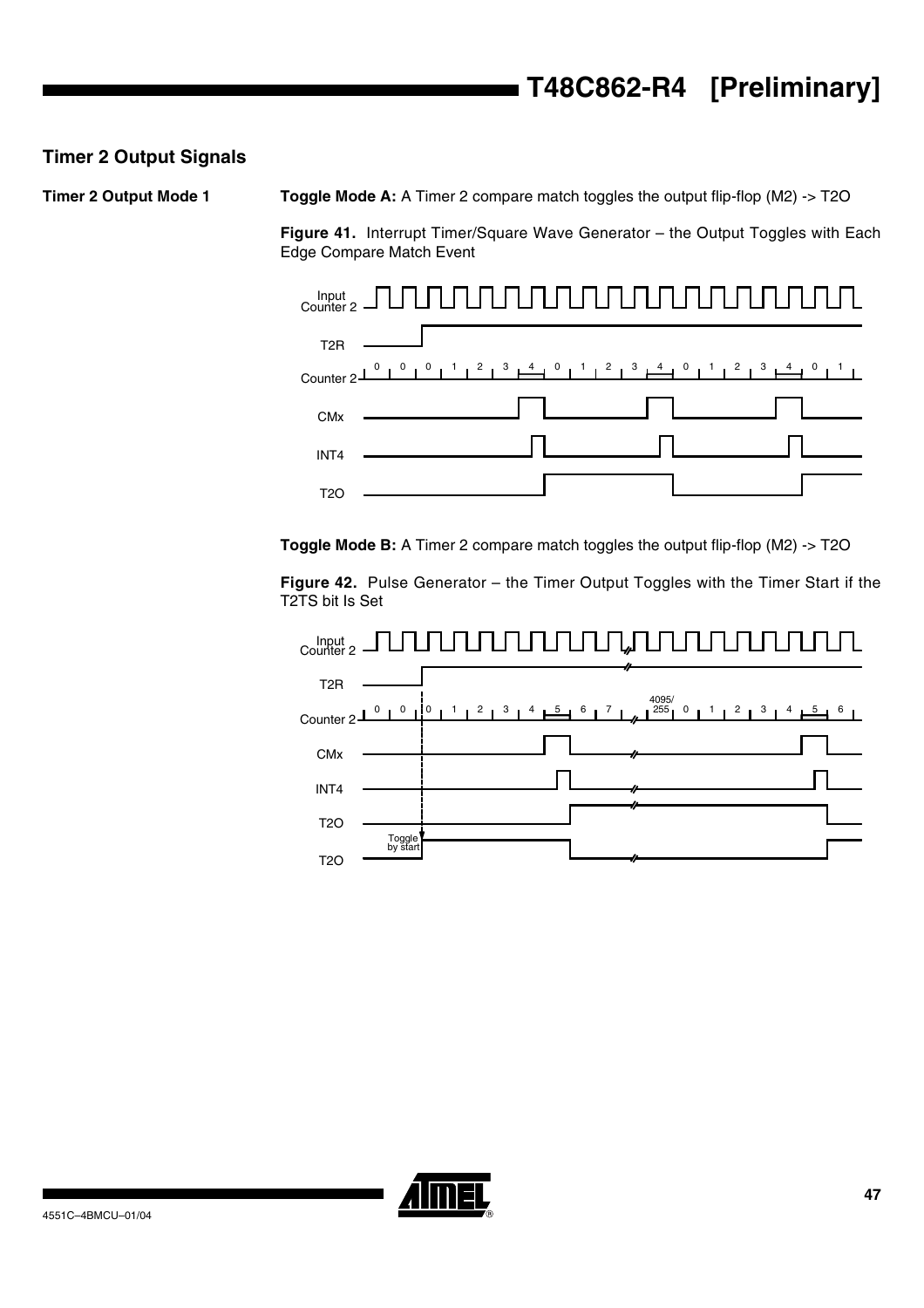

**Toggle Mode C:** A Timer 2 compare match toggles the output flip-flop (M2) -> T2O

**Figure 43.** Pulse Generator – the Timer Toggles with Timer Overflow and Compare **Match** 



**Timer 2 Output Mode 2 Duty Cycle Burst Generator 1:** The DCG output signal (DCGO) is given to the output, and gated by the output flip-flop (M2)

**Figure 44.** Carrier Frequency Burst Modulation with Timer 2 Toggle Flip-flop Output



**Timer 2 Output Mode 3 Duty Cycle Burst Generator 2:** The DCG output signal (DCGO) is given to the output, and gated by the SSI internal data output (SO)

**Figure 45.** Carrier Frequency Burst Modulation with the SSI Data Output



**<sup>48</sup> T48C862-R4 [Preliminary]**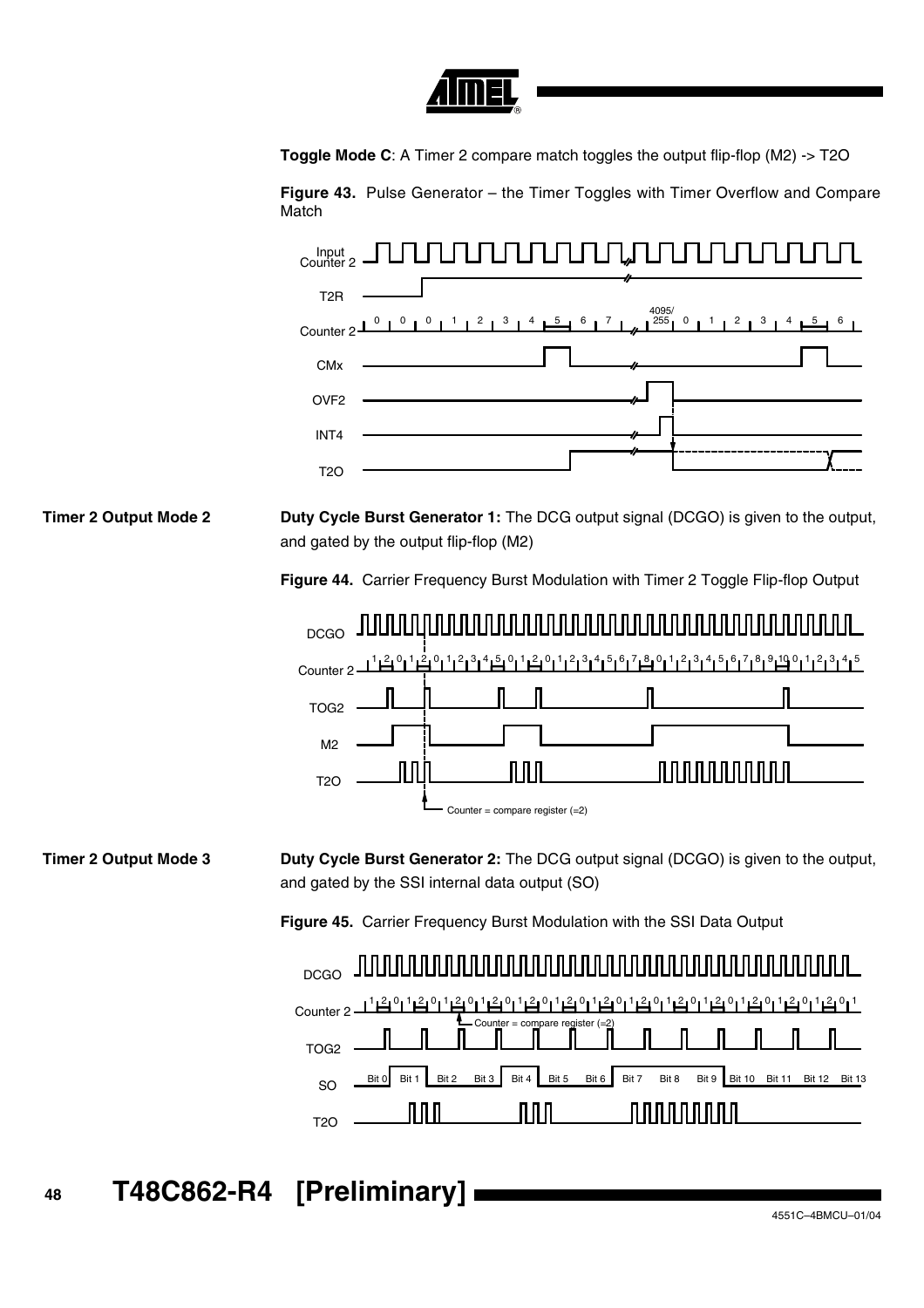**Timer 2 Output Mode 4 Biphase Modulator:** Timer 2 modulates the SSI internal data output (SO) to Biphase code

**Figure 46.** Biphase Modulation



**Timer 2 Output Mode 5 Manchester Modulator:** Timer 2 modulates the SSI internal data output (SO) to Manchester code

**Figure 47.** Manchester Modulation



**Timer 2 Output Mode 7** In this mode the timer overflow defines the period and the compare register defines the duty cycle. During one period only the first compare match occurrence is used to toggle the timer output flip-flop, until the overflow all further compare match are ignored. This avoids the situation that changing the compare register causes the occurrence of several compare match during one period. The resolution at the pulse-width modulation Timer 2 mode 1 is 12-bit and all other Timer 2 modes are 8-bit.

**PWM Mode:** Pulse-width modulation output on Timer 2 output pin (T2O)

### **Figure 48.** PWM Modulation



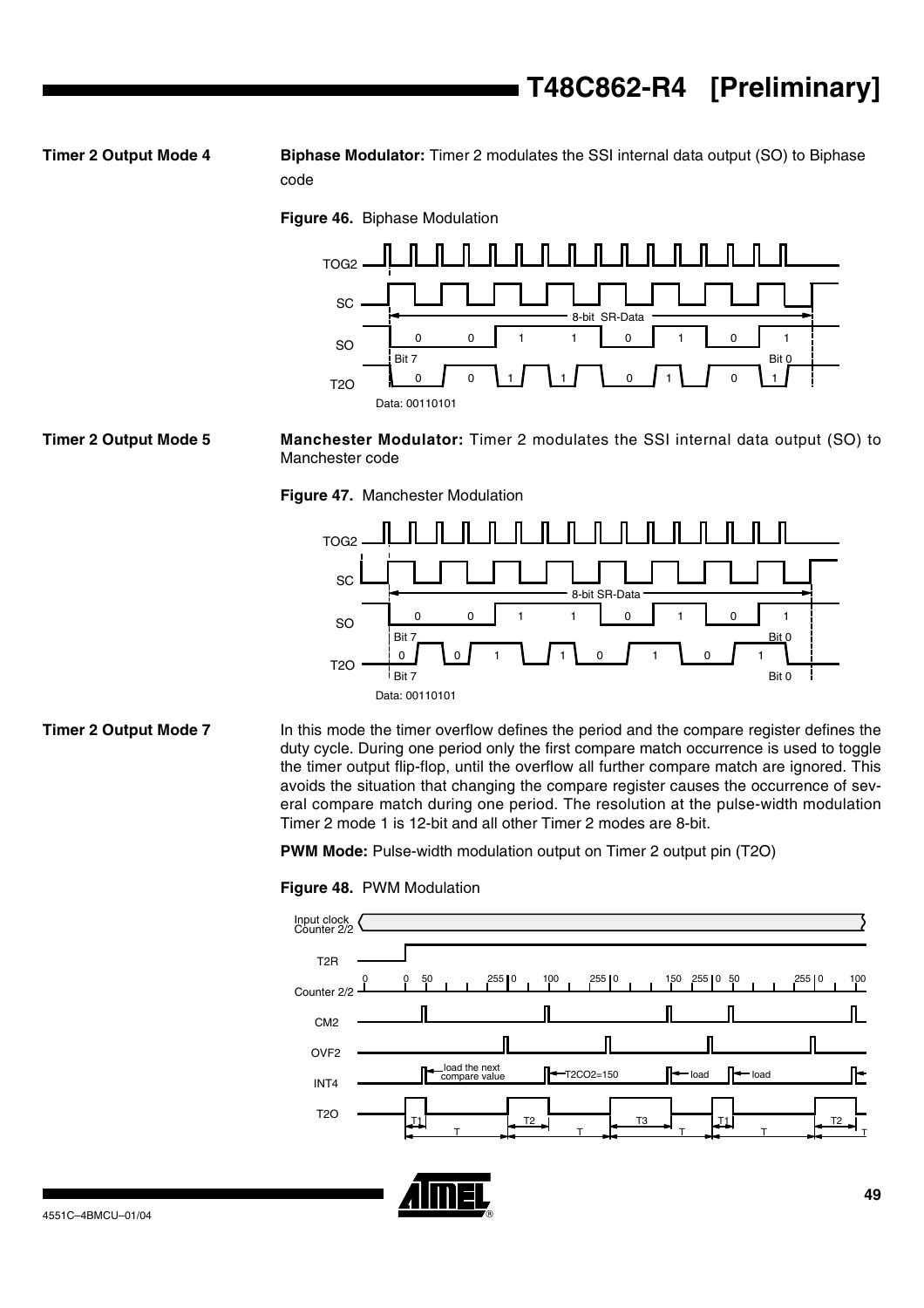**Timer 2 Registers** Timer 2 has 6 control registers to configure the timer mode, the time interval, the input clock and its output function. All registers are indirectly addressed using extended addressing as described in section "Addressing Peripherals". The alternate functions of the Ports BP41 or BP42 must be selected with the Port 4 control register P4CR, if one of the Timer 2 modes require an input at T2I/BP41 or an output at T2O/BP42.

**Timer 2 Control Register (T2C)** Address: "7"hex - Subaddress: "0"hex

|                    | Bit 0 | Bit 1                         | Rit 2        | Bit 3        |
|--------------------|-------|-------------------------------|--------------|--------------|
| Reset value: 0000b | T2R   | T <sub>2</sub> T <sub>S</sub> | <b>T2CS0</b> | <b>T2CS1</b> |

| T2CS1 | Timer 2 Clock Select bit 1 |  |  |  |  |
|-------|----------------------------|--|--|--|--|
|       |                            |  |  |  |  |

**T2CS0 T**imer **2 C**lock **S**elect bit **0**

# **Table 16.** Timer 2 Clock Select Bits

| <b>T2CS1</b> | <b>T2CS0</b> | Input Clock (CL 2/1) of Counter Stage 2/1 |
|--------------|--------------|-------------------------------------------|
|              |              | System clock (SYSCL)                      |
|              |              | Output signal of Timer 1 (T1OUT)          |
|              |              | Internal shift clock of SSI (SCL)         |
|              |              | Output signal of Timer 3 (TOG3)           |

**T2TS T**imer **2 T**oggle with **S**tart T2TS = 0, the output flip-flop of Timer 2 is not toggled with the timer start T2TS = 1, the output flip-flop of Timer 2 is toggled when the timer is started with T2R

| T2R | Timer 2 Run                        |
|-----|------------------------------------|
|     | $T2R = 0$ . Timer 2 stop and reset |
|     | $T2R = 1$ , Timer 2 run            |

## **Timer 2 Mode Register 1 (T2M1)**

Address: "7"hex - Subaddress: "1"hex

| Bit 3       | Bit 2 | Bit 1                    | Bit 0        |                    |
|-------------|-------|--------------------------|--------------|--------------------|
| <b>T2D1</b> | T2D0  | T2MS1                    | <b>T2MS0</b> | Reset value: 1111b |
|             |       |                          |              |                    |
| <b>T2D1</b> |       | Timer 2 Duty cycle bit 1 |              |                    |
| <b>T2D0</b> |       | Timer 2 Duty cycle bit 0 |              |                    |

**<sup>50</sup> T48C862-R4 [Preliminary]**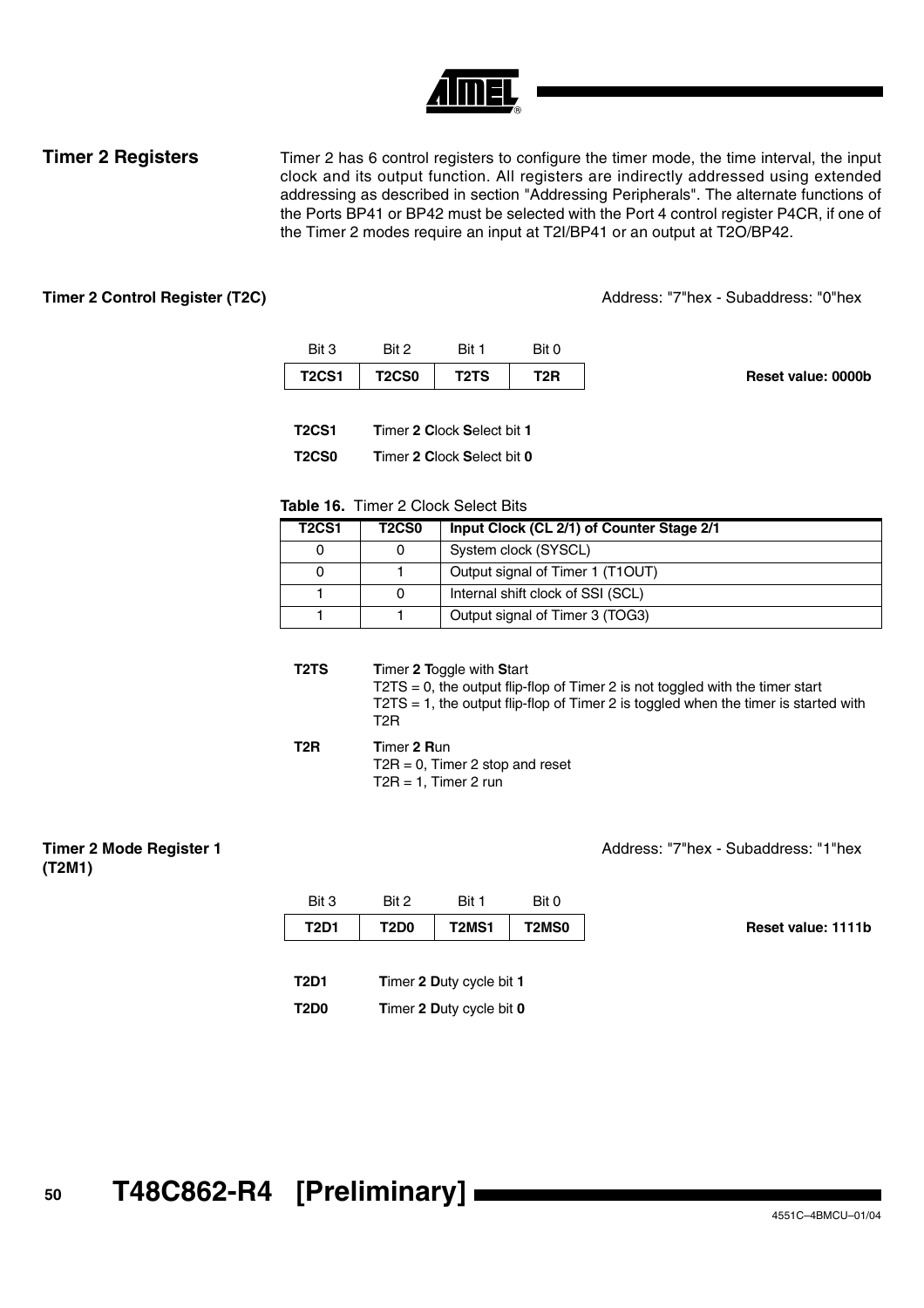| <b>T2D1</b> | T2D0 | <b>Function of Duty Cycle Generator (DCG)</b> | <b>Additional Divider Effect</b> |
|-------------|------|-----------------------------------------------|----------------------------------|
|             |      | Bypassed (DCGO0)                              |                                  |
|             |      | Duty cycle 1/1 (DCGO1)                        |                                  |
|             |      | Duty cycle 1/2 (DCGO2)                        |                                  |
|             |      | Duty cycle 1/3 (DCGO3)                        | 74                               |

**Table 17.** Timer 2 Duty Cycle Bits

**T2MS1 T**imer **2 M**ode **S**elect bit **1**

**T2MS0 T**imer **2 M**ode **S**elect bit **0**

**Table 18.** Timer 2 Mode Select Bits

| <b>Mode</b> | T2MS1    | T2MS0 | <b>Clock Output (POUT)</b>    | <b>Timer 2 Modes</b>                                                                                                                                 |
|-------------|----------|-------|-------------------------------|------------------------------------------------------------------------------------------------------------------------------------------------------|
| 1           |          | 1     | 4-bit counter overflow (OVF1) | 12-bit compare counter; the<br>DCG has to be bypassed in<br>this mode                                                                                |
| 2           |          | 0     | 4-bit compare output (CM1)    | 8-bit compare counter with<br>4-bit programmable prescaler<br>and duty cycle generator                                                               |
| 3           | $\Omega$ |       | 4-bit compare output (CM1)    | 8-bit compare counter clocked<br>by SYSCL or the external clock<br>input T2I, 4-bit prescaler run,<br>the counter 2/1 starts after<br>writing mode 3 |
| 4           | $\Omega$ | 0     | 4-bit compare output (CM1)    | 8-bit compare counter clocked<br>by SYSCL or the external clock<br>input T2I, 4-bit prescaler stop<br>and resets                                     |

**Duty Cycle Generator** The duty cycle generator generates duty cycles of 25%, 33% or 50%. The frequency at the duty cycle generator output depends on the duty cycle and the Timer 2 prescaler setting. The DCG-stage can also be used as additional programmable prescaler for Timer 2.

# **Figure 49.** DCG Output Signals



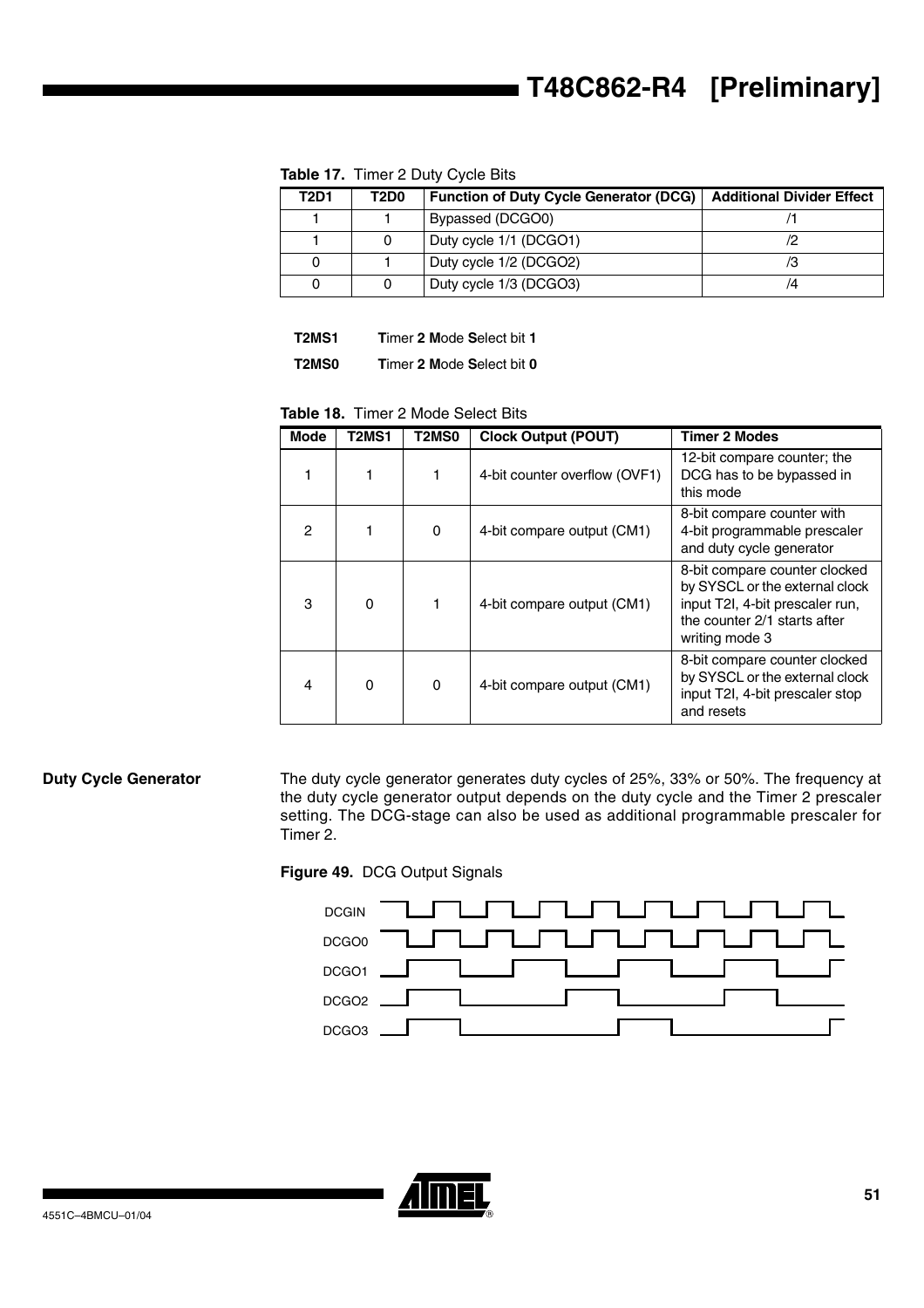

# **Timer 2 Mode Register 2 (T2M2)**

Address: "7"hex - Subaddress: "2"hex

| Bit 3 | Rit <sub>2</sub> | Bit 1        | Bit 0        |                    |
|-------|------------------|--------------|--------------|--------------------|
| T2TOP | <b>T2OS2</b>     | <b>T2OS1</b> | <b>T2OS0</b> | Reset value: 1111b |
|       |                  |              |              |                    |

| T <sub>2</sub> TOP | <b>Timer 2 Toggle Output Preset</b><br>This bit allows the programmer to preset the Timer 2 output T2O.<br>T2TOP = 0, resets the toggle outputs with the write cycle ( $M2 = 0$ )<br>T2TOP = 1, sets toggle outputs with the write cycle ( $M2 = 1$ )<br>Note: If $T2R = 1$ , no output preset is possible |
|--------------------|------------------------------------------------------------------------------------------------------------------------------------------------------------------------------------------------------------------------------------------------------------------------------------------------------------|
| <b>T2OS2</b>       | Timer 2 Output Select bit 2                                                                                                                                                                                                                                                                                |
| <b>T2OS1</b>       | Timer 2 Output Select bit 1                                                                                                                                                                                                                                                                                |

**T2OS0 T**imer **2 O**utput **S**elect bit **0**

**Table 19.** Timer 2 Output Select Bits

| <b>Output Mode</b> | <b>T2OS2</b> | T2OS1    | <b>T2OS0</b> | <b>Clock Output (POUT)</b>                                                                                                             |
|--------------------|--------------|----------|--------------|----------------------------------------------------------------------------------------------------------------------------------------|
|                    |              |          |              | Toggle mode: a Timer 2 compare match<br>toggles the output flip-flop $(M2) \rightarrow T2O$                                            |
| $\overline{c}$     |              |          | $\Omega$     | Duty cycle burst generator 1: the DCG output<br>signal (DCG0) is given to the output and<br>gated by the output flip-flop (M2)         |
| 3                  |              | O        |              | Duty cycle burst generator 2: the DCG output<br>signal (DCGO) is given to the output and<br>gated by the SSI internal data output (SO) |
| 4                  |              | O        | O            | Biphase modulator: Timer 2 modulates the<br>SSI internal data output (SO) to Biphase<br>code                                           |
| 5                  | $\Omega$     |          |              | Manchester modulator: Timer 2 modulates<br>the SSI internal data output (SO) to<br>Manchester code                                     |
| 6                  | 0            |          | 0            | SSI output: T2O is used directly as SSI<br>internal data output (SO)                                                                   |
| 7                  | $\Omega$     | $\Omega$ |              | PWM mode: an 8/12-bit PWM mode                                                                                                         |
| 8                  | 0            | 0        | 0            | Not allowed                                                                                                                            |

If one of these output modes is used the T2O alternate function of Port 4 must also be activated.

## **Timer 2 Compare and Compare Mode Registers**

Timer 2 has two separate compare registers, T2CO1 for the 4-bit stage and T2CO2 for the 8-bit stage of Timer 2. The timer compares the contents of the compare register current counter value and if it matches it generates an output signal. Dependent on the timer mode, this signal is used to generate a timer interrupt, to toggle the output flip-flop as SSI clock or as a clock for the next counter stage.

In the 12-bit timer mode, T2CO1 contains bits 0 to 3 and T2CO2 bits 4 to 11 of the 12-bit compare value. In all other modes, the two compare registers work independently as a 4- and 8-bit compare register.

When assigned to the compare register a compare event will be suppressed.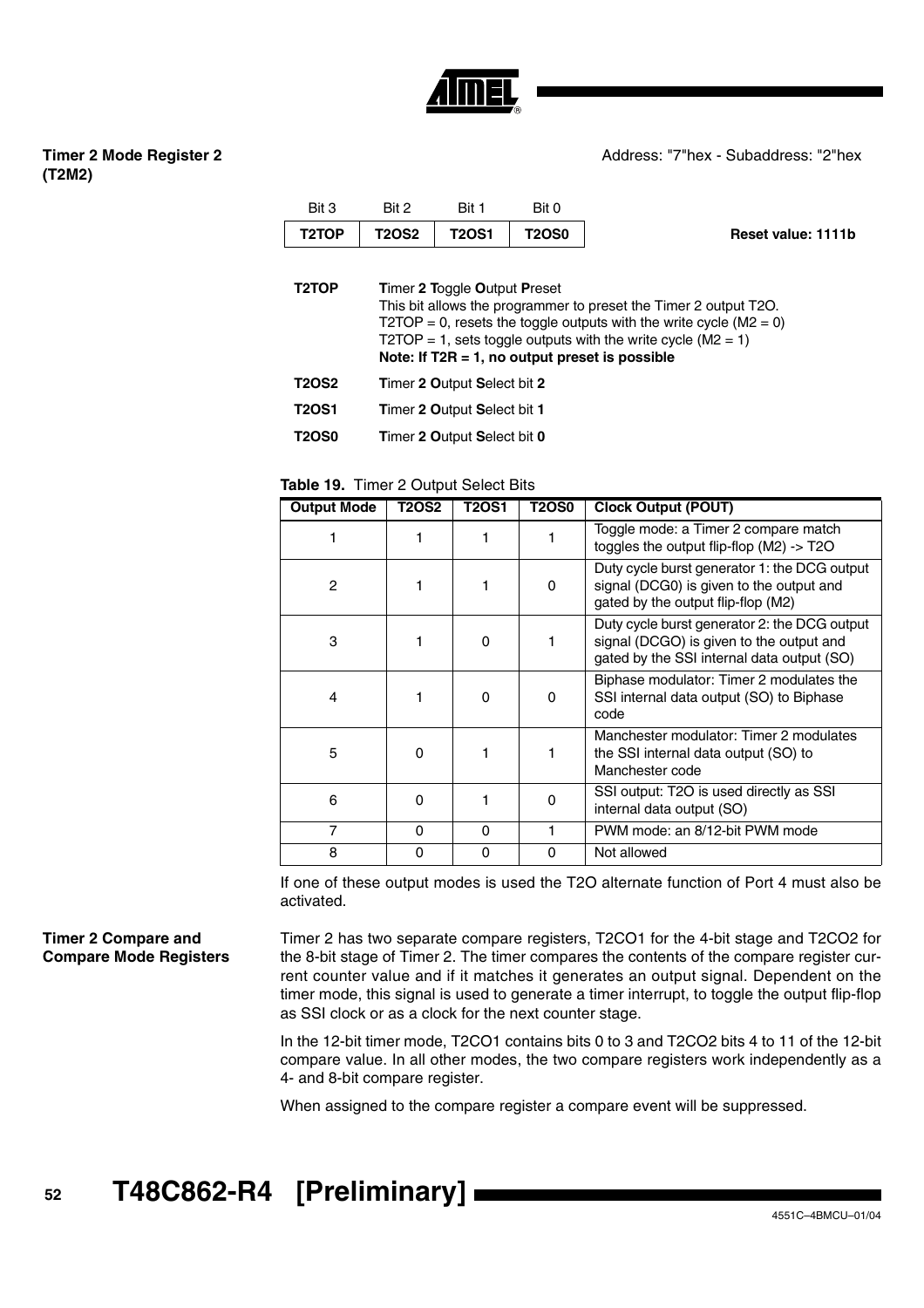Address: "7"hex - Subaddress: "3"hex

# **Timer 2 Compare Mode Register (T2CM)** Bit 3 Bit 2 Bit 1 Bit 0

| T2OTM              | T <sub>2</sub> CTM                                                                                         | T2RM               | T2IM                                 | <b>Reset value: 0000b</b>                                                                                                                                                                                                                                                |
|--------------------|------------------------------------------------------------------------------------------------------------|--------------------|--------------------------------------|--------------------------------------------------------------------------------------------------------------------------------------------------------------------------------------------------------------------------------------------------------------------------|
| T2OTM              | Timer 2 Overflow Toggle Mask bit<br>$T2OTM = 0$ , disable overflow toggle                                  |                    |                                      | T2OTM = 1, enable overflow toggle, a counter overflow (OVF2) toggles output<br>flip-flop (TOG2). If the T2OTM bit is set, only a counter overflow can<br>generate an interrupt except on the Timer 2 output mode 7.                                                      |
| T <sub>2</sub> CTM | Timer 2 Compare Toggle Mask bit                                                                            |                    | $T2CTM = 0$ , disable compare toggle | $T2CTM = 1$ , enable compare toggle, a match of the counter with the compare<br>register toggles output flip-flop (TOG2). In Timer 2 output mode 7 and<br>when the T2CTM bit is set, only a match of the counter with the<br>compare register can generate an interrupt. |
| T <sub>2</sub> RM  | <b>Timer 2 Reset Mask bit</b><br>$T2RM = 0$ , disable counter reset                                        | resets the counter |                                      | $T2RM = 1$ , enable counter reset, a match of the counter with the compare register                                                                                                                                                                                      |
| T2IM               | Timer 2 Interrupt Mask bit<br>$T2IM = 0$ , disable Timer 2 interrupt<br>T2IM = 1, enable Timer 2 interrupt |                    |                                      |                                                                                                                                                                                                                                                                          |

**Table 20.** Timer 2 Toggle Mask Bits

| <b>Timer 2 Output Mode</b> | T2OTM | T <sub>2</sub> CTM | <b>Timer 2 Interrupt Source</b> |
|----------------------------|-------|--------------------|---------------------------------|
| 1, 2, 3, 4, 5 and 6        |       |                    | Compare match (CM2)             |
| 1, 2, 3, 4, 5 and 6        |       |                    | Overflow (OVF2)                 |
|                            |       |                    | Compare match (CM2)             |

| Timer 2 COmpare Register 1<br>(T2CO1)                   |                          |       |       |       |       | Address: "7"hex - Subaddress: "4"hex                                              |
|---------------------------------------------------------|--------------------------|-------|-------|-------|-------|-----------------------------------------------------------------------------------|
|                                                         | <b>Write cycle</b>       | Bit 3 | Bit 2 | Bit 1 | Bit 0 | Reset value: 1111b                                                                |
|                                                         |                          |       |       |       |       | In prescaler mode the clock is bypassed if the compare register T2CO1 contains 0. |
| <b>Timer 2 COmpare Register 2</b><br>(T2CO2) Byte Write |                          |       |       |       |       | Address: "7"hex - Subaddress: "5"hex                                              |
|                                                         | <b>First write cycle</b> | Bit 3 | Bit 2 | Bit 1 | Bit 0 | Reset value: 1111b                                                                |
|                                                         | Second write cycle       | Bit 7 | Bit 6 | Bit 5 | Bit 4 | Reset value: 1111b                                                                |

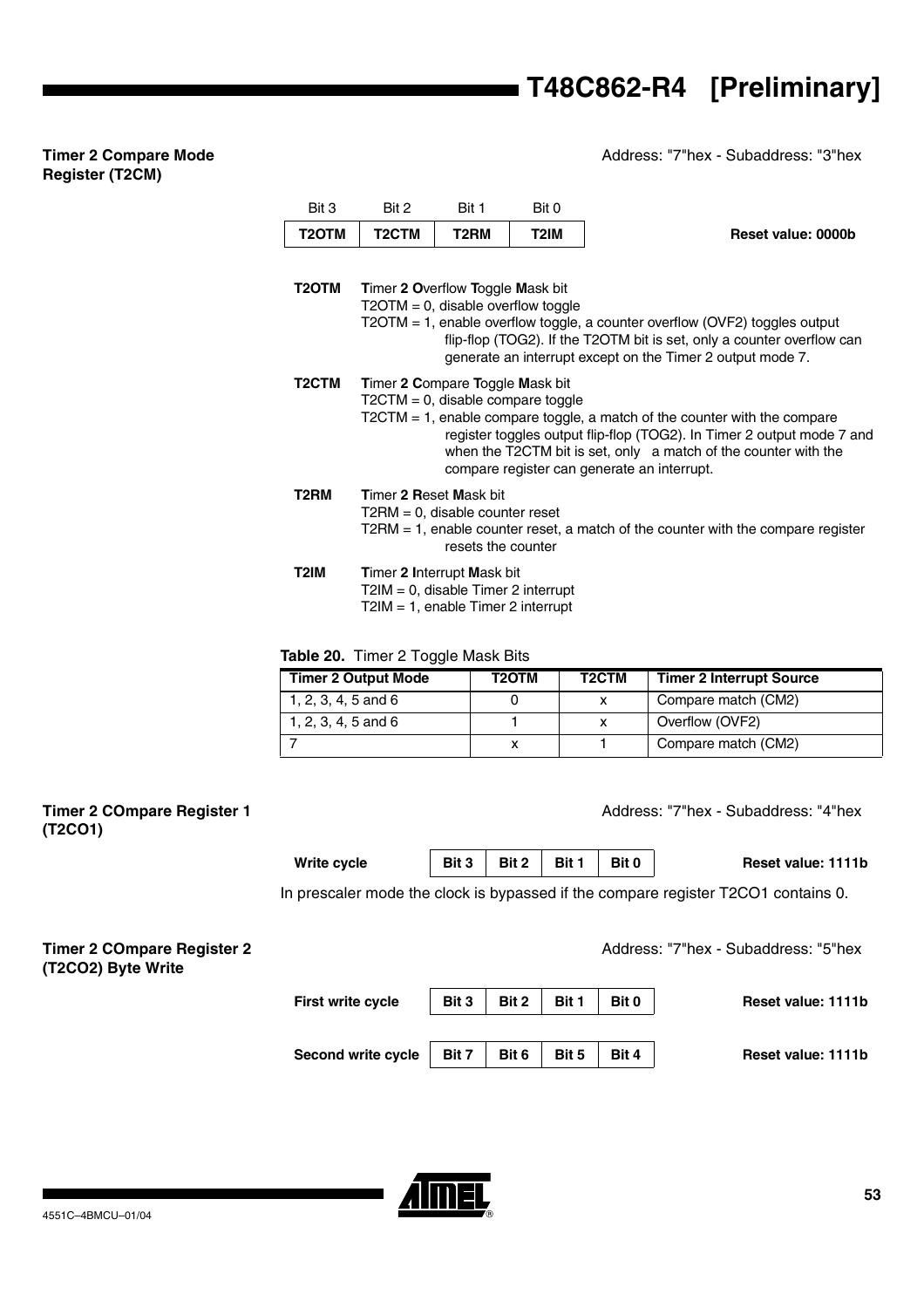

# **Timer 3**

- **Features Two Compare Registers**
	- **Capture Register**
	- **Edge Sensitive Input with Zero Cross Detection Capability**
	- **Trigger and Single Action Modes**
	- **Output Control Modes**
	- **Automatically Modulation and Demodulation Modes**
	- **FSK Modulation**
	- **Pulse Width Modulation (PWM)**
	- **Manchester Demodulation Together with SSI**
	- **Biphase Demodulation Together with SSI**
	- **Pulse-width Demodulation Together with SSI**

**Figure 50.** Timer 3

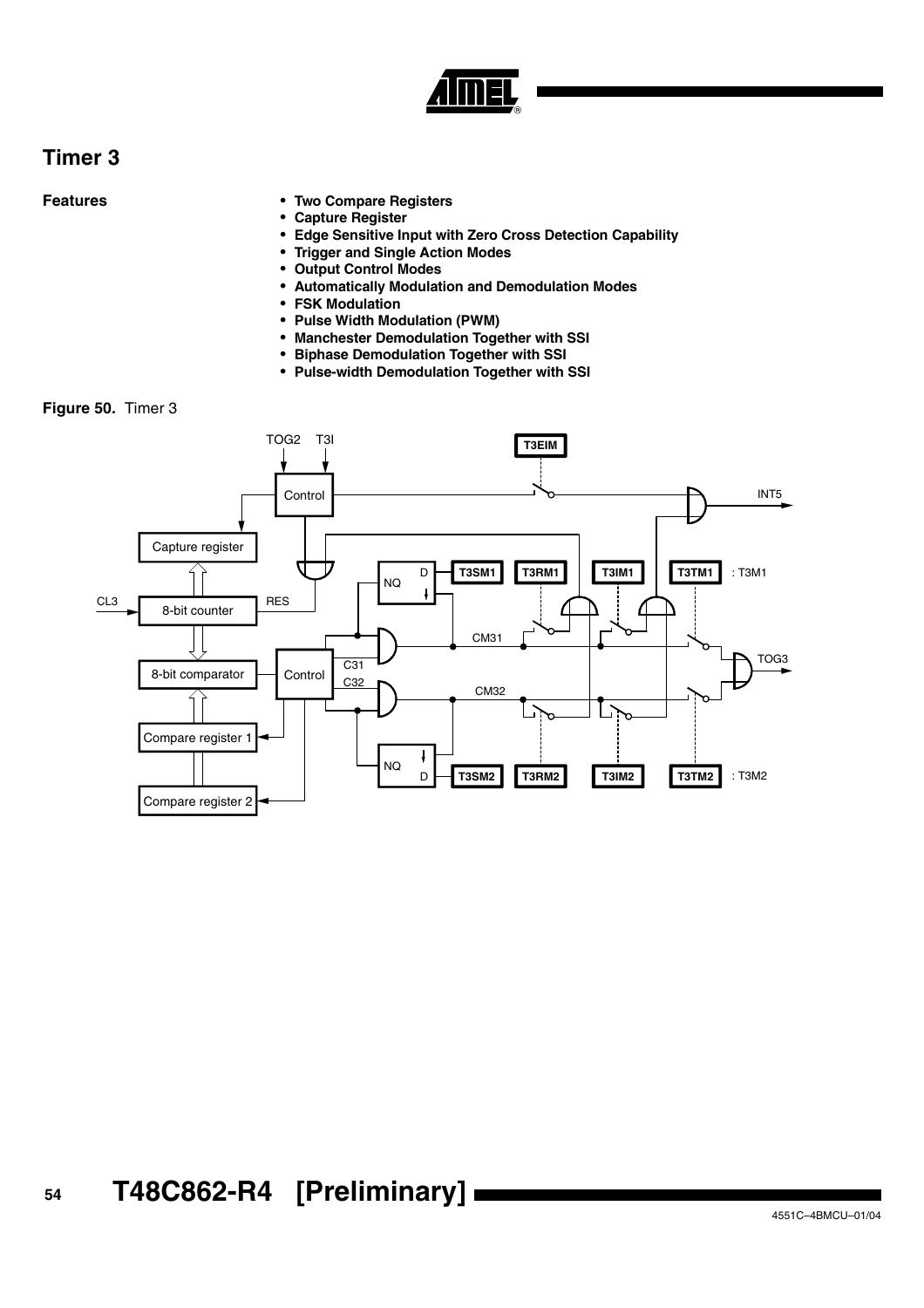Timer 3 consists of an 8-bit up-counter with two compare registers and one capture register. The timer can be used as event counter, timer and signal generator. Its output can be programmed as modulator and demodulator for the serial interface. The two compare registers enable various modes of signal generation, modulation and demodulation. The counter can be driven by internal and external clock sources. For external clock sources, it has a programmable edge-sensitive input which can be used as counter input, capture signal input or trigger input. This timer input is synchronized with SYSCL. Therefore, in the power-down mode SLEEP (CPU core -> sleep and OSC-Stop -> yes), this timer input is stopped too. The counter is readable via its capture register while it is running. In capture mode, the counter value can be captured by a programmable capture event from the Timer 3 input or Timer 2 output.

A special feature of this timer is the trigger- and single-action mode. In trigger mode, the counter starts counting triggered by the external signal at its input. In single-action mode, the counter counts only one time up to the programmed compare match event. These modes are very useful for modulation, demodulation, signal generation, signal measurement and phase controlling. For phase controlling, the timer input is protected against negative voltages and has zero-cross detection capability.

Timer 3 has a modulator output stage and input functions for demodulation. As modulator it works together with Timer 2 or the serial interface. When the shift register is used for modulation the data shifted out of the register is encoded bitwise. In all demodulation modes, the decoded data bits are shifted automatically into the shift register.

# **Timer/Counter Modes** Timer 3 has 6 timer modes and 6 modulator/demodulator modes. The mode is set via the Timer 3 Mode Register T3M.

In all these modes, the compare register and the compare-mode register belonging to it define the counter value for a compare match and the action of a compare match. A match of the current counter value with the content of one compare register triggers a counter reset, a Timer 3 interrupt or the toggling of the output flip-flop. The compare mode registers T3M1 and T3M2 contain the mask bits for enabling or disabling these actions.

The counter can also be enabled to execute single actions with one or both compare registers. If this mode is set the corresponding compare match event is generated only once after the counter start.

Most of the timer modes use their compare registers alternately. After the start has been activated, the first comparison is carried out via the compare register 1, the second is carried out via the compare register 2, the third is carried out again via the compare register 1 and so on. This makes it easy to generate signals with constant periods and variable duty cycle or to generate signals with variable pulse and space widths.

If single-action mode is set for one compare register, the comparison is always carried out after the first cycle via the other compare register.

The counter can be started and stopped via the control register T3C. This register also controls the initial level of the output before start. T3C contains the interrupt mask for a T3I input interrupt.

Via the Timer 3 clock-select register, the internal or external clock source can be selected. This register selects also the active edge of the external input. An edge at the external input T3I can generate also an interrupt if the T3EIM bit is set and the Timer 3 is stopped  $(T3R = 0)$  in the T3C register.

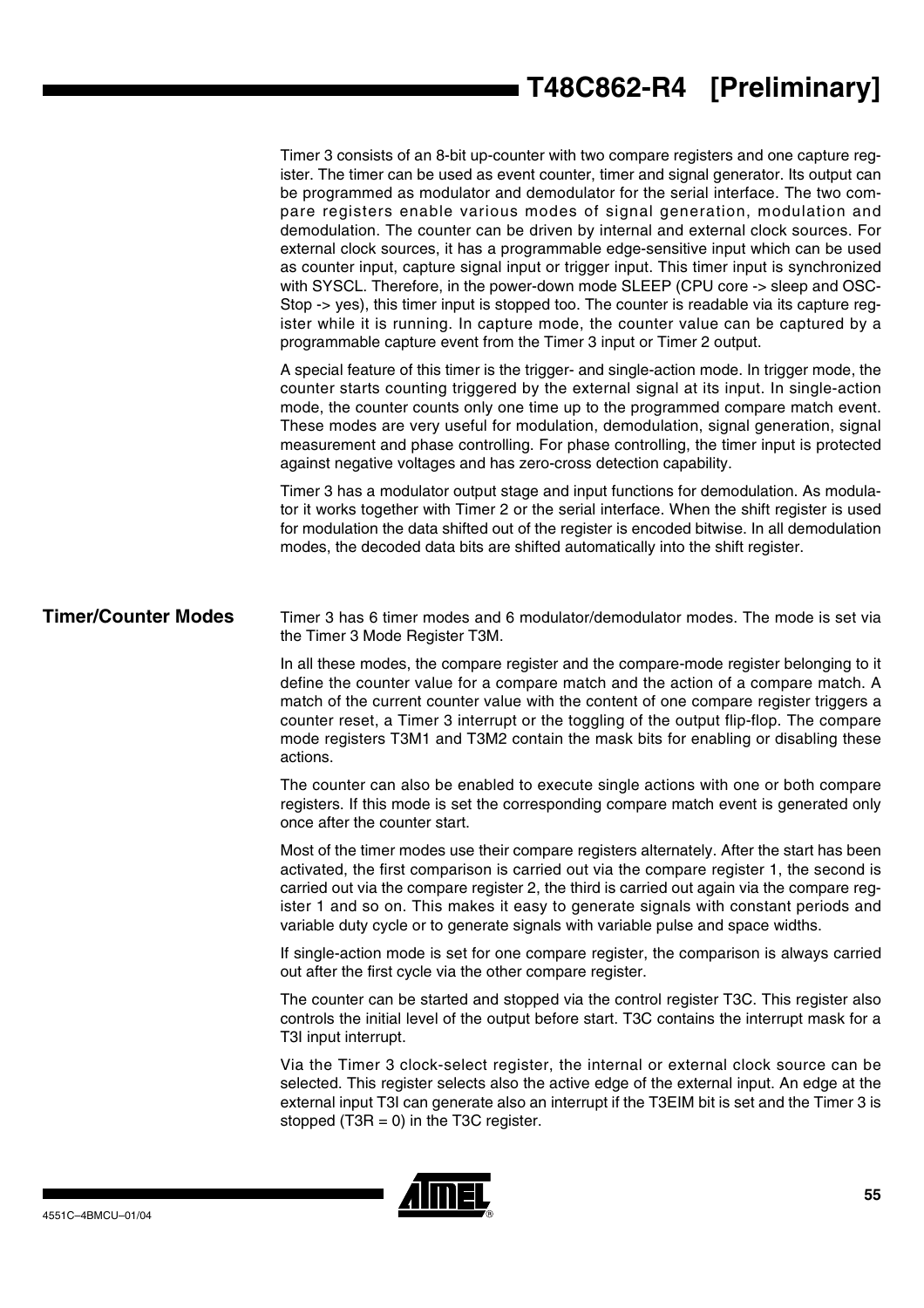# **Figure 51.** Counter 3 Stage



The status of the timer as well as the occurrence of a compare match or an edge detect of the input signal is indicated by the status register T2ST. This allows identification of the interrupt source because all these events share only one timer interrupt.

Timer 3 compares data values.

The Timer 3 has two 8-bit compare registers (T3CO1, T3CO2). The compare data value can be 'm' for each of the Timer 3 compare registers.

The compare data value for the compare registers is:  $m = x +1$  0  $\le x \le 255$ 

**Timer 3 – Mode 1: Timer/Counter** The selected clock from an internal or external source increments the 8-bit counter. In this mode, the timer can be used as event counter for external clocks at T3I or as timer for generating interrupts and pulses at T3O. The counter value can be read by the software via the capture register.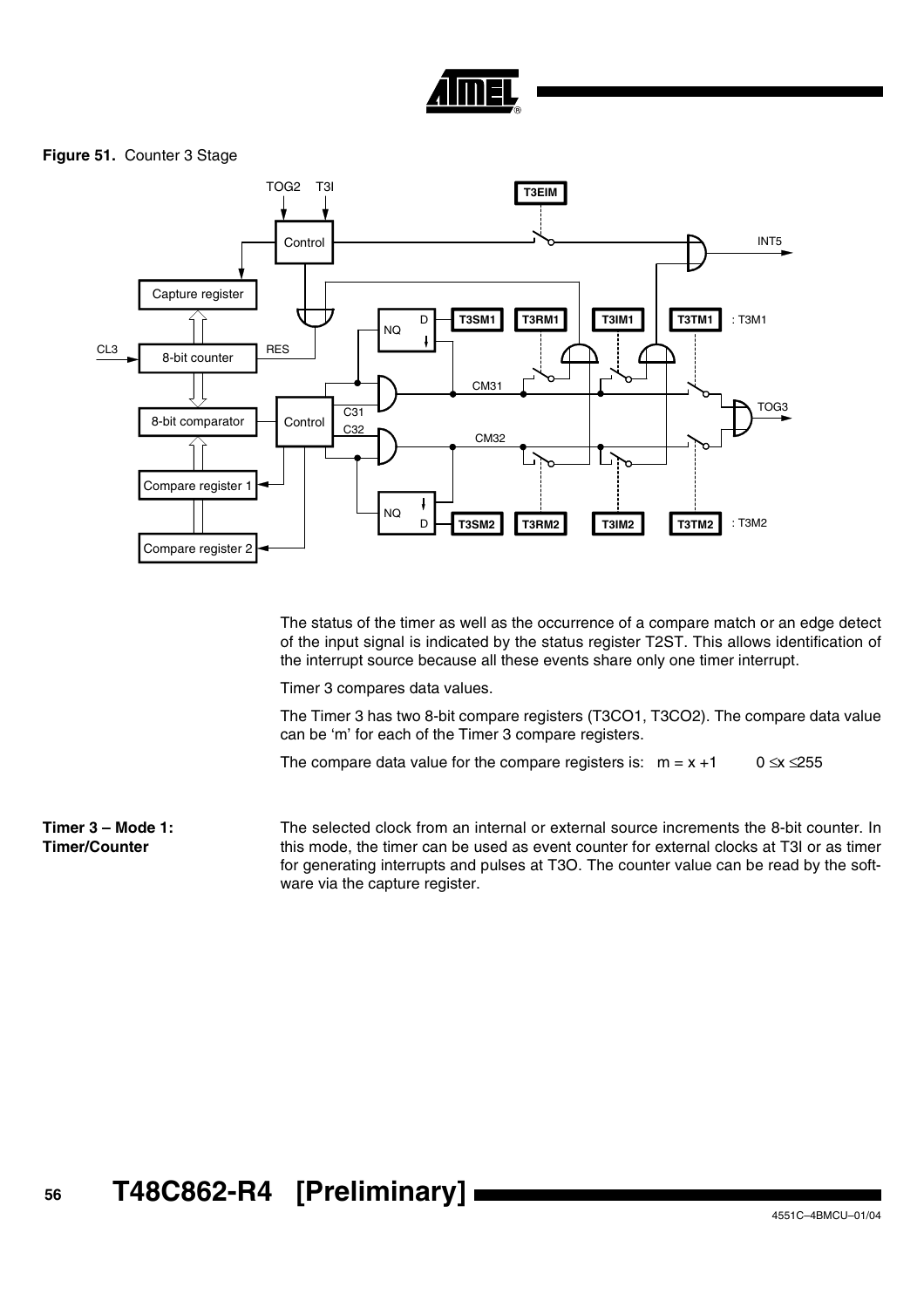

**Figure 52.** Counter Reset with Each Compare Match





**Timer 3 – Mode 2: Timer/Counter, External Trigger Restart and External Capture (with T3I Input)**

The counter is driven by an internal clock source. After starting with T3R, the first edge from the external input T3I starts the counter. The following edges at T3I load the current counter value into the capture register, reset the counter and restart it. The edge can be selected by the programmable edge decoder of the timer input stage. If singleaction mode is activated for one or both compare registers the trigger signal restarts the single action.

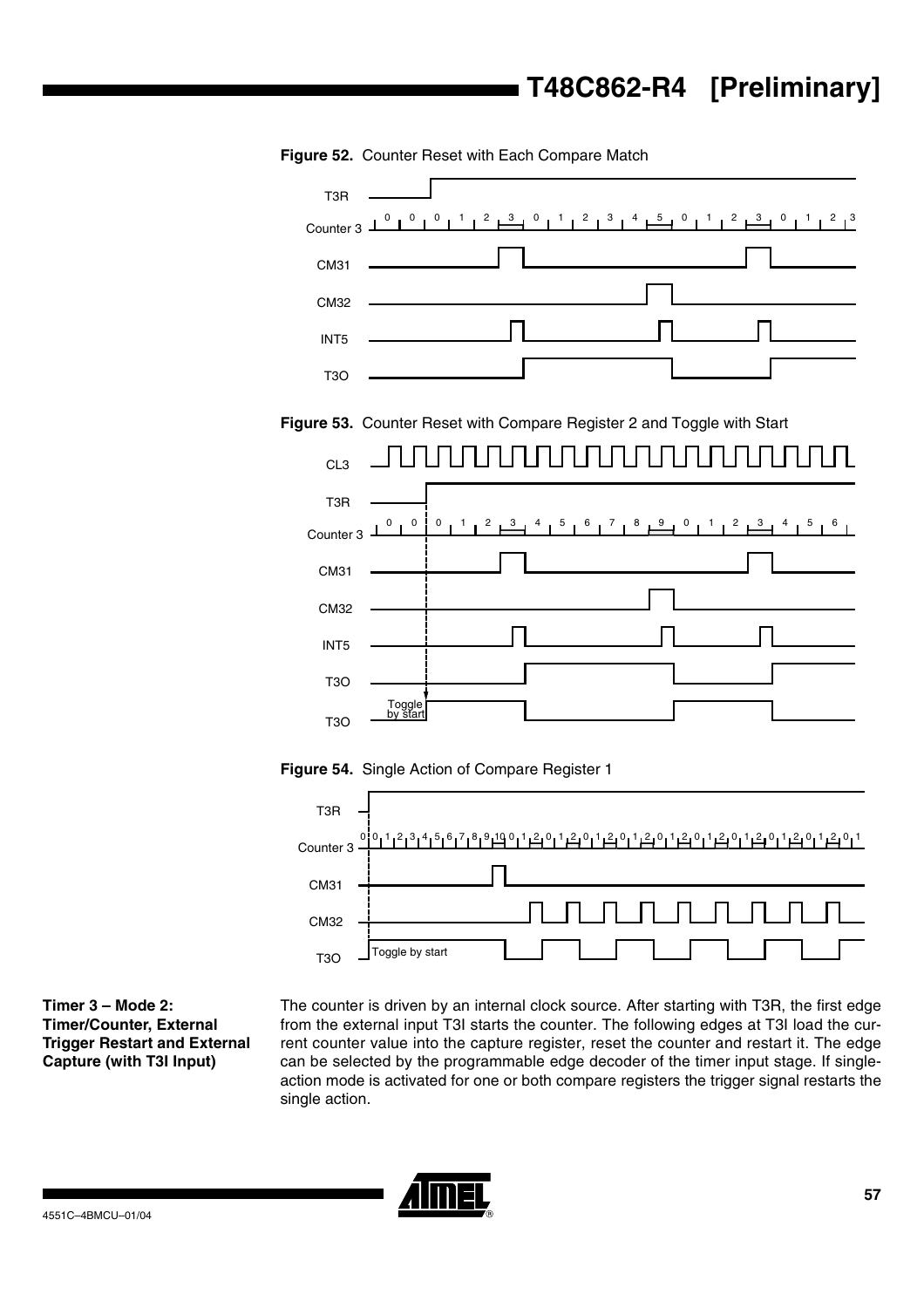





# **Timer 3 – Mode 3: Timer/Counter, Internal Trigger Restart and Internal Capture (with TOG2)**

The counter is driven by an internal or external (T3I) clock source. The output toggle signal of Timer 2 resets the counter. The counter value before the reset is saved in the capture register. If single-action mode is activated for one or both compare registers, the trigger signal restarts the single actions. This mode can be used for frequency measurements or as event counter with time gate (see ["Combination Mode 10: Frequency](#page-84-0) [Measurement or Event Counter with Time Gate" on page 85](#page-84-0)).

**Figure 56.** Event Counter with Time Gate



**Timer 3 – Mode 4: Timer/Counter**

**Timer 3 – Mode 5: Timer/Counter, External Trigger Restart and External Capture (with T3I Input)**

The timer runs as timer/counter in mode 1, but its output T3O is used as output for the Timer 2 output signal.

The Timer 3 runs as timer/counter in mode 2, but its output T3O is used as output for the Timer 2 output signal.

# **Timer 3 Modulator/Demodulator Modes**

**Timer 3 – Mode 6: Carrier Frequency Burst Modulation Controlled by Timer 2 Output Toggle Flip-Flop (M2)**

The Timer 3 counter is driven by an internal or external clock source. Its compare- and compare mode registers must be programmed to generate the carrier frequency via the output toggle flip-flop. The output toggle flip-flop of Timer 2 is used to enable or disable the Timer 3 output. Timer 2 can be driven by the toggle output signal of Timer 3 or any other clock source (see ["Combination Mode 11: Burst Modulation 1" on page 86\)](#page-85-0).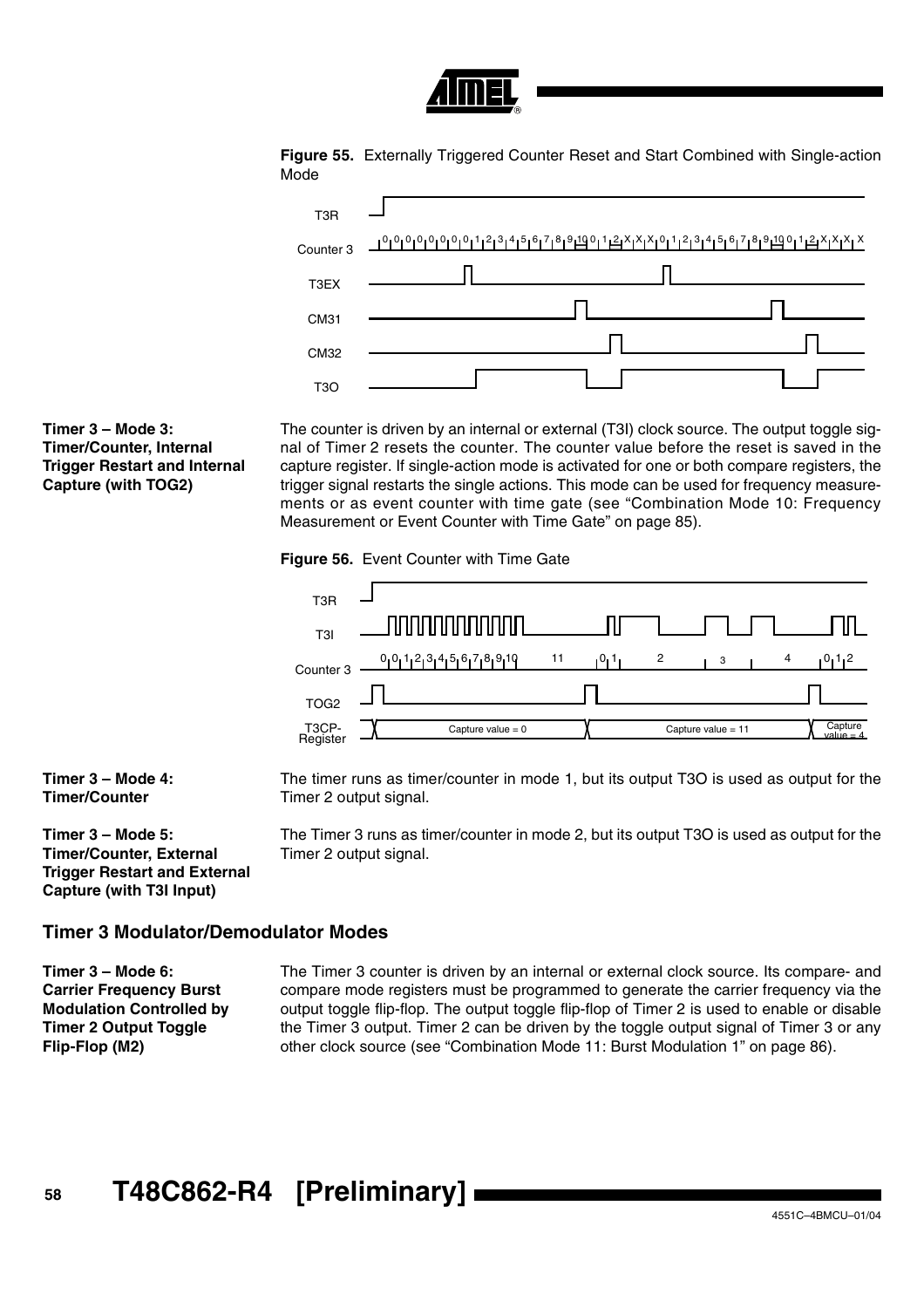**Timer 3 – Mode 7: Carrier Frequency Burst Modulation Controlled by SSI Internal Output (SO)**

**Timer 3 – Mode 8: FSK Modulation with Shift Register Data (SO)**

The Timer 3 counter is driven by an internal or external clock source. Its compare- and compare mode registers must be programmed to generate the carrier frequency via the output toggle flip-flop. The output (SO) of the SSI is used to enable or disable the Timer 3 output. The SSI should be supplied with the toggle signal of Timer 2 (see ["Combina](#page-87-0)[tion Mode 12: Burst Modulation 2" on page 88](#page-87-0)).

The two compare registers are used for generating two different time intervals. The SSI internal data output (SO) selects which compare register is used for the output frequency generation. A "0" level at the SSI data output enables the compare register 1. A "1" level enables compare register 2. The compare- and compare-mode registers must be programmed to generate the two frequencies via the output toggle flip-flop. The SSI can be supplied with the toggle signal of Timer 2. The Timer 3 counter is driven by an internal or external clock source. The Timer 2 counter is driven by the Counter 3 (TOG3) (see ["Combination Mode 13: FSK Modulation" on page 88\)](#page-87-1).





### **Timer 3 – Mode 9: Pulse-width Modulation with the Shift Register**

The two compare registers are used for generating two different time intervals. The SSI internal data output (SO) selects which compare register is used for the output pulse generation. In this mode both compare- and compare-mode registers must be programmed for generating the two pulse widths. It is also useful to enable the single-action mode for extreme duty cycles. Timer 2 is used as baudrate generator and for the trigger restart of Timer 3. The SSI must be supplied with a toggle signal of Timer 2. The counter is driven by an internal or external clock source (see ["Combination Mode 7: Pulse-width](#page-82-0) [Modulation \(PWM\)" on page 83](#page-82-0)).





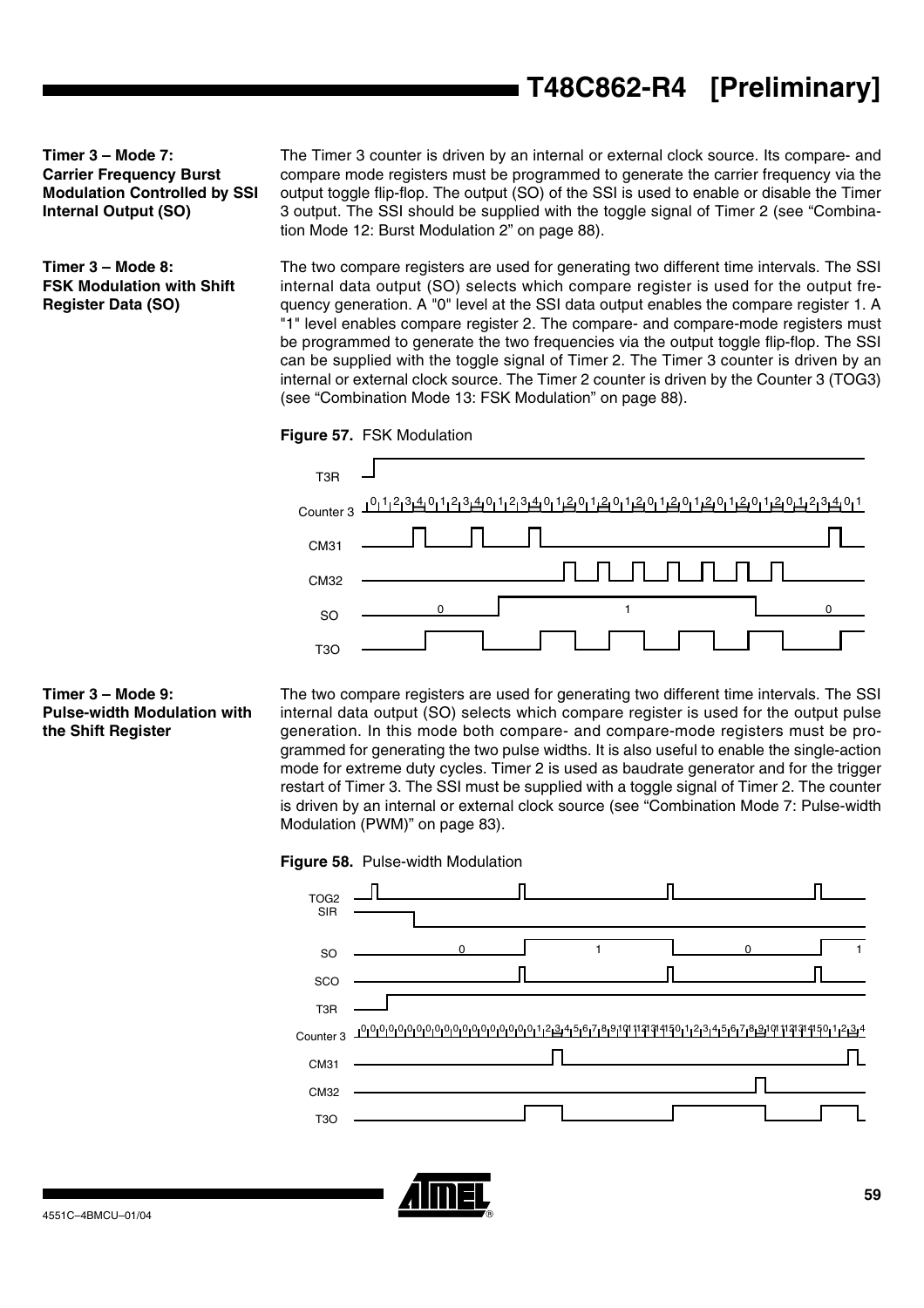

# **Timer 3 – Mode 10: Manchester Demodulation/Pulse-width Demodulation**

For Manchester demodulation, the edge detection stage must be programmed to detect each edge at the input. These edges are evaluated by the demodulator stage. The timer stage is used to generate the shift clock for the SSI. The compare register 1 match event defines the correct moment for shifting the state from the input T3I as the decoded bit into shift register - after that the demodulator waits for the next edge to synchronize the timer by a reset for the next bit. The compare register 2 can also be used to detect a time-out error and handle it with an interrupt routine (see ["Combination Mode 8:](#page-82-1) [Manchester Demodulation/Pulse-width Demodulation" on page 83](#page-82-1)).





# **Timer 3 – Mode 11: Biphase Demodulation**

In the Biphase demodulation mode, the timer operates like in Manchester demodulation mode. The difference is that the bits are decoded via a toggle flip-flop. This flip-flop samples the edge in the middle of the bitframe and the compare register 1 match event shifts the toggle flip-flop output into shift register (see ["Combination Mode 9: Biphase](#page-83-0) [Demodulation" on page 84](#page-83-0)).





# **<sup>60</sup> T48C862-R4 [Preliminary]**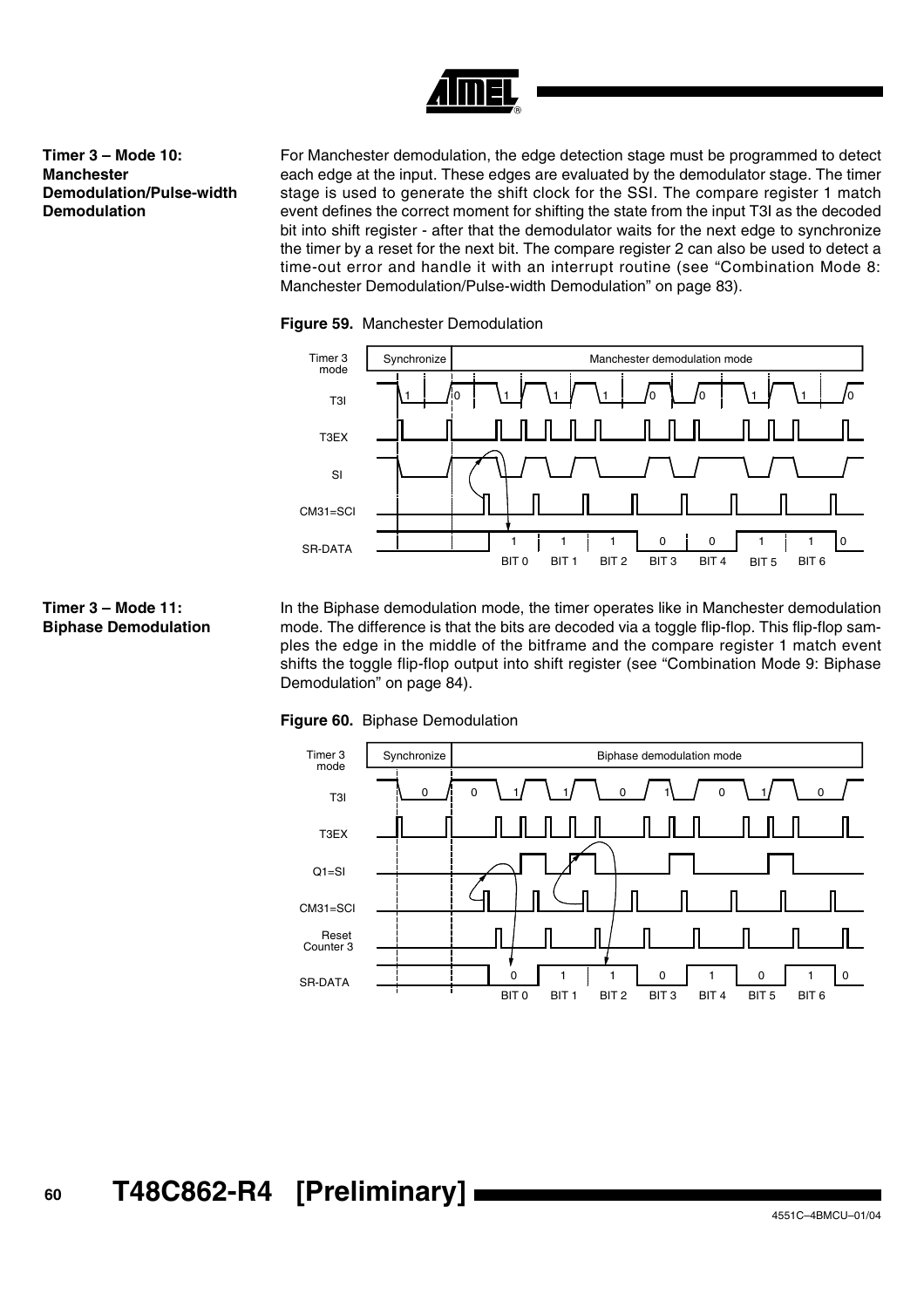**Timer 3 – Mode 12: Timer/Counter with External Capture Mode (T3I)**

The counter is driven by an internal clock source and an edge at the external input T3I loads the counter value into the capture register. The edge can be selected with the programmable edge detector of the timer input stage. This mode can be used for signal and pulse measurements.





# **Timer 3 Modulator for Carrier Frequency Burst Modulation**

If the output stage operates as pulse-width modulator for the shift register, the output can be stopped with stage 1 of Timer 2. For this task, the timer mode 3 must be used and the prescaler must be supplied by the internal shift clock of the shift register.

The modulator can be started with the start of the shift register ( $SIR = 0$ ) and stopped either by a shift register stop ( $SIR = 1$ ) or compare match event of stage 1 of Timer 2. For this task, the Timer 2 must be used in mode 3 and the prescaler stage must be supplied by the internal shift clock of the shift register.

### **Figure 62.** Modulator 3



**Timer 3 Demodulator for Biphase, Manchester and Pulse-width-modulated Signals**

The demodulator stage of Timer 3 can be used to decode Biphase, Manchester and pulse-width-coded signals.

**Figure 63.** Timer 3 Demodulator 3



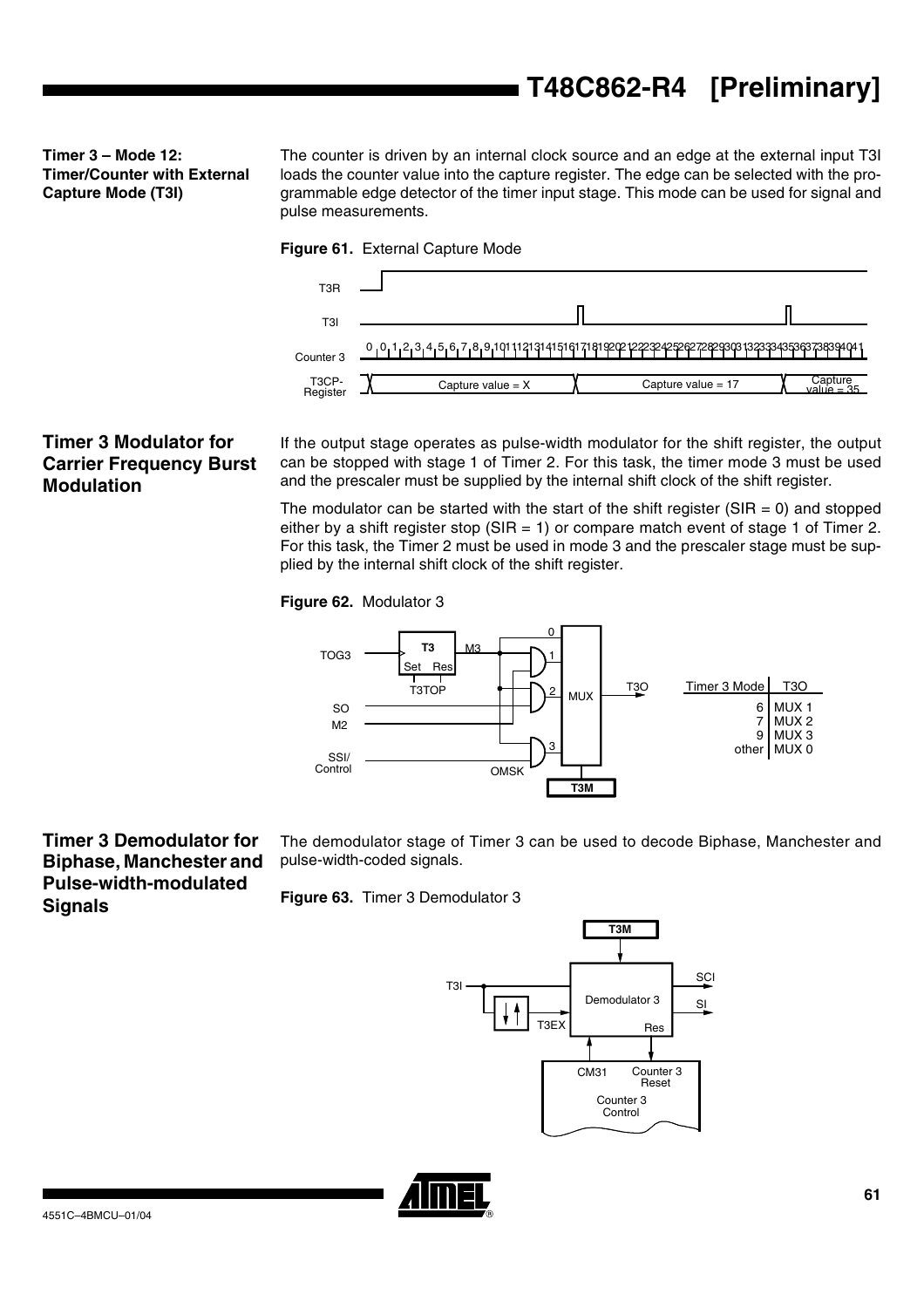

# **Timer 3 Registers**

### **Timer 3 Mode Register (T3M)**  $\qquad$  Address: "B"hex - Subaddress: "0"hex

|                    | Bit 0 | Bit 1                            | Bit 2 | Bit 3       |
|--------------------|-------|----------------------------------|-------|-------------|
| Reset value: 1111b | T3M0  | T3M1                             | T3M2  | T3M3        |
|                    |       |                                  |       |             |
|                    |       | <b>Timer 3 Mode select bit 3</b> |       | <b>T3M3</b> |
|                    |       | Timer 3 Mode select bit 2        |       | <b>T3M2</b> |
|                    |       | <b>Timer 3 Mode select bit 1</b> |       | <b>T3M1</b> |

**T3M0 T**imer **3 M**ode select bit **0**

# **Table 21.** Timer 3 Mode Seledt Bits

| <b>Mode</b>    | <b>T3M3</b> | <b>T3M2</b> | <b>T3M1</b> | T3M0         | <b>Timer 3 Modes</b>                                                                                                      |
|----------------|-------------|-------------|-------------|--------------|---------------------------------------------------------------------------------------------------------------------------|
| 1              |             | 1           | 1           | 1            | Timer/counter with a read access                                                                                          |
| $\overline{2}$ | 1           | 1           | 1           | $\Omega$     | Timer/counter, external capture and external<br>trigger restart mode (T3I)                                                |
| 3              | 1           | 1           | $\Omega$    | 1            | Timer/counter, internal capture and internal<br>trigger restart mode (TOG2)                                               |
| 4              | 1           | 1           | 0           | 0            | Timer/counter mode 1 without output<br>$(T2O - > T3O)$                                                                    |
| 5              | 1           | $\Omega$    | 1           | 1            | Timer/counter mode 2 without output<br>$(T2O - > T3O)$                                                                    |
| 6              | 1           | $\Omega$    | 1           | $\Omega$     | Burst modulation with Timer 2 (M2)                                                                                        |
| 7              | 1           | $\Omega$    | 0           | 1            | Burst modulation with shift register (SO)                                                                                 |
| 8              | 1           | $\Omega$    | $\Omega$    | 0            | FSK modulation with shift register (SO)                                                                                   |
| 9              | $\Omega$    | 1           | 1           | 1            | Pulse-width modulation with shift register (SO)<br>and Timer 2 (TOG2), internal trigger restart<br>(SCO) -> counter reset |
| 10             | $\Omega$    | 1           | 1           | 0            | Manchester demodulation/pulse-width<br>demodulation $(1)$ (T2O -> T3O)                                                    |
| 11             | $\Omega$    | 1           | $\Omega$    | $\mathbf{1}$ | Biphase demodulation (T2O -> T3O)                                                                                         |
| 12             | $\Omega$    | 1           | $\Omega$    | 0            | Timer/counter with external capture mode (T3I)                                                                            |
| 13             | $\Omega$    | $\Omega$    | 1           | 1            | Not allowed                                                                                                               |
| 14             | $\Omega$    | $\Omega$    | 1           | $\Omega$     | Not allowed                                                                                                               |
| 15             | $\Omega$    | $\Omega$    | $\Omega$    | 1            | Not allowed                                                                                                               |
| 16             | $\Omega$    | $\Omega$    | 0           | $\Omega$     | Not allowed                                                                                                               |

Note: 1. In this mode, the SSI can be used only as demodulator (8-bit NRZ rising edge). All other SSI modes are not allowed.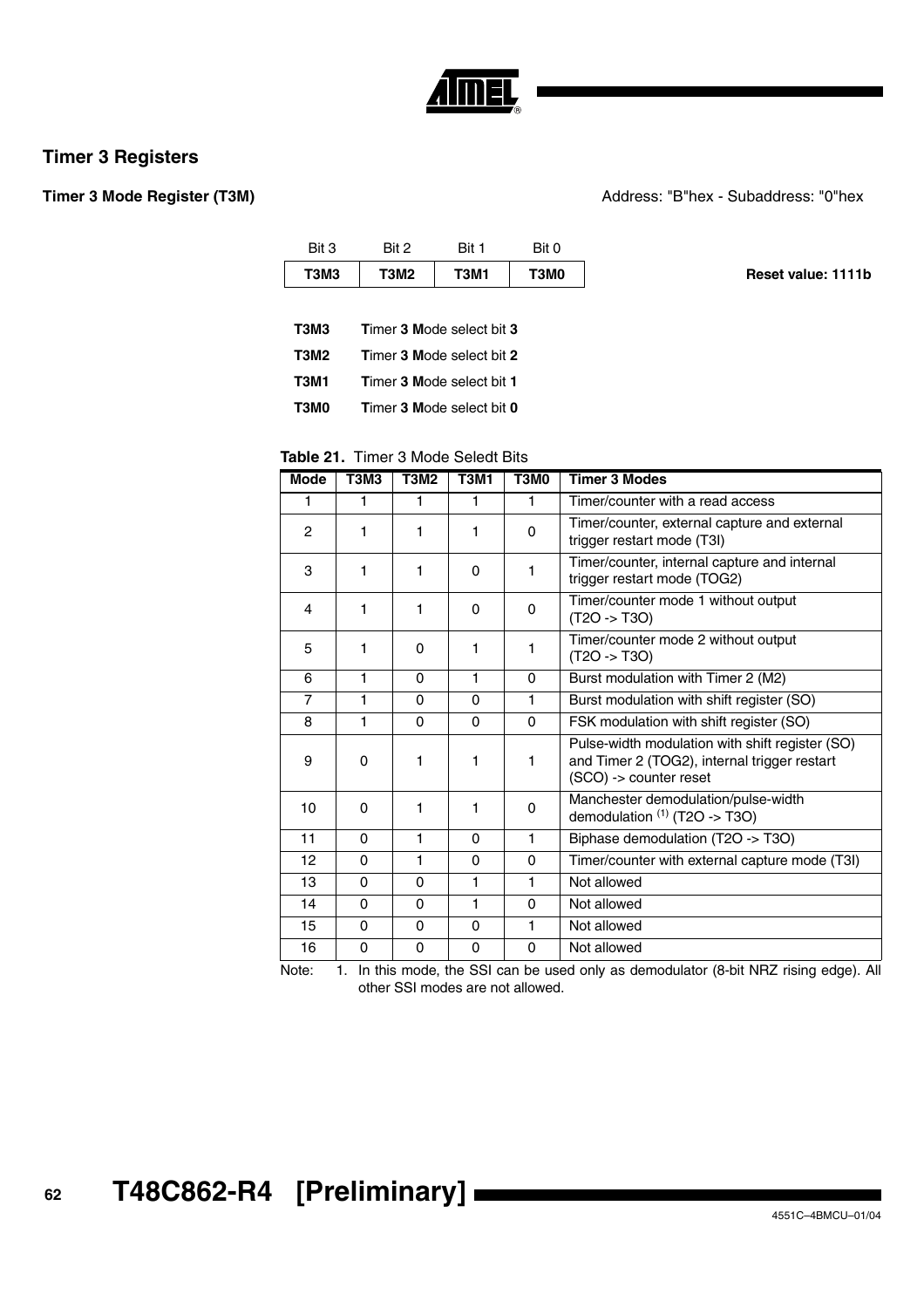# **T48C862-R4 [Preliminary]**

## Primary register address: "C"hex - Write

## **Timer 3 Control Register 1 (T3C) Write**

**Timer 3 Status Register 1** 

**(T3ST) Read**

|                     |                                                                                                                                                                                                        | Bit 3        | Bit 2 | Bit 1                         | Bit 0       |                    |  |  |  |  |  |
|---------------------|--------------------------------------------------------------------------------------------------------------------------------------------------------------------------------------------------------|--------------|-------|-------------------------------|-------------|--------------------|--|--|--|--|--|
| Write               |                                                                                                                                                                                                        | <b>T3EIM</b> | T3TOP | T <sub>3</sub> T <sub>S</sub> | T3R         | Reset value: 0000b |  |  |  |  |  |
| T3EIM               | <b>Timer 3 Edge Interrupt Mask</b><br>T3EIM $= 0$ , disables the interrupt when an edge event for Timer 3 occurs (T3I)<br>T3EIM = 1, enables the interrupt when an edge event for Timer 3 occurs (T3I) |              |       |                               |             |                    |  |  |  |  |  |
| <b>T3TOP</b>        | T3TOP = 0, sets toggle output (M3) to "0"<br><b>Timer 3 Toggle Output Preset</b><br>T3TOP = 1, sets toggle output (M3) to "1"<br>Note: If $T3R = 1$ , no output preset is possible                     |              |       |                               |             |                    |  |  |  |  |  |
| T3TS                | <b>Timer 3 Toggle with Start</b><br>$T3TS = 0$ , Timer 3 output is not toggled during the start<br>$T3TS = 1$ , Timer 3 output is toggled if started with T3R                                          |              |       |                               |             |                    |  |  |  |  |  |
| T <sub>3</sub> R    | Timer 3 Run<br>$T3R = 0$ , Timer 3 stop and reset<br>$T3R = 1$ , Timer 3 run                                                                                                                           |              |       |                               |             |                    |  |  |  |  |  |
|                     | Primary register address: "C"hex - Read                                                                                                                                                                |              |       |                               |             |                    |  |  |  |  |  |
|                     |                                                                                                                                                                                                        | Bit 3        | Bit 2 | Bit 1                         | Bit 0       |                    |  |  |  |  |  |
| Read                |                                                                                                                                                                                                        |              | T3ED  | <b>T3C2</b>                   | <b>T3C1</b> | Reset value: x000b |  |  |  |  |  |
| T3ED<br><b>T3C2</b> | <b>Timer 3 Edge Detect</b><br>This bit will be set by the edge-detect logic of Timer 3 input (T3I)<br>Timer 3 Compare 2<br>This bit will be set when a match occurs between Counter 3 and T3CO2        |              |       |                               |             |                    |  |  |  |  |  |
| <b>T3C1</b>         | Timer 3 Compare 1                                                                                                                                                                                      |              |       |                               |             |                    |  |  |  |  |  |

This bit will be set when a match occurs between Counter 3 and T3CO1

Note: The status bits T3C1, T3C2 and T3ED will be reset after a READ access to T3ST.

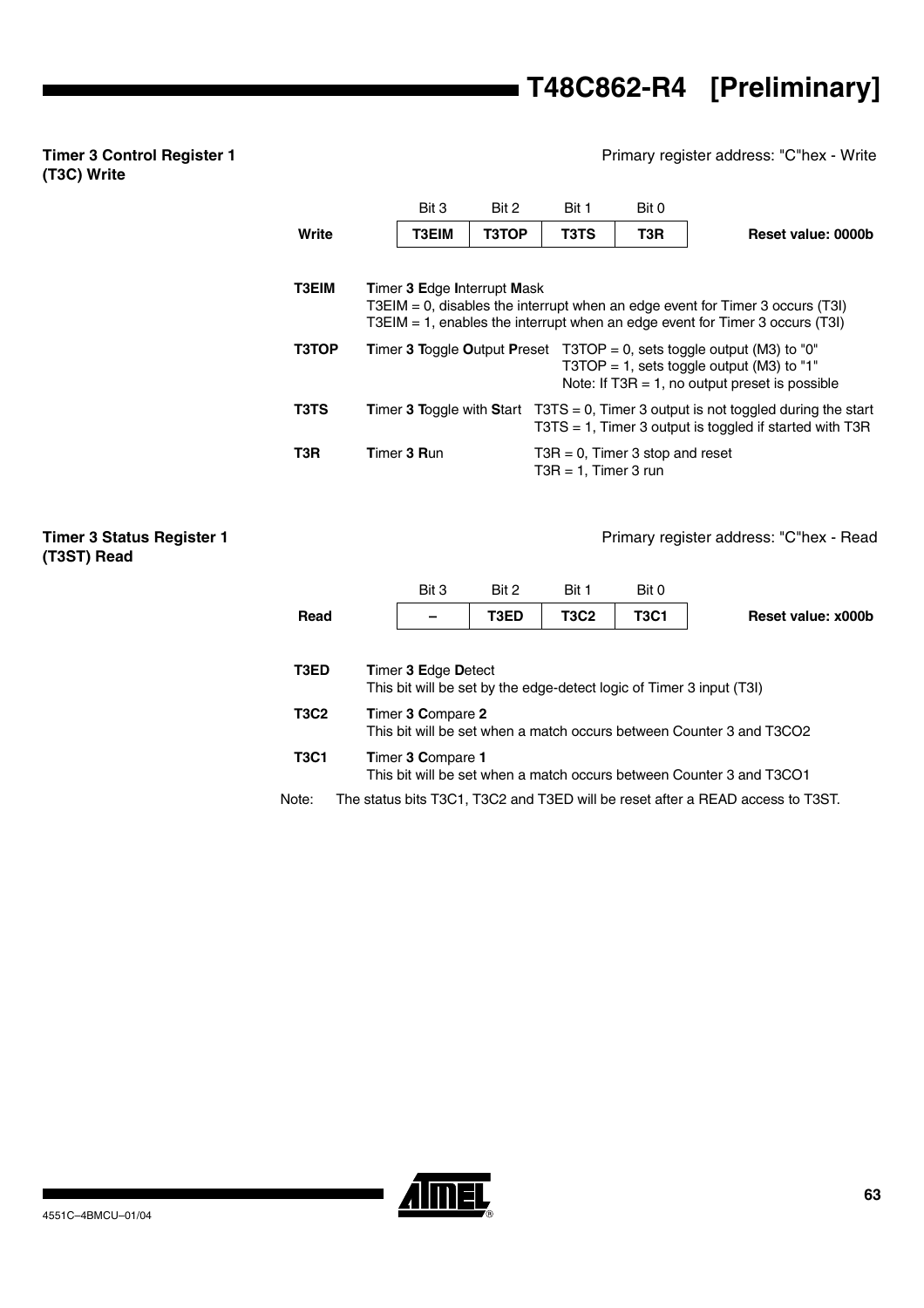

# **Timer 3 Clock Select Register (T3CS)**

| T3CS | <b>T3E1</b> | T3E0  | T3CS1 | T3CS0 | <b>Reset value: 1111b</b> |
|------|-------------|-------|-------|-------|---------------------------|
|      | Bit 3       | Bit 2 | Rit 1 | Bit 0 |                           |

**T3E1 T**imer **3 E**dge select bit **1**

**T3E0 T**imer **3 E**dge select bit **0**

### **Table 22.** Timer 3 Edge Select Bits

| <b>T3E1</b> | T3E0 | <b>Timer 3 Input Edge Select (T3I)</b> |
|-------------|------|----------------------------------------|
|             |      |                                        |
|             |      | Positive edge at T3I pin               |
| 0           |      | Negative edge at T3I pin               |
|             |      | Each edge at T3I pin                   |

**T3CS1 T**imer **3 C**lock **S**ource select bit **1**

**T3CS0 T**imer **3 C**lock **S**ource select bit **0**

**Table 23.** Timer 3 Clock Select Bits

| T3CS1 | <b>TCS0</b> | Counter 3 Input Signal (CL3)               |
|-------|-------------|--------------------------------------------|
|       |             | System clock (SYSCL)                       |
|       | O           | Output signal of Timer 2 (POUT)            |
| 0     |             | Output signal of Timer 1 (T1OUT)           |
|       |             | External input signal from T3I edge detect |

**Timer 3 Compare- and Compare-mode Register** Timer 3 has two separate compare registers T3CO1 and T3CO2 for the 8-bit stage of Timer 3. The timer compares the content of the compare register with the current counter value. If both match, it generates a signal. This signal can be used for the counter reset, to generate a timer interrupt, for toggling the output flip-flop, as SSI clock or as clock for the next counter stage. For each compare register, a compare-mode register exists. These registers contain mask bits to enable or disable the generation of an interrupt, a counter reset, or an output toggling with the occurrence of a compare match of the corresponding compare register. The mask bits for activating the single-action mode can also be located in the compare mode registers. When assigned to the compare register a compare event will be suppressed.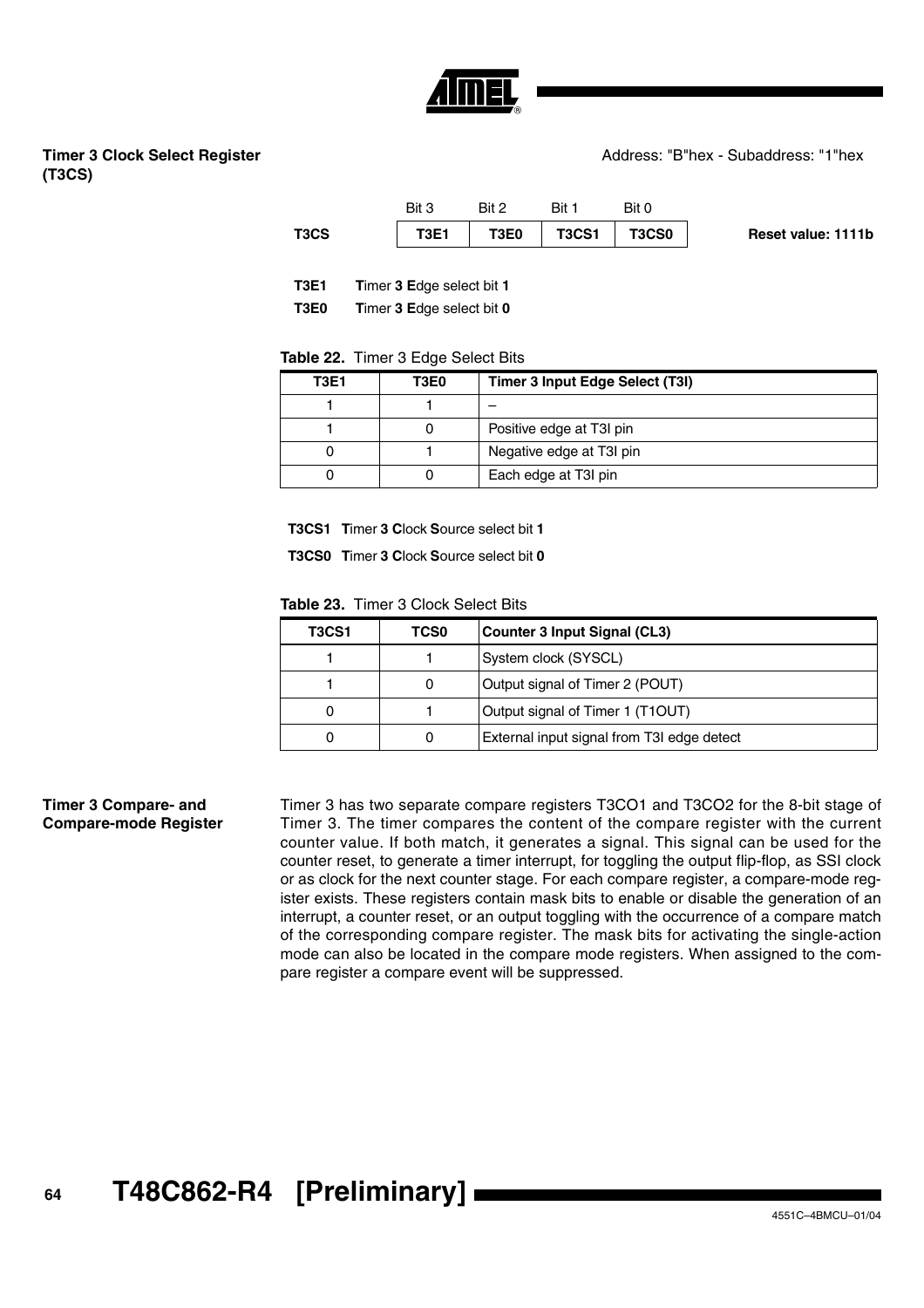Address: "B"hex - Subaddress: "2"hex

Address: "B"hex - Subaddress: "3"hex

# Bit 3 Bit 2 Bit 1 Bit 0 **T3CM1 T3SM1 T3TM1 T3RM1 T3IM1 Reset value: 0000b T3SM1 T**imer **3 S**ingle action **M**ask bit **1** T3SM1 = 0, disables single-action compare mode T3SM1 = 1, enables single-compare mode. After this bit is set, the compare register (T3CO1) is used until the next compare match. **T3TM1 T**imer **3** compare **T**oggle action **M**ask bit **1**  $T3TM1 = 0$ , disables compare toggle T3TM1 = 1, enables compare toggle. A match of Counter 3 with the compare register (T3CO1) toggles the output flip-flop (TOG3). **T3RM1 T**imer **3 R**eset **M**ask bit **1** T3RM1 = 0, disables counter reset T3RM1 = 1, enables counter reset. A match of Counter 3 with the compare register (T3CO1) resets the Counter 3. **T3IM1 T**imer **3 I**nterrupt **M**ask bit **1** T3RM1 = 0, disables Timer 3 interrupt for T3CO1 register. T3RM1 = 1, enables Timer 3 interrupt for T3CO1 register.

T3CM1 contains the mask bits for the match event of the Counter 3 compare register 1

### **Timer 3 Compare Mode Register 2 (T3CM2)**

**Timer 3 Compare-Mode Register 1 (T3CM1)**

> Bit 3 Bit 2 Bit 1 Bit 0 **T3CM2 T3SM2 T3TM2 T3RM2 T3IM2 Reset value: 0000b T3SM2 T**imer **3 S**ingle action **M**ask bit **2** T3SM2 = 0, disables single-action compare mode T3SM2 = 1, enables single-compare mode. After this bit is set, the compare register (T3CO2) is used until the next compare match. **T3TM2 T**imer **3** compare **T**oggle action **M**ask bit **2**  $T3TM2 = 0$ , disables compare toggle T3TM2 = 1, enables compare toggle. A match of Counter 3 with the compare register (T3CO2) toggles the output flip-flop (TOG3). **T3RM2 T**imer **3 R**eset **M**ask bit **2** T3RM2 = 0, disables counter reset T3RM2 = 1, enables counter reset. A match of Counter 3 with the compare register (T3CO2) resets the Counter 3. **T3IM2 T**imer **3 I**nterrupt **M**ask bit **2** T3RM2 = 0, disables Timer 3 interrupt for T3CO2 register. T3RM2 = 1, enables Timer 3 interrupt for T3CO2 register.

T3CM2 contains the mask bits for the match event of Counter 3 compare register 2

The compare registers and corresponding counter reset masks can be used to program the counter time intervals and the toggle masks can be used to program output signal. The single-action mask can also be used in this mode. It starts operating after the timer started with T3R.

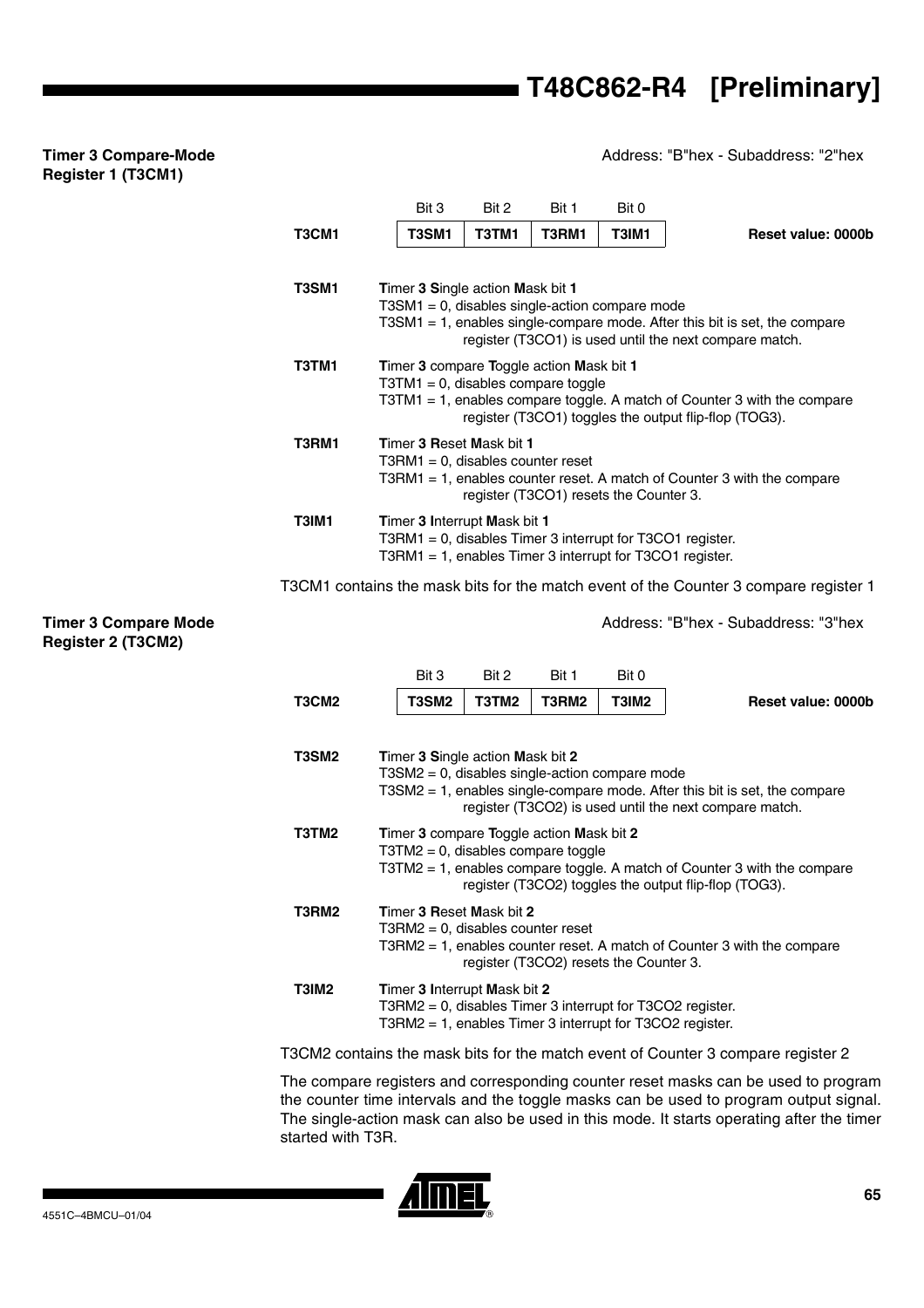# Address: "B"hex - Subaddress: "4"hex

# **Timer 3 COmpare Register 1 (T3CO1) Byte Write**

| Bit 7             | Bit 6 | Bit 5         | Bit 4              | Reset value: 1111b |  |  |
|-------------------|-------|---------------|--------------------|--------------------|--|--|
|                   |       |               |                    |                    |  |  |
| <b>Low Nibble</b> |       |               |                    |                    |  |  |
| Bit 3             | Bit 2 | <b>Bit 15</b> | Bit 0              | Reset value: 1111b |  |  |
|                   |       |               | <b>High Nibble</b> |                    |  |  |

Address: "B"hex - Subaddress: "5"hex

| <b>Timer 3 COmpare Register 2</b> |
|-----------------------------------|
| (T3CO2) Byte Write                |

|                    |       |                   | <b>High Nibble</b> |       |                    |
|--------------------|-------|-------------------|--------------------|-------|--------------------|
| Second write cycle | Bit 7 | Bit 6             | Bit 5              | Bit 4 | Reset value: 1111b |
|                    |       |                   |                    |       |                    |
|                    |       | <b>Low Nibble</b> |                    |       |                    |
| First write cycle  | Bit 3 | Bit 2             | <b>Bit 15</b>      | Bit 0 | Reset value: 1111b |

**Timer 3 Capture Register** The counter content can be read via the capture register. There are two ways to use the capture register. In modes 1 and 4, it is possible to read the current counter value directly out of the capture register. In the capture modes 2, 3, 5 and 12, a capture event like an edge at the Timer 3 input or a signal from Timer 2 stores the current counter value into the capture register. This counter value can be read from the capture register.

**Timer 3 CaPture Register (T3CP) Byte Read**

Address: "B"hex - Subaddress: "4"hex

|                         |       |       | <b>High Nibble</b> |       |                    |
|-------------------------|-------|-------|--------------------|-------|--------------------|
| <b>First read cycle</b> | Bit 7 | Bit 6 | Bit 5              | Bit 4 | Reset value: xxxxb |
|                         |       |       |                    |       |                    |
|                         |       |       | <b>Low Nibble</b>  |       |                    |
| Second read cycle       | Bit 3 | Bit 2 | <b>Bit 15</b>      | Bit 0 | Reset value: xxxxb |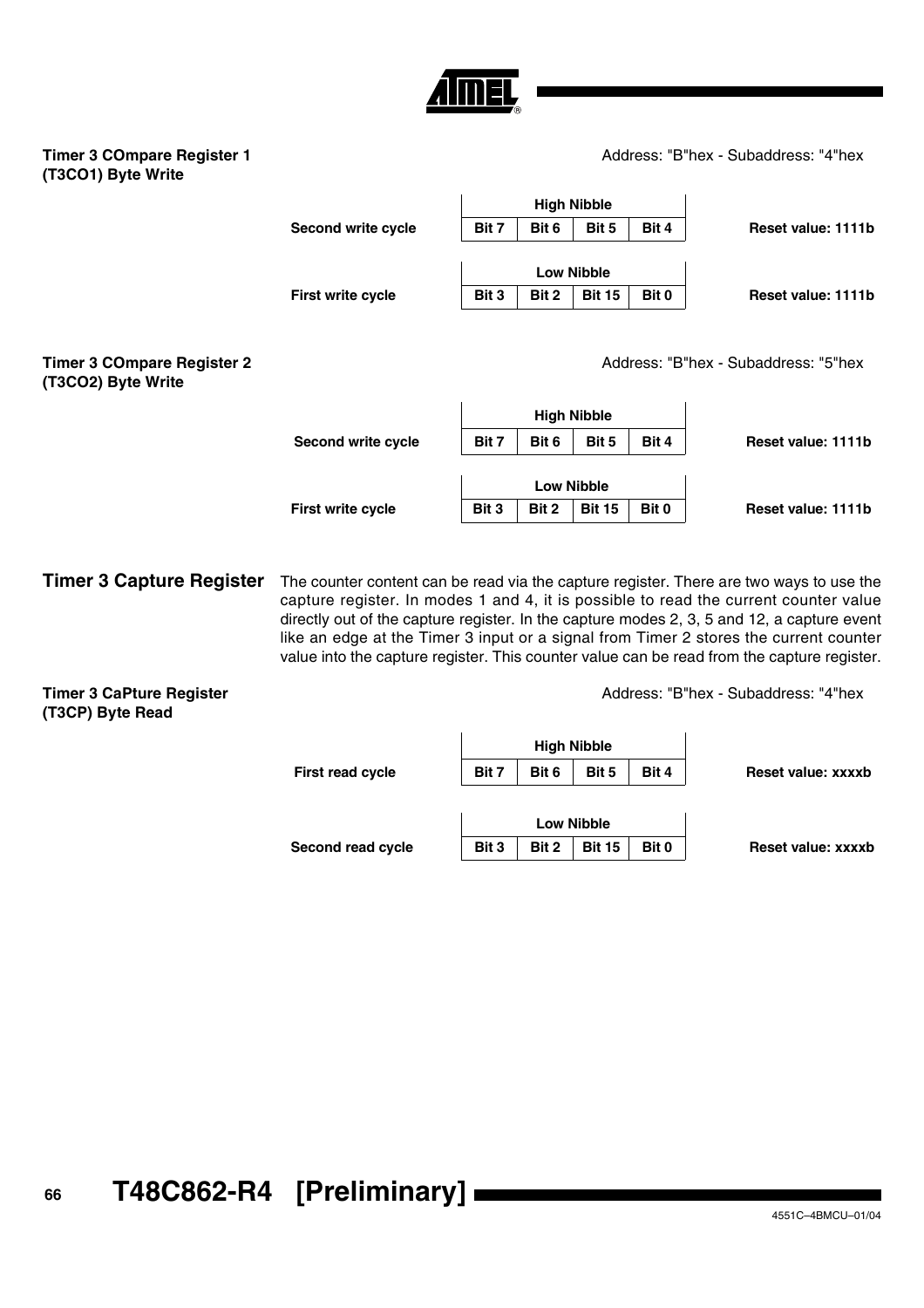# **T48C862-R4 [Preliminary]**

# **Synchronous Serial Interface (SSI)**

**SSI Features:** • With Timer 1

- - 2- and 3-wire NRZ
	- 2-wire mode multi-chip link mode (MCL), additional internal 2-wire link for multi-chip packaging solutions
- With Timer 2
	- Biphase modulation
	- Manchester modulation
	- Pulse-width demodulation
	- Burst modulation
- With Timer 3
	- Pulse-width modulation (PWM)
	- FSK modulation
	- Biphase demodulation
	- Manchester demodulation
	- Pulse-width demodulation
	- Pulse position Demodulation

# <span id="page-66-0"></span>**SSI Peripheral Configuration** The synchronous serial interface (SSI) can be used either for serial communication with external devices such as EEPROMs, shift registers, display drivers, other microcontrollers, or as a means for generating and capturing on-chip serial streams of data. External data communication takes place via the Port 4 (BP4),a multi-functional port which can be software configured by writing the appropriate control word into the P4CR register. The SSI can be configured in any of the following ways:

- 1. 2-wire external interface for bi-directional data communication with one data terminal and one shift clock. The SSI uses the Port BP43 as a bi-directional serial data line (SD) and BP40 as shift clock line (SC).
- 2. 3-wire external interface for simultaneous input and output of serial data, with a serial input data terminal (SI), a serial output data terminal (SO) and a shift clock (SC). The SSI uses BP40 as shift clock (SC), while the serial data input (SI) is applied to BP43 (configured in P4CR as input). Serial output data (SO) in this case is passed through to BP42 (configured in P4CR to T2O) via the Timer 2 output stage (T2M2 configured in mode 6).
- 3. Timer/SSI combined modes the SSI used together with Timer 2 or Timer 3 is capable of performing a variety of data modulation and demodulation functions (see section Timer). The modulating data is converted by the SSI into a continuous serial stream of data which is in turn modulated in one of the timer functional blocks. Serial demodulated data can be serially captured in the SSI and read by the controller. In the Timer 3 modes 10 and 11 (demodulation modes) the SSI can only be used as demodulator.
- 4. Multi-chip link (MCL) the SSI can also be used as an interchip data interface for use in single package multi-chip modules or hybrids. For such applications, the SSI is provided with two dedicated pads (MCL\_SD and MCL\_SC) which act as a two-wire chip-to-chip link. The MCL can be activated by the MCL control bit. Should these MCL pads be used by the SSI, the standard SD and SC pins are not required and the corresponding Port 4 ports are available as conventional data ports.

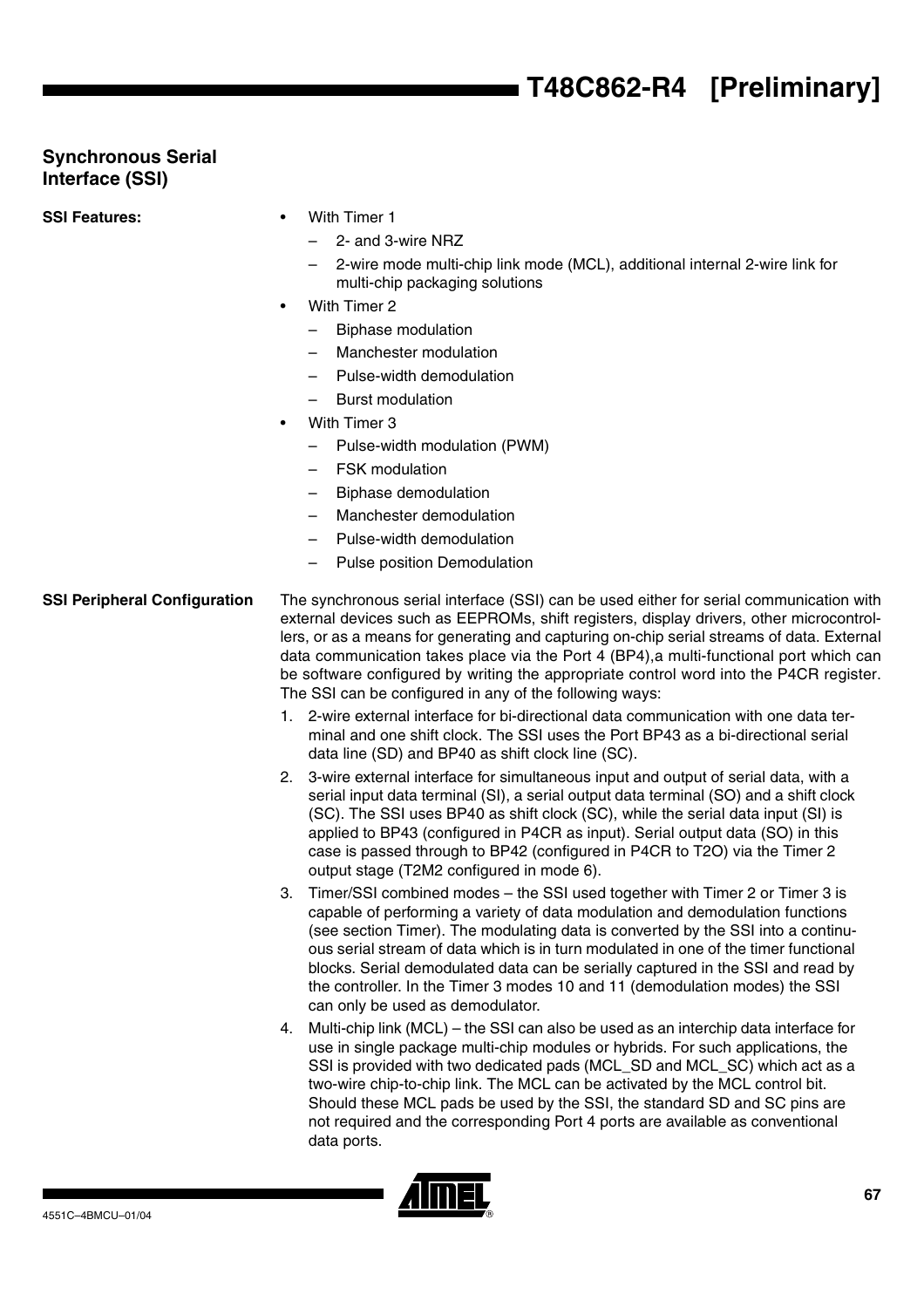





**General SSI Operation** The SSI is comprised essentially of an 8-bit shift register with two associated 8-bit buffers – the receive buffer (SRB) for capturing the incoming serial data and a transmit buffer (STB) for intermediate storage of data to be serially output. Both buffers are directly accessable by software. Transferring the parallel buffer data into and out of the shift register is controlled automatically by the SSI control, so that both single byte transfers or continuous bit streams can be supported.

> The SSI can generate the shift clock (SC) either from one of several on-chip clock sources or accept an external clock. The external shift clock is output on, or applied to the Port BP40. Selection of an external clock source is performed by the Serial Clock Direction control bit (SCD). In the combinational modes, the required clock is selected by the corresponding timer mode.

> The SSI can operate in three data transfer modes – synchronous 8-bit shift mode, a 9-bit Multi-Chip Link Mode (MCL), or 8-bit pseudo MCL protocol (without acknowledgebit).

> External SSI clocking is not supported in these modes. The SSI should thus generate and has full control over the shift clock so that it can always be regarded as an MCL bus master device.

> All directional control of the external data port used by the SSI is handled automatically and is dependent on the transmission direction set by the Serial Data Direction (SDD) control bit. This control bit defines whether the SSI is currently operating in Transmit (TX) mode or Receive (RX) mode.

> Serial data is organized in 8-bit telegrams which are shifted with the most significant bit first. In the 9-bit MCL mode, an additional acknowledge bit is appended to the end of the telegram for handshaking purposes (see ["MCL Bus Protocol" on page 72](#page-71-0)).

> At the beginning of every telegram, the SSI control loads the transmit buffer into the shift register and proceeds immediately to shift data serially out. At the same time, incoming data is shifted into the shift register input. This incoming data is automatically loaded into the receive buffer when the complete telegram has been received. Thus, data can be simultaneously received and transmitted if required.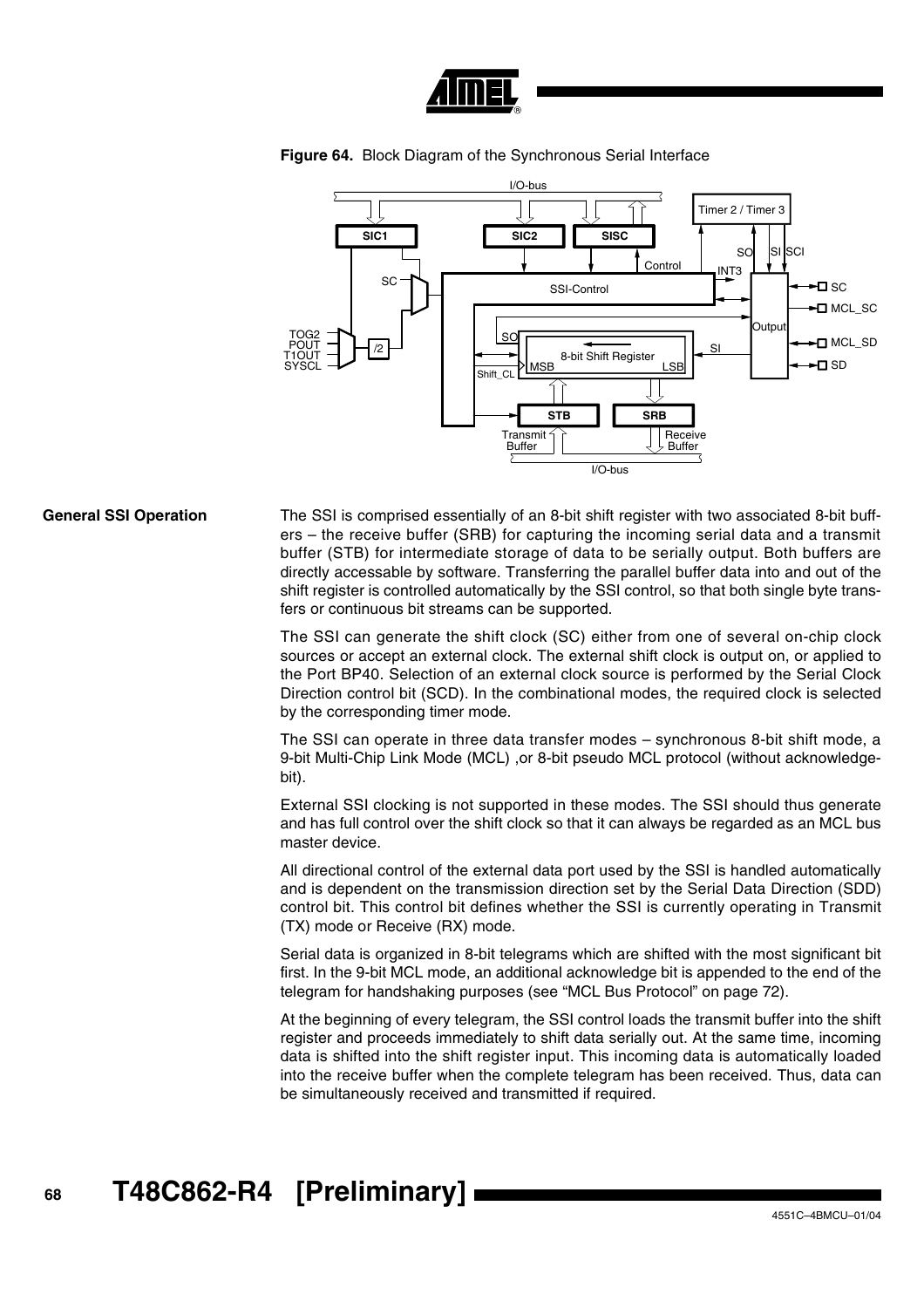Before data can be transferred, the SSI must first be activated. This is performed by means of the SSI reset control (SIR) bit. All further operation then depends on the data directional mode (TX/RX) and the present status of the SSI buffer registers shown by the Serial Interface Ready Status Flag (SRDY). This SRDY flag indicates the (empty/full) status of either the transmit buffer (in TX mode), or the receive buffer (in RX mode). The control logic ensures that data shifting is temporarily halted at any time, if the appropriate receive/transmit buffer is not ready (SRDY = 0). The SRDY status will then automatically be set back to '1' and data shifting resumed as soon as the application software loads the new data into the transmit register (in TX mode) or frees the shift register by reading it into the receive buffer (in RX mode).

A further activity status (ACT) bit indicates the present status of the serial communication. The ACT bit remains high for the duration of the serial telegram or if MCL stop or start conditions are currently being generated. Both the current SRDY and ACT status can be read in the SSI status register. To deactivate the SSI, the SIR bit must be set high.



**8-bit Synchronous Mode Figure 65.** 8-bit Synchronous Mode

In the 8-bit synchronous mode, the SSI can operate as either a 2- or 3-wire interface (see ["SSI Peripheral Configuration" on page 67](#page-66-0)). The serial data (SD) is received or transmitted in NRZ format, synchronized to either the rising or falling edge of the shift clock (SC). The choice of clock edge is defined by the Serial Mode Control bits (SM0,SM1). It should be noted that the transmission edge refers to the SC clock edge with which the SD changes. To avoid clock skew problems, the incoming serial input data is shifted in with the opposite edge.

When used together with one of the timer modulator or demodulator stages, the SSI must be set in the 8-bit synchronous mode 1.

In RX mode, as soon as the SSI is activated ( $SIR = 0$ ), 8 shift clocks are generated and the incoming serial data is shifted into the shift register. This first telegram is automatically transferred into the receive buffer and the SRDY set to 0 indicating that the receive buffer contains valid data. At the same time an interrupt (if enabled) is generated. The SSI then continues shifting in the following 8-bit telegram. If, during this time the first telegram has been read by the controller, the second telegram will also be transferred in the same way into the receive buffer and the SSI will continue clocking in the next telegram. Should, however, the first telegram not have been read (SRDY  $= 1$ ), then the SSI will stop, temporarily holding the second telegram in the shift register until a certain point of time when the controller is able to service the receive buffer. In this way no data is lost or overwritten.

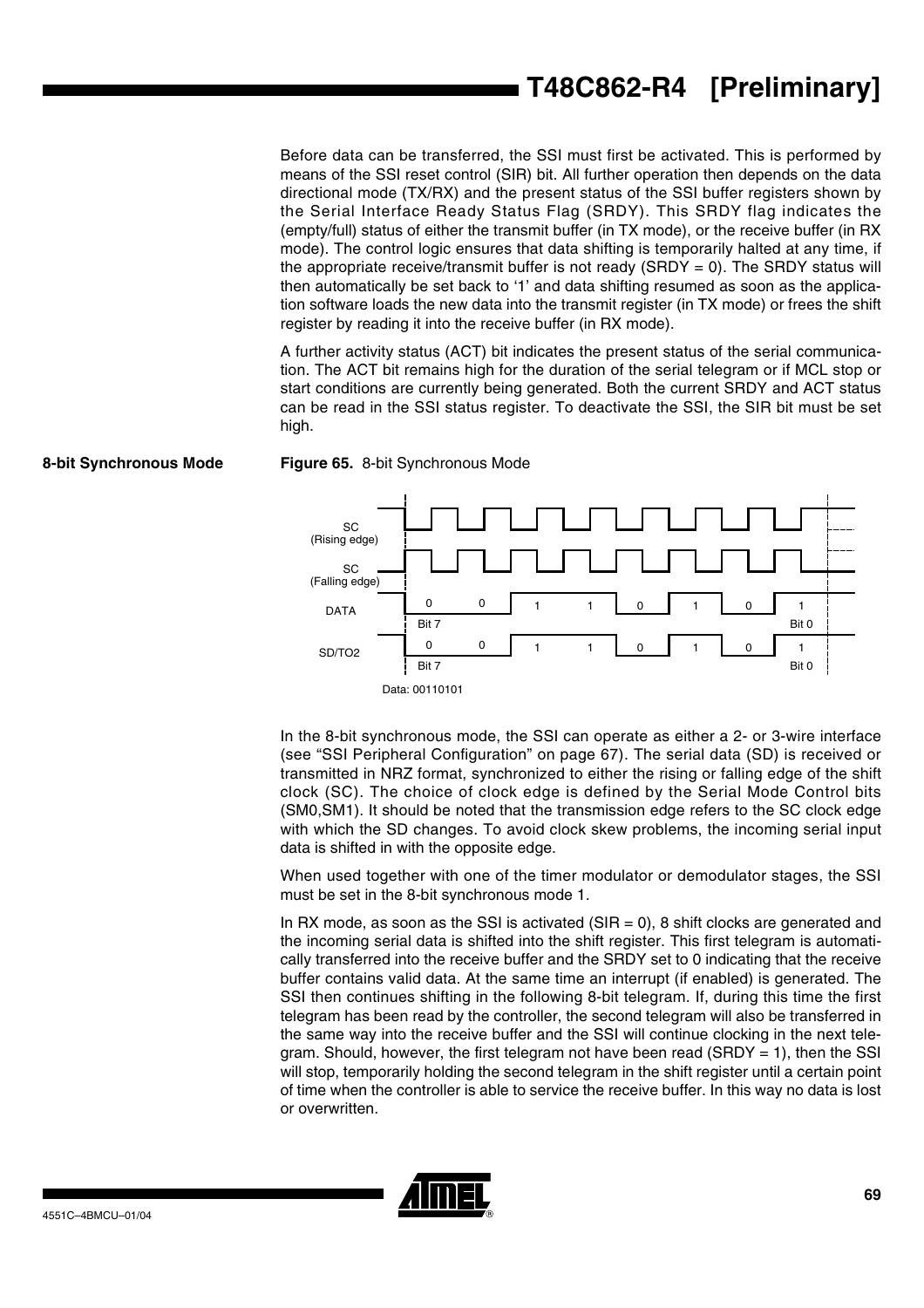

Deactivating the SSI (SIR  $= 1$ ) in mid-telegram will immediately stop the shift clock and latch the present contents of the shift register into the receive buffer. This can be used for clocking in a data telegram of less than 8 bits in length. Care should be taken to read out the final complete 8-bit data telegram of a multiple word message before deactivating the SSI (SIR  $=$  1) and terminating the reception. After termination, the shift register contents will overwrite the receive buffer.



**Figure 66.** Example of 8-bit Synchronous Transmit Operation

**Figure 67.** Example of 8-bit Synchronous Receive Operation



# **<sup>70</sup> T48C862-R4 [Preliminary]**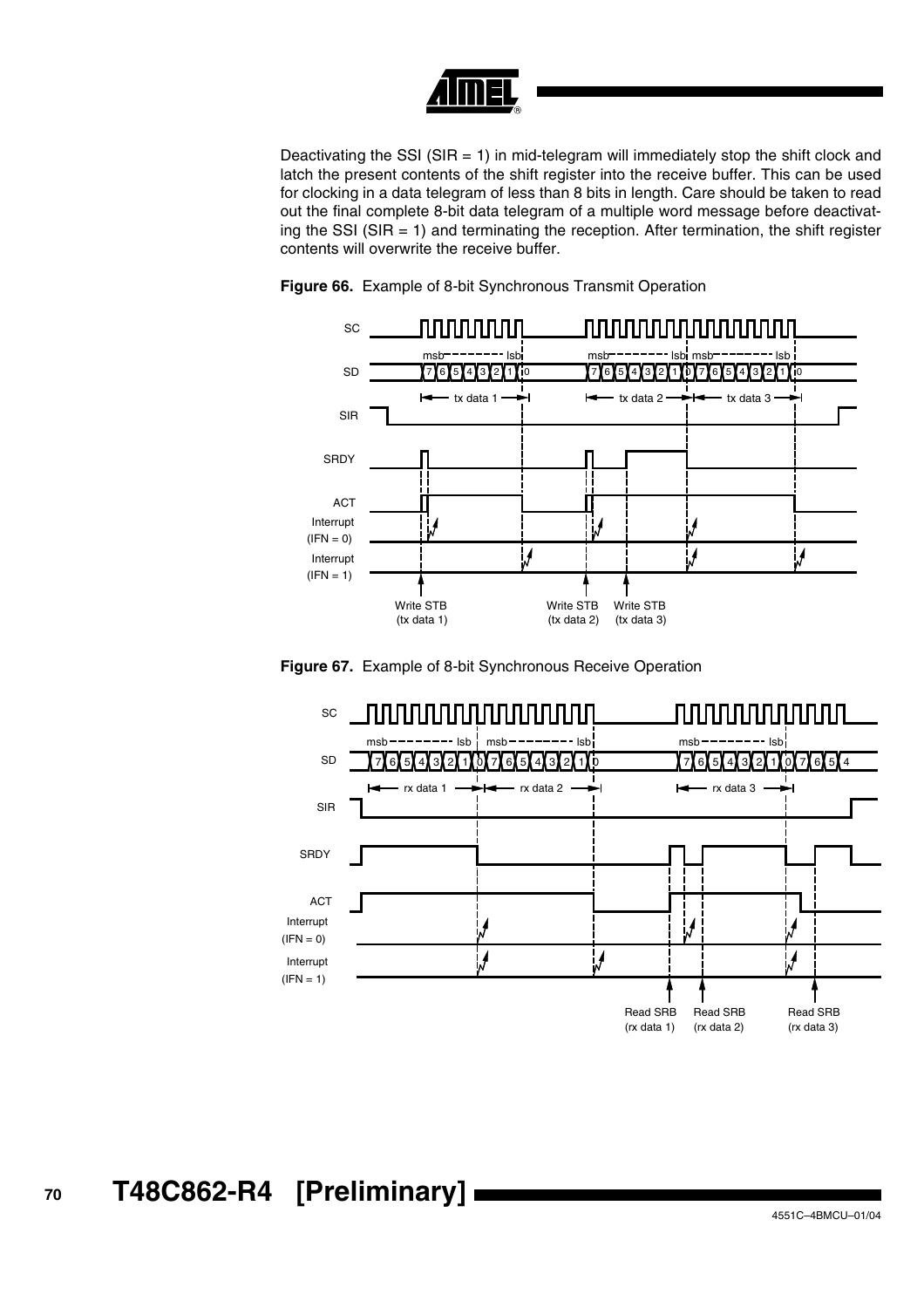**9-bit Shift Mode (MCL)** In the 9-bit shift mode, the SSI is able to handle the MCL protocol (described below). It always operates as an MCL master device, i.e., SC is always generated and output by the SSI. Both the MCL start and stop conditions are automatically generated whenever the SSI is activated or deactivated by the SIR bit. In accordance with the MCL protocol, the output data is always changed in the clock low phase and shifted in on the high phase.

> Before activating the SSI (SIR  $= 0$ ) and commencing an MCL dialog, the appropriate data direction for the first word must be set using the SDD control bit. The state of this bit controls the direction of the data port (BP43 or MCL\_SD). Once started, the 8 data bits are, depending on the selected direction, either clocked into or out of the shift register. During the 9th clock period, the port direction is automatically switched over so that the corresponding acknowledge bit can be shifted out or read in. In transmit mode, the acknowledge bit received from the device is captured in the SSI Status Register (TACK) where it can be read by the controller. In receive mode, the state of the acknowledge bit to be returned to the device is predetermined by the SSI Status Register (RACK).

> Changing the directional mode (TX/RX) should not be performed during the transfer of an MCL telegram. One should wait until the end of the telegram which can be detected using the SSI interrupt (IFN =1) or by interrogating the ACT status.

> Once started, a 9-bit telegram will always run to completion and will not be prematurely terminated by the SIR bit. So, if the SIR bit is set to '1' in telegram, the SSI will complete the current transfer and terminate the dialog with an MCL stop condition.



**Figure 68.** Example of MCL Transmit Dialog

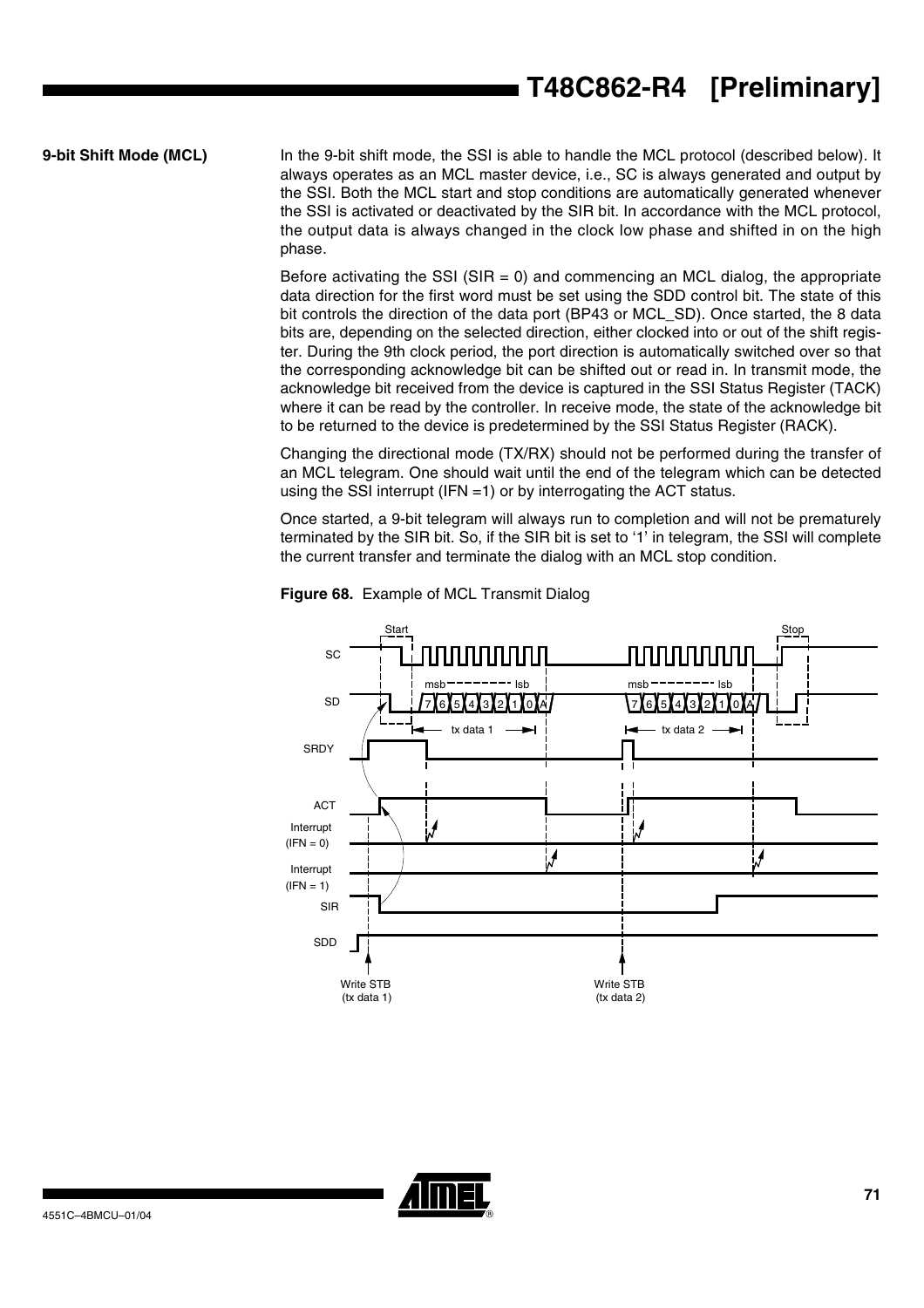





8-bit Pseudo MCL Mode In this mode, the SSI exhibits all the typical MCL operational features except for the acknowledge bit which is never expected or transmitted.

<span id="page-71-0"></span>**MCL Bus Protocol** The MCL protocol constitutes a simple 2-wire bi-directional communication highway via which devices can communicate control and data information. Although the MCL protocol can support multi-master bus configurations, the SSI in MCL mode is intended for use purely as a master controller on a single master bus system. So all reference to multiple bus control and bus contention will be omitted at this point.

> All data is packaged into 8-bit telegrams plus a trailing handshaking or acknowledge bit. Normally the communication channel is opened with a so-called start condition, which initializes all devices connected to the bus. This is then followed by a data telegram, transmitted by the master controller device. This telegram usually contains an 8-bit address code to activate a single slave device connected onto the MCL bus. Each slave receives this address and compares it with its own unique address. The addressed slave device, if ready to receive data, will respond by pulling the SD line low during the 9th clock pulse. This represents a so-called MCL acknowledge. The controller detecting this affirmative acknowledge then opens a connection to the required slave. Data can then be passed back and forth by the master controller, each 8-bit telegram being acknowledged by the respective recipient. The communication is finally closed by the master device and the slave device put back into standby by applying a stop condition onto the bus.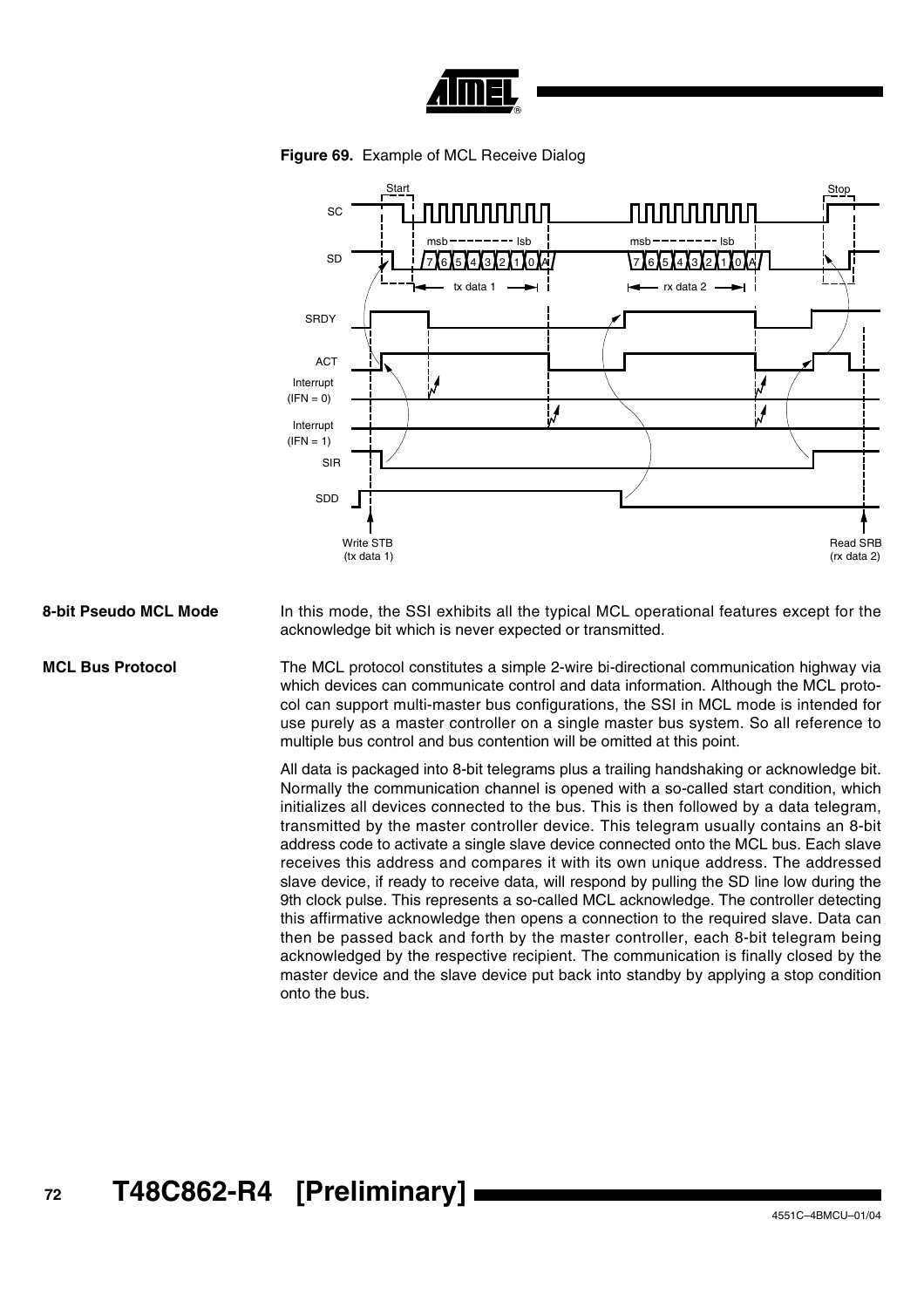



- **Bus not busy (1)** Both data and clock lines remain HIGH. **Start data transfer (2)** A HIGH to LOW transition of the SD line while the clock (SC) is HIGH defines a START condition.
- **Stop data transfer (3)** A LOW to HIGH transition of the SD line while the clock (SC) is HIGH defines a STOP condition.
- **Data valid (4)** The state of the data line represents valid data when, after START condition, the data line is stable for the duration of the HIGH period of the clock signal.
- **Acknowledge** All address and data words are serially transmitted to and from the device in eight-bit words. The receiving device returns a zero on the data line during the ninth clock cycle to acknowledge word receipt.

**Figure 71.** MCL Bus Protocol 2



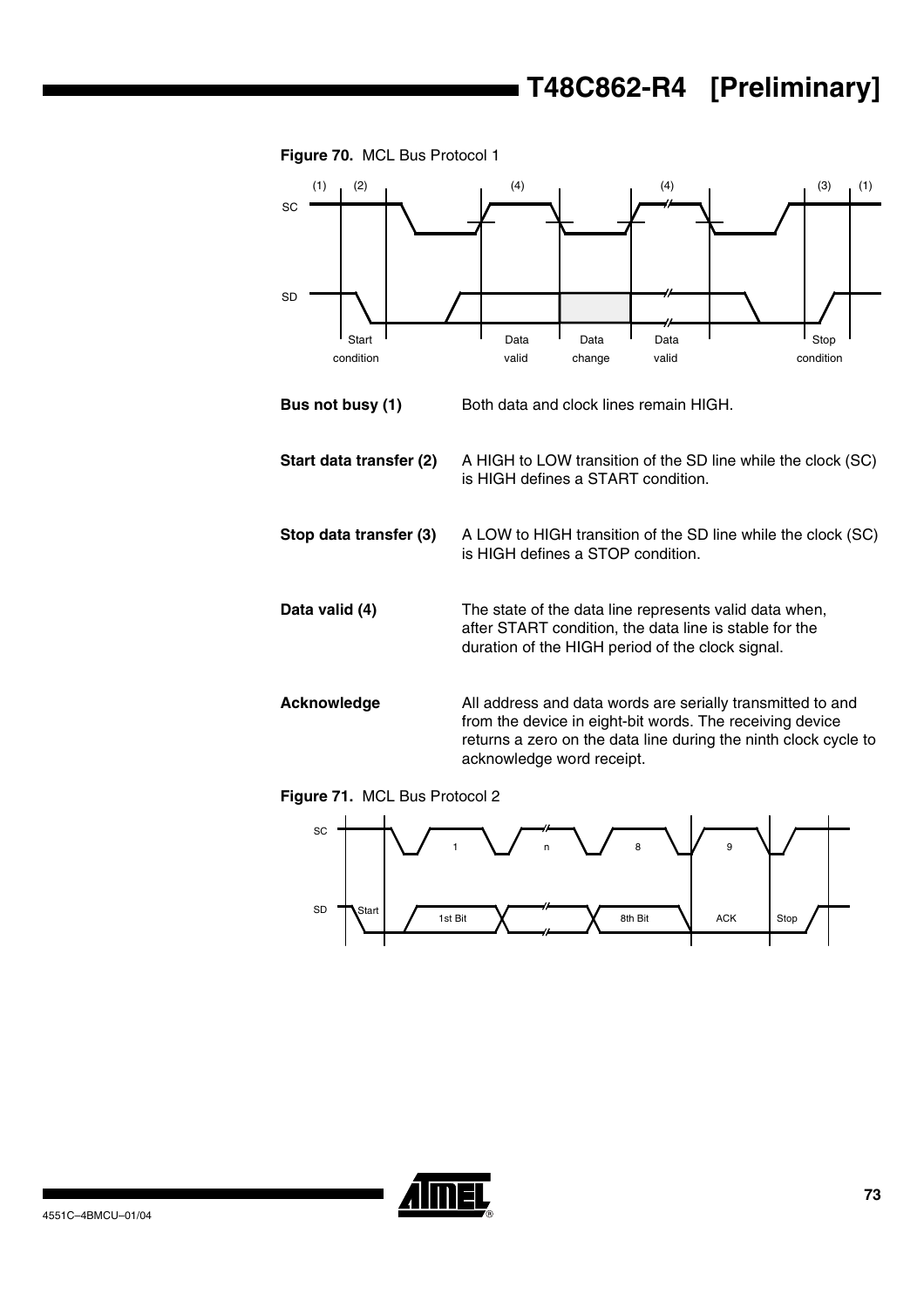| <b>SSI Interrupt</b>               | The SSI interrupt INT3 can be generated either by an SSI buffer register status (i.e.,<br>transmit buffer empty or receive buffer full), the end of SSI data telegram or on the fall-<br>ing edge of the SC/SD pins on Port 4 (see "Port 4 Control Register (P4CR) Byte Write"<br>on page 38). SSI interrupt selection is performed by the Interrupt FunctioN control bit<br>(IFN). The SSI interrupt is usually used to synchronize the software control of the SSI<br>and inform the controller of the present SSI status. The Port 4 interrupts can be used<br>together with the SSI or, if the SSI itself is not required, as additional external interrupt<br>sources. In either case this interrupt is capable of waking the controller out of sleep<br>mode. |
|------------------------------------|---------------------------------------------------------------------------------------------------------------------------------------------------------------------------------------------------------------------------------------------------------------------------------------------------------------------------------------------------------------------------------------------------------------------------------------------------------------------------------------------------------------------------------------------------------------------------------------------------------------------------------------------------------------------------------------------------------------------------------------------------------------------|
|                                    | To enable and select the SSI relevant interrupts use the SSI interrupt mask (SIM) and<br>the Interrupt Function (IFN) while the Port 4 interrupts are enabled by setting appropri-<br>ate control bits in P4CR register.                                                                                                                                                                                                                                                                                                                                                                                                                                                                                                                                            |
| <b>Modulation and Demodulation</b> | If the shift register is used together with Timer 2 or Timer 3 for modulation or demodula-<br>tion purposes, the 8-bit synchronous mode must be used. In this case, the unused Port<br>4 pins can be used as conventional bi-directional ports.                                                                                                                                                                                                                                                                                                                                                                                                                                                                                                                     |
|                                    | The modulation and demodulation stages, if enabled, operate as soon as the SSI is acti-<br>vated (SIR = 0) and cease when deactivated (SIR = 1).                                                                                                                                                                                                                                                                                                                                                                                                                                                                                                                                                                                                                    |
|                                    | Due to the byte-orientated data control, the SSI (when running normally) generates                                                                                                                                                                                                                                                                                                                                                                                                                                                                                                                                                                                                                                                                                  |

serial bit streams which are submultiples of 8 bits. An SSI output masking (OMSK) function permits; however, the generation of bit streams of any length. The OMSK signal is derived indirectly from the 4-bit prescaler of the Timer 2 and masks out a programmable number of unrequired trailing data bits during the shifting out of the final data word in the bit stream. The number of non-masked data bits is defined by the value pre-programmed in the prescaler compare register. To use output masking, the modulator stop mode bit (MSM) must be set to "0" before programming the final data word into the SSI transmit buffer. This in turn, enables shift clocks to the prescaler when this final word is shifted out. On reaching the compare value, the prescaler triggers the OMSK signal and all following data bits are blanked.





# **<sup>74</sup> T48C862-R4 [Preliminary]**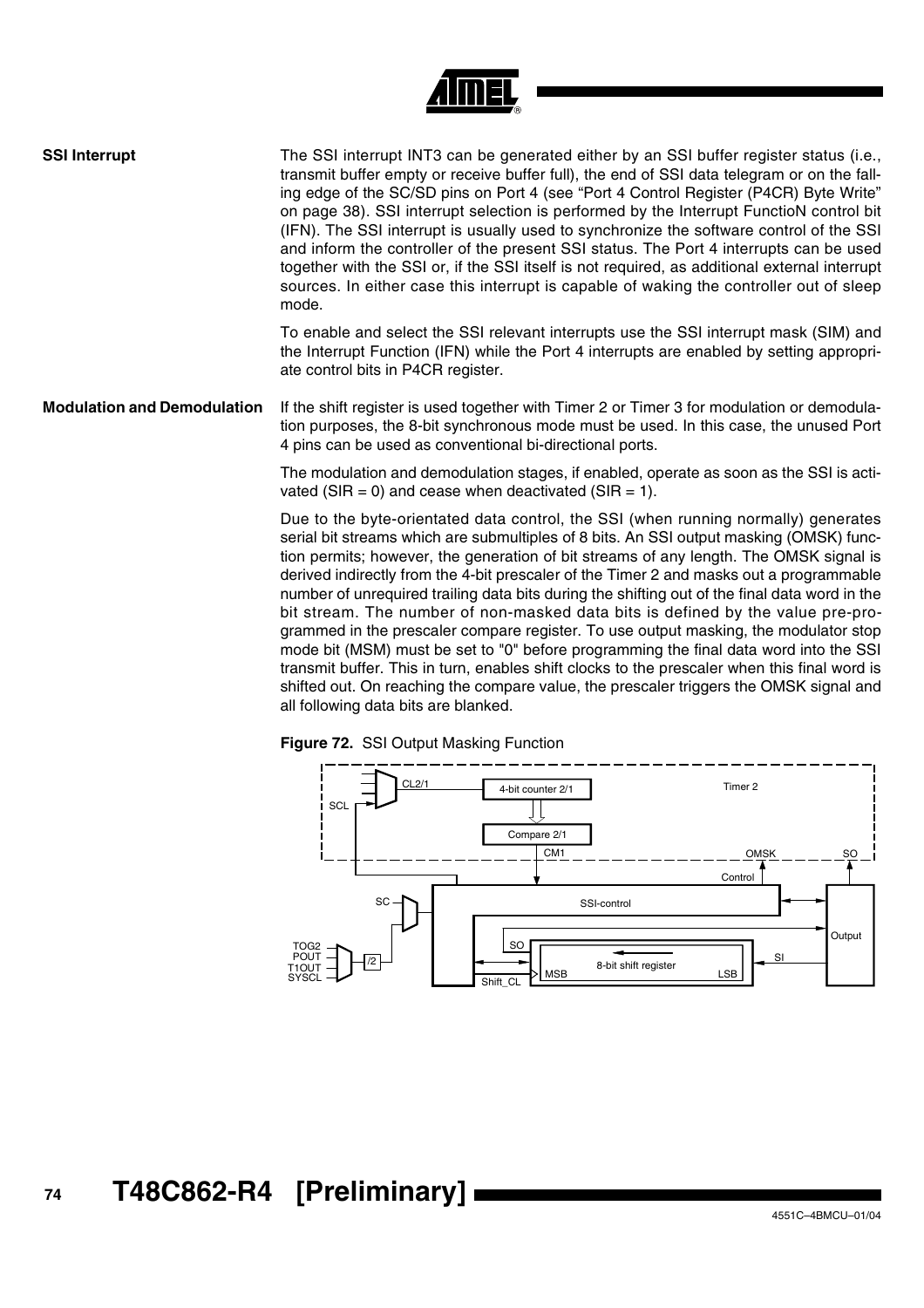Auxiliary register address: "9"hex

## **Serial Interface Registers**

## **Serial Interface Control Register 1 (SIC1)**

| Bit 3            | Bit 2                                                                                                      | Bit 1                                                                        | Bit 0                            |                                                                                              |  |  |  |  |
|------------------|------------------------------------------------------------------------------------------------------------|------------------------------------------------------------------------------|----------------------------------|----------------------------------------------------------------------------------------------|--|--|--|--|
| <b>SIR</b>       | <b>SCD</b>                                                                                                 | SCS <sub>1</sub>                                                             | <b>SCS0</b>                      | Reset value: 1111b                                                                           |  |  |  |  |
|                  |                                                                                                            |                                                                              |                                  |                                                                                              |  |  |  |  |
| <b>SIR</b>       |                                                                                                            | Serial Interface Reset<br>$SIR = 1$ , SSI inactive<br>$SIR = 0$ , SSI active |                                  |                                                                                              |  |  |  |  |
| SCD              | <b>Serial Clock Direction</b><br>$SCD = 1$ , SC line used as output<br>$SCD = 0$ , $SC$ line used as input |                                                                              |                                  |                                                                                              |  |  |  |  |
|                  |                                                                                                            |                                                                              |                                  | <b>Note:</b> This bit has to be set to "1" during the MCL mode and the Timer 3 mode 10 or 11 |  |  |  |  |
| SCS <sub>1</sub> |                                                                                                            |                                                                              | Serial Clock source Select bit 1 |                                                                                              |  |  |  |  |
| <b>SCS0</b>      |                                                                                                            |                                                                              | Serial Clock source Select bit 0 |                                                                                              |  |  |  |  |

**Note:** with SCD = 0 the bits SCS1 and SCS0 are insignificant

## **Table 24.** Serial Clock Source Select Bits

| SCS <sub>1</sub> | <b>SCS0</b> | <b>Internal Clock for SSI</b> |
|------------------|-------------|-------------------------------|
|                  |             | SYSCL/2                       |
|                  |             | <b>T1OUT/2</b>                |
|                  |             | POUT/2                        |
|                  |             | <b>TOG2/2</b>                 |

- In transmit mode (SDD = 1) shifting starts only if the transmit buffer has been loaded  $(SRDY = 1).$
- Setting SIR bit loads the contents of the shift register into the receive buffer (synchronous 8-bit mode only).
- In MCL modes, writing a 0 to SIR generates a start condition and writing a 1 generates a stop condition.

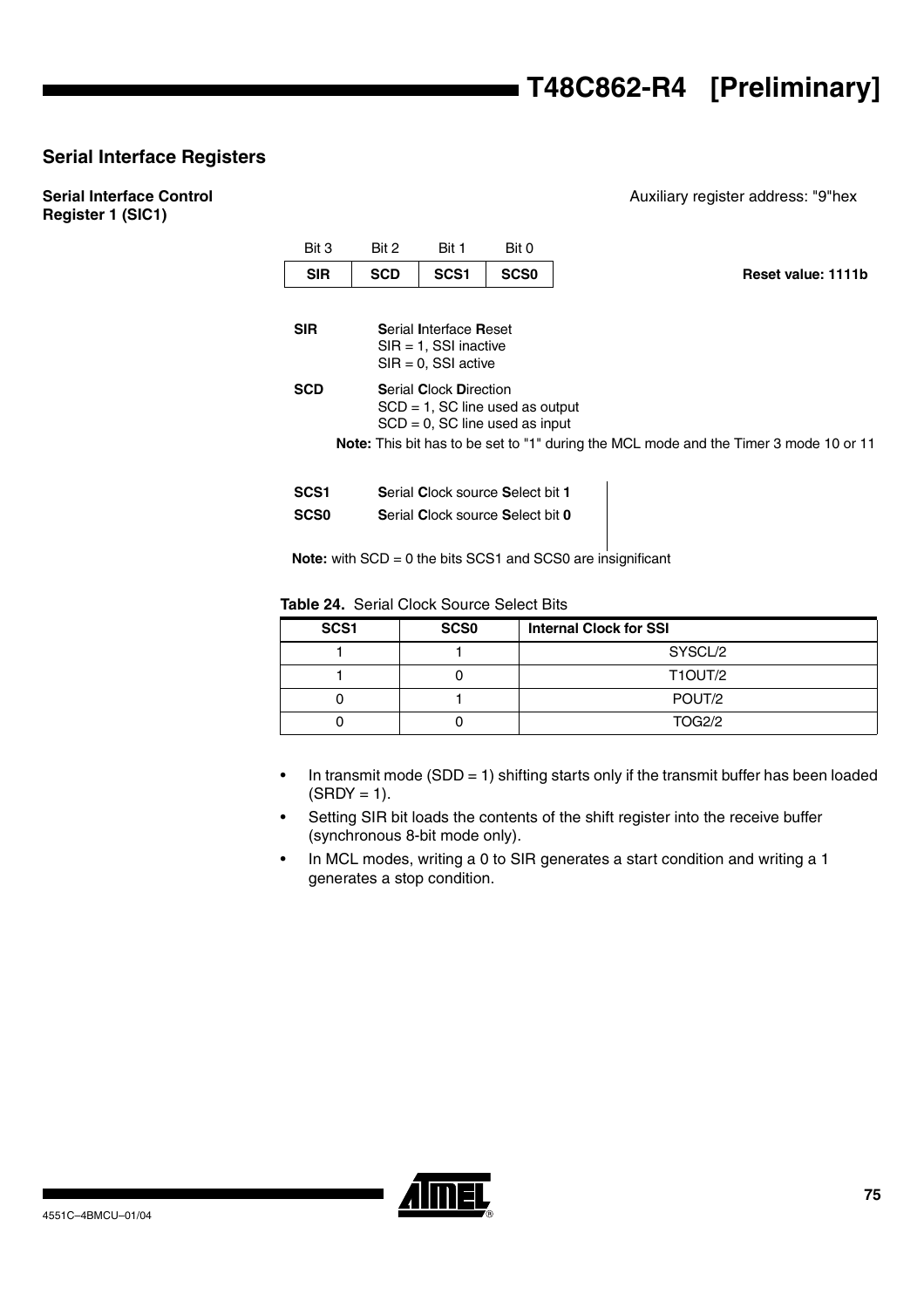#### Auxiliary register address: "A"hex

## **Serial Interface Control Register 2 (SIC2)**

| Bit 3      | Bit 2 | Bit 1           | Bit 0      |                    |
|------------|-------|-----------------|------------|--------------------|
| <b>MSM</b> | SM1   | SM <sub>0</sub> | <b>SDD</b> | Reset value: 1111b |

| MSM |  |  | <b>Modular Stop Mode</b> |  |  |
|-----|--|--|--------------------------|--|--|
|     |  |  |                          |  |  |

MSM = 1, modulator stop mode disabled (output masking off) MSM = 0, modulator stop mode enabled (output masking on) - used in modulation modes for generating bit streams which are not sub-multiples of 8 bits.

**SM1 S**erial **M**ode control bit **1**

**SM0 S**erial **M**ode control bit **0**

| <b>Table 25.</b> Serial Mode Control Bits |  |
|-------------------------------------------|--|
|-------------------------------------------|--|

| <b>Mode</b> | SM <sub>1</sub> | <b>SMO</b> | <b>SSI Mode</b>                                    |
|-------------|-----------------|------------|----------------------------------------------------|
|             |                 |            | 8-bit NRZ-Data changes with the rising edge of SC  |
| 2           |                 | 0          | 8-bit NRZ-Data changes with the falling edge of SC |
| 3           |                 |            | 9-bit two-wire MCL mode                            |
| 4           |                 | 0          | 8-bit two-wire MCL mode (no acknowledge)           |

Note: SDD controls port directional control and defines the reset function for the SRDY-flag **SDD S**erial **D**ata **D**irection SDD = 1, transmit mode - SD line used as output (transmit data). SRDY is set by a transmit buffer write access.  $SDD = 0$ , receive mode  $-$  SD line used as input (receive data). SRDY is set by a receive buffer read access

**<sup>76</sup> T48C862-R4 [Preliminary]**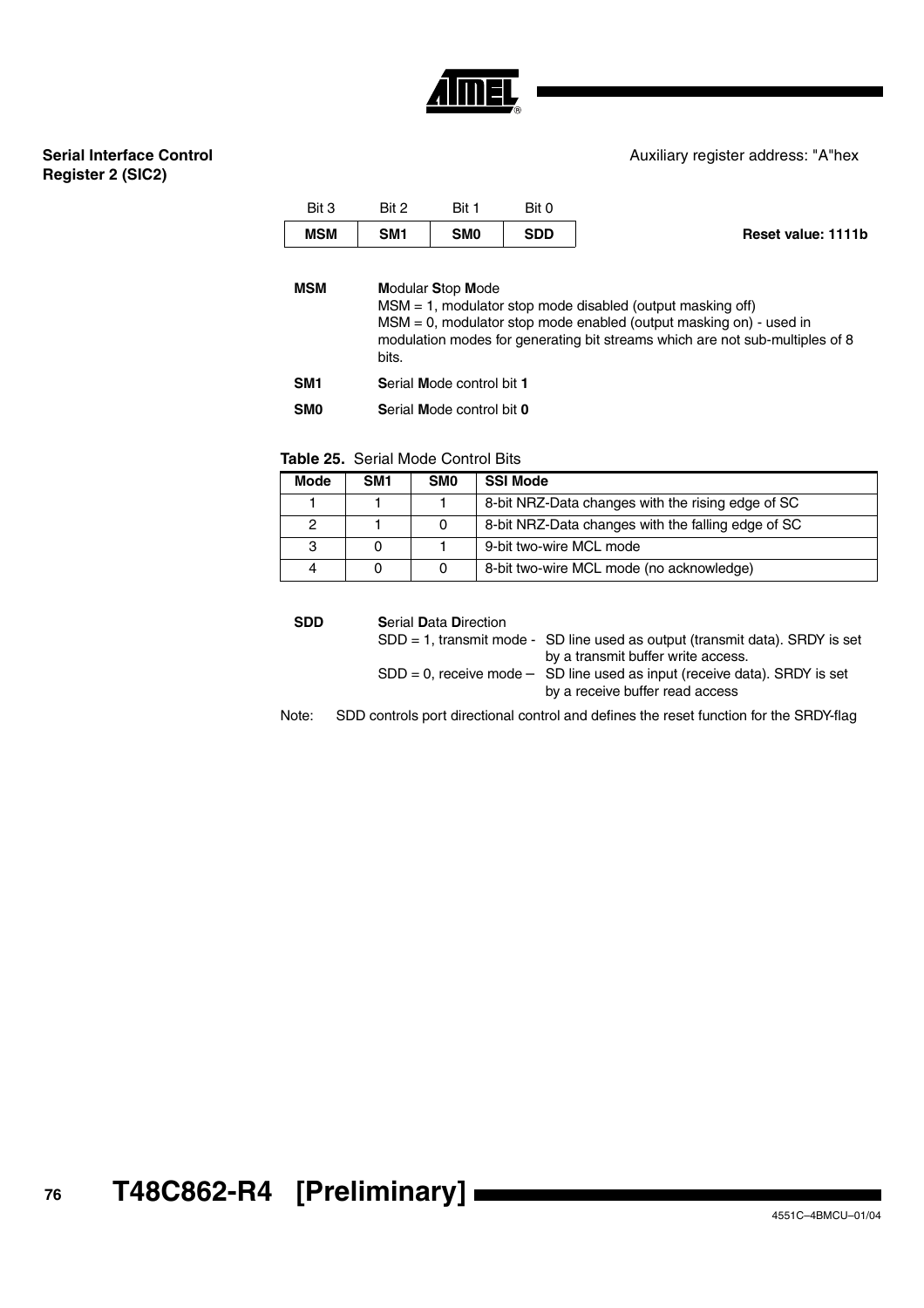Primary register address: "A"hex

|             | Bit 3                        |                                                                                                                                                                                       | Bit 2                                                                                                         | Bit 1                                     | Bit 0                                                                                                                   |                                                                                                                                                             |  |  |
|-------------|------------------------------|---------------------------------------------------------------------------------------------------------------------------------------------------------------------------------------|---------------------------------------------------------------------------------------------------------------|-------------------------------------------|-------------------------------------------------------------------------------------------------------------------------|-------------------------------------------------------------------------------------------------------------------------------------------------------------|--|--|
| Write       | <b>MCL</b>                   |                                                                                                                                                                                       | <b>RACK</b>                                                                                                   | <b>SIM</b>                                | <b>IFN</b>                                                                                                              | Reset value: 1111b                                                                                                                                          |  |  |
| Read        |                              |                                                                                                                                                                                       | <b>TACK</b>                                                                                                   | <b>ACT</b>                                | <b>SRDY</b>                                                                                                             | <b>Reset value: xxxxb</b>                                                                                                                                   |  |  |
| <b>MCL</b>  |                              |                                                                                                                                                                                       | <b>Multi-Chip Link activation</b>                                                                             |                                           |                                                                                                                         |                                                                                                                                                             |  |  |
|             |                              |                                                                                                                                                                                       |                                                                                                               |                                           | transactions to/from the internal EEPROM                                                                                | MCL = 1, multi-chip link disabled. This bit has to be set to "0" during<br>$MCL = 0$ , connects SC and SD additionally to the internal multi-chip link pads |  |  |
| <b>RACK</b> |                              |                                                                                                                                                                                       |                                                                                                               |                                           | Receive ACKnowledge status/control bit for MCL mode                                                                     | $\text{RACK} = 0$ , transmit acknowledge in next receive telegram<br>RACK = 1, transmit no acknowledge in last receive telegram                             |  |  |
| <b>TACK</b> |                              | Transmit ACKnowledge status/control bit for MCL mode<br>$TACK = 0$ , acknowledge received in last transmit telegram<br>$TACK = 1$ , no acknowledge received in last transmit telegram |                                                                                                               |                                           |                                                                                                                         |                                                                                                                                                             |  |  |
| <b>SIM</b>  | <b>Serial Interrupt Mask</b> |                                                                                                                                                                                       | $SIM = 1$ , disable interrupts                                                                                |                                           |                                                                                                                         | $SIM = 0$ , enable serial interrupt. An interrupt is generated.                                                                                             |  |  |
| <b>IFN</b>  | <b>Interrupt FuNction</b>    |                                                                                                                                                                                       |                                                                                                               |                                           | becomes empty/full in transmit/receive mode)                                                                            | $IFN = 1$ , the serial interrupt is generated at the end of telegram<br>$IFN = 0$ , the serial interrupt is generated when the SRDY goes low (i.e., buffer  |  |  |
| <b>SRDY</b> | $SRDY = 1$ ,<br>$SRDY = 0$ , |                                                                                                                                                                                       |                                                                                                               | Serial interface buffer ReaDY status flag | in receive mode: receive buffer empty<br>in transmit mode: transmit buffer full<br>in receive mode: receive buffer full |                                                                                                                                                             |  |  |
| <b>ACT</b>  |                              |                                                                                                                                                                                       | Transmission <b>ACT</b> ive status flag<br>are currently in progress.<br>$ACT = 0$ , transmission is inactive |                                           | in transmit mode: transmit buffer empty                                                                                 | $ACT = 1$ , transmission is active, i.e., serial data transfer. Stop or start conditions                                                                    |  |  |

**Serial Transmit Buffer (STB)** – **Byte Write**

**Serial Interface Status and Control Register (SISC)**

Primary register address: "9"hex

| First write cycle  | Bit 3 | Bit 2 | Bit 1 | Bit 0 | Reset value: xxxxb |
|--------------------|-------|-------|-------|-------|--------------------|
| Second write cycle | Bit 7 | Bit 6 | Bit 5 | Bit 4 | Reset value: xxxxb |

The STB is the transmit buffer of the SSI. The SSI transfers the transmit buffer into the shift register and starts shifting with the most significant bit.

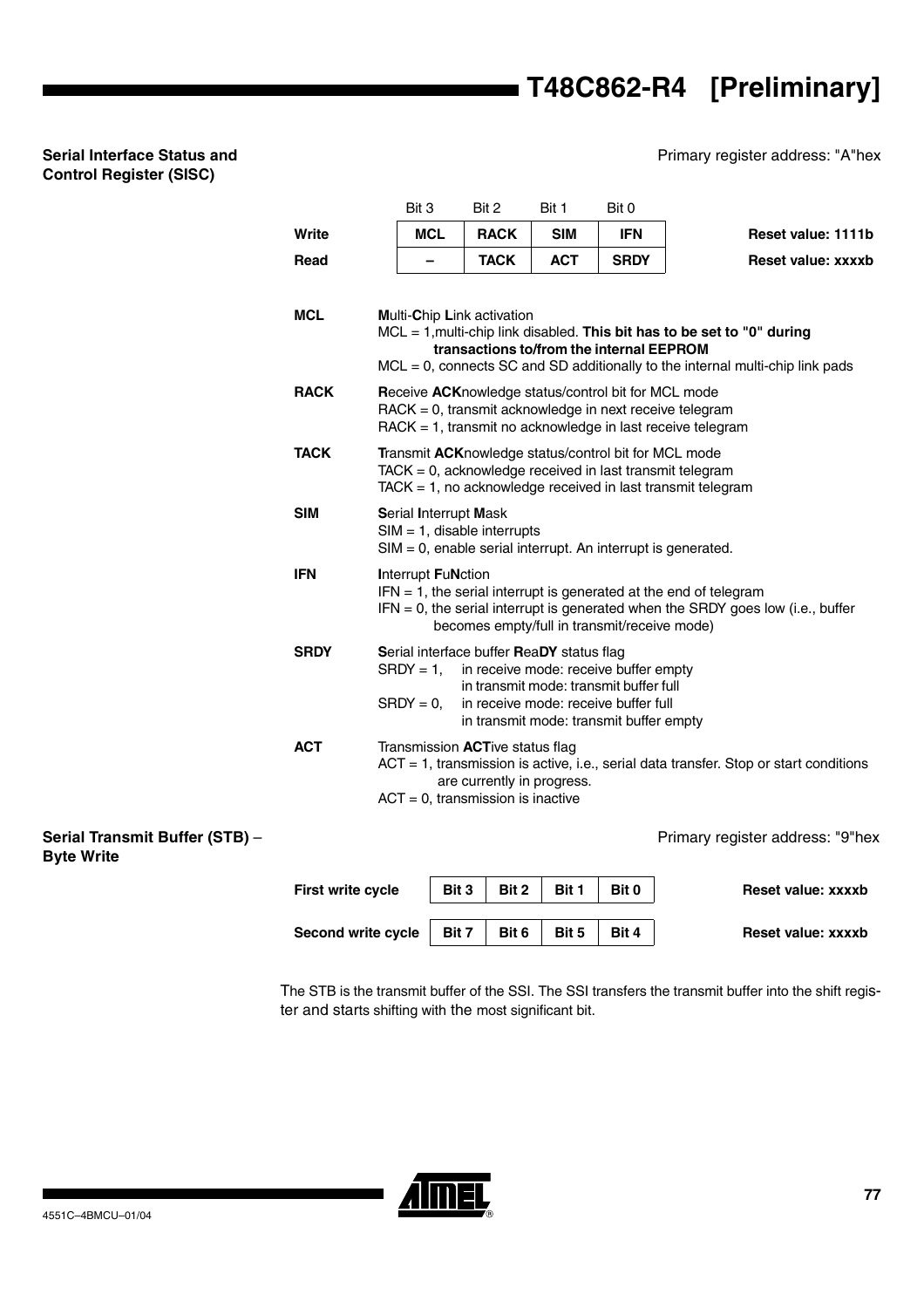

**Serial Receive Buffer (SRB)** – **Byte Read**

Primary register address: "9"hex

| <b>First read cycle</b> | Bit 7 | Bit 6 | Bit 5 | Bit 4 | Reset value: xxxxb |
|-------------------------|-------|-------|-------|-------|--------------------|
| Second read cycle       | Bit 3 | Bit 2 | Bit 1 | Bit 0 | Reset value: xxxxb |

The SRB is the receive buffer of the SSI. The shift register clocks serial data in (most significant bit first) and loads content into the receive buffer when complete telegram has been received.

## **Combination Modes** The UTCM consists of two timers (Timer 2 and Timer 3) and a serial interface. There is a multitude of modes in which the timers and serial interface can work together.

The 8-bit wide serial interface operates as shift register for modulation and demodulation. The modulator and demodulator units work together with the timers and shift the data bits into or out of the shift register.

## **Combination Mode Timer 2 and SSI**

<span id="page-77-0"></span>**Figure 73.** Combination Timer 2 and SSI

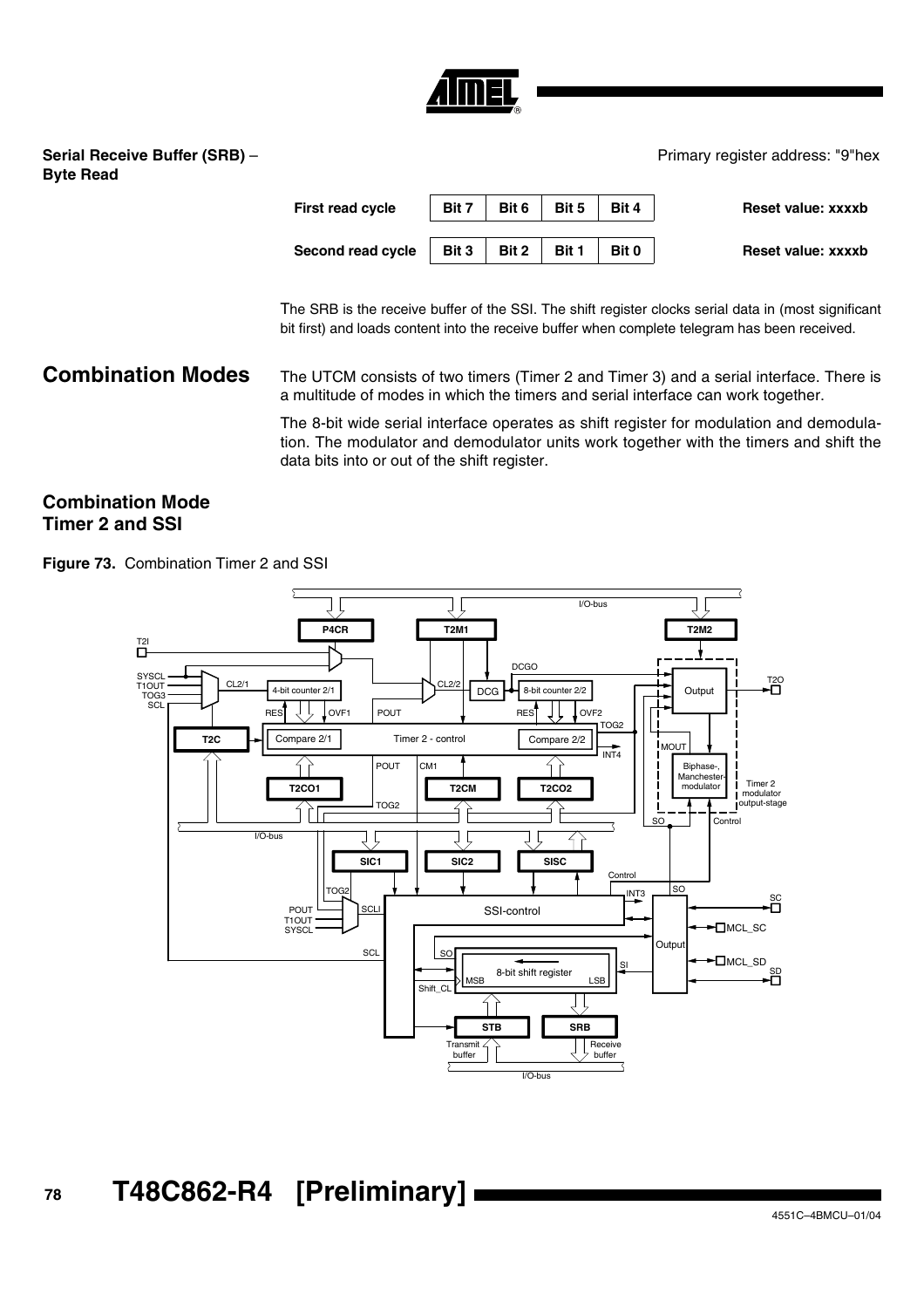| SSI mode 1:                | 8-bit NRZ and internal data SO output to the Timer 2<br>modulator stage |
|----------------------------|-------------------------------------------------------------------------|
| Timer 2 mode 1, 2, 3 or 4: | 8-bit compare counter with 4-bit programmable prescaler<br>and DCG      |
| Timer 2 output mode 3:     | Duty cycle burst generator                                              |

**Figure 74.** Carrier Frequency Burst Modulation with the SSI Internal Data Output



| <b>Combination Mode 2:</b><br><b>Biphase Modulation 1</b> | SSI mode 1:                | 8-bit shift register internal data output (SO) to the Timer 2<br>modulator stage     |
|-----------------------------------------------------------|----------------------------|--------------------------------------------------------------------------------------|
|                                                           | Timer 2 mode 1, 2, 3 or 4: | 8-bit compare counter with 4-bit programmable prescaler                              |
|                                                           | Timer 2 output mode 4:     | The modulator 2 of Timer 2 modulates the SSI internal<br>data output to Biphase code |

**Figure 75.** Biphase Modulation 1





**Combination Mode 1: Burst Modulation**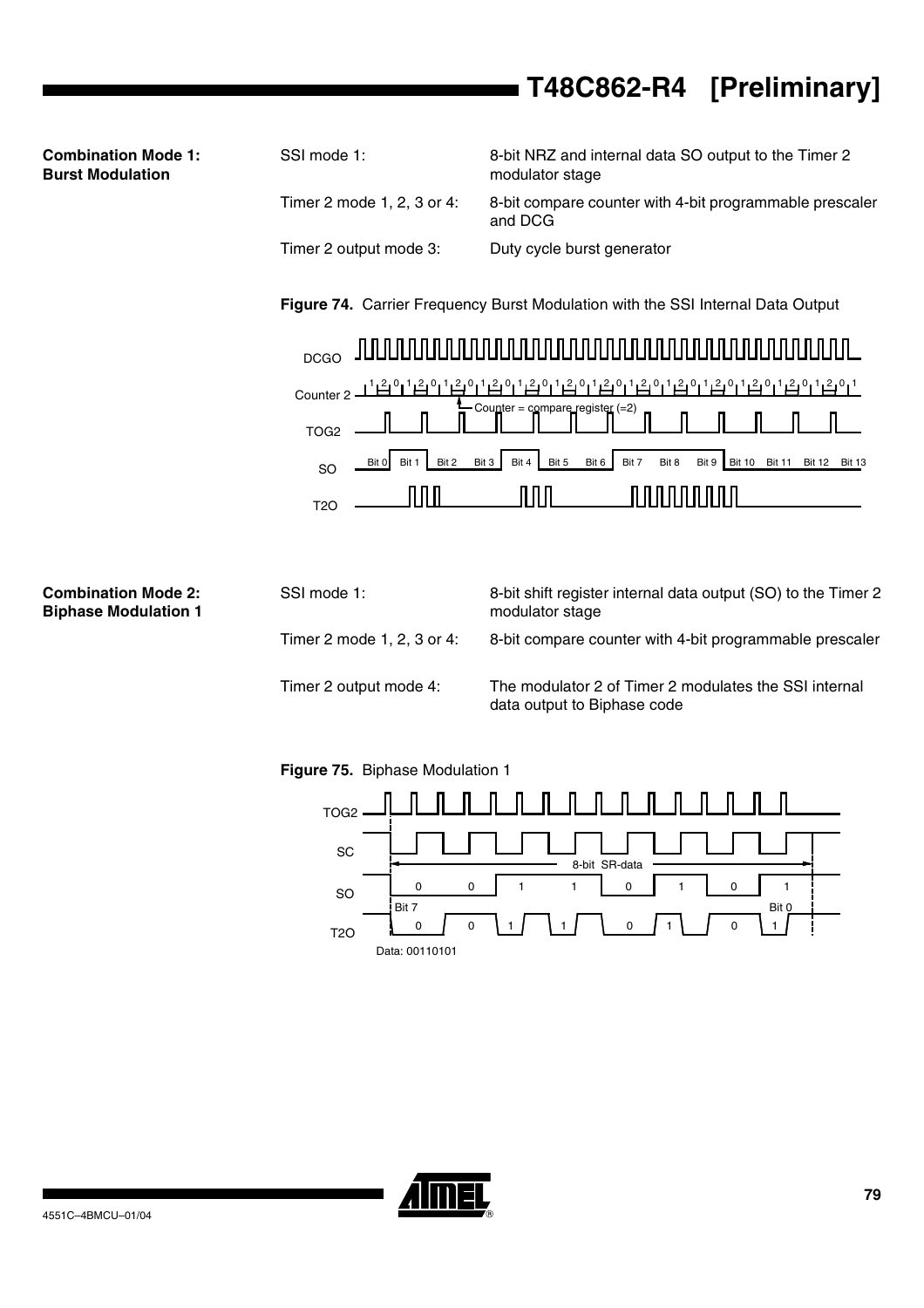

## **Combination Mode 3: Manchester Modulation 1**

SSI mode 1: 8-bit shift register internal data output (SO) to the Timer 2 modulator stage Timer 2 mode 1, 2, 3 or 4: 8-bit compare counter with 4-bit programmable prescaler Timer 2 output mode 5: The modulator 2 of Timer 2 modulates the SSI internal data output to Manchester code





## **Combination Mode 4: Manchester Modulation 2**

| SSI mode 1:            | 8-bit shift register internal data output (SO) to the Timer 2<br>modulator stage |
|------------------------|----------------------------------------------------------------------------------|
| Timer 2 mode 3:        | 8-bit compare counter and 4-bit prescaler                                        |
| Timer 2 output mode 5: | The modulator 2 of Timer 2 modulates the SSI data output<br>to Manchester code   |

The 4-bit stage can be used as prescaler for the SSI to generate the stop signal for modulator 2. The SSI has a special mode to supply the prescaler with the shift clock. The control output signal (OMSK) of the SSI is used as stop signal for the modulator. [Figure 77 on page 80](#page-79-0) shows an example for a 12-bit Manchester telegram.

<span id="page-79-0"></span>**Figure 77.** Manchester Modulation 2

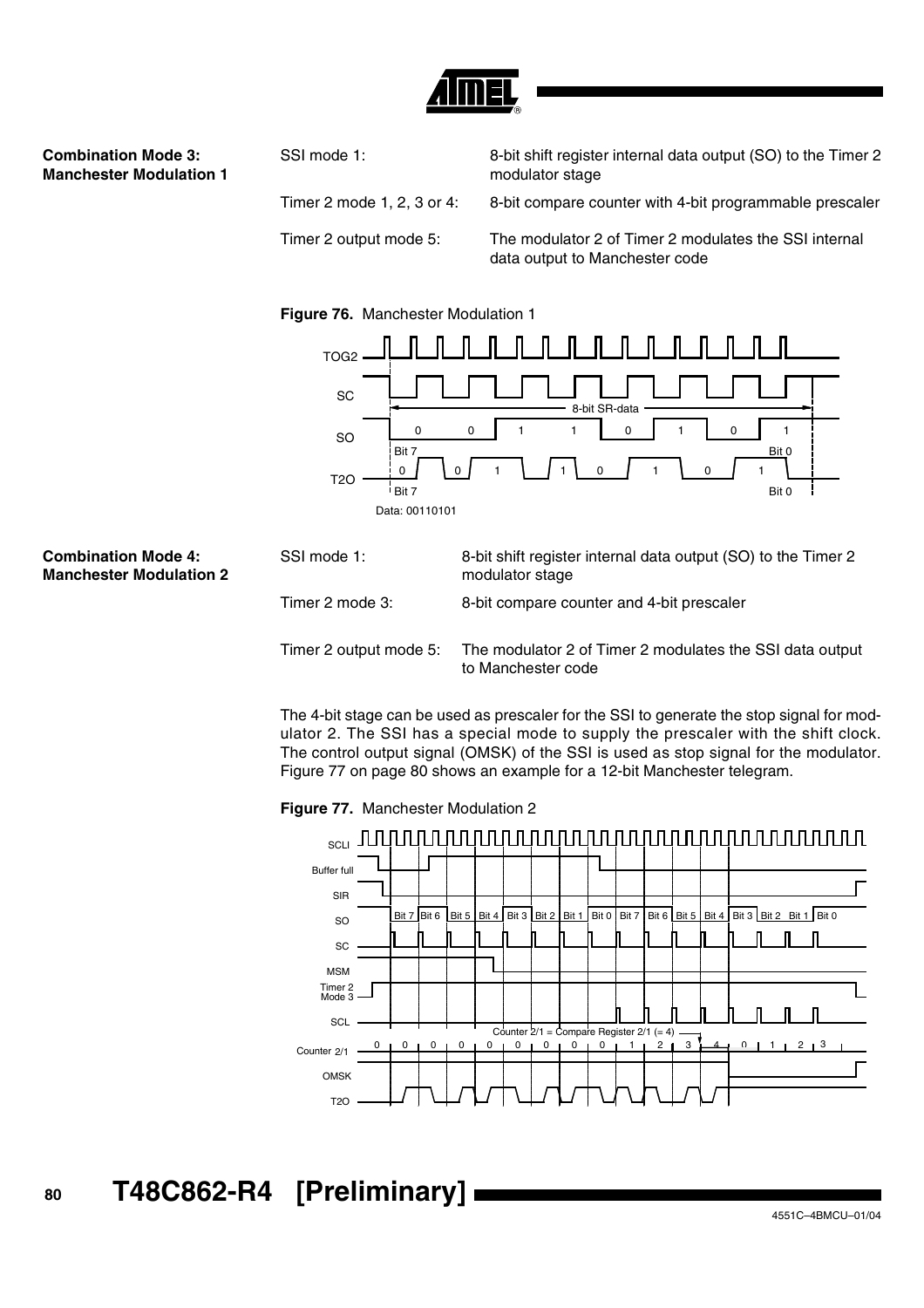| <b>Combination Mode 5:</b>  |  |  |
|-----------------------------|--|--|
| <b>Biphase Modulation 2</b> |  |  |

| SSI mode 1:            | 8-bit shift register internal data output (SO) to the Timer 2<br>modulator stage |
|------------------------|----------------------------------------------------------------------------------|
| Timer 2 mode 3:        | 8-bit compare counter and 4-bit prescaler                                        |
| Timer 2 output mode 4: | The modulator 2 of Timer 2 modulates the SSI data output<br>to Biphase code      |

The 4-bit stage can be used as prescaler for the SSI to generate the stop signal for modulator 2. The SSI has a special mode to supply the prescaler via the shift clock. The control output signal (OMSK) of the SSI is used as stop signal for the modulator. [Figure 73 on page 78](#page-77-0) shows an example for a 13-bit Biphase telegram.

**Figure 78.** Biphase Modulation 2

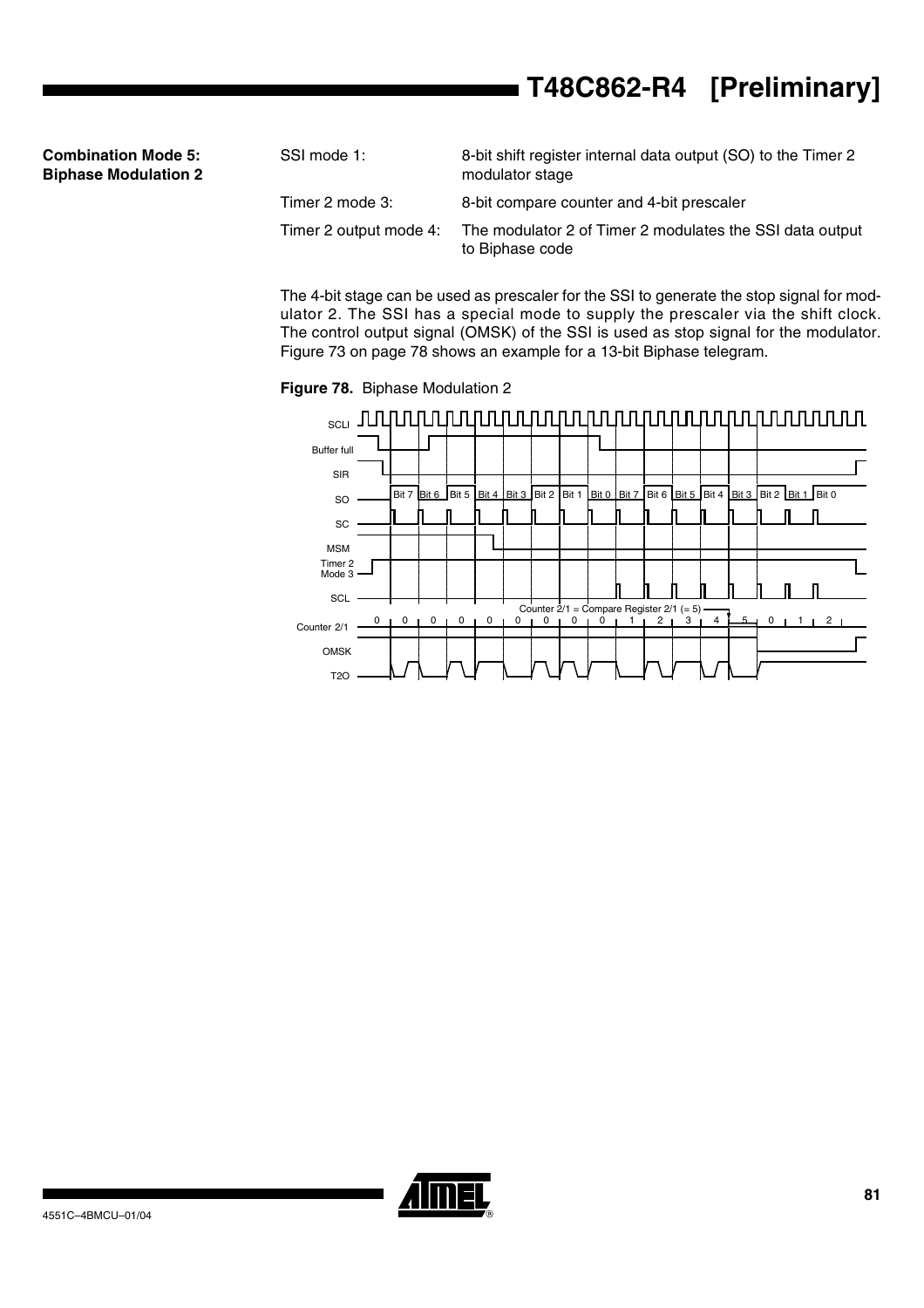

## **Combination Mode Timer 3 and SSI**



## **Figure 79.** Combination Timer 3 and SSI

#### **Combination Mode 6: FSK Modulation**

SSI mode 1: 8-bit shift register internal data output (SO) to the Timer 3

Timer 3 mode 8: FSK modulation with shift register data (SO)

The two compare registers are used to generate two varied time intervals. The SSI data output selects which compare register is used for the output frequency generation. A "0" level at the SSI data output enables the compare register 1 and a "1" level enables the compare register 2. The compare and compare mode registers must be programmed to generate the two frequencies via the output toggle flip-lop. The SSI can be supplied with the toggle signal of Timer 2 or any other clock source. The Timer 3 counter is driven by an internal or external clock source.



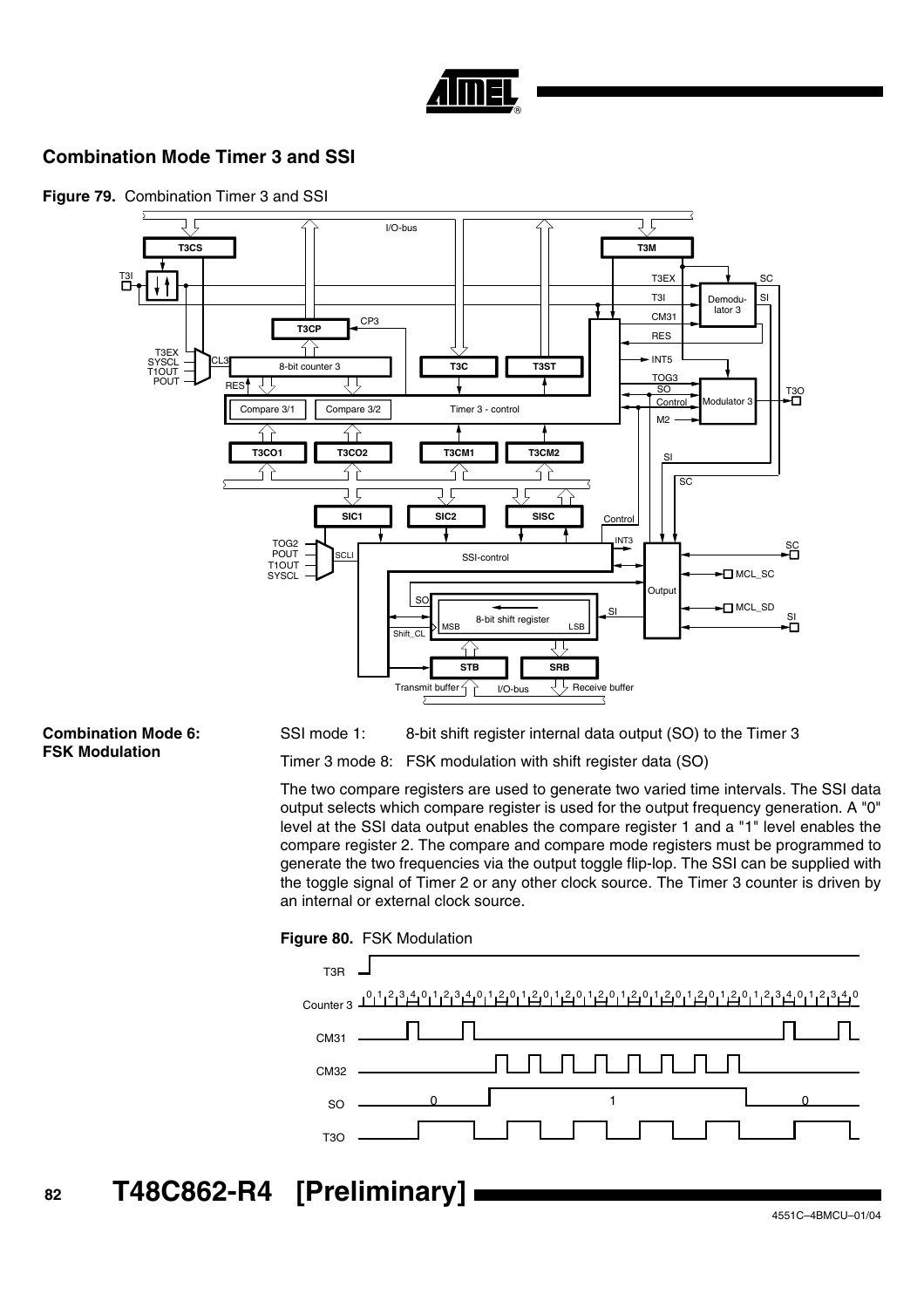**Combination Mode 7: Pulse-width Modulation (PWM)**

SSI mode 1: 8-bit shift register internal data output (SO) to the Timer 3

Timer 3 mode 9: Pulse-width modulation with the shift register data (SO)

The two compare registers are used to generate two varied time intervals. The SSI data output selects which compare register is used for the output pulse generation. In this mode, both compare and compare mode registers must be programmed to generate the two pulse width. It is also useful to enable the single-action mode for extreme duty cycles. Timer 2 is used as baudrate generator and for the triggered restart of Timer 3. The SSI must be supplied with the toggle signal of Timer 2. The counter is driven by an internal or external clock source.





**Combination Mode 8: Manchester Demodulation/Pulse-width Demodulation**

SSI mode 1: 8-bit shift register internal data input (SI) and the internal shift clock (SCI) from the Timer 3

Timer 3 mode 10: Manchester demodulation/pulse-width demodulation with Timer 3

For Manchester demodulation, the edge detection stage must be programmed to detect each edge at the input. These edges are evaluated by the demodulator stage. The timer stage is used to generate the shift clock for the SSI. A compare register 1 match event defines the correct moment for shifting the state from the input T3I as the decoded bit into shift register. After that, the demodulator waits for the next edge to synchronize the timer by a reset for the next bit. The compare register 2 can be used to detect a time error and handle it with an interrupt routine.

Before activating the demodulator mode the timer and the demodulator stage must be synchronized with the bitstream. The Manchester code timing consists of parts with the half bitlength and the complete bitlength. A synchronization routine must start the demodulator after an interval with the complete bitlength.

The counter can be driven by any internal clock source. The output T3O can be used by Timer 2 in this mode. The Manchester decoder can also be used for pulse-width demodulation. The input must programmed to detect the positive edge. The demodulator and timer must be synchronized with the leading edge of the pulse. After that a counter match with the compare register 1 shifts the state at the input T3I into the shift register. The next positive edge at the input restarts the timer.

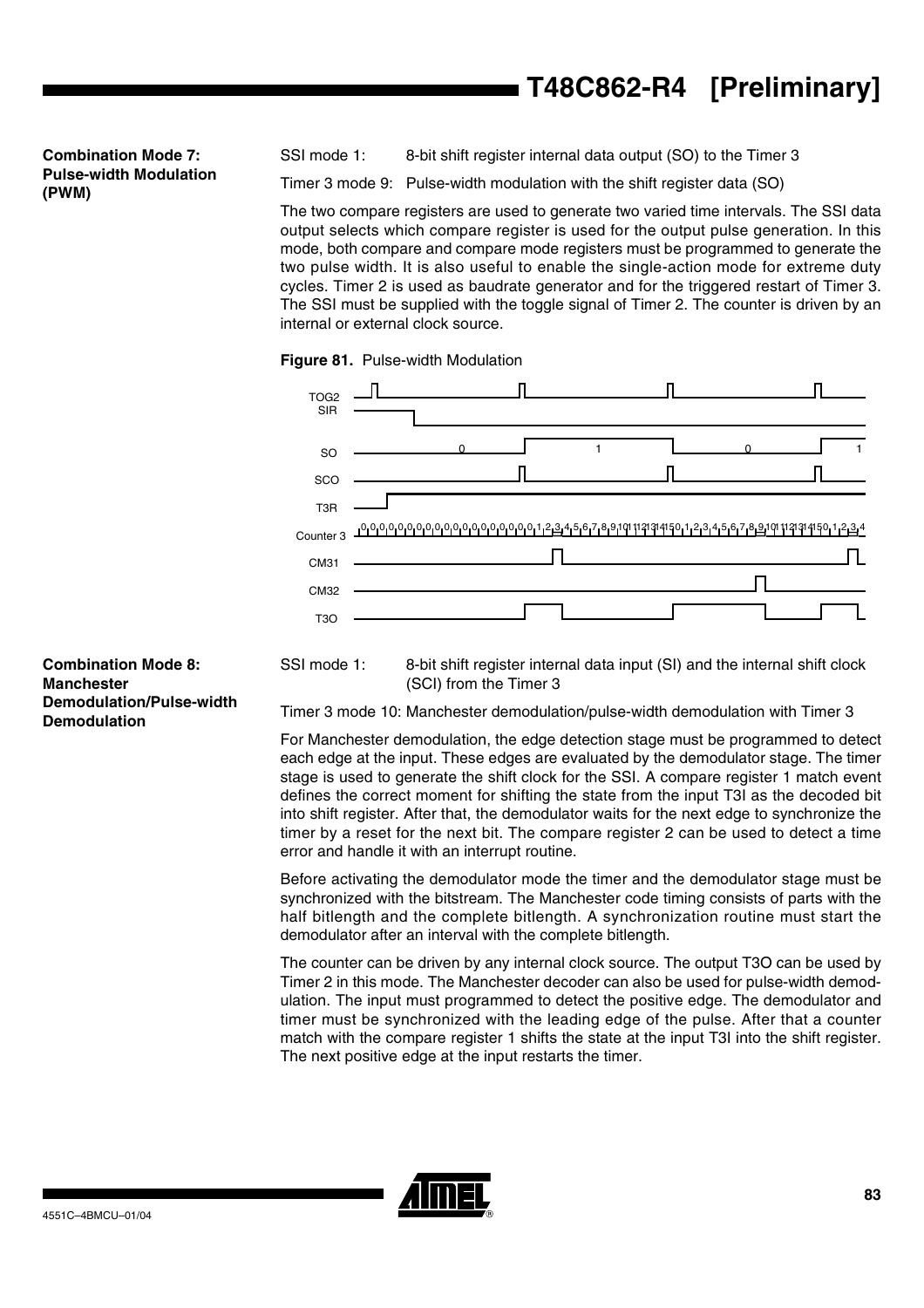

**Figure 82.** Manchester Demodulation



**Combination Mode 9: Biphase Demodulation** SSI mode 1: 8-bit shift register internal data input (SI) and the internal shift clock (SCI) from the Timer 3

Timer 3 mode 11: Biphase demodulation with Timer 3

In the Biphase demodulation mode the timer works like in the Manchester demodulation mode. The difference is that the bits are decoded with the toggle flip-flop. This flip-flop samples the edge in the middle of the bitframe and the compare register 1 match event shifts the toggle flip-flop output into shift register. Before activating the demodulation the timer and the demodulation stage must be synchronized with the bitstream. The Biphase code timing consists of parts with the half bitlength and the complete bitlength. The synchronization routine must start the demodulator after an interval with the complete bitlength.

The counter can be driven by any internal clock source and the output T3O can be used by Timer 2 in this mode.



**Figure 83.** Biphase Demodulation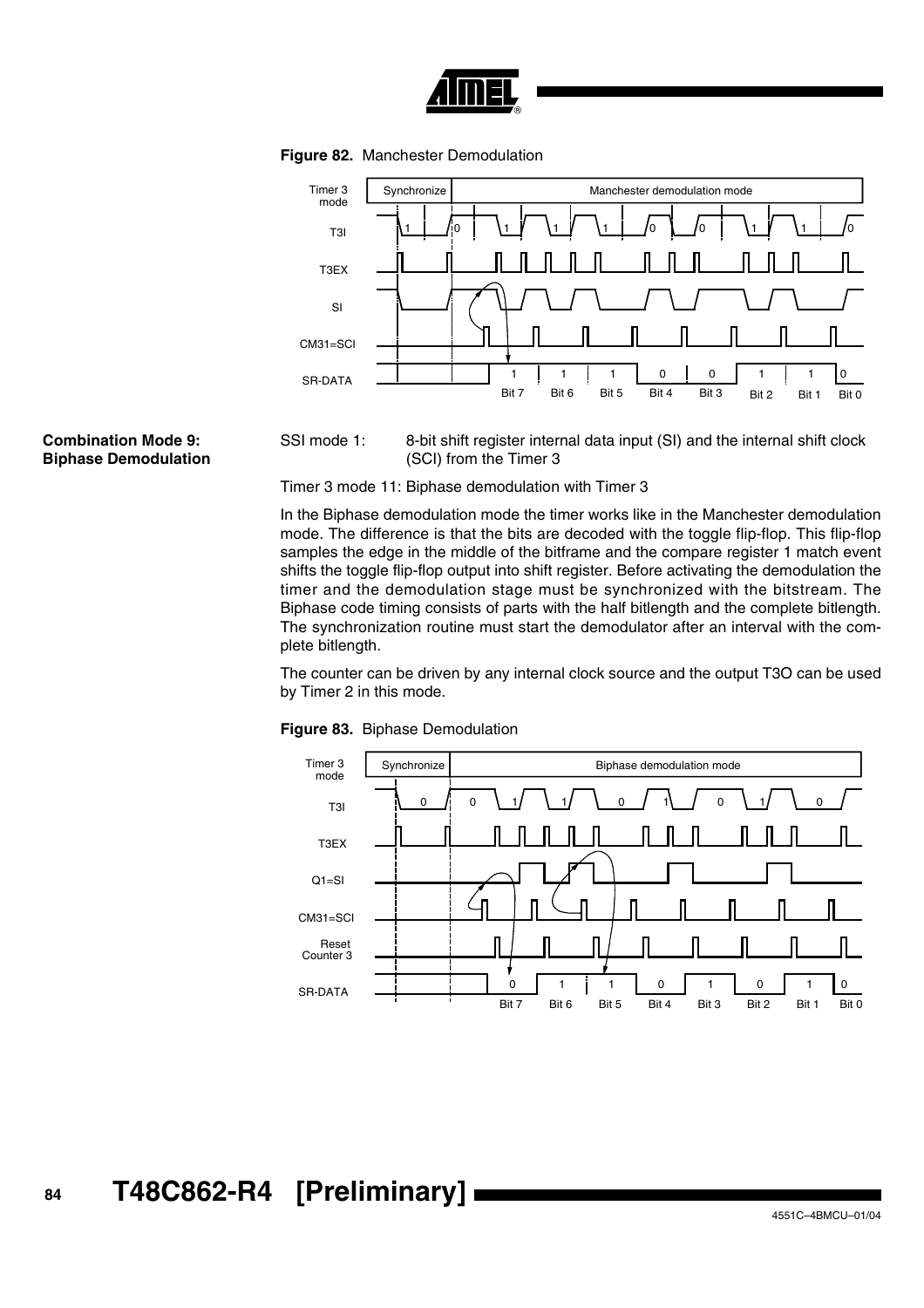## **Combination Mode Timer 2 and Timer 3**





**Combination Mode 10: Frequency Measurement or Event Counter with Time Gate**

Timer 2 mode 1/2: 12-bit compare counter/8-bit compare counter and 4-bit prescaler

Timer 2 output mode 1/6: Timer 2 compare match toggles (TOG2) to the Timer 3

Timer 3 mode 3: Timer/Counter; internal trigger restart and internal capture (with Timer 2 TOG2-signal)

The counter is driven by an external (T3I) clock source. The output signal (TOG2) of Timer 2 resets the counter. The counter value before reset is saved in the capture register. If single-action mode is activated for one or both compare registers, the trigger signal restarts also the single actions. This mode can be used for frequency measurements or as event counter with time gate.

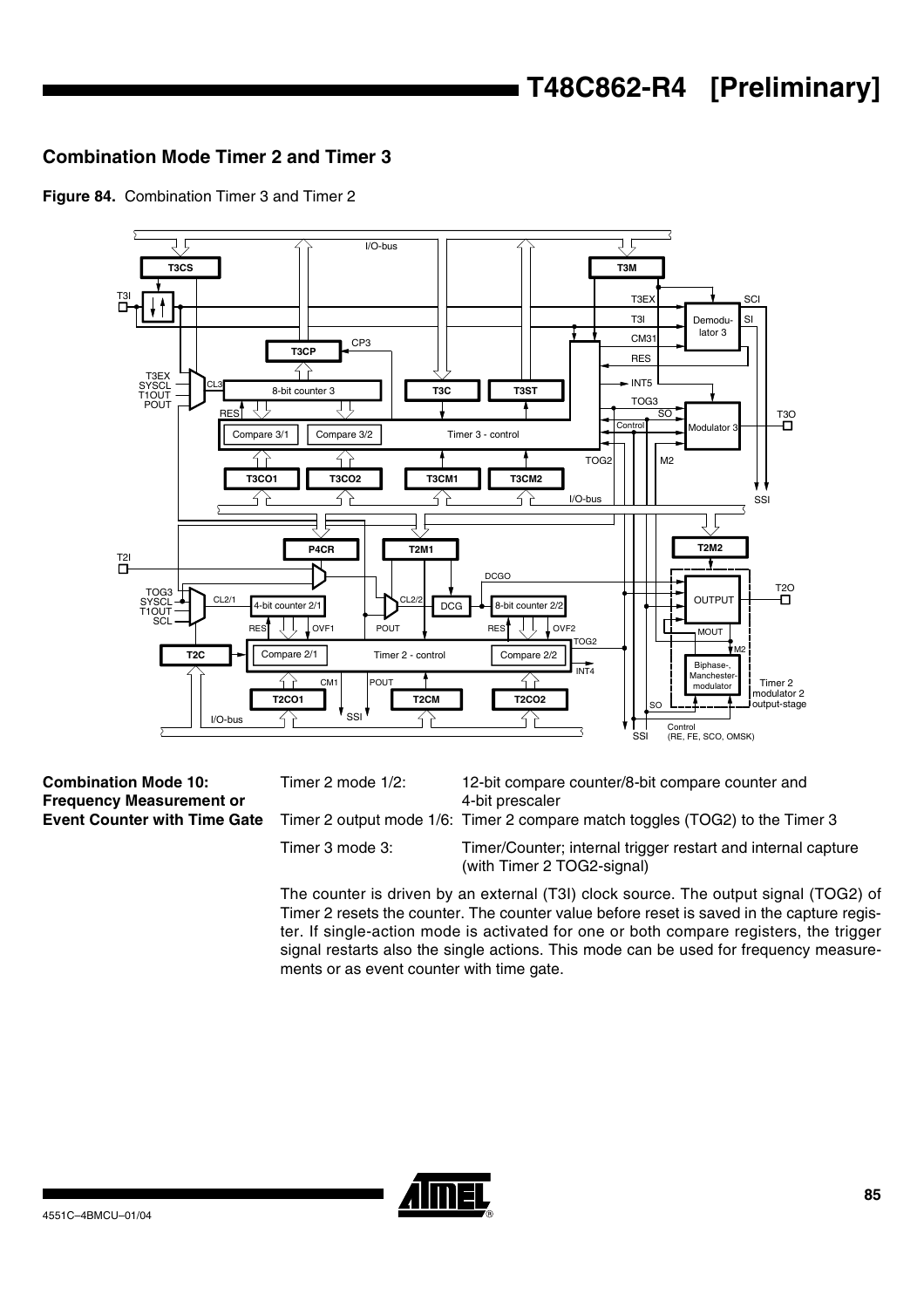

**Figure 85.** Frequency Measurement



## **Figure 86.** Event Counter with Time Gate

|                                                          | T <sub>3</sub> R                                                                           |                                                                                                                                                                                                                                                                                                                                                                      |  |  |  |  |  |  |  |
|----------------------------------------------------------|--------------------------------------------------------------------------------------------|----------------------------------------------------------------------------------------------------------------------------------------------------------------------------------------------------------------------------------------------------------------------------------------------------------------------------------------------------------------------|--|--|--|--|--|--|--|
|                                                          | T3I                                                                                        |                                                                                                                                                                                                                                                                                                                                                                      |  |  |  |  |  |  |  |
|                                                          | Counter <sub>3</sub><br>TOG <sub>2</sub><br>T <sub>3</sub> CP-<br>Register                 | $0_10_11_213_14_15_16_17_18_19_110$<br>11<br>0112<br>2<br>ا 1 ا0 ا<br>4<br>3<br>Capture value = $0$<br>Capture value = $11$<br>$Cap. val. = 4$                                                                                                                                                                                                                       |  |  |  |  |  |  |  |
| <b>Combination Mode 11:</b><br><b>Burst Modulation 1</b> | Timer 2 mode 1/2:                                                                          | 12-bit compare counter/8-bit compare counter and<br>4-bit prescaler                                                                                                                                                                                                                                                                                                  |  |  |  |  |  |  |  |
|                                                          |                                                                                            | Timer 2 output mode 1/6: Timer 2 compare match toggles the output flip-flop (M2)<br>to the Timer 3                                                                                                                                                                                                                                                                   |  |  |  |  |  |  |  |
|                                                          | Timer 3 mode 6:<br>Carrier frequency burst modulation controlled by Timer 2<br>output (M2) |                                                                                                                                                                                                                                                                                                                                                                      |  |  |  |  |  |  |  |
|                                                          | Timer 3 (TOG3) or any other clock source.                                                  | The Timer 3 counter is driven by an internal or external clock source. Its compare and<br>compare mode registers must be programmed to generate the carrier frequency with<br>the output toggle flip-flop. The output toggle flip-flop (M2) of Timer 2 is used to enable<br>and disable the Timer 3 output. The Timer 2 can be driven by the toggle output signal of |  |  |  |  |  |  |  |

## **Figure 87.** Burst Modulation 1

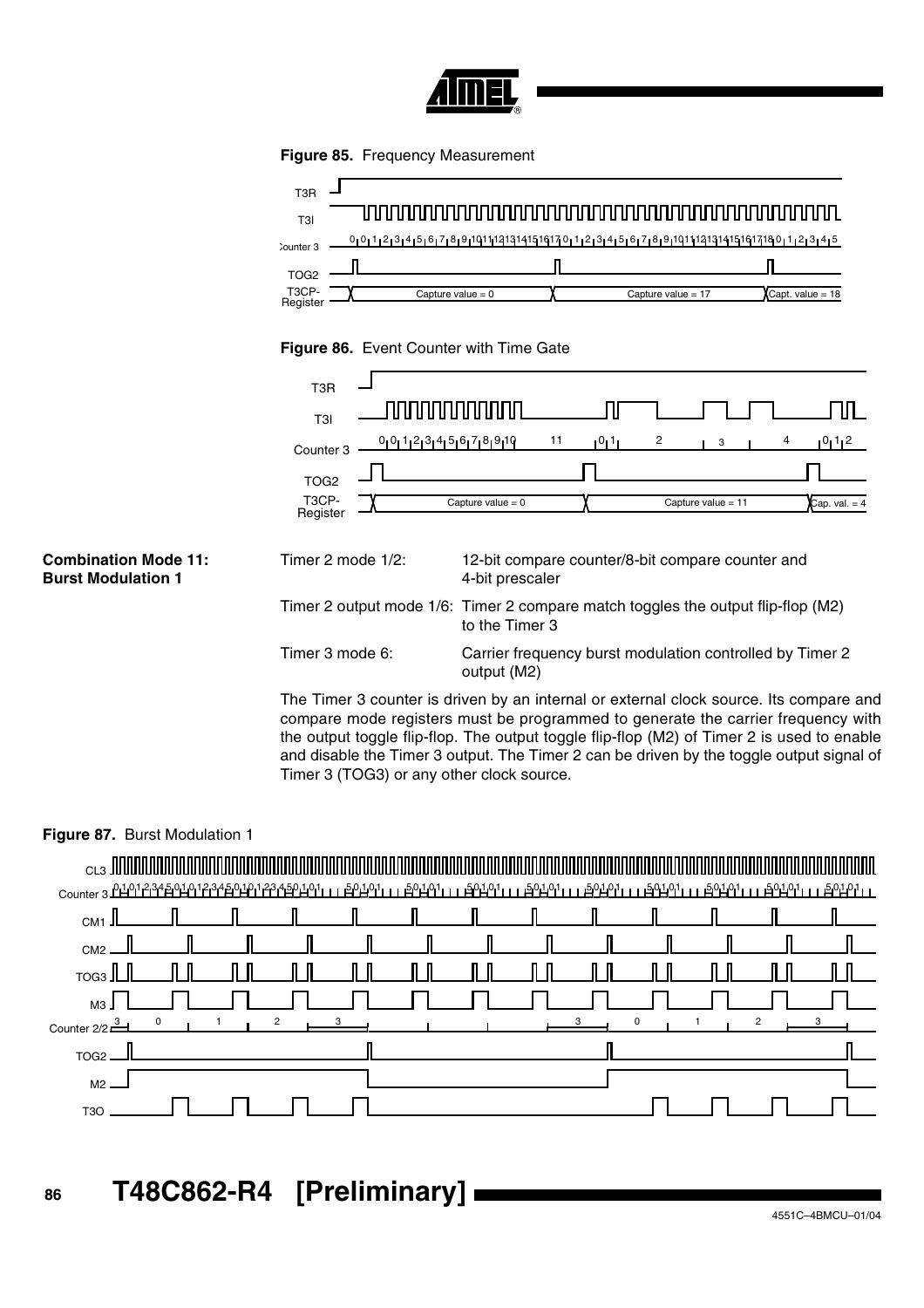## **Combination Mode Timer 2, Timer 3 and SSI**

**Figure 88.** Combination Timer 2, Timer 3 and SSI



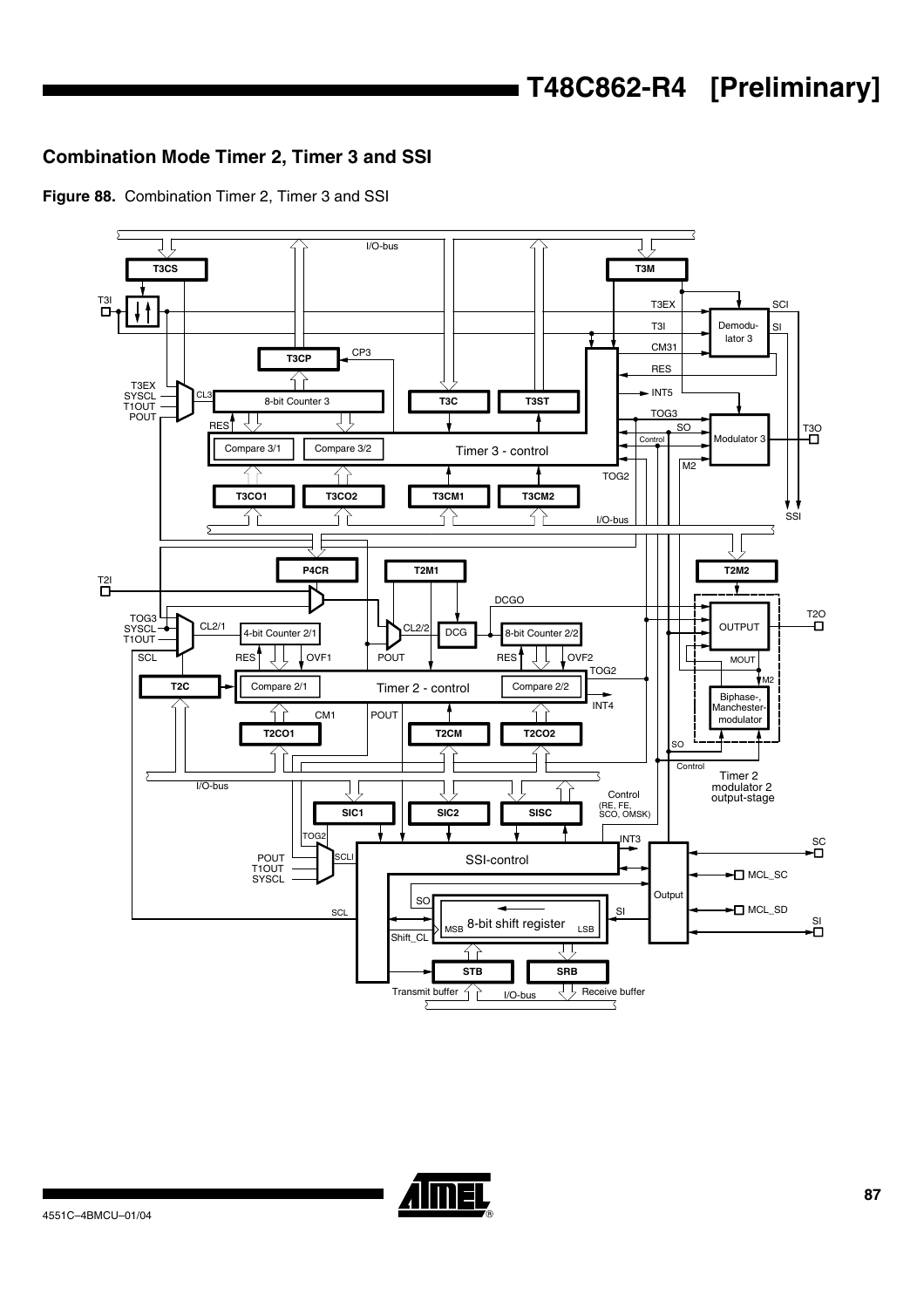

| <b>Combination Mode 12:</b> | SSI mode 1:     | 8-bit shift register internal data output (SO) to the Timer 3                       |
|-----------------------------|-----------------|-------------------------------------------------------------------------------------|
| <b>Burst Modulation 2</b>   |                 | Timer 2 output mode 2: 8-bit compare counter and 4-bit prescaler                    |
|                             |                 | Timer 2 output mode 1/6: Timer 2 compare match toggles (TOG2) to the SSI            |
|                             | Timer 3 mode 7: | Carrier frequency burst modulation controlled by the internal<br>output (SO) of SSI |
|                             |                 |                                                                                     |

The Timer 3 counter is driven by an internal or external clock source. Its compare- and compare mode registers must be programmed to generate the carrier frequency with the output toggle flip-flop (M3). The internal data output (SO) of the SSI is used to enable and disable the Timer 3 output. The SSI can be supplied with the toggle signal of Timer 2.

## **Figure 89.** Burst Modulation 2

| $_{\rm{CLS}}$ , and an anomal distribution of the state $_{\rm{max}}$                                                     |  |                                                                                                                                                                                                                                |                       |                           |     |  |              |
|---------------------------------------------------------------------------------------------------------------------------|--|--------------------------------------------------------------------------------------------------------------------------------------------------------------------------------------------------------------------------------|-----------------------|---------------------------|-----|--|--------------|
| Counter 3 1401234501012345010123450101111 50101111 50101111 50101111 50101111 50101111 50101111 50101111 50101111 5010111 |  |                                                                                                                                                                                                                                |                       |                           |     |  |              |
| $\overline{\text{cm}}$ з1 $\overline{\text{L}}$                                                                           |  |                                                                                                                                                                                                                                |                       | $\blacksquare$            |     |  |              |
| CM32                                                                                                                      |  |                                                                                                                                                                                                                                | $\equiv$ $\mathbb{I}$ |                           |     |  |              |
| $T$ OG3                                                                                                                   |  |                                                                                                                                                                                                                                |                       | $\mathbb{I}$ $\mathbb{I}$ | II. |  |              |
| M <sub>3</sub>                                                                                                            |  |                                                                                                                                                                                                                                |                       |                           |     |  |              |
| Counter 2/2 $\frac{3}{2}$ 0 1 1 2 $\frac{3}{2}$ 1 1 2 $\frac{3}{2}$ 1 1 2 $\frac{3}{2}$                                   |  |                                                                                                                                                                                                                                |                       |                           |     |  | $\mathbf{3}$ |
| $TOG2$ $-$                                                                                                                |  | and the contract of the contract of the contract of the contract of the contract of the contract of the contract of the contract of the contract of the contract of the contract of the contract of the contract of the contra |                       |                           |     |  |              |
| SO <sub>2</sub>                                                                                                           |  |                                                                                                                                                                                                                                |                       |                           |     |  |              |
| T3O                                                                                                                       |  |                                                                                                                                                                                                                                |                       |                           |     |  |              |

**Combination Mode 13: FSK Modulation**

SSI mode 1: 8-bit shift register internal data output (SO) to the Timer 3

Timer 2 output mode 3: 8-bit compare counter and 4-bit prescaler

Timer 2 output mode 1/6: Timer 2 4-bit compare match signal (POUT) to the SSI

Timer 3 mode 8: FSK modulation with shift register data output (SO)

The two compare registers are used to generate two different time intervals. The SSI data output selects which compare register is used for the output frequency generation. A "0" level at the SSI data output enables the compare register 1 and a "1" level enables the compare register 2. The compare- and compare mode registers must be programmed to generate the two frequencies via the output toggle flip-flop. The SSI can be supplied with the toggle signal of Timer 2 or any other clock source. The Timer 3 counter is driven by an internal or external clock source.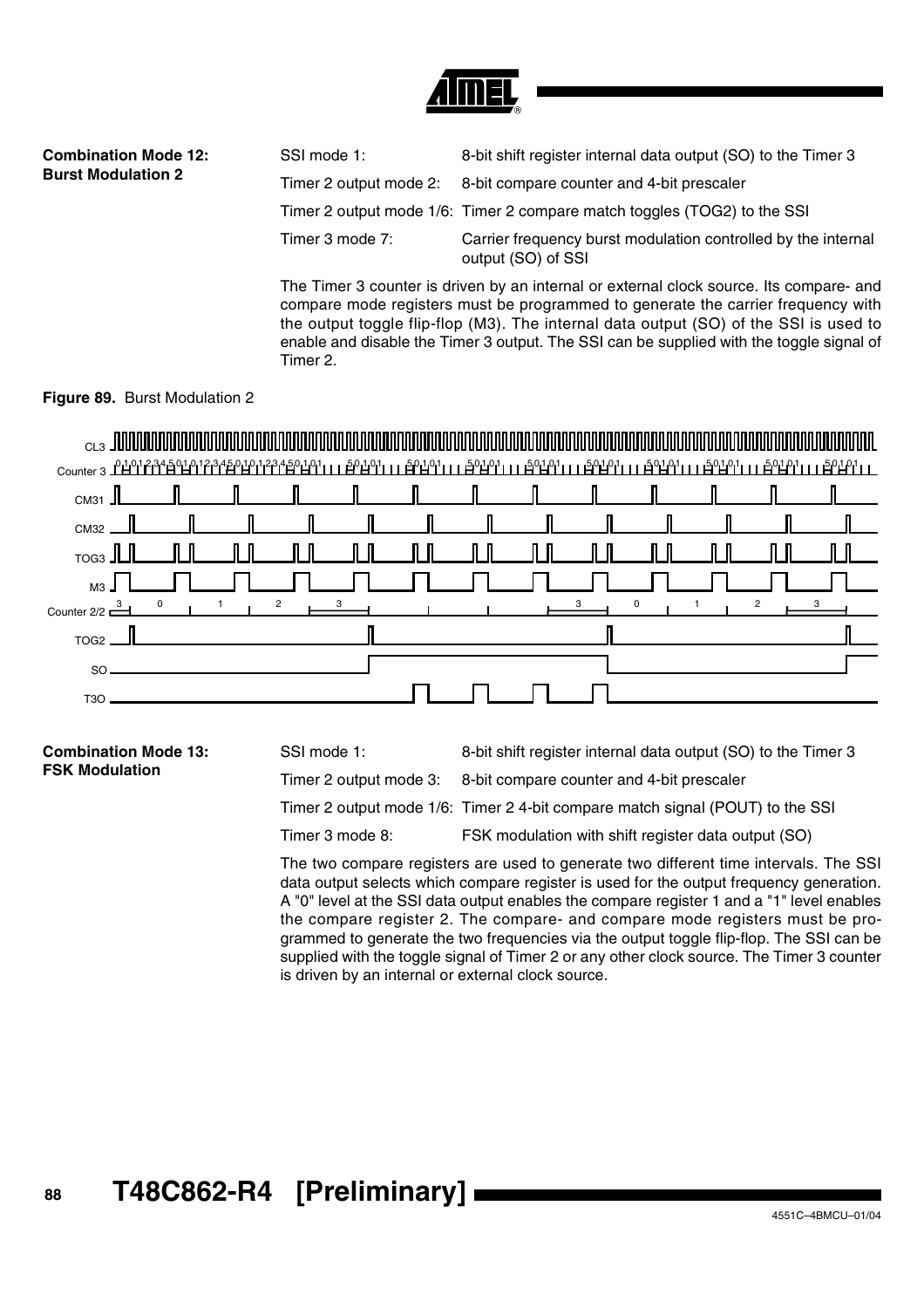

**Data EEPROM** The internal data EEPROM offers 2 pages of 512 bits each. Both pages are organized as  $32 \times 16$ -bit words. The programming voltage as well as the write cycle timing is generated on chip. To be compatible with the ROM parts, two restrictions have to be taken into account:

- To use the same EEPROM page as with the ROM parts the application software has to write the MCL-command "09h" to the EEPROM. This command has no effect for the microcontroller if it is left inside the HEX-file for the ROM version.
- Data handling for read and write is performed using the serial interface MCL.

The page select is performed by either writing "01h" (page 1) or "09h" (page 0) to the EEPROM.





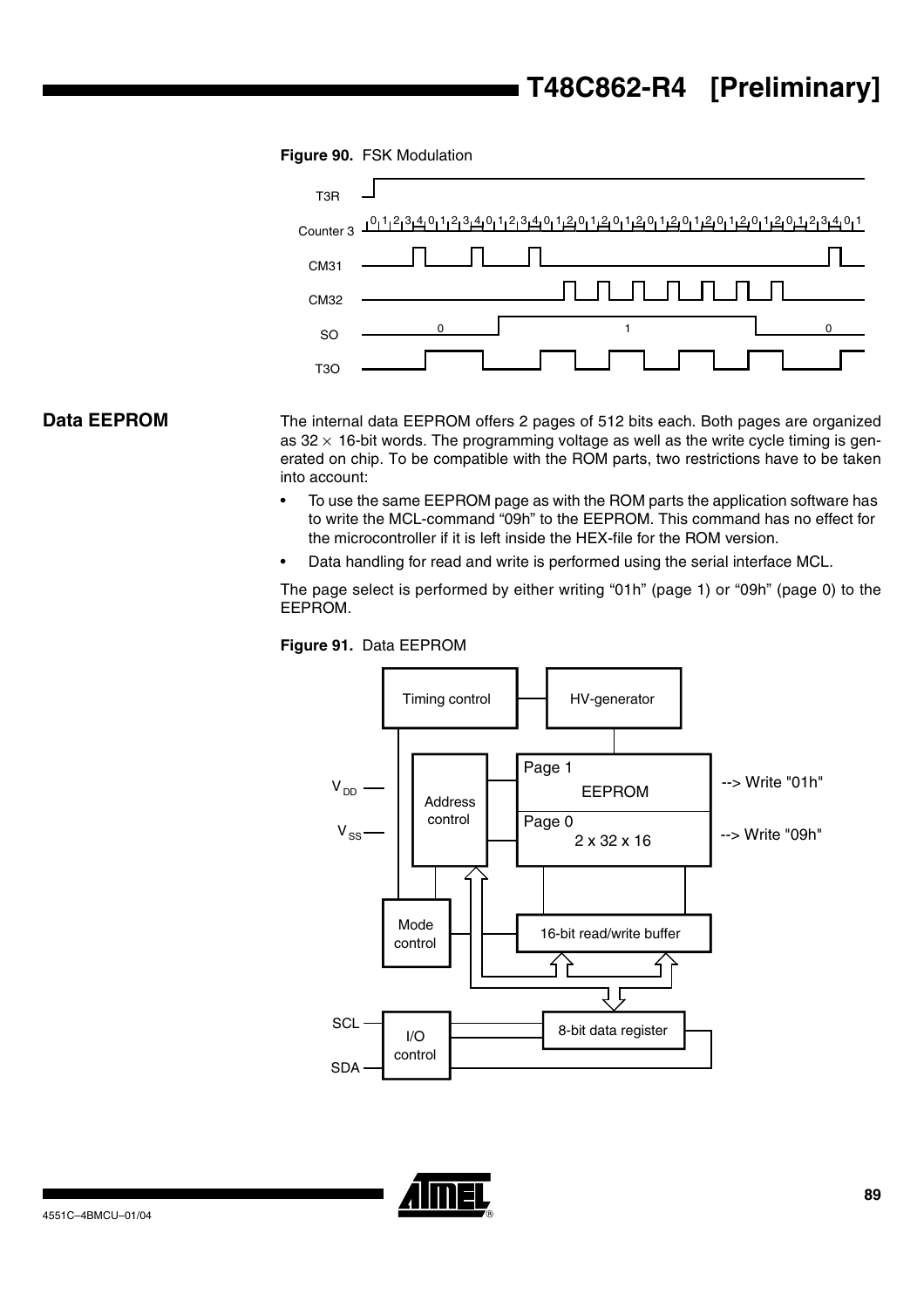

| <b>Serial Interface</b> | The EEPROM uses a two-wire serial interface (TWI) to the microcontroller for read and<br>write accesses to the data. It is considered to be a slave in all these applications. That<br>means, the controller has to be the master that initiates the data transfer and provides<br>the clock for transmit and receive operations.                                  |
|-------------------------|--------------------------------------------------------------------------------------------------------------------------------------------------------------------------------------------------------------------------------------------------------------------------------------------------------------------------------------------------------------------|
|                         | The serial interface is controlled by the microcontroller which generates the serial clock<br>and controls the access via the SCL-line and SDA-line. SCL is used to clock the data<br>into and out of the device. SDA is a bi-directional line that is used to transfer data into<br>and out of the device. The following protocol is used for the data transfers. |
| <b>Serial Protocol</b>  | Data states on the SDA ine changing only while SCL is low.<br>$\bullet$                                                                                                                                                                                                                                                                                            |
|                         | Changes on the SDA line while SCL is high are interpreted as START or STOP<br>٠<br>condition.                                                                                                                                                                                                                                                                      |
|                         |                                                                                                                                                                                                                                                                                                                                                                    |

- A START condition is defined as high to low transition on the SDA line while the SCL-line is high.
- A STOP condition is defined as low to high transition on the SDA line while the SCL line is high.
- Each data transfer must be initialized with a START condition and terminated with a STOP condition. The START condition wakes the device from standby mode and the STOP condition returns the device to standby mode.
- A receiving device generates an acknowledge (A) after the reception of each byte. This requires an additional clock pulse, generated by the master. If the reception was successful the receiving master or slave device pulls down the SDA line during that clock cycle. If an acknowledge is not detected (N) by the interface in transmit mode, it will terminate further data transmissions and go into receive mode. A master device must finish its read operation by a non-acknowledge and then send a stop condition to bring the device into a known state.

## **Figure 92.** MCL Protocol



- Before the START condition and after the STOP condition the device is in standby mode and the SDA line is switched as input with pull-up resistor.
- The control byte that follows the START condition determines the following operation. It consists of the 5-bit row address, 2 mode control bits and the READ/NWRITE bit that is used to control the direction of the following transfer. A "0" defines a write access and a "1" a read access.

# **<sup>90</sup> T48C862-R4 [Preliminary]**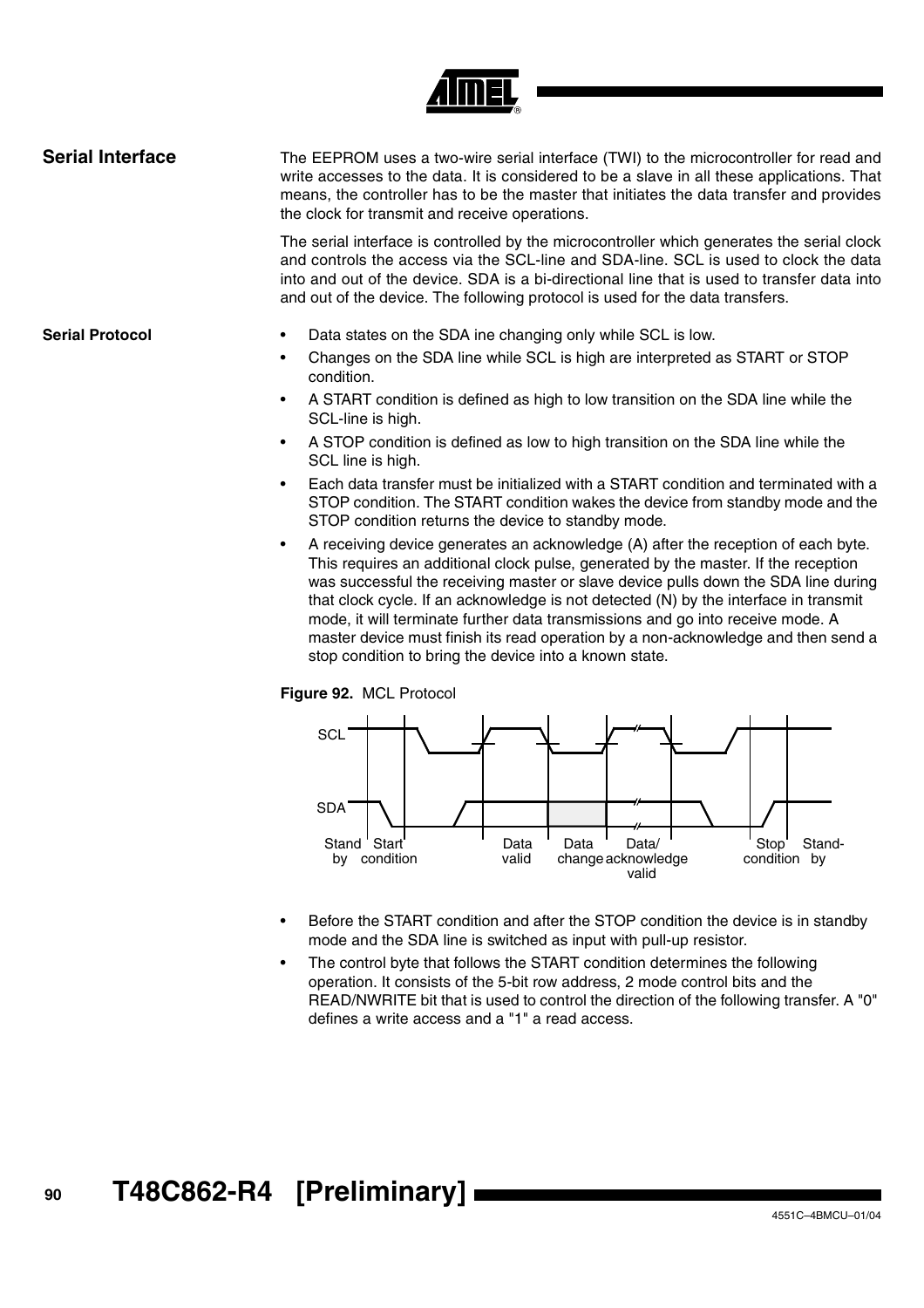## **Control Byte Format**

|                                 |                                                                                      |              |                | <b>EEPROM Address</b> |             |                |                | Mode<br><b>Control Bits</b> | Read/<br><b>NWrite</b> |      |      |                                                                                                                                                                                                                                                                                                                                                                                                                                                                                                                                                                                                                                                                                                                                                                                                                                                                                                                   |
|---------------------------------|--------------------------------------------------------------------------------------|--------------|----------------|-----------------------|-------------|----------------|----------------|-----------------------------|------------------------|------|------|-------------------------------------------------------------------------------------------------------------------------------------------------------------------------------------------------------------------------------------------------------------------------------------------------------------------------------------------------------------------------------------------------------------------------------------------------------------------------------------------------------------------------------------------------------------------------------------------------------------------------------------------------------------------------------------------------------------------------------------------------------------------------------------------------------------------------------------------------------------------------------------------------------------------|
|                                 | Start                                                                                | A4           | A <sub>3</sub> | A2                    | A1          | A <sub>0</sub> | C <sub>1</sub> | CO                          | R/NW                   |      | Ackn |                                                                                                                                                                                                                                                                                                                                                                                                                                                                                                                                                                                                                                                                                                                                                                                                                                                                                                                   |
|                                 | Start                                                                                | Control byte |                | Ackn                  | Data byte   |                | Ackn           | Data byte                   |                        | Ackn | Stop |                                                                                                                                                                                                                                                                                                                                                                                                                                                                                                                                                                                                                                                                                                                                                                                                                                                                                                                   |
| <b>EEPROM</b>                   | the EEPROM.                                                                          |              |                |                       |             |                |                |                             |                        |      |      | The EEPROM has a size of 2 $\times$ 512 bits and is organized as 32 $\times$ 16-bit matrix each. To<br>read and write data to and from the EEPROM the serial interface must be used. The<br>interface supports one and two byte write accesses and one to n-byte read accesses to                                                                                                                                                                                                                                                                                                                                                                                                                                                                                                                                                                                                                                 |
| <b>EEPROM - Operating Modes</b> | transmission of the row addresses.                                                   |              |                |                       |             |                |                |                             |                        |      |      | The operating modes of the EEPROM are defined via the control byte. The control byte<br>contains the row address, the mode control bits and the read/not-write bit that is used to<br>control the direction of the following transfer. A "0" defines a write access and a "1" a<br>read access. The five address bits select one of the 32 rows of the EEPROM memory to<br>be accessed. For all accesses the complete 16-bit word of the selected row is loaded<br>into a buffer. The buffer must be read or overwritten via the serial interface. The two<br>mode control bits C1 and C2 define in which order the accesses to the buffer are per-<br>formed: High byte – low byte or low byte – high byte. The EEPROM also supports<br>autoincrement and autodecrement read operations. After sending the start address with<br>the corresponding mode, consecutive memory cells can be read row by row without |
|                                 | with "1".                                                                            |              |                |                       |             |                |                |                             |                        |      |      | Two special control bytes enable the complete initialization of EEPROM with "0" or                                                                                                                                                                                                                                                                                                                                                                                                                                                                                                                                                                                                                                                                                                                                                                                                                                |
| <b>Write Operations</b>         | cycle.                                                                               |              |                |                       |             |                |                |                             |                        |      |      | The EEPROM permits 8-bit and 16-bit write operations. A write access starts with the<br>START condition followed by a write control byte and one or two data bytes from the<br>master. It is completed via the STOP condition from the master after the acknowledge                                                                                                                                                                                                                                                                                                                                                                                                                                                                                                                                                                                                                                               |
|                                 | (write "ones"). Both cycles together take about 10 ms.                               |              |                |                       |             |                |                |                             |                        |      |      | The programming cycle consists of an erase cycle (write "zeros") and the write cycle                                                                                                                                                                                                                                                                                                                                                                                                                                                                                                                                                                                                                                                                                                                                                                                                                              |
| <b>Acknowledge Polling</b>      | returns an acknowledge and the master can proceed with the next read or write cycle. |              |                |                       |             |                |                |                             |                        |      |      | If the EEPROM is busy with an internal write cycle, all inputs are disabled and the<br>EEPROM will not acknowledge until the write cycle is finished. This can be used to<br>detect the end of the write cycle. The master must perform acknowledge polling by<br>sending a start condition followed by the control byte. If the device is still busy with the<br>write cycle, it will not return an acknowledge and the master has to generate a stop con-<br>dition or perform further acknowledge polling sequences. If the cycle is complete, it                                                                                                                                                                                                                                                                                                                                                              |
| <b>Write One Data Byte</b>      |                                                                                      | Control byte |                | Α                     |             | A              |                |                             |                        |      |      |                                                                                                                                                                                                                                                                                                                                                                                                                                                                                                                                                                                                                                                                                                                                                                                                                                                                                                                   |
| <b>Write Two Data Bytes</b>     | Start                                                                                |              |                |                       | Data byte 1 |                | Stop           |                             |                        |      |      |                                                                                                                                                                                                                                                                                                                                                                                                                                                                                                                                                                                                                                                                                                                                                                                                                                                                                                                   |
|                                 | Start                                                                                | Control byte |                | А                     | Data byte 1 | A              | Data byte 2    | Α                           | Stop                   |      |      |                                                                                                                                                                                                                                                                                                                                                                                                                                                                                                                                                                                                                                                                                                                                                                                                                                                                                                                   |
| <b>Write Control Byte Only</b>  | Start                                                                                | Control byte |                | A                     | Stop        |                |                |                             |                        |      |      |                                                                                                                                                                                                                                                                                                                                                                                                                                                                                                                                                                                                                                                                                                                                                                                                                                                                                                                   |



 $\overline{\phantom{0}}$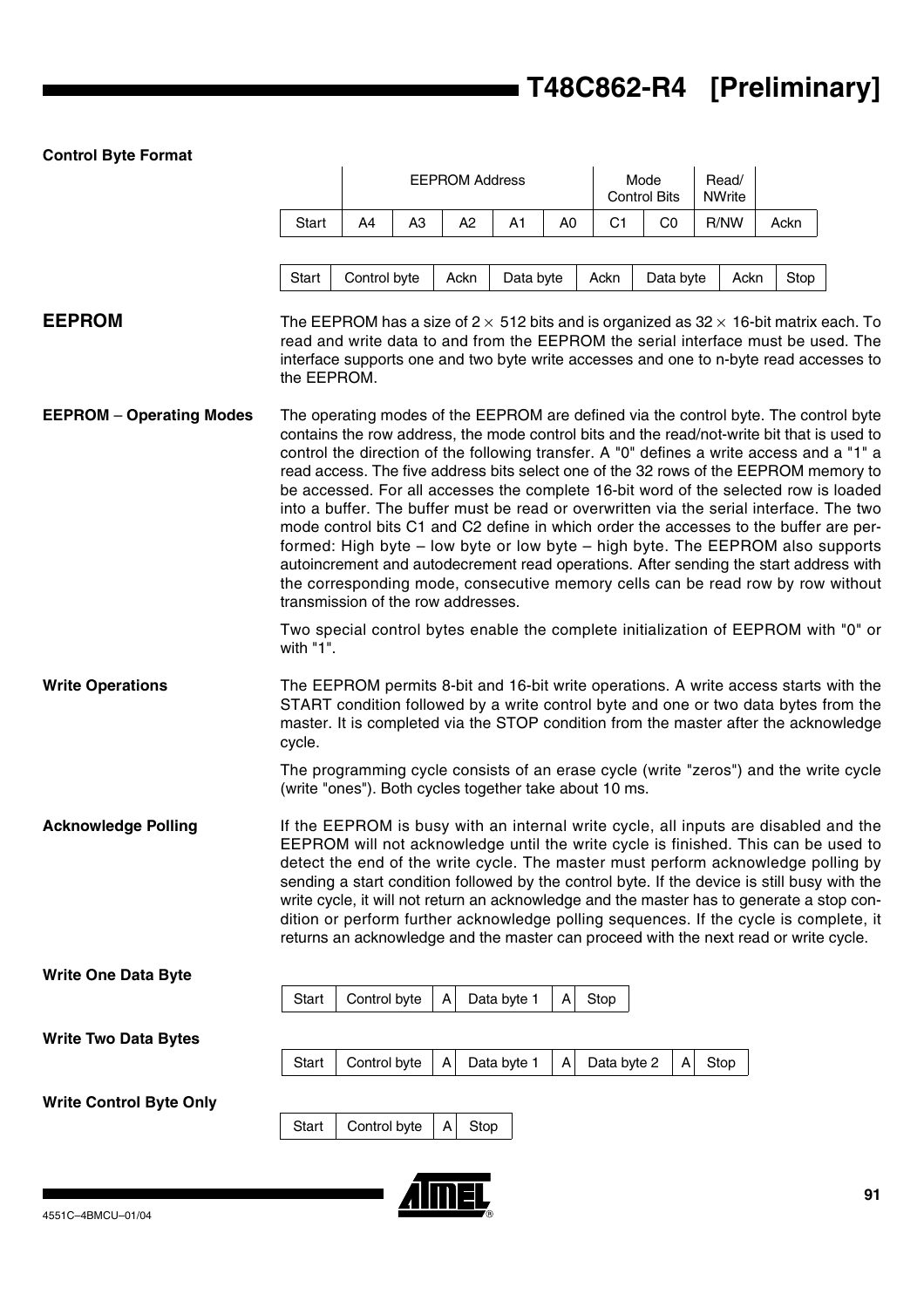

## **Write Control Bytes**

|                       |                |                | <b>LSB</b>  |    |                |    |                |            |
|-----------------------|----------------|----------------|-------------|----|----------------|----|----------------|------------|
| Write low byte first  | A4             | A <sub>3</sub> | A2          | A1 | A <sub>0</sub> | C1 | C <sub>0</sub> | R/NW       |
|                       |                |                | Row address |    |                | 0  | 1              | 0          |
|                       |                |                |             |    |                |    |                |            |
| <b>Byte order</b>     | LB(R)<br>HB(R) |                |             |    |                |    |                |            |
|                       |                |                |             |    |                |    |                |            |
|                       | <b>MSB</b>     |                |             |    |                |    |                | <b>LSB</b> |
| Write high byte first | A4             | A <sub>3</sub> | A2          | A1 | A <sub>0</sub> | C1 | C <sub>0</sub> | R/NW       |
|                       | Row address    |                |             |    |                |    | 0              | 0          |
|                       |                |                |             |    |                |    |                |            |
| <b>Byte order</b>     | HB(R)          |                | LB(R)       |    |                |    |                |            |

A -> acknowledge; HB: high byte; LB: low byte; R: row address

**Read Operations** The EEPROM allows byte-, word- and current address read operations. The read operations are initiated in the same way as write operations. Every read access is initiated by sending the START condition followed by the control byte which contains the address and the read mode. When the device has received a read command, it returns an acknowledge, loads the addressed word into the read/write buffer and sends the selected data byte to the master. The master has to acknowledge the received byte if it wants to proceed the read operation. If two bytes are read out from the buffer the device increments respectively decrements the word address automatically and loads the buffer with the next word. The read mode bits determines if the low or high byte is read first from the buffer and if the word address is incremented or decremented for the next read access. If the memory address limit is reached, the data word address will roll over and the sequential read will continue. The master can terminate the read operation after every byte by not responding with an acknowledge (N) and by issuing a stop condition.

## **Read One Data Byte**

**Read Two Data Bytes**

Start | Control byte  $|A|$  Data byte 1  $|A|$  Data byte 2  $|N|$  Stop

#### **Read n Data Bytes**

|  |  | Start   Control byte   A   Data byte 1   A   Data byte 2   A   $-$   Data byte n   N   Stop |  |  |  |  |  |  |  |  |  |
|--|--|---------------------------------------------------------------------------------------------|--|--|--|--|--|--|--|--|--|
|--|--|---------------------------------------------------------------------------------------------|--|--|--|--|--|--|--|--|--|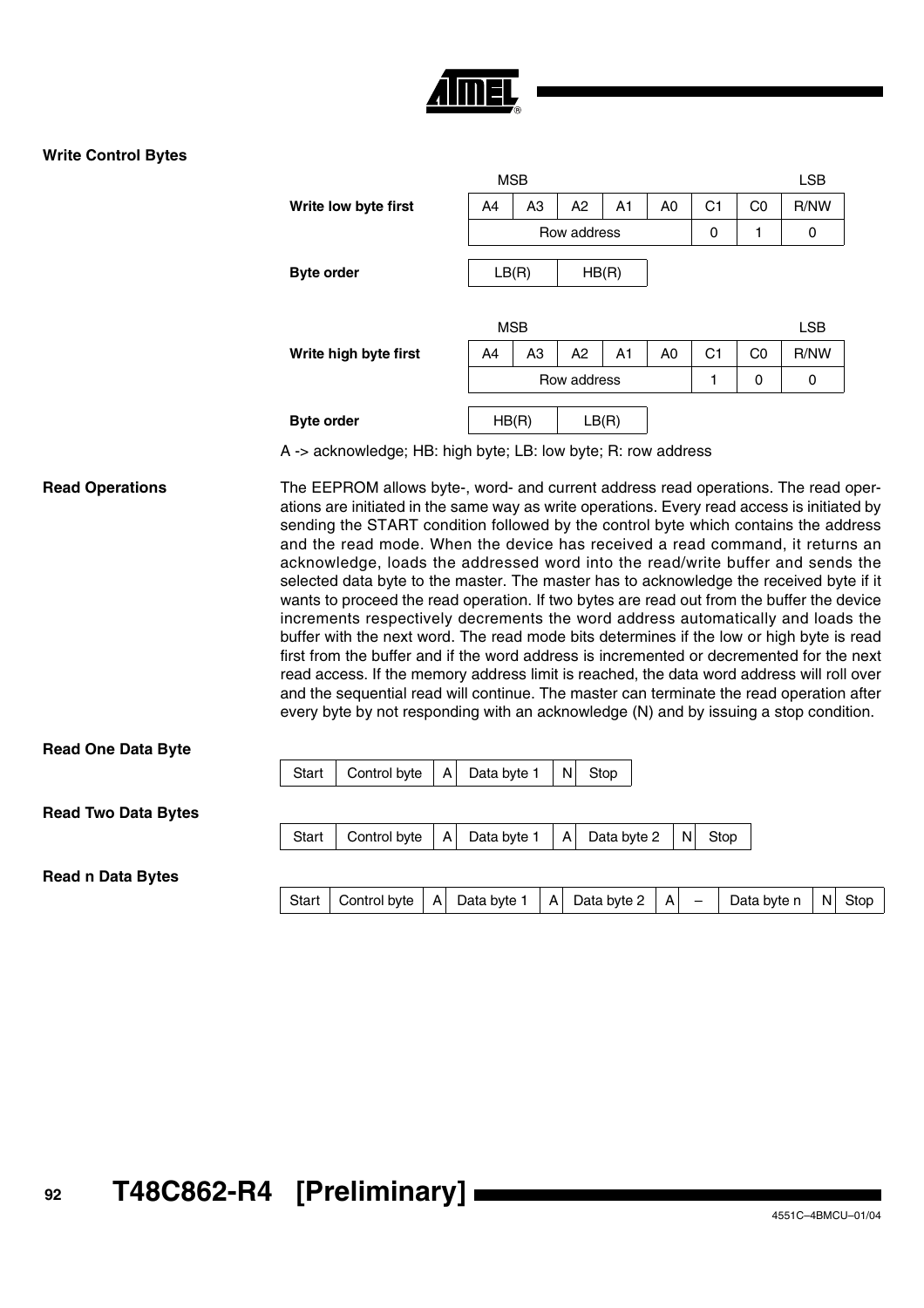## **Read Control Bytes**

|                                                                                |       |       |             | <b>MSB</b>     |             |                                  |  |                |                                  |           | <b>LSB</b> |
|--------------------------------------------------------------------------------|-------|-------|-------------|----------------|-------------|----------------------------------|--|----------------|----------------------------------|-----------|------------|
| Read low byte first,<br>address increment                                      |       |       | A4          | A <sub>3</sub> | A2          | A <sub>1</sub><br>A <sub>0</sub> |  | C <sub>1</sub> |                                  | C0        | R/NW       |
|                                                                                |       |       | Row address |                |             |                                  |  |                | 1<br>0                           |           | 1          |
|                                                                                |       |       |             |                |             |                                  |  |                |                                  |           |            |
| <b>Byte order</b>                                                              | LB(R) | HB(R) |             | $LB(R+1)$      |             | $HB(R+1)$                        |  |                |                                  | $LB(R+n)$ | $HB(R+n)$  |
|                                                                                |       |       |             |                |             |                                  |  |                |                                  |           |            |
|                                                                                |       |       |             | <b>MSB</b>     |             |                                  |  |                |                                  |           | LSB        |
| Read high byte first,<br>address decrement                                     |       |       | A4          | A <sub>3</sub> | A2          | A <sub>1</sub><br>A <sub>0</sub> |  |                | C <sub>1</sub><br>C <sub>0</sub> |           | R/NW       |
|                                                                                |       |       |             |                | Row address |                                  |  |                | 1                                | 0         | 1          |
|                                                                                |       |       |             |                |             |                                  |  |                |                                  |           |            |
| <b>Byte order</b>                                                              | HB(R) | LB(R) |             | $HB(R-1)$      |             | $LB(R-1)$                        |  |                |                                  | $HB(R-n)$ | $LB(R-n)$  |
| A s ooknowledge N s no ooknowledge HD; bigh bute: I D; low bute D; row oddroop |       |       |             |                |             |                                  |  |                |                                  |           |            |

A -> acknowledge, N -> no acknowledge; HB: high byte; LB: low byte, R: row address

## **Initialization the Serial Interface to the EEPROM**

To prevent unexpected behavior of he EEPROM and its interface it is good practice to use an initialization sequence after any reset of the circuit. This is performed by writing:

|--|

to the serial interface. If the EEPROM acknowledges this sequence it is in a defined state. Maybe it is necessary to perform this sequence twice.

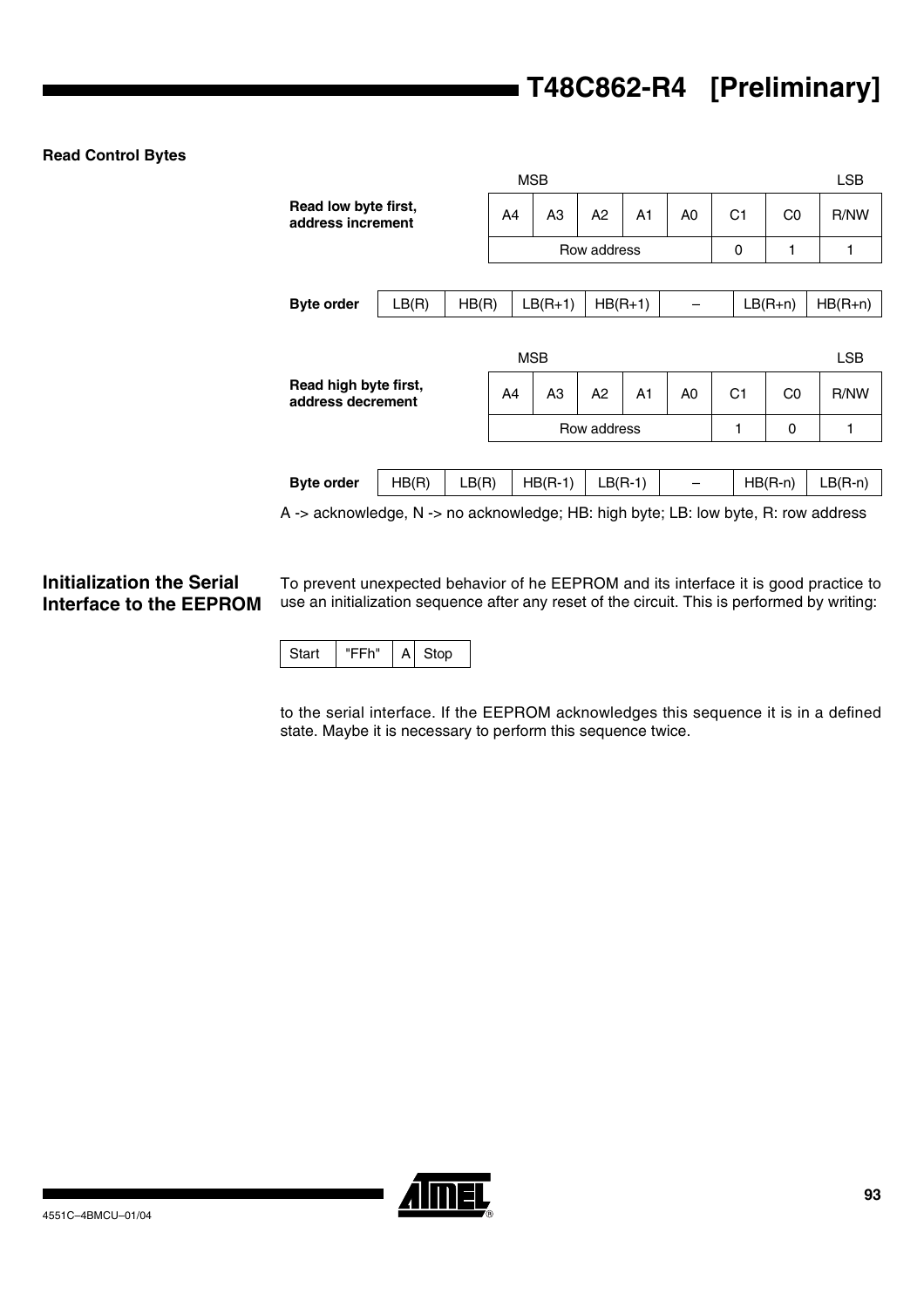

## **Absolute Maximum Ratings: Microcontroller Block**

Stresses beyond those listed under "Absolute Maximum Ratings" may cause permanent damage to the device. This is a stress rating only and functional operation of the device at these or any other conditions beyond those indicated in the operational sections of this specification is not implied. Exposure to absolute maximum rating conditions for extended periods may affect device reliability.

All inputs and outputs are protected against high electrostatic voltages or electric fields. However, precautions to minimize the build-up of electrostatic charges during handling are recommended. Reliability of operation is enhanced if unused inputs are connected to an appropriate logic voltage level (e.g.,  $V_{DD}$ ).

Voltages are given relative to  $V_{SS}$ 

| <b>Parameters</b>                      | Symbol             | Value                                        | Unit         |
|----------------------------------------|--------------------|----------------------------------------------|--------------|
| Supply voltage                         | V <sub>DD</sub>    | $-0.3$ to $+6.5$                             |              |
| Input voltage (on any pin)             | V <sub>IN</sub>    | $V_{SS}$ -0.3 $\leq V_{IN} \leq V_{DD}$ +0.3 |              |
| Output short circuit duration          | <sup>L</sup> short | Indefinite                                   | s            |
| Operating temperature range            | l amb              | $-40$ to $+125$                              | $^{\circ}$ C |
| Storage temperature range              | <sup>l</sup> stg   | $-40$ to $+150$                              | $^{\circ}$ C |
| Soldering temperature ( $t \leq 10$ s) | <sup>I</sup> sld   | 260                                          | $^{\circ}$ C |

## **Thermal Resistance**

| <b>Parameter</b>    | Svmbol            | <b>Value</b>  | Unit |
|---------------------|-------------------|---------------|------|
| l hermal resistance | <sup>1</sup> thJA | $\sim$<br>ن ر | K/W  |

## **DC Operating Characteristics**

 $V_{SS} = 0$  V,  $T_{amb} = -40^{\circ}$  C to  $+125^{\circ}$  C unless otherwise specified.

| <b>Parameters</b>                                                                                      | <b>Test Conditions</b>                                                     | Symbol                 | Min.      | Typ.           | Max.       | Unit           |  |
|--------------------------------------------------------------------------------------------------------|----------------------------------------------------------------------------|------------------------|-----------|----------------|------------|----------------|--|
| <b>Power Supply</b>                                                                                    |                                                                            |                        |           |                |            |                |  |
| Operating voltage at $V_{DD}$                                                                          |                                                                            | $V_{DD}$               | $V_{POR}$ |                | 4.0        | V              |  |
| Active current<br>CPU active                                                                           | $f_{\text{SYSCL}} = 1 \text{ MHz}$<br>$V_{DD} = 1.8 V$<br>$V_{DD} = 3.0 V$ | <b>I</b> <sub>DD</sub> |           | 0.3<br>0.4     | 0.4        | mA<br>mA       |  |
| Power down current<br>(CPU sleep,<br>RC oscillator active,<br>4-MHz quartz oscillator active)          | $f_{\text{SYSCL}} = 1 \text{ MHz}$<br>$V_{DD} = 1.8 V$<br>$V_{DD} = 3.0 V$ | $I_{PD}$               |           | 40<br>70       | 150        | μA<br>μA       |  |
| Sleep current<br>(CPU sleep,<br>32-kHz quartz oscillator active<br>4-MHz quartz oscillator inactive)   | $V_{DD} = 1.8 V$<br>$V_{DD} = 3.0 V$<br>$V_{DD} = 3.0 V$ at 85° C          | <b>I</b> Sleep         |           | 0.4<br>0.6     | 4.3<br>1.5 | μA<br>μA<br>μA |  |
| Sleep current<br>(CPU sleep,<br>32-kHz quartz oscillator inactive<br>4-MHz quartz oscillator inactive) | $V_{DD} = 3.0 V$<br>$V_{DD} = 3.0 V$ at 85°C                               | <b>I</b> Sleep         |           | 0.3            | 3.5<br>1.0 | μA<br>μA       |  |
| Pin capacitance                                                                                        | Any pin to $V_{SS}$                                                        | $C_{L}$                |           | $\overline{7}$ | 10         | pF             |  |

# **<sup>94</sup> T48C862-R4 [Preliminary]**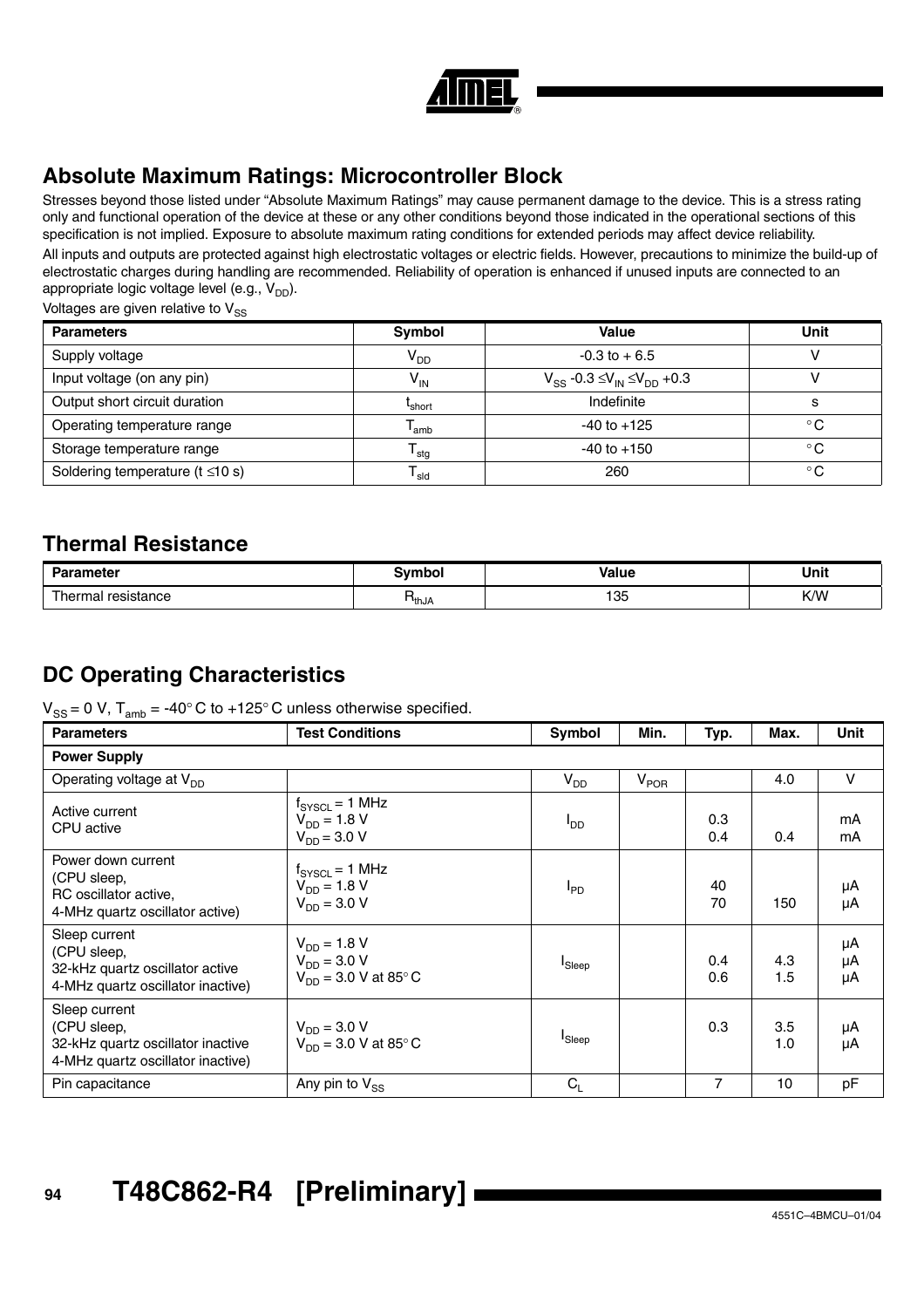## **DC Operating Characteristics (Continued)**

| <b>Parameters</b>                          | <b>Test Conditions</b>                                                   | Symbol                       | Min.                     | Typ.            | Max.                            | Unit          |
|--------------------------------------------|--------------------------------------------------------------------------|------------------------------|--------------------------|-----------------|---------------------------------|---------------|
| <b>Power-on Reset Threshold Voltage</b>    |                                                                          |                              |                          |                 |                                 |               |
| POR threshold voltage                      | $BOT = 1$                                                                | $V_{POR}$                    | 1.54                     | 1.7             | 1.88                            | V             |
| POR threshold voltage                      | $BOT = 0$                                                                | V <sub>POR</sub>             | 1.83                     | 2.0             | 2.20                            | $\mathsf{V}$  |
| POR hysteresis                             |                                                                          | $V_{POR}$                    |                          | 50              |                                 | mV            |
| <b>Voltage Monitor Threshold Voltage</b>   |                                                                          |                              |                          |                 |                                 |               |
| VM high threshold voltage                  | $V_{DD}$ > VM, VMS = 1                                                   | $V_{MThh}$                   |                          | 3.0             | 3.35                            | $\vee$        |
| VM high threshold voltage                  | $V_{DD}$ < VM, VMS = 0                                                   | $\mathsf{V}_{\mathsf{MThh}}$ | 2.77                     | 3.0             |                                 | $\vee$        |
| VM middle threshold voltage                | $V_{DD}$ > VM, VMS = 1                                                   | $\mathsf{V}_{\text{MThm}}$   |                          | 2.6             | 2.9                             | $\vee$        |
| VM middle threshold voltage                | $V_{DD}$ < VM, VMS = 0                                                   | $\mathsf{V}_{\text{MThm}}$   | 2.4                      | 2.6             |                                 | $\vee$        |
| VM low threshold voltage                   | $V_{DD}$ > VM, VMS = 1                                                   | $V_{MThI}$                   |                          | 2.2             | 2.44                            | $\vee$        |
| VM low threshold voltage                   | $V_{DD}$ < VM, VMS = 0                                                   | $V_{MThl}$                   | 2.0                      | 2.2             |                                 | $\mathsf{V}$  |
| <b>External Input Voltage</b>              |                                                                          |                              |                          |                 |                                 |               |
| VMI                                        | $V_{DD} = 3 V$ , VMS = 1                                                 | $\mathsf{V}_{\mathsf{VMI}}$  |                          | 1.3             | 1.44                            | $\vee$        |
| VMI                                        | $V_{DD} = 3 V$ , VMS = 0                                                 | V <sub>VMI</sub>             | 1.18                     | 1.3             |                                 | V             |
| <b>All Bi-directional Ports</b>            |                                                                          |                              |                          |                 |                                 |               |
| Input voltage LOW                          | $V_{DD}$ = 2.0 to 4.0 V                                                  | $V_{IL}$                     | $V_{SS}$                 |                 | $0.2 \times$<br>V <sub>DD</sub> | $\vee$        |
| Input voltage HIGH                         | $V_{DD}$ = 2.0 to 4.0 V                                                  | $V_{\text{IH}}$              | $0.8 \times$<br>$V_{DD}$ |                 | V <sub>DD</sub>                 | $\vee$        |
| Input LOW current<br>(switched pull-up)    | $V_{DD} = 2.0 V,$<br>$V_{DD}$ = 3.0 V, V <sub>IL</sub> = V <sub>SS</sub> | $I_{\rm IL}$                 | -3<br>$-10$              | -8<br>-20       | $-14$<br>$-40$                  | μA<br>$\mu A$ |
| Input HIGH current<br>(switched pull-down) | $V_{DD} = 2.0 V,$<br>$V_{DD}$ = 3.0 V, $V_{IH}$ = $V_{DD}$               | $I_{\rm IH}$                 | 3<br>10                  | 6<br>20         | 14<br>40                        | μA<br>$\mu A$ |
| Input LOW current<br>(static pull-up)      | $V_{DD} = 2.0 V$<br>$V_{DD}$ = 3.0 V, V <sub>IL</sub> = V <sub>SS</sub>  | $I_{\rm IL}$                 | $-30$<br>-80             | $-50$<br>$-160$ | $-98$<br>-320                   | μA<br>μA      |
| Input LOW current<br>(static pull-down)    | $V_{DD} = 2.0 V$<br>$V_{DD}$ = 3.0 V, V <sub>IH</sub> = V <sub>DD</sub>  | $I_{\rm IH}$                 | 20<br>80                 | 50<br>160       | 100<br>320                      | μA<br>μA      |
| Input leakage current                      | $V_{IL} = V_{SS}$                                                        | $I_{\rm IL}$                 |                          |                 | 100                             | nA            |
| Input leakage current                      | $V_{IH} = V_{DD}$                                                        | $I_{\rm IH}$                 |                          |                 | 100                             | nA            |
| Output LOW current                         | $V_{OL} = 0.2 \times V_{DD}$<br>$V_{DD} = 2.0 V$<br>$V_{DD} = 3.0 V$     | $I_{OL}$                     | 0.9<br>3                 | 1.8<br>5        | 3.6<br>8                        | mA<br>mA      |
| Output HIGH current                        | $V_{OH} = 0.8 \times V_{DD}$<br>$V_{DD} = 2.0 V$<br>$V_{DD} = 3.0 V$     | $I_{OH}$                     | $-0.8$<br>$-3$           | $-1.7$<br>$-5$  | $-3.4$<br>-8                    | mA<br>mA      |

 $V_{SS} = 0$  V,  $T_{amb} = -40^{\circ}$  C to  $+125^{\circ}$  C unless otherwise specified.

Note: The pin BP20/NTE has a static pull-up resistor during the reset-phase of the microcontroller

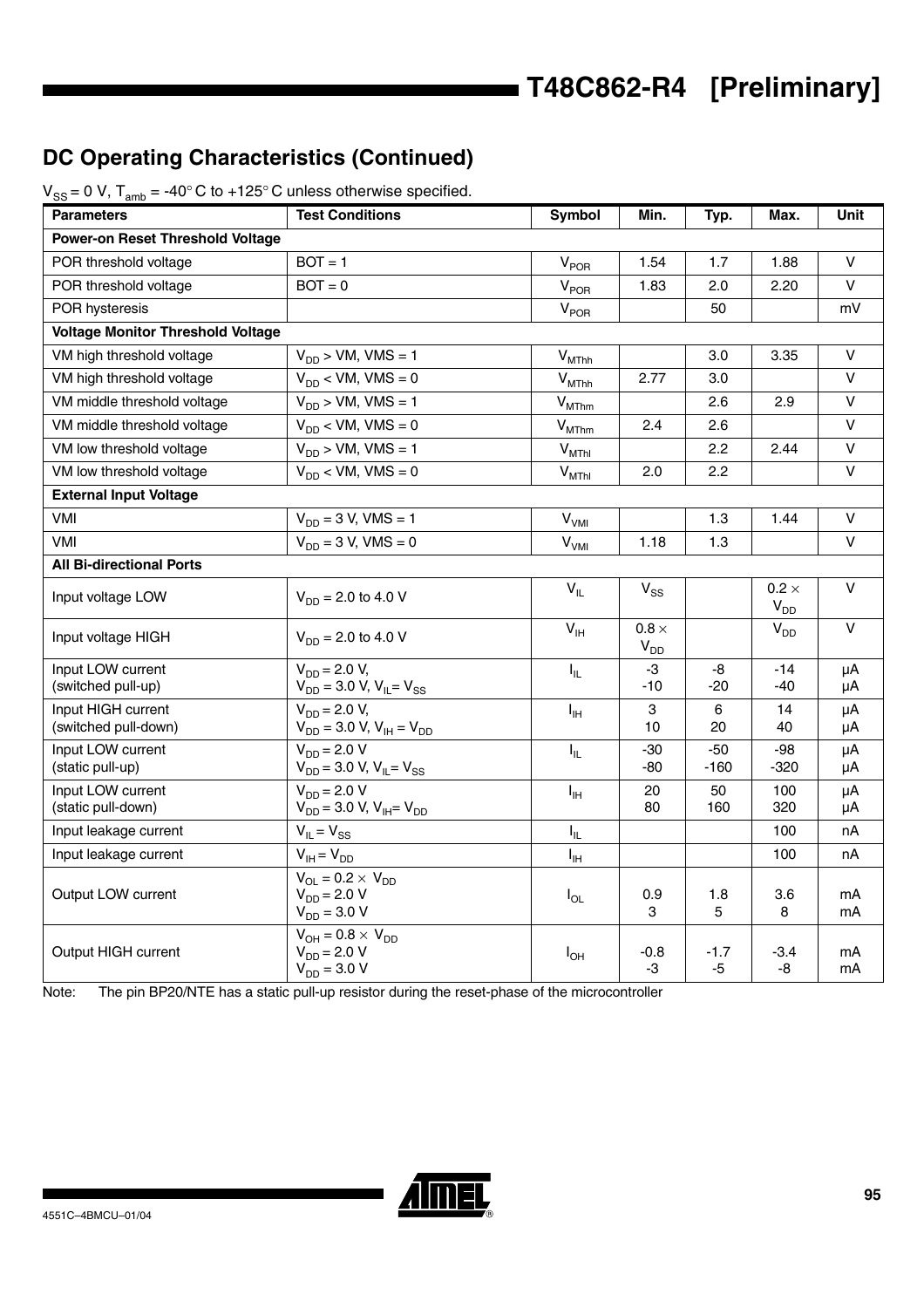

## **AC Characteristics**

Supply voltage  $V_{DD} = 1.8$  to 4.0 V,  $V_{SS} = 0$  V,  $T_{amb} = 25^{\circ}$ C unless otherwise specified.

| <b>Parameters</b>                                                           | ario<br><b>Test Conditions</b>                                 | <b>Symbol</b>           | Min.                 | Typ.                                         | Max.    | Unit       |
|-----------------------------------------------------------------------------|----------------------------------------------------------------|-------------------------|----------------------|----------------------------------------------|---------|------------|
| <b>Operation Cycle Time</b>                                                 |                                                                |                         |                      |                                              |         |            |
|                                                                             | $V_{DD} = 1.8$ to 4.0 V<br>$T_{amb}$ = -40 to +125 $\degree$ C | $t_{\text{SYSCL}}$      | 500                  |                                              | 2000    | ns         |
| System clock cycle                                                          | $V_{DD} = 2.4$ to 4.0 V<br>$T_{amb}$ = -40 to +125° C          | t <sub>SYSCL</sub>      | 250                  |                                              | 2000    | ns         |
| <b>Timer 2 input Timing Pin T2I</b>                                         |                                                                |                         |                      |                                              |         |            |
| Timer 2 input clock                                                         |                                                                | $f_{T2I}$               |                      |                                              | 5       | <b>MHz</b> |
| Timer 2 input LOW time                                                      | Rise/fall time < 10 ns                                         | $t_{T2IL}$              | 100                  |                                              |         | ns         |
| Timer 2 input HIGH time                                                     | Rise/fall time $<$ 10 ns                                       | $t_{T2}$ <sub>IH</sub>  | 100                  |                                              |         | ns         |
| <b>Timer 3 Input Timing Pin T3I</b>                                         |                                                                |                         |                      |                                              |         |            |
| Timer 3 input clock                                                         |                                                                | $f_{T3I}$               |                      |                                              | SYSCL/2 | <b>MHz</b> |
| Timer 3 input LOW time                                                      | Rise/fall time < 10 ns                                         | $t_{\text{T3IL}}$       | $2 t_{\text{SYSCL}}$ |                                              |         | ns         |
| Timer 3 input HIGH time                                                     | Rise/fall time < 10 ns                                         | $t_{T3IH}$              | $2 t_{\text{SYSCL}}$ |                                              |         | ns         |
| <b>Interrupt Request Input Timing</b>                                       |                                                                |                         |                      |                                              |         |            |
| Interrupt request LOW time                                                  | Rise/fall time < 10 ns                                         | $t_{\rm{IRL}}$          | 100                  |                                              |         | ns         |
| Interrupt request HIGH time                                                 | Rise/fall time < 10 ns                                         | $t_{\rm{IRH}}$          | 100                  |                                              |         | ns         |
| <b>External System Clock</b>                                                |                                                                |                         |                      |                                              |         |            |
| EXSCL at OSC1, ECM = EN                                                     | Rise/fall time < 10 ns                                         | $f_{EXSCL}$             | 0.5                  |                                              | 4       | MHz        |
| EXSCL at OSC1, ECM = DI                                                     | Rise/fall time < 10 ns                                         | $f_{EXSCL}$             | 0.02                 |                                              | 4       | <b>MHz</b> |
| Input HIGH time                                                             | Rise/fall time < 10 ns                                         | $t_{\text{IH}}$         | 0.1                  |                                              |         | μs         |
| <b>Reset Timing</b>                                                         |                                                                |                         |                      |                                              |         |            |
| Power-on reset time                                                         | $V_{DD}$ > $V_{POR}$                                           | $t_{\mathsf{POR}}$      |                      | 1.5                                          | 5       | ms         |
| <b>RC Oscillator 1</b>                                                      |                                                                |                         |                      |                                              |         |            |
| Frequency                                                                   |                                                                | $f_{\text{RCOut1}}$     |                      | 3.8                                          |         | MHz        |
| Stability                                                                   | $V_{DD} = 2.0$ to 4.0 V<br>$T_{amb}$ = -40 to +125 $\degree$ C | $\Delta f/f$            |                      |                                              | ±50     | $\%$       |
| RC Oscillator 2 - External Resistor                                         |                                                                |                         |                      |                                              |         |            |
| Frequency                                                                   | $R_{ext} = 180 \text{ k}\Omega$                                | $f_{\text{RCOut2}}$     |                      | $\overline{4}$                               |         | <b>MHz</b> |
| Stability                                                                   | $V_{DD}$ = 2.0 to 4.0 V<br>$T_{amb}$ = -40 to +125 $\degree$ C | $\Delta f/f$            |                      |                                              | ±15     | $\%$       |
| Stabilization time                                                          |                                                                | $t_{\rm S}$             |                      |                                              | 10      | μs         |
| 4-MHz Crystal Oscillator (Operating Range V <sub>DD</sub> = 2.2 V to 4.0 V) |                                                                |                         |                      |                                              |         |            |
| Frequency                                                                   |                                                                | $\mathsf{f}_\mathsf{X}$ |                      | 4                                            |         | <b>MHz</b> |
| Start-up time                                                               |                                                                | $t_{\text{SQ}}$         |                      | 5                                            |         | ms         |
| Stability                                                                   |                                                                | $\Delta f/f$            | $-10$                |                                              | 10      | ppm        |
| Integrated input/output capacitances<br>(configurable)                      | $C_{IN}/C_{OUT}$ programmable                                  | $C_{IN}$<br>$C_{OUT}$   |                      | 0, 2, 5, 7, 10 or 12<br>0, 2, 5, 7, 10 or 12 |         | pF<br>pF   |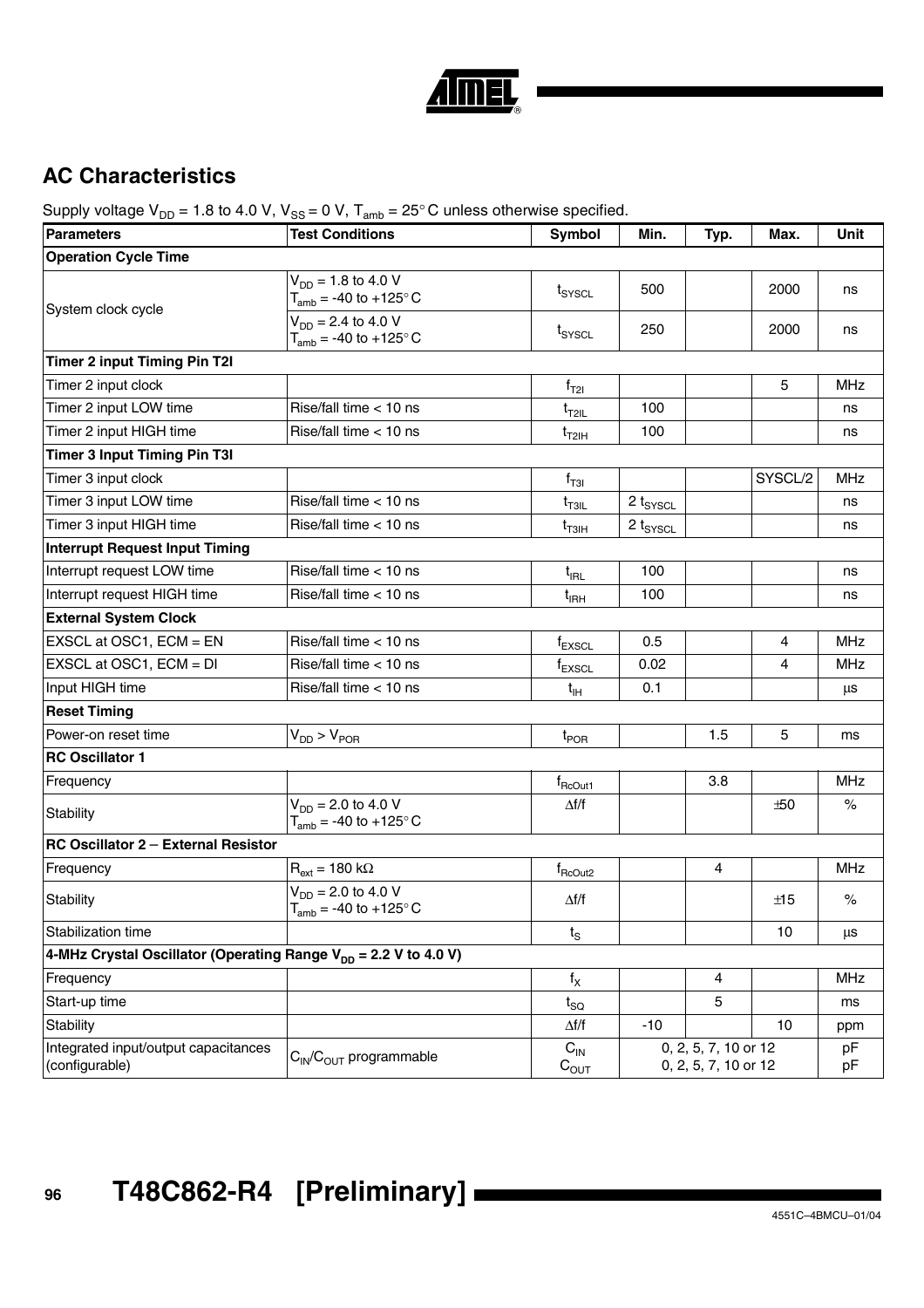## **AC Characteristics (Continued)**

| $ \cdots$ $\cdots$ $\cdots$ , $\cdots$ $\cdots$<br><b>Parameters</b>         | <b>Test Conditions</b>                           | Symbol                             | Min.            | Typ.                                         | Max. | Unit                   |
|------------------------------------------------------------------------------|--------------------------------------------------|------------------------------------|-----------------|----------------------------------------------|------|------------------------|
| 32-kHz Crystal Oscillator (Operating Range V <sub>DD</sub> = 2.0 V to 4.0 V) |                                                  |                                    |                 |                                              |      |                        |
| Frequency                                                                    |                                                  | $f_X$                              |                 | 32.768                                       |      | kHz                    |
| Start-up time                                                                |                                                  | $t_{\rm SQ}$                       |                 | 0.5                                          |      | s                      |
| <b>Stability</b>                                                             |                                                  | $\Delta f/f$                       | $-10$           |                                              | 10   | ppm                    |
| Integrated input/output capacitances<br>(configurable)                       | $C_{IN}/C_{OUT}$ programmable                    | $C_{IN}$<br>$C_{OUT}$              |                 | 0, 2, 5, 7, 10 or 12<br>0, 2, 5, 7, 10 or 12 |      | pF<br>pF               |
| <b>External 32-kHz Crystal Parameters</b>                                    |                                                  |                                    |                 |                                              |      |                        |
| Crystal frequency                                                            |                                                  | $f_X$                              |                 | 32.768                                       |      | kHz                    |
| Serial resistance                                                            |                                                  | <b>RS</b>                          |                 | 30                                           | 50   | $k\Omega$              |
| Static capacitance                                                           |                                                  | C <sub>0</sub>                     |                 | 1.5                                          |      | pF                     |
| Dynamic capacitance                                                          |                                                  | C <sub>1</sub>                     |                 | 3                                            |      | $\mathsf{f}\mathsf{F}$ |
| <b>External 4-MHz Crystal Parameters</b>                                     |                                                  |                                    |                 |                                              |      |                        |
| Crystal frequency                                                            |                                                  | $f_X$                              |                 | 4.0                                          |      | <b>MHz</b>             |
| Serial resistance                                                            |                                                  | <b>RS</b>                          |                 | 40                                           | 150  | W                      |
| Static capacitance                                                           |                                                  | CO                                 |                 | 1.4                                          | 3    | pF                     |
| Dynamic capacitance                                                          |                                                  | C <sub>1</sub>                     |                 | 3                                            |      | fF                     |
| <b>EEPROM</b>                                                                |                                                  |                                    |                 |                                              |      |                        |
| Operating current during erase/write<br>cycle                                |                                                  | $I_{WR}$                           |                 | 600                                          | 1300 | μA                     |
| Endurance                                                                    | Erase-/write cycles<br>$T_{amb} = 125^{\circ} C$ | $E_D$<br>$E_D$                     | 500000<br>10000 | 1000000<br>20000                             |      | Cycles<br>Cycles       |
| Data erase/write cycle time                                                  | For 16-bit access                                | t <sub>DEW</sub>                   |                 | 9                                            | 13   | ms                     |
| Data retention time                                                          | $T_{amb}$ = 125 $\degree$ C                      | $t_{\text{DR}}$<br>$t_{\text{DR}}$ | 100<br>1        |                                              |      | Years<br>Years         |
| Power-up to read operation                                                   |                                                  | t <sub>PUR</sub>                   |                 |                                              | 0.2  | ms                     |
| Power-up to write operation                                                  |                                                  | t <sub>PUW</sub>                   |                 |                                              | 0.2  | ms                     |
| Program EEPROM                                                               | Erase-/write cycles, $T_{amb} = 0$ to 40°C       | $n_{EW}$                           | 100             | 1000                                         |      | Cycles                 |
| <b>Serial Interface</b>                                                      |                                                  |                                    |                 |                                              |      |                        |
| SCL clock frequency                                                          |                                                  | $f_{SC\_MCL}$                      |                 | 100                                          | 500  | kHz                    |

Supply voltage  $V_{\text{DE}} = 1.8$  to 4.0 V,  $V_{\text{DE}} = 0$  V,  $T_{\text{Edd}} = 25^{\circ}$  C unless otherwise specified.

## **Crystal Characteristics**







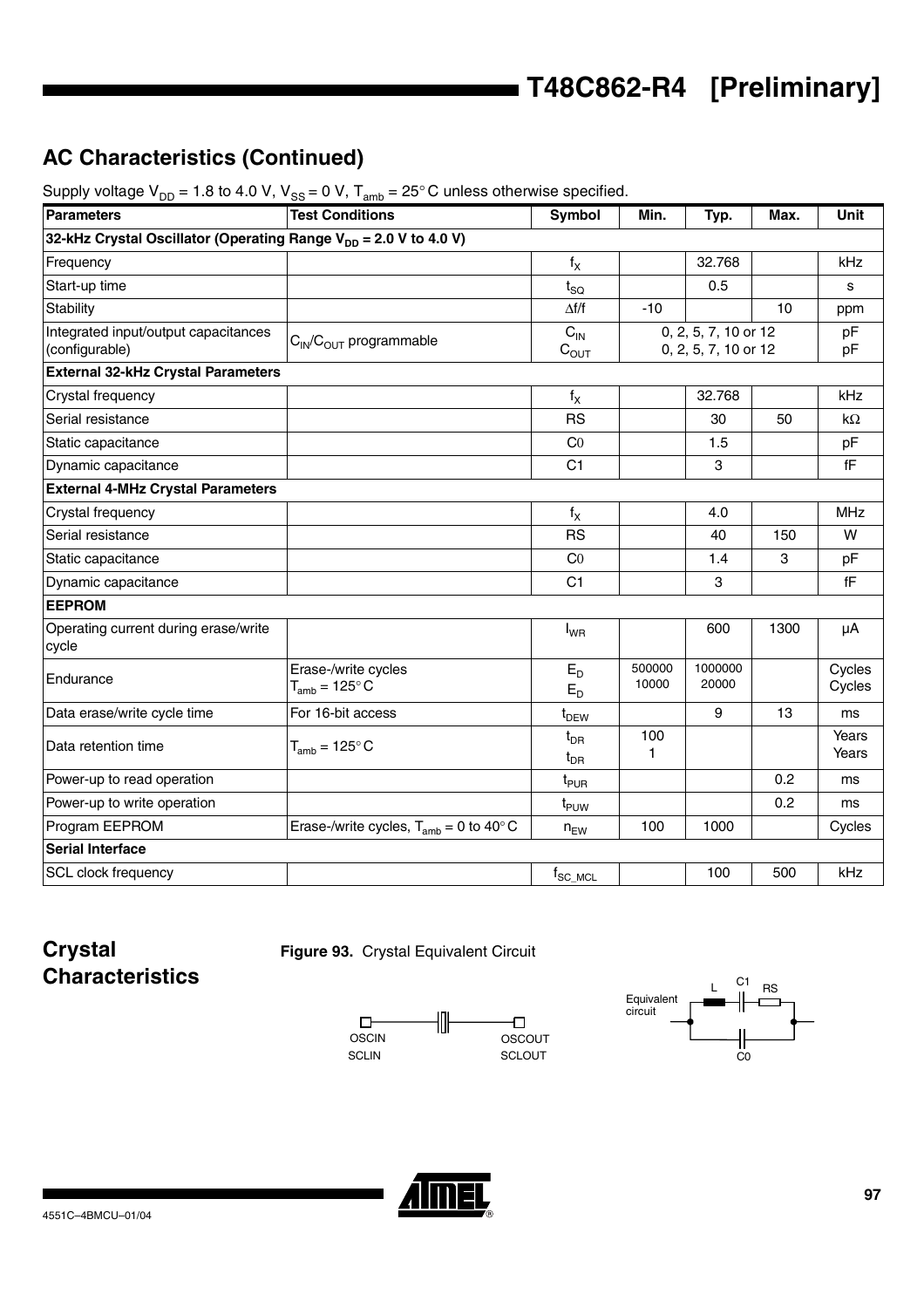

**Emulation** The basic function of emulation is to test and evaluate the customer's program and hardware in real time. This therefore enables the analysis of any timing, hardware or software problem. For emulation purposes, all MARC4 controllers include a special emulation mode. In this mode, the internal CPU core is inactive and the I/O buses are available via Port 0 and Port 1 to allow an external access to the on-chip peripherals. The MARC4 emulator uses this mode to control the peripherals of any MARC4 controller (target chip) and emulates the lost ports for the application.

> The MARC4 emulator can stop and restart a program at specified points during execution, making it possible for the applications engineer to view the memory contents and those of various registers during program execution. The designer also gains the ability to analyze the executed instruction sequences and all the I/O activities.

## **Figure 94.** MARC4 Emulation

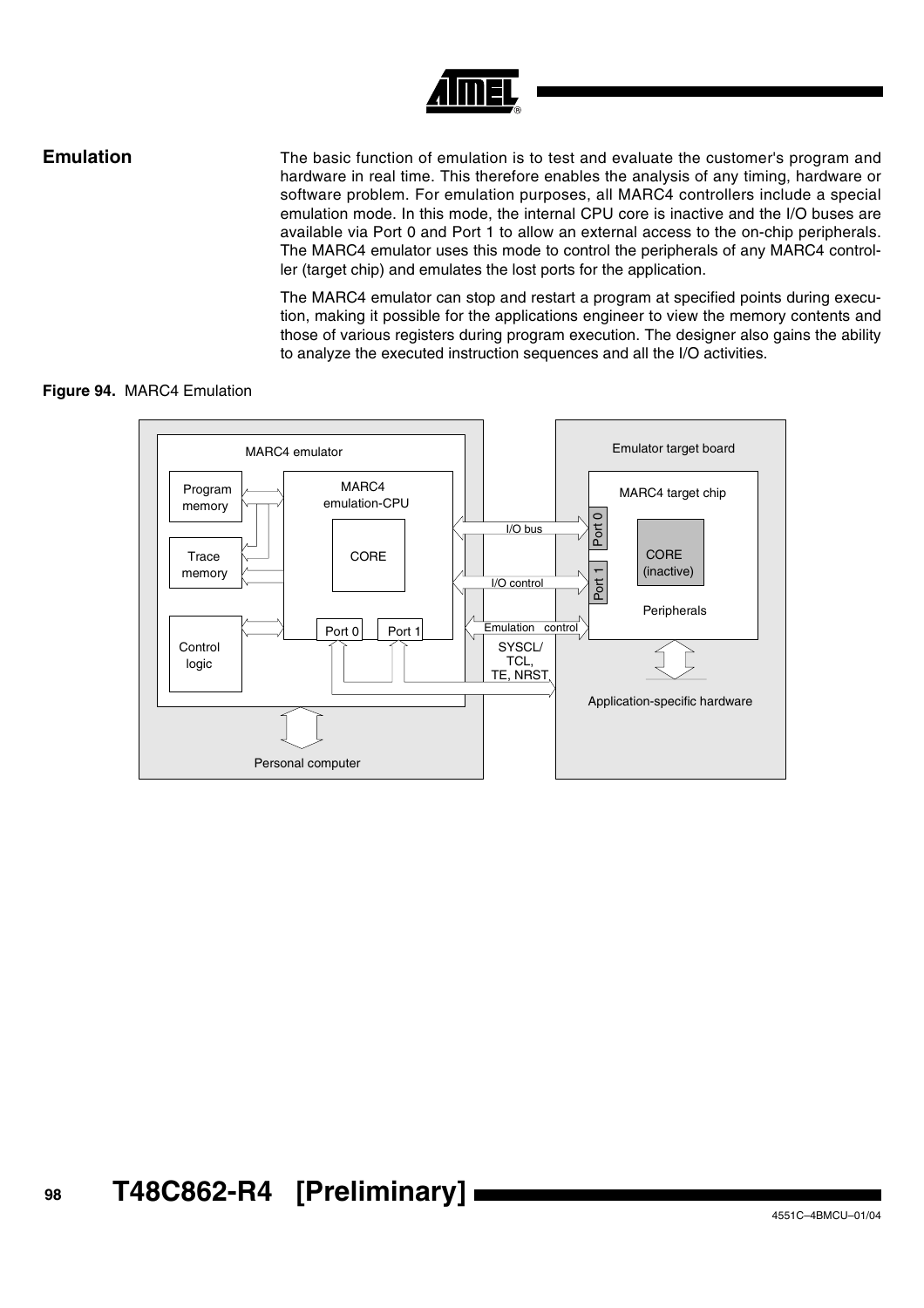## **Option Settings for Ordering**

Please select the option settings from the list below and insert ROM CRC.

|                   | Output                                                                                             | Input                                                                                                           |                                      | Output                                                                                           | Input                                                                                                                                                                                 |
|-------------------|----------------------------------------------------------------------------------------------------|-----------------------------------------------------------------------------------------------------------------|--------------------------------------|--------------------------------------------------------------------------------------------------|---------------------------------------------------------------------------------------------------------------------------------------------------------------------------------------|
| Port 1            |                                                                                                    |                                                                                                                 | Port 5                               |                                                                                                  |                                                                                                                                                                                       |
| <b>BP10</b>       | $\lceil$ $\rceil$<br><b>CMOS</b><br>Open drain [N]<br>-1                                           | Switched pull-up<br>Switched pull-down                                                                          | <b>BP50</b>                          | [ ] CMOS<br>Open drain [N]<br>$\Box$                                                             | Switched pull-up<br>$\Box$<br>Switched pull-do                                                                                                                                        |
| <b>BP13</b>       | Open drain [P]<br>$\Box$<br><b>CMOS</b>                                                            | Static pull-up<br>Static pull-down<br>Switched pull-up                                                          | <b>BP51</b>                          | [ ] Open drain [P]<br><b>CMOS</b><br>$\Box$                                                      | Static pull-up<br>$\Box$<br>Static pull-down<br>Switched pull-up                                                                                                                      |
|                   | $\sqrt{2}$<br>Open drain [N]<br>Open drain [P]<br>$\Box$                                           | Switched pull-down<br>Static pull-up<br>Static pull-down<br>$\lceil$ $\rceil$                                   |                                      | Open drain [N]<br>$\begin{bmatrix} 1 \end{bmatrix}$<br>[ ] Open drain [P]                        | $\Box$<br>$\begin{bmatrix} \end{bmatrix}$<br>Switched pull-do<br>Static pull-up<br>$[\ ]$<br>Static pull-down                                                                         |
| Port <sub>2</sub> |                                                                                                    |                                                                                                                 | <b>BP52</b>                          | <b>CMOS</b><br>$\Box$                                                                            | Switched pull-up<br>$\Box$                                                                                                                                                            |
| <b>BP20</b>       | <b>CMOS</b><br>$\Box$<br>Open drain [N]<br>$\Box$<br>Open drain [P]<br>$\Box$                      | Switched pull-up<br>Switched pull-down<br>Static pull-up<br>$\Box$                                              |                                      | Open drain [N]<br>$\begin{bmatrix} \end{bmatrix}$<br>[ ] Open drain [P]                          | $\begin{bmatrix} \end{bmatrix}$<br>Switched pull-do<br>$\begin{bmatrix} \end{bmatrix}$<br>Static pull-up<br>Static pull-down                                                          |
| <b>BP21</b>       | <b>CMOS</b><br>Open drain [N]<br>Open drain [P]<br>$\begin{bmatrix} 1 \end{bmatrix}$               | Switched pull-up<br>Switched pull-down<br>Static pull-up                                                        | <b>BP53</b>                          | <b>CMOS</b><br>$\Box$<br>Open drain [N]<br>$\begin{bmatrix} \end{bmatrix}$<br>[ ] Open drain [P] | Switched pull-up<br>Switched pull-do<br>$\begin{bmatrix} \end{bmatrix}$<br>Static pull-up<br>$\begin{bmatrix} \end{bmatrix}$<br>Static pull-down<br>$\begin{bmatrix} 1 \end{bmatrix}$ |
|                   |                                                                                                    | Static pull-down                                                                                                | Port 6                               |                                                                                                  |                                                                                                                                                                                       |
| <b>BP22</b>       | <b>CMOS</b><br>Open drain [N]<br>Open drain [P]<br>$\begin{bmatrix} 1 \end{bmatrix}$               | Switched pull-up<br>Switched pull-down<br>Static pull-up                                                        | <b>BP60</b>                          | $[ ]$ CMOS<br>Open drain [N]<br>$\Box$<br>[ ] Open drain [P]                                     | Switched pull-up<br>$\Box$<br>Switched pull-do<br>$\begin{bmatrix} \end{bmatrix}$<br>Static pull-up<br>$[\ ]$                                                                         |
|                   |                                                                                                    | Static pull-down                                                                                                |                                      |                                                                                                  | Static pull-down<br>$[\ ]$                                                                                                                                                            |
| <b>BP23</b>       | <b>CMOS</b><br>Open drain [N]<br>Open drain [P]<br>$\begin{bmatrix} 1 \end{bmatrix}$               | Switched pull-up<br>Switched pull-down<br>Static pull-up<br>Static pull-down<br>$\begin{bmatrix} \end{bmatrix}$ | <b>BP63</b>                          | <b>CMOS</b><br>Open drain [N]<br>$\Box$<br>[ ] Open drain [P]                                    | Switched pull-up<br>$\mathbb{L}$<br>Switched pull-do<br>$\begin{bmatrix} \end{bmatrix}$<br>Static pull-up<br>$[\ ]$<br>Static pull-down                                               |
| Port 4            |                                                                                                    |                                                                                                                 |                                      |                                                                                                  |                                                                                                                                                                                       |
| BP40              | <b>CMOS</b><br>$\Box$<br>Open drain [N]<br>-1<br>$\begin{bmatrix} \end{bmatrix}$<br>Open drain [P] | Switched pull-up<br>Switched pull-down<br>Static pull-up<br>Static pull-down                                    | OSC <sub>1</sub><br>OSC <sub>2</sub> | No integrated capacitance                                                                        | Internal capacitance (0 to 20 pF) [                                                                                                                                                   |
| <b>BP41</b>       | <b>CMOS</b><br>Open drain [N]<br>Open drain [P]<br>$\begin{bmatrix} \end{bmatrix}$                 | Switched pull-up<br>Switched pull-down<br>Static pull-up                                                        |                                      | No integrated capacitance                                                                        | Internal capacitance (0 to 20 pF) [                                                                                                                                                   |
| <b>BP42</b>       | <b>CMOS</b>                                                                                        | Static pull-down<br>Switched pull-up                                                                            | <b>Clock Used</b>                    | [ ] External resistor                                                                            |                                                                                                                                                                                       |
|                   | Open drain [N]<br>$\perp$<br>Open drain [P]<br>$\begin{bmatrix} \end{bmatrix}$                     | Switched pull-down<br>Static pull-up<br>Static pull-down<br>$\begin{bmatrix} \end{bmatrix}$                     |                                      | <b>External clock</b><br>$\perp$<br>[ ] 32-kHz crystal<br>[ ] 4-MHz crystal                      |                                                                                                                                                                                       |
| BP43   [          | <b>CMOS</b><br>-1<br>Open drain [N]<br>$\Box$<br>Open drain [P]<br>$\begin{bmatrix} \end{bmatrix}$ | Switched pull-up<br>L<br>Switched pull-down<br>Static pull-up<br>-1<br>Static pull-down                         |                                      | <b>ECM (External Clock Monitor)</b><br>[ ] Enable<br><b>Disable</b>                              |                                                                                                                                                                                       |

|      | Output                           | Input                               |              | Output         | Input              |
|------|----------------------------------|-------------------------------------|--------------|----------------|--------------------|
|      |                                  |                                     | Port 5       |                |                    |
| BP10 | <b>CMOS</b><br>$\lceil$ $\rceil$ | Switched pull-up                    | BP50 [ ]     | <b>CMOS</b>    | Switched pull-up   |
|      | Open drain [N]<br>- 1            | Switched pull-down                  |              | Open drain [N] | Switched pull-down |
|      | $\lceil$ 1<br>Open drain [P]     | Static pull-up                      |              | Open drain [P] | Static pull-up     |
|      |                                  | Static pull-down                    |              |                | Static pull-down   |
| BP13 | <b>CMOS</b>                      | Switched pull-up                    | <b>BP51</b>  | <b>CMOS</b>    | Switched pull-up   |
|      | Open drain [N]                   | Switched pull-down                  |              | Open drain [N] | Switched pull-down |
|      | Open drain [P]<br>ſΙ             | Static pull-up                      |              | Open drain [P] | Static pull-up     |
|      |                                  | Static pull-down                    |              |                | Static pull-down   |
|      |                                  |                                     | <b>BP52</b>  | <b>CMOS</b>    | Switched pull-up   |
| BP20 | <b>CMOS</b>                      | Switched pull-up                    |              | Open drain [N] | Switched pull-down |
|      | Open drain [N]                   | Switched pull-down                  |              | Open drain [P] | Static pull-up     |
|      | Open drain [P]<br>ſΙ             | Static pull-up<br>$\Box$            |              |                | Static pull-down   |
|      |                                  |                                     | <b>BP53</b>  | <b>CMOS</b>    | Switched pull-up   |
| BP21 | <b>CMOS</b>                      | Switched pull-up                    |              | Open drain [N] | Switched pull-down |
|      | Open drain [N]                   | Switched pull-down                  |              | Open drain [P] | Static pull-up     |
|      | Open drain [P]                   | Static pull-up<br>$\lceil$ $\rceil$ |              |                | Static pull-down   |
|      |                                  | Static pull-down                    | Port 6       |                |                    |
| BP22 | <b>CMOS</b>                      | Switched pull-up                    | $BP60$   [ ] | CMOS           | Switched pull-up   |
|      | Open drain [N]                   | Switched pull-down                  |              | Open drain [N] | Switched pull-down |
|      | Open drain [P]                   | Static pull-up<br>$\Box$            |              | Open drain [P] | Static pull-up     |
|      |                                  | Static pull-down                    |              |                | Static pull-down   |
| BP23 | <b>CMOS</b>                      | Switched pull-up                    | <b>BP63</b>  | <b>CMOS</b>    | Switched pull-up   |
|      | Open drain [N]                   | Switched pull-down                  |              | Open drain [N] | Switched pull-down |
|      | Open drain [P]                   | Static pull-up                      |              | Open drain [P] | Static pull-up     |
|      |                                  | Static pull-down                    |              |                | Static pull-down   |
|      |                                  |                                     |              |                |                    |

| <b>CMOS</b>    | Switched pull-up   | OSC <sub>1</sub>  |                                             |
|----------------|--------------------|-------------------|---------------------------------------------|
| Open drain [N] | Switched pull-down |                   | No integrated capacitance                   |
| Open drain [P] | Static pull-up     |                   | Internal capacitance (0 to 20 pF) [<br>pF   |
|                | Static pull-down   | OSC <sub>2</sub>  |                                             |
| <b>CMOS</b>    | Switched pull-up   |                   | No integrated capacitance                   |
| Open drain [N] | Switched pull-down |                   | Internal capacitance (0 to 20 pF) [<br>.pF] |
| Open drain [P] | Static pull-up     |                   |                                             |
|                | Static pull-down   | <b>Clock Used</b> |                                             |
| <b>CMOS</b>    | Switched pull-up   |                   | <b>External resistor</b>                    |
| Open drain [N] | Switched pull-down |                   | <b>External clock</b>                       |
| Open drain [P] | Static pull-up     |                   | 32-kHz crystal                              |
|                | Static pull-down   |                   | 4-MHz crystal                               |

## **ECM (External Clock Monitor)**  $\begin{bmatrix} \end{bmatrix}$  [ ] Enable

[ ] Disable

## **Please attach this page to the approval form.**

Date: \_\_\_\_\_\_\_\_\_\_\_\_ Signature: \_\_\_\_\_\_\_\_\_\_\_\_\_\_\_\_\_\_\_\_\_\_\_\_\_Company: \_\_\_\_\_\_\_\_\_\_\_\_\_\_\_\_\_\_\_\_\_\_\_\_\_

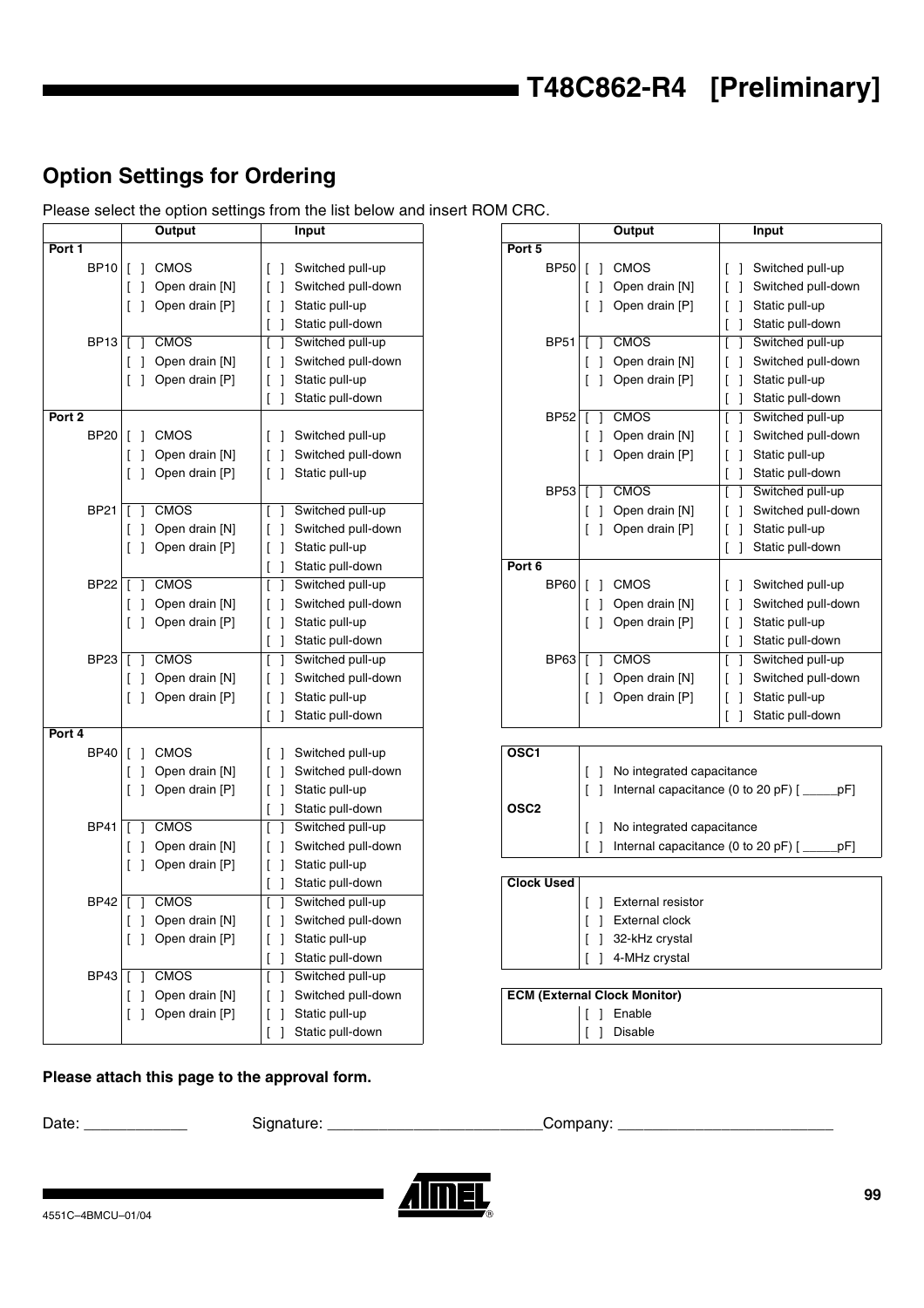## **Ordering Information**

| Extended Type Number <sup>(1)</sup> | <b>Program Memory</b> | Data-EEPROM        | Package           | <b>Delivery</b>  |
|-------------------------------------|-----------------------|--------------------|-------------------|------------------|
| T48C862x-Rf-TNQ                     | 4 kB Flash            | $2 \times 512$ bit | SSO <sub>24</sub> | Taped and reeled |
| T48C862x-Rf-TNS                     | 4 kB Flash            | $2 \times 512$ bit | SSO <sub>24</sub> | Tubes            |

Note:  $1. x =$  Hardware revision

 $f = RF$  frequency range

 $= 3 (315 \text{ MHz})$ 

 $= 4 (433 \text{ MHz})$ 

 $= 8 (868 MHz/915 MHz)$ 

## **Package Information**

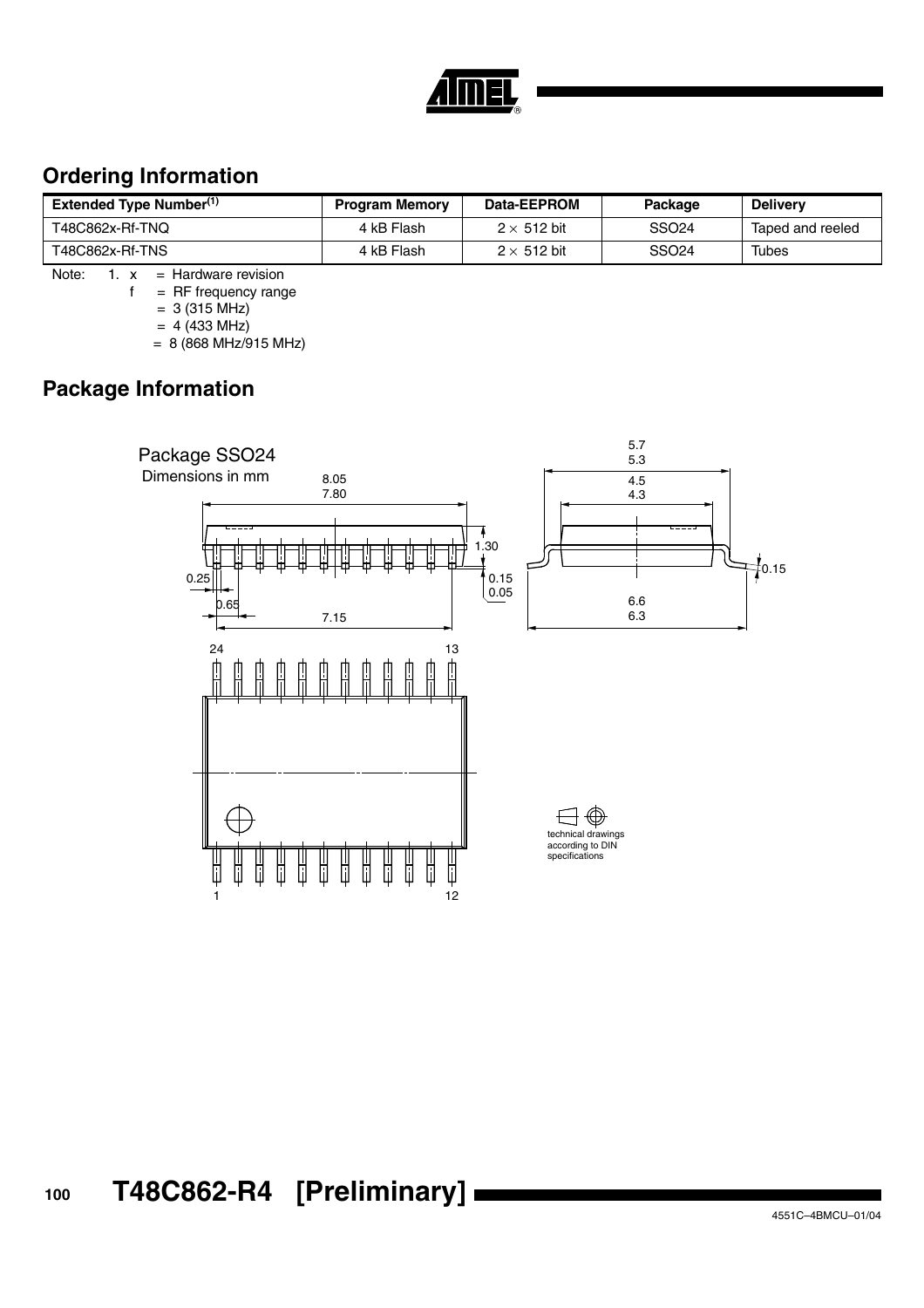| <b>Table of Contents</b> |                                                                 |    |
|--------------------------|-----------------------------------------------------------------|----|
|                          |                                                                 |    |
|                          |                                                                 |    |
|                          |                                                                 |    |
|                          |                                                                 |    |
|                          |                                                                 |    |
|                          |                                                                 |    |
|                          |                                                                 |    |
|                          |                                                                 |    |
|                          |                                                                 |    |
|                          |                                                                 |    |
|                          |                                                                 |    |
|                          |                                                                 |    |
|                          |                                                                 |    |
|                          |                                                                 |    |
|                          |                                                                 |    |
|                          |                                                                 |    |
|                          |                                                                 |    |
|                          |                                                                 |    |
|                          |                                                                 | 11 |
|                          |                                                                 |    |
|                          |                                                                 | 13 |
|                          |                                                                 |    |
|                          |                                                                 |    |
|                          | Differences between T48C862-R4 and ATAR862 Microcontrollers  13 |    |
|                          |                                                                 |    |
|                          |                                                                 |    |
|                          |                                                                 |    |
|                          |                                                                 |    |
|                          |                                                                 |    |
|                          |                                                                 |    |

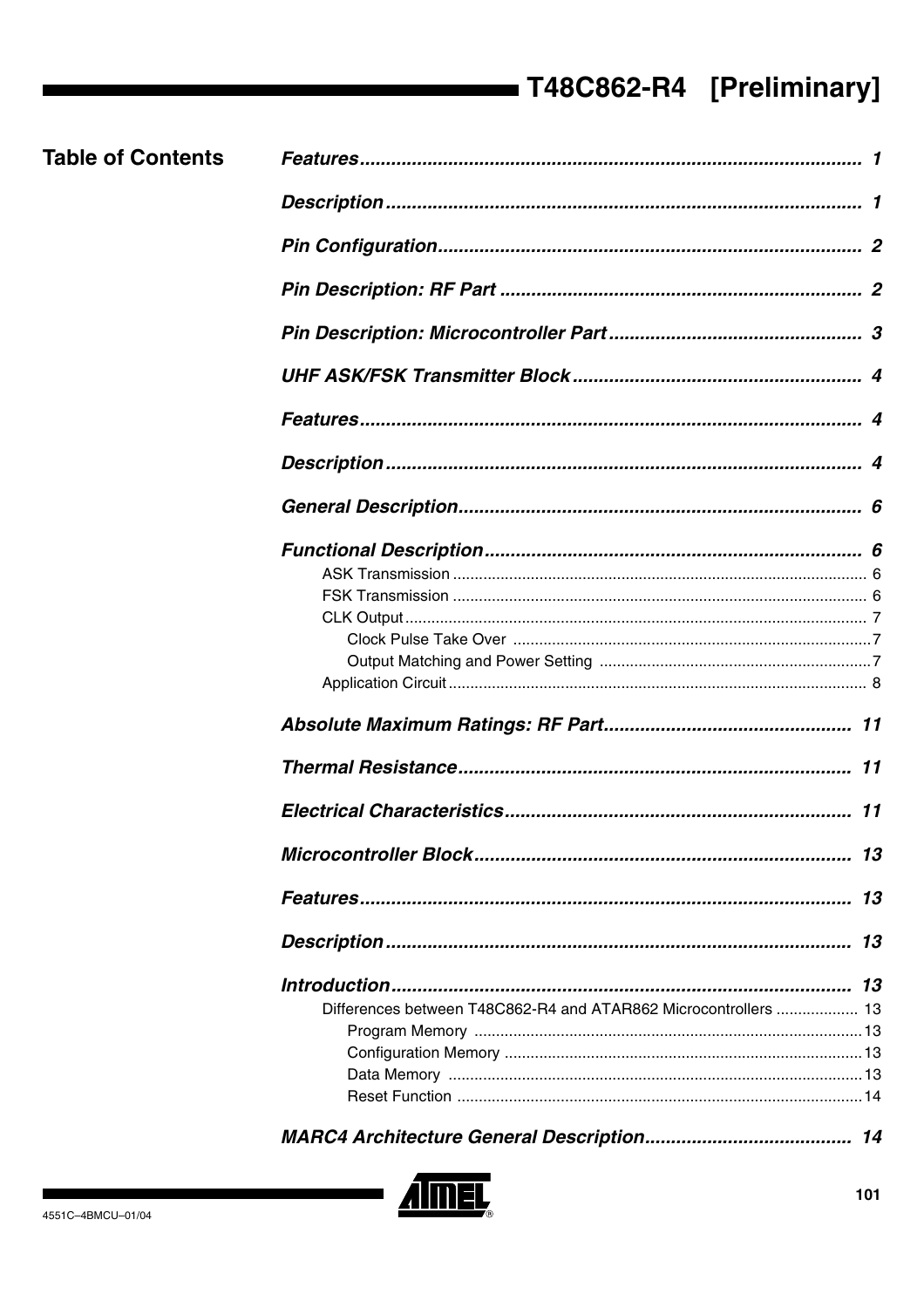

| 24 |
|----|
|    |
|    |
|    |
|    |
|    |
|    |
|    |
|    |
|    |
|    |
|    |
| 29 |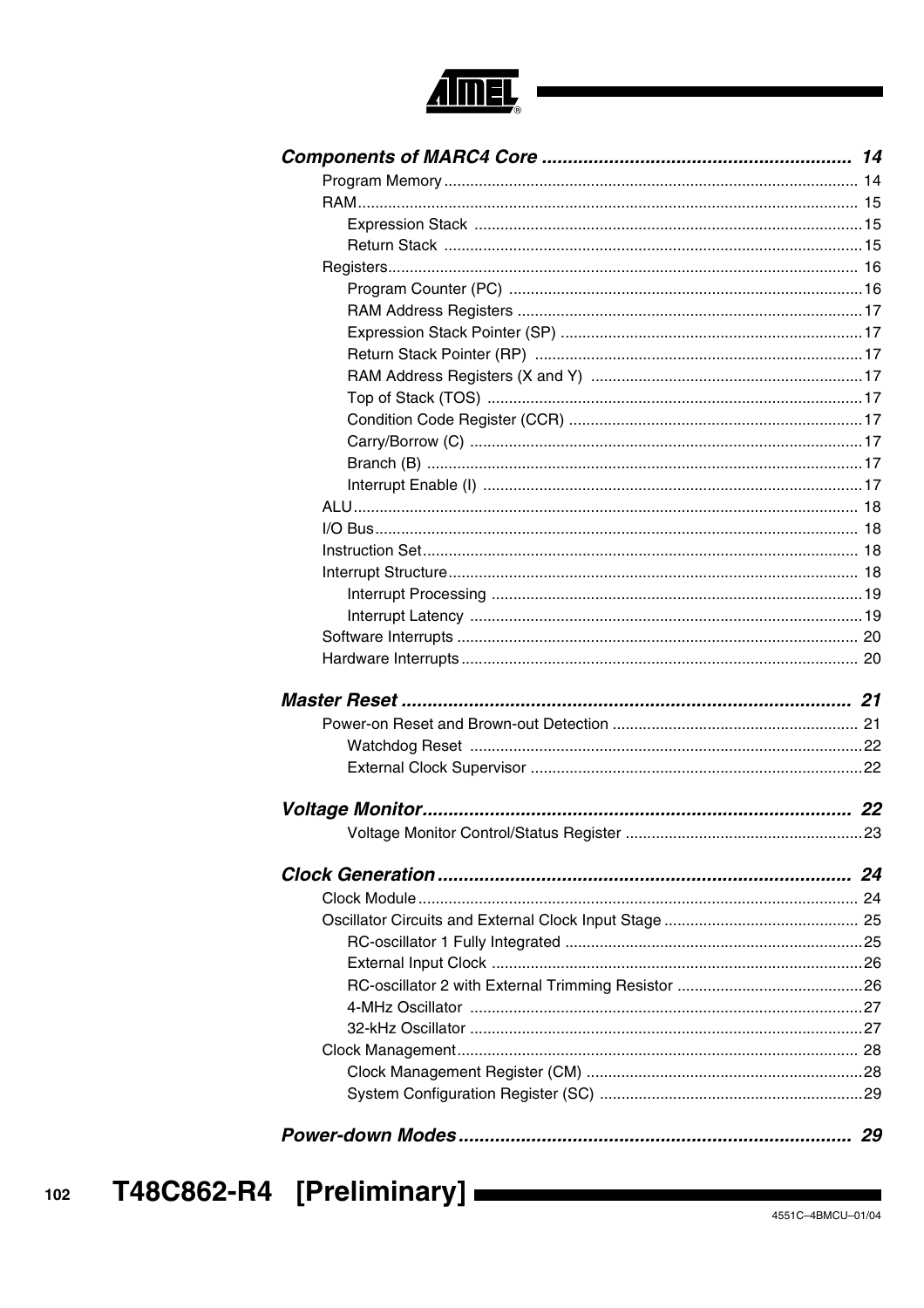| Universal Timer/Counter/ Communication Module (UTCM)  39             |  |
|----------------------------------------------------------------------|--|
|                                                                      |  |
|                                                                      |  |
|                                                                      |  |
|                                                                      |  |
|                                                                      |  |
|                                                                      |  |
|                                                                      |  |
| Mode 2: 8-bit Compare Counter with 4-bit Programmable Prescaler  45  |  |
| Mode 3/4: 8-bit Compare Counter and 4-bit Programmable Prescaler  46 |  |
|                                                                      |  |
|                                                                      |  |
|                                                                      |  |
|                                                                      |  |
|                                                                      |  |
|                                                                      |  |
|                                                                      |  |
|                                                                      |  |
|                                                                      |  |
|                                                                      |  |
|                                                                      |  |
|                                                                      |  |
|                                                                      |  |
|                                                                      |  |
|                                                                      |  |
|                                                                      |  |
|                                                                      |  |
|                                                                      |  |

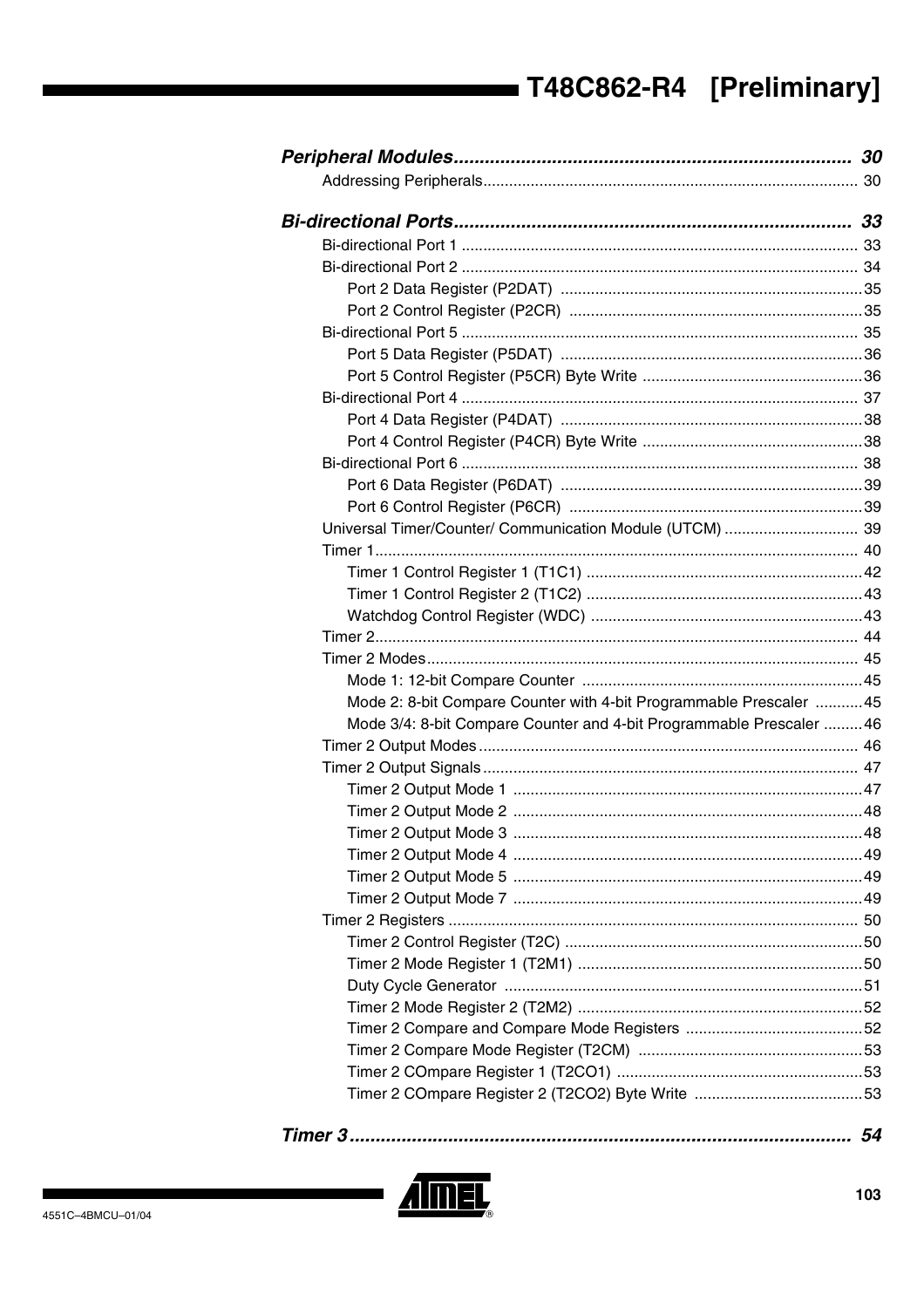

| Timer 3 - Mode 2: Timer/Counter, External Trigger Restart and External                                        |  |
|---------------------------------------------------------------------------------------------------------------|--|
| Timer 3 - Mode 3: Timer/Counter, Internal Trigger Restart and Internal                                        |  |
|                                                                                                               |  |
| Timer 3 - Mode 5: Timer/Counter, External Trigger Restart and External                                        |  |
|                                                                                                               |  |
| Timer 3 - Mode 6: Carrier Frequency Burst Modulation Controlled by<br>Timer 2 Output Toggle Flip-Flop (M2) 58 |  |
| Timer 3 - Mode 7: Carrier Frequency Burst Modulation Controlled by                                            |  |
| Timer 3 - Mode 8: FSK Modulation with Shift Register Data (SO) 59                                             |  |
| Timer 3 - Mode 9: Pulse-width Modulation with the Shift Register 59                                           |  |
| Timer 3 - Mode 10: Manchester Demodulation/Pulse-width Demodulation .60                                       |  |
|                                                                                                               |  |
| Timer 3 - Mode 12: Timer/Counter with External Capture Mode (T3I) 61                                          |  |
| Timer 3 Modulator for Carrier Frequency Burst Modulation  61                                                  |  |
| Timer 3 Demodulator for Biphase, Manchester and Pulse-width-modulated                                         |  |
|                                                                                                               |  |
|                                                                                                               |  |
|                                                                                                               |  |
|                                                                                                               |  |
|                                                                                                               |  |
|                                                                                                               |  |
|                                                                                                               |  |
|                                                                                                               |  |
|                                                                                                               |  |
|                                                                                                               |  |
|                                                                                                               |  |
|                                                                                                               |  |
|                                                                                                               |  |
|                                                                                                               |  |
|                                                                                                               |  |
|                                                                                                               |  |
|                                                                                                               |  |
|                                                                                                               |  |
|                                                                                                               |  |
|                                                                                                               |  |
|                                                                                                               |  |
|                                                                                                               |  |
|                                                                                                               |  |
|                                                                                                               |  |
|                                                                                                               |  |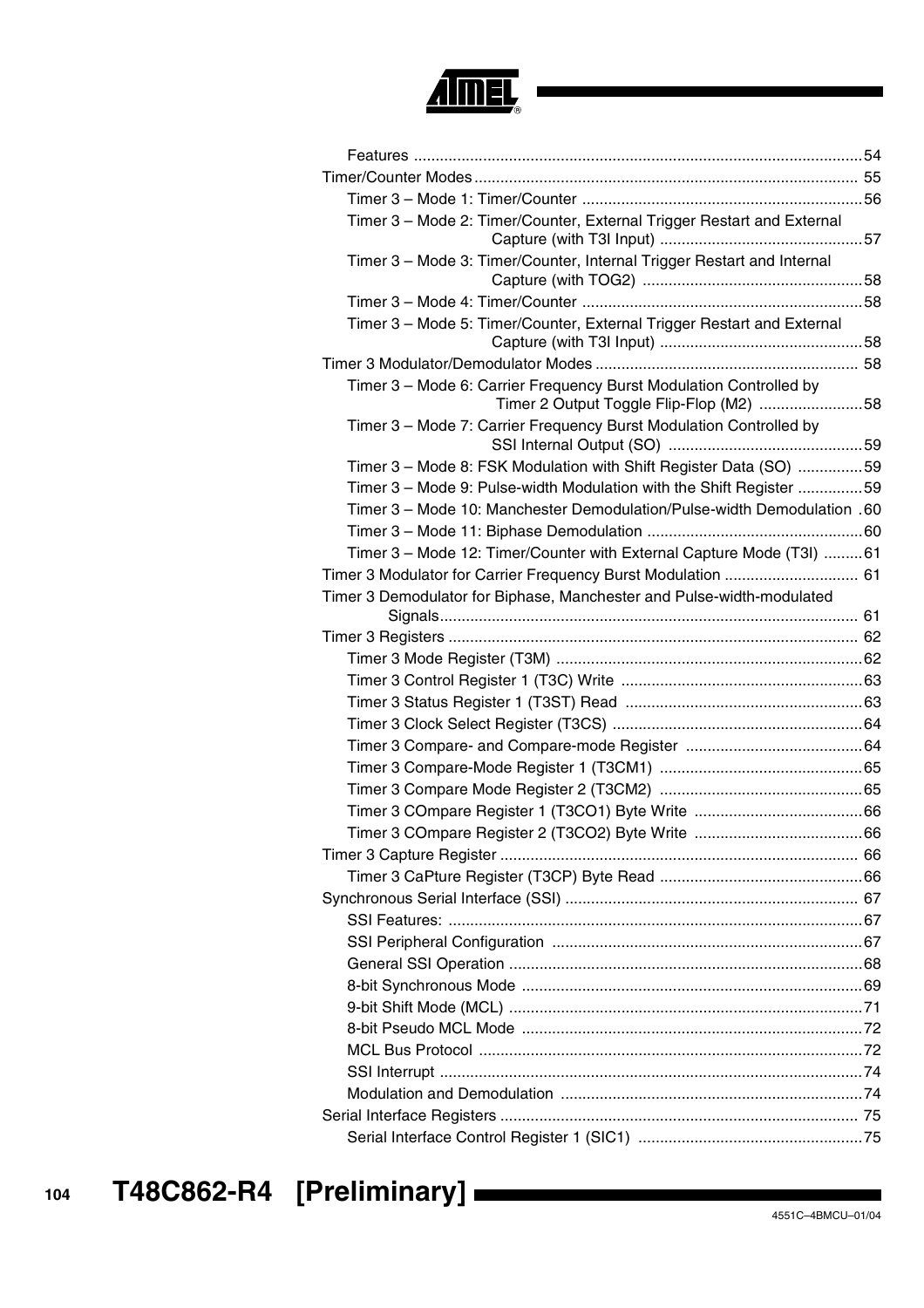| Combination Mode 8: Manchester Demodulation/                     |  |
|------------------------------------------------------------------|--|
|                                                                  |  |
|                                                                  |  |
|                                                                  |  |
| Combination Mode 10: Frequency Measurement or Event Counter with |  |
|                                                                  |  |
|                                                                  |  |
|                                                                  |  |
|                                                                  |  |
|                                                                  |  |
|                                                                  |  |
|                                                                  |  |
|                                                                  |  |
|                                                                  |  |
|                                                                  |  |
|                                                                  |  |
|                                                                  |  |
|                                                                  |  |
|                                                                  |  |
|                                                                  |  |
|                                                                  |  |
|                                                                  |  |
|                                                                  |  |
|                                                                  |  |
|                                                                  |  |
|                                                                  |  |
|                                                                  |  |
|                                                                  |  |

*Absolute Maximum Ratings: Microcontroller Block ....................... 94*

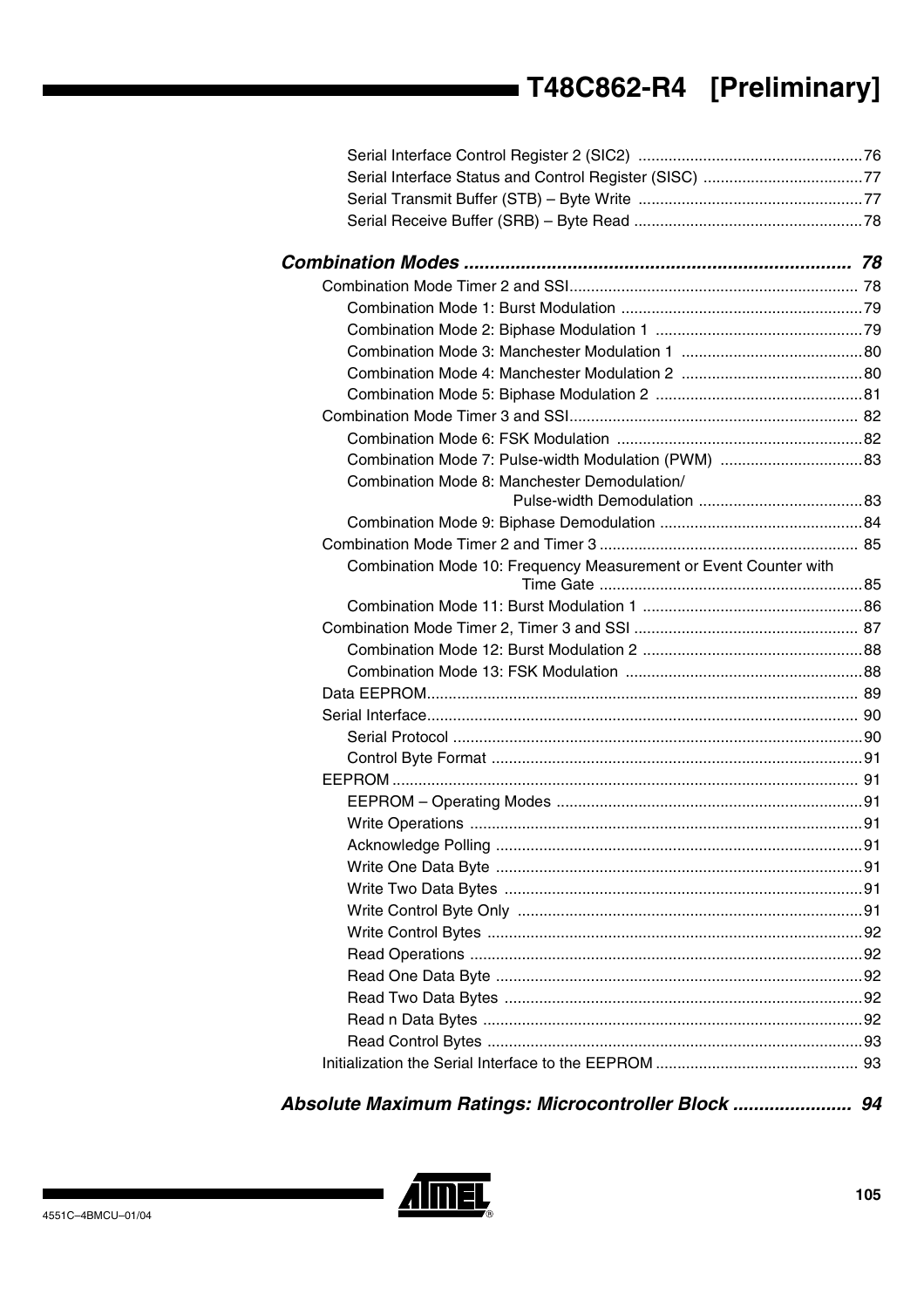

| 94  |
|-----|
|     |
|     |
| 97  |
| 99  |
|     |
| 100 |
| 101 |